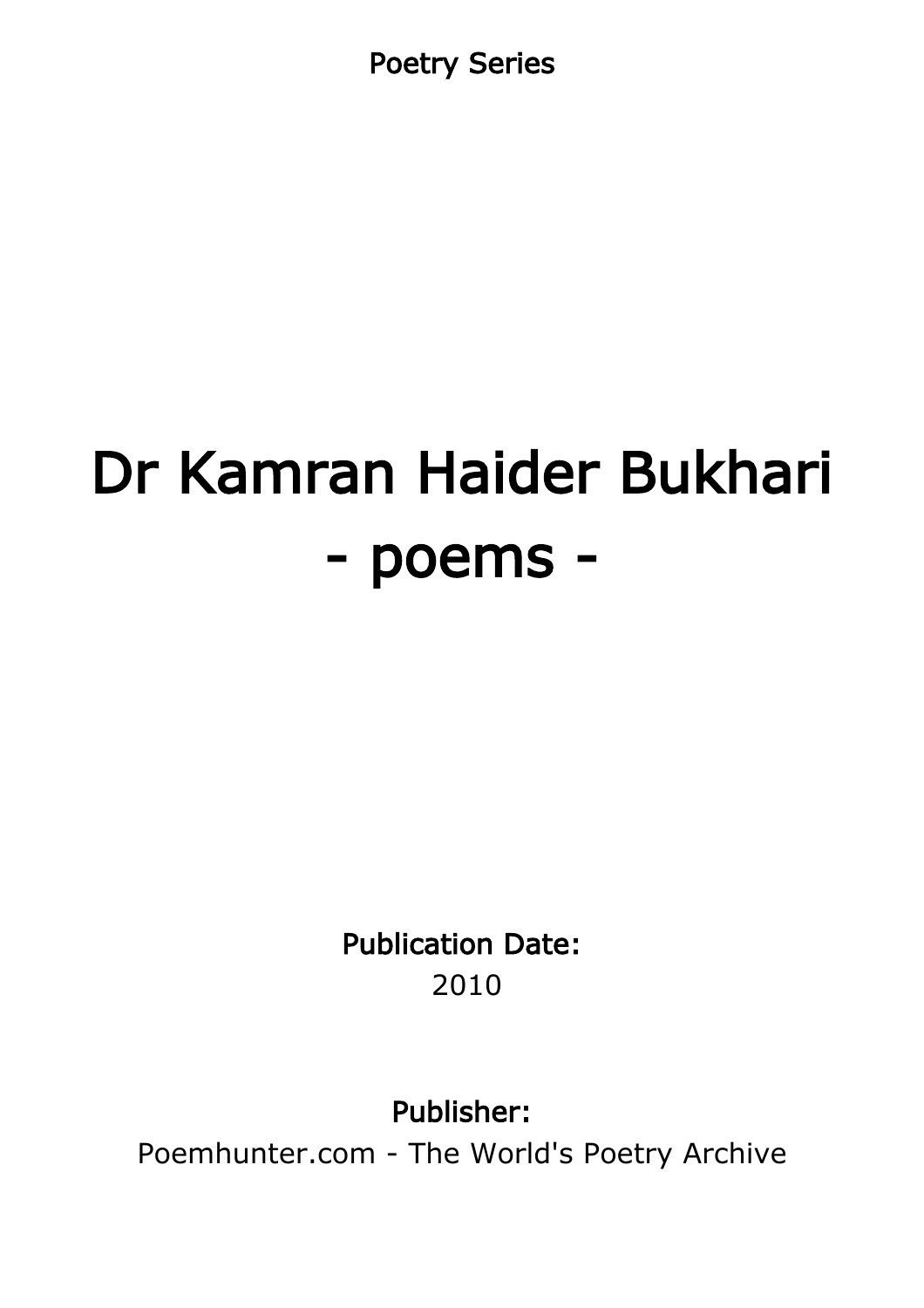# Dr Kamran Haider Bukhari(Nov 19,1978)

It is my true mind, And untainted heart talking; NOT a POET… I never do Poetry, I just put my heart on paper…

"I can not teach anybody anything; I can only make them think." **Socrates** 

I have never claimed that I am a poet. I am just a thinker and I believe; anyone who can think and can make others think; can do poetry. Anyone who can hear the cuckoo's song, and can sing the unheard melodies; can do poetry. Anyone who can feel the pain of loss, and knows the ecstasy of love; can do poetry. Poetry can't be learned or taught, unless it is running in our veins.

I have never tried to follow any rules; I do poetry as it comes to me. I believe; and can feel the presence of some Higher Power, while writing my mind, heart and soul on paper. Sometimes I lose my rhythm, and then I realize that I have lost balance in my thoughts. Sometimes I can find that balance in the nature around me, and sometimes I get more confused. Rhythm is always secondary to thought, and it is definitely the music of nature. And every thought can be rhythmic, if we have a creative sense of music in our souls. To do good poetry the ability to sense and thirst to explore the Truth and Virtue is as vital as Oxygen to life. If we don't have that sense and thirst of Truth and Virtue inside us, no matter how rhythmic we are; we can never do good poetry. And the central to all; one must be as free as a bird in the infinite sky, while doing poetry; which is not always possible. And I must say that even masterfully crafted verses can't capture a mind, unless dipped in the sweat of perspiring pain and the fountain of ecstatic joy. So, poetry is a blend of our emotions, thoughts, beliefs and above all our instinctive dimensions and desires. And if it is spontaneous, effortless and at the same time preserves the essence of all required ingredients; then surely words can make wonders.

Indeed, this life is sometimes like a prison. There are many things we follow, and many things we have to do without our will. Sometimes we have a free will, and mostly we are like slaves. One must be a learner all the life. One must seek the truth, and try to find it in everything.

And I will never mind shouting these words in the ear of each and every soul on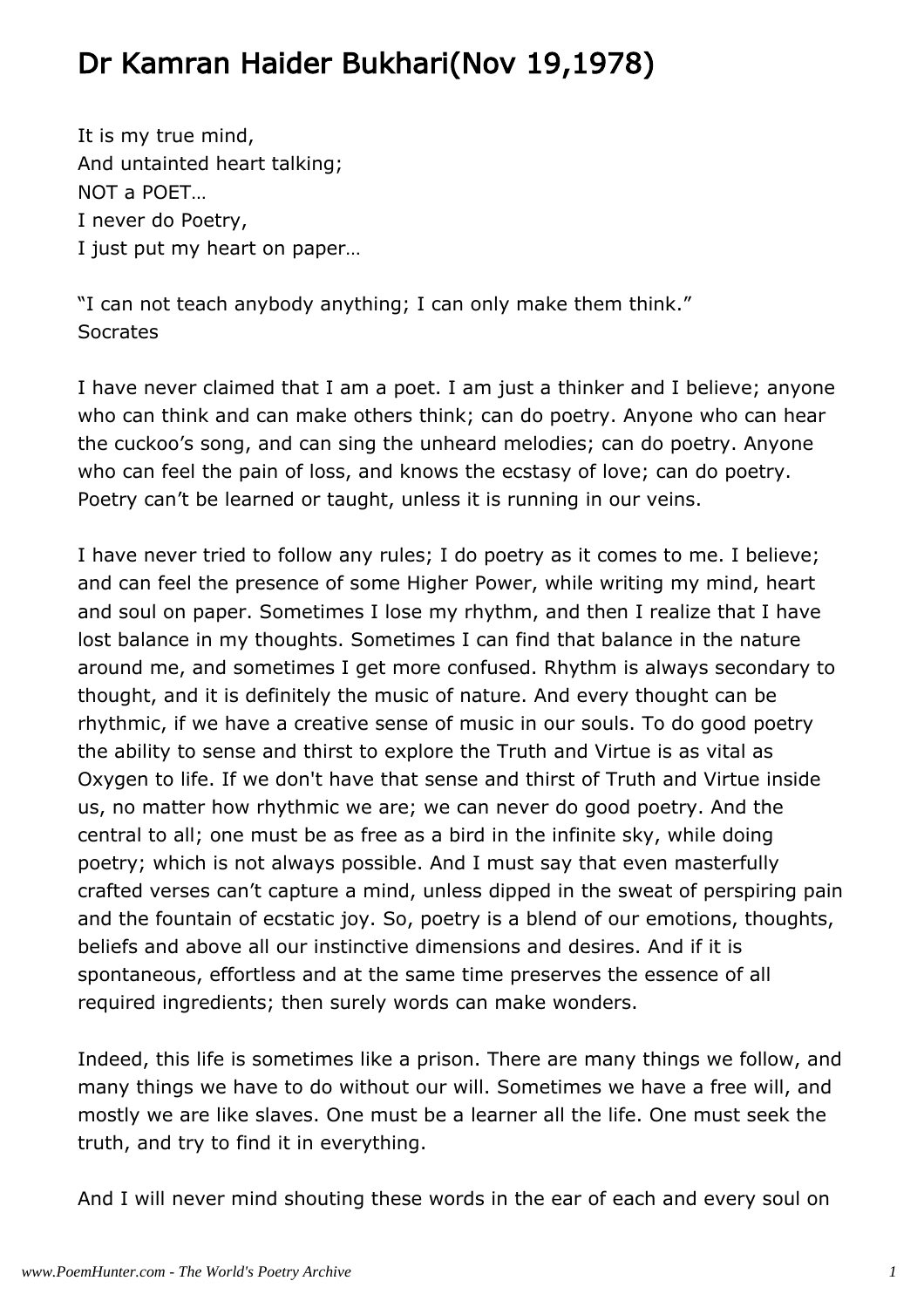the face of the earth.

"Explore life, observe the self and others; and then analyze. Don't follow what is given to you; follow what purity of your soul tells you. Listen to your inner self, be kind to yourself and others; enhance your understanding, and always love yourself and others. Make divine love your weapon to combat the pains and sorrows of life and always remember- Love is not what you fall for; it is what you stand for- And only True Love, Mindfulness and unconditional service to humanity can make this life worth-living for eternity."

In the end I would ask my readers to read my poems like you are reading my life. And feel free to like or dislike, appreciate or criticize; whatever you say and do my friends; I would never mind. Just be sincere to yourself and respond truthfully after reading this poetry, which is nothing; but my life.

Thank you

God bless everyone

Dr Syed Kamran H Bukhari drkamranhaider@

All rights are reserved with the author.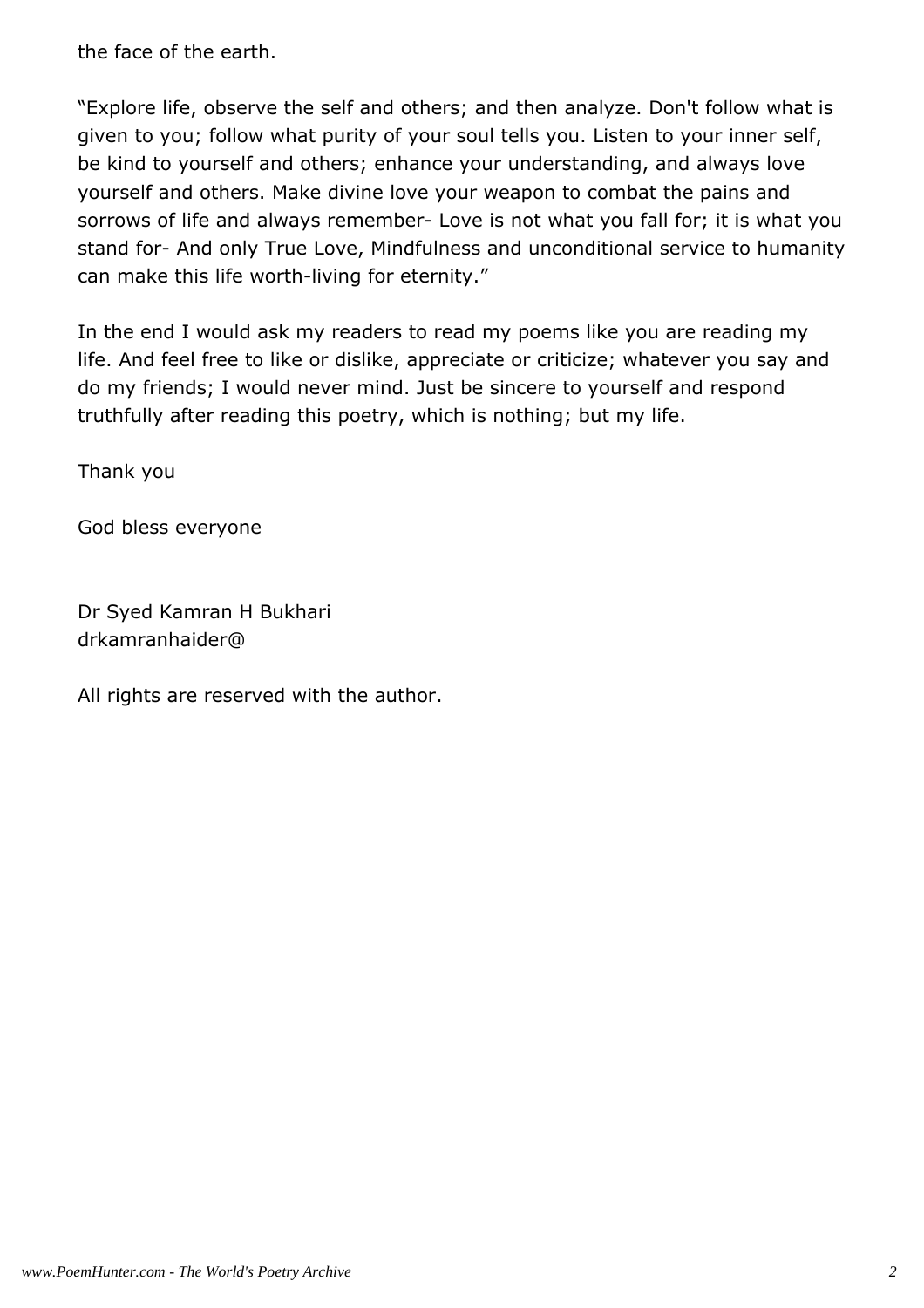# A Black Cat Of My Life

When last time you said, Kamran! Hold me underneath your blemished skin; I fear you would never embrace my lips again With your sour tears; I wish you could come and see, How I sleep with a haunting fear That it would be a long life without you.

Dec 29,2009 4: 00 am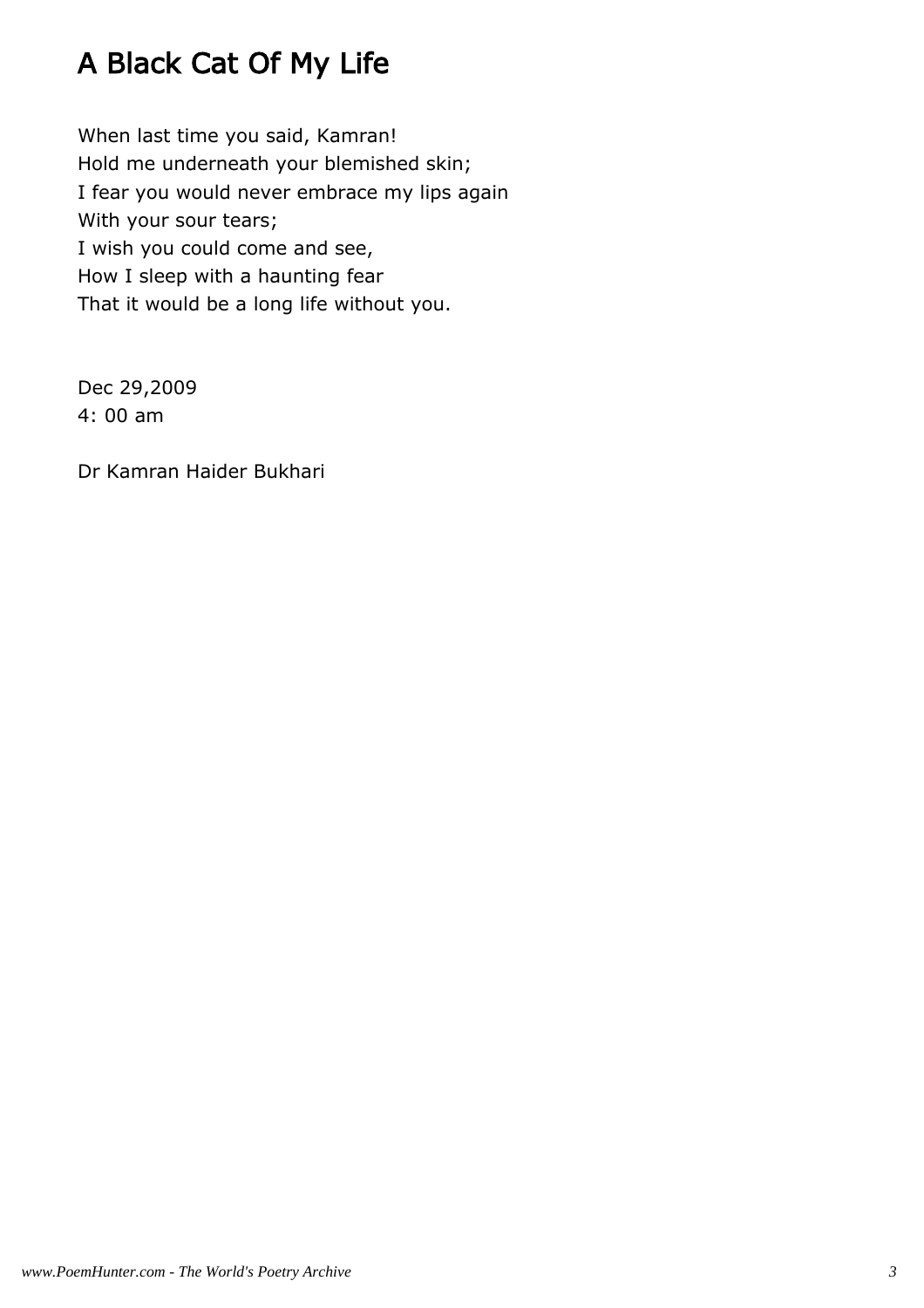# A Fool Is Happier Than You

Crimson lights of innate desires Reincarnating the germs of my lustful heart Beauty of my gifted brain Walking like a horny cat on its naked feet Hold on My mind, heart and soul Please hold on

Kamran! You need not this world Neither the glittery rays of false hopes Emerging through the skins of true beauties Nor the orgasmic surges of illusory lust Falling from the heights of erected fantasies

Kamran! Your are naïve You know not the real story Don't inquire that from every soul Nobody knows it Except yours own severed self

The eve is gloomy The day was tiring The night would be restless You have wasted all your life Thinking, thinking and thinking And in the end what you have got A painful insight And the vision of a fortune teller You know what gonna happen next But you can never change it

Kamran! I ask you Please don't interpret your vague dreams Don't search for the hidden signs Don't turn your ears to the unheard melodies Don't feel the pulse of dying humanity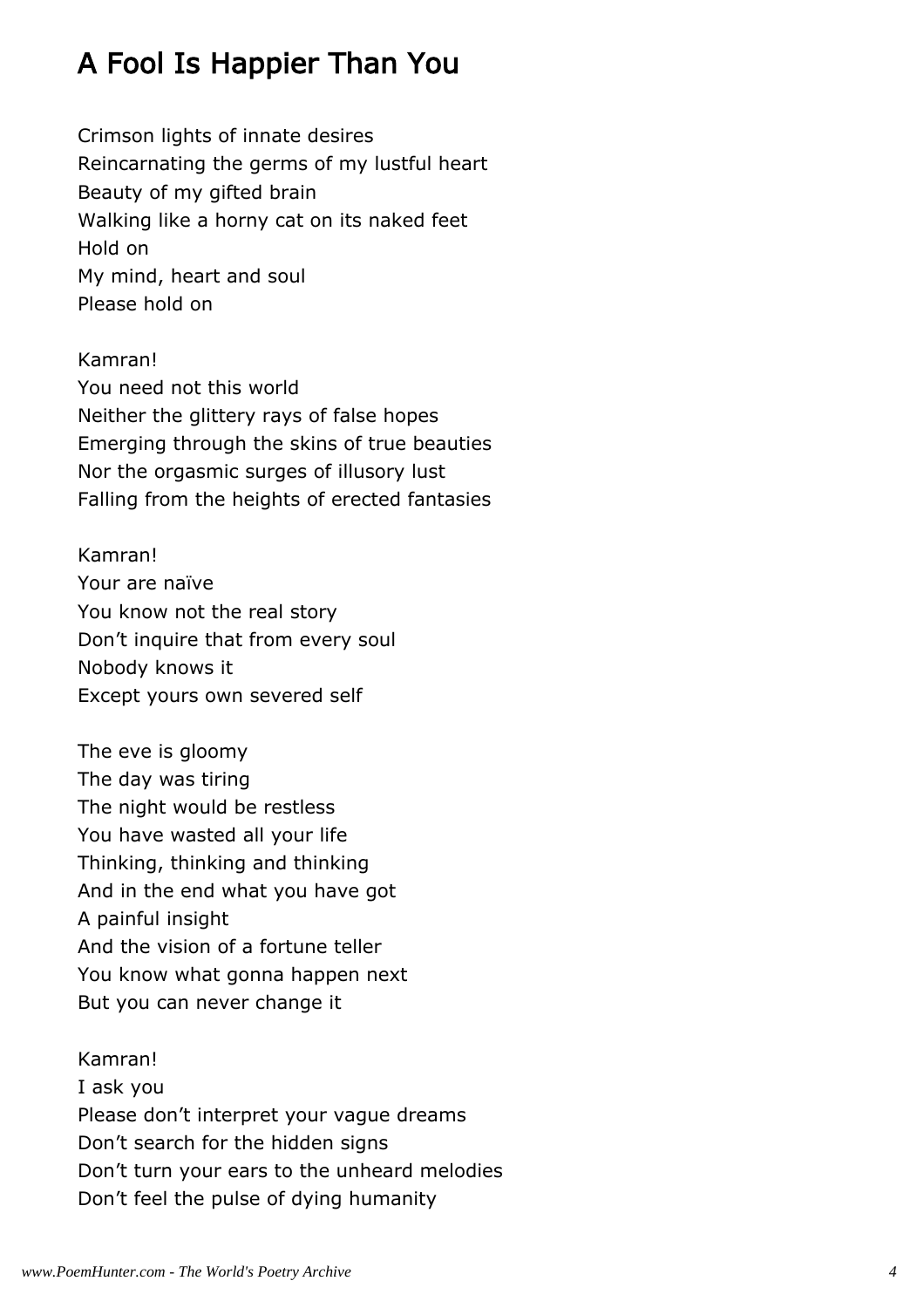Just live like a fool I assure you You'll be happier than ever

June 16,2009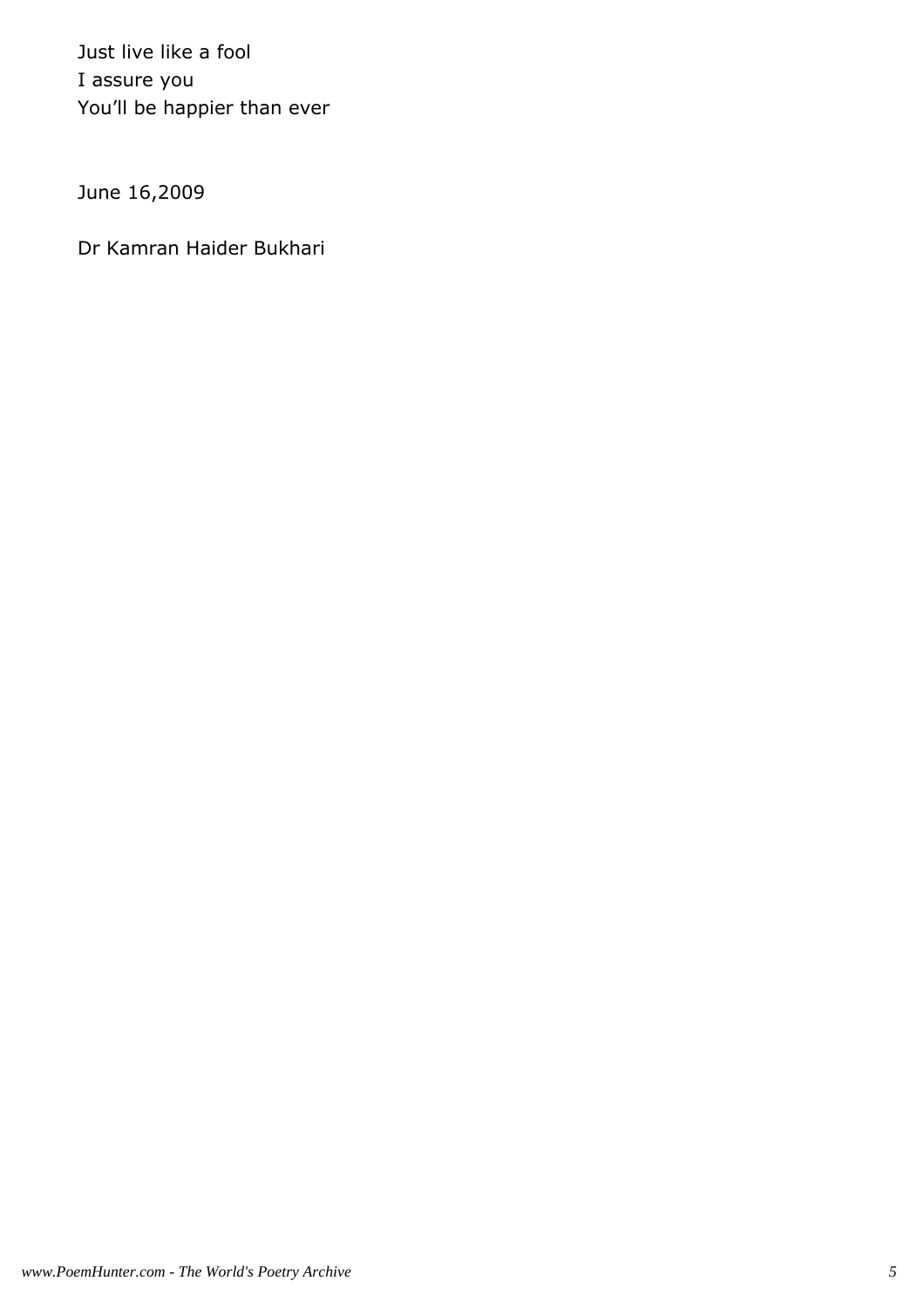# A Gloomy Thursday

Evening of a gloomy Thursday, Humming an ancient melody; Hypnos and Morpheus are dead now, Selene no more loves Endymion, No Lethe flows in the Abode of the Dead; Still each mortal is in deep hypnosis.

Can you find me some crack? In return I'll give you, All my dreams, Which I lived during this long somnolence; I'll also confer, All my raw hopes, And all my wild felicities; Then I'll never see you again…

May 15,2008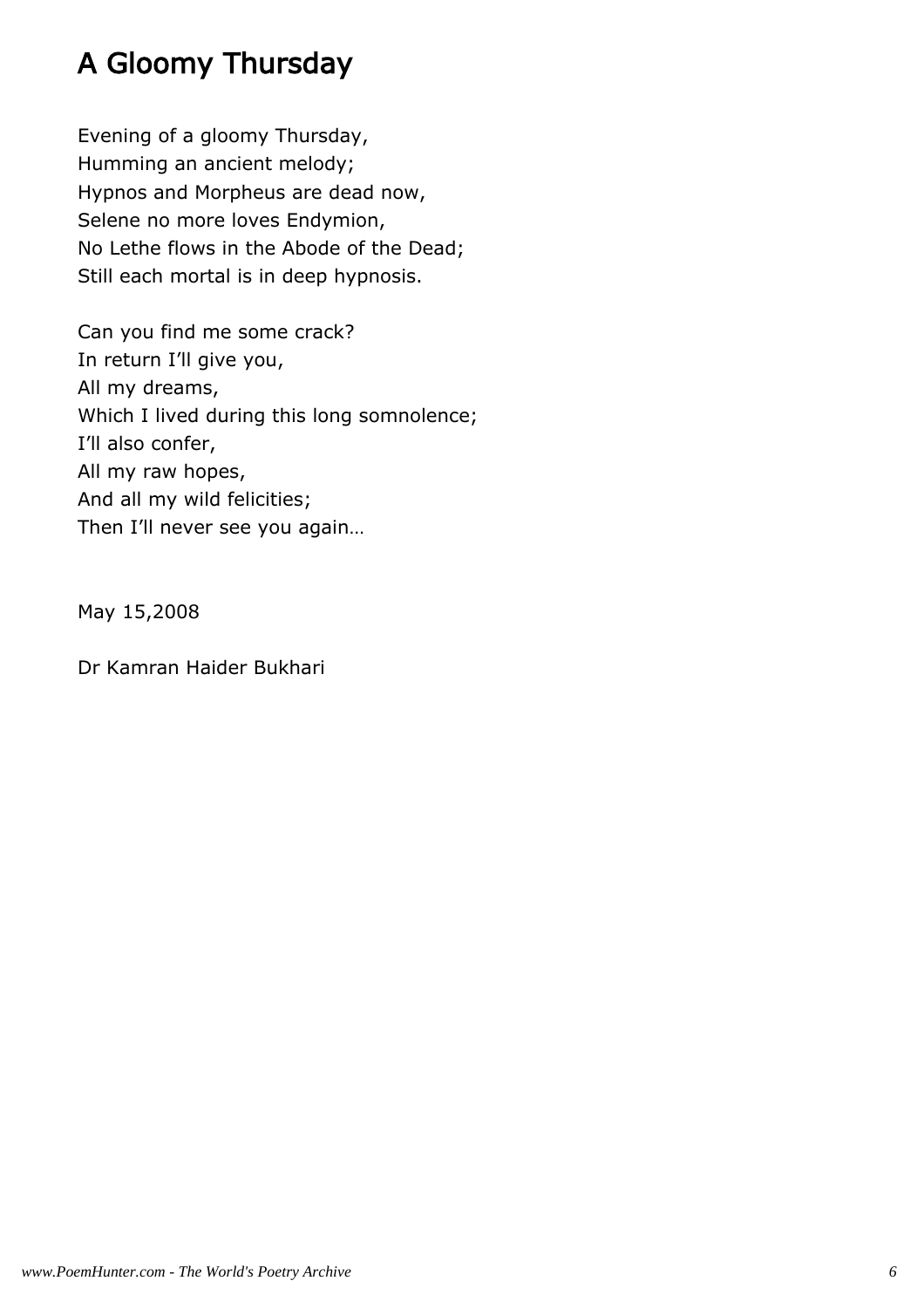#### A Life Invisible

smell of futile sweat surges of androgenic blood blossomed lily sweating more anorgasmic frustration midsummer night's dysphoria flushing faces kneeling down mercy showered at last upon dehydrated necessity I am an invisible creature the one minute old babe cried pack up time now money is not enough sir she insisted for more he threatened her of incarceration and yelled with protruded eye balls you know not, I am the lord of this land she bowed one last time and left

doc! can you get rid of this filth? how much can you pay? o' come on you must have charged more when it was barely few minutes old no doc! believe me he gave me no extra just ten rupees tip and a new life unwanted and shameful

a week passed in pain then one gorgeous full moon night the invisible life reincarnated in her dream and whispered in her resting ear the words are still echoing in her mind though a lifetime passed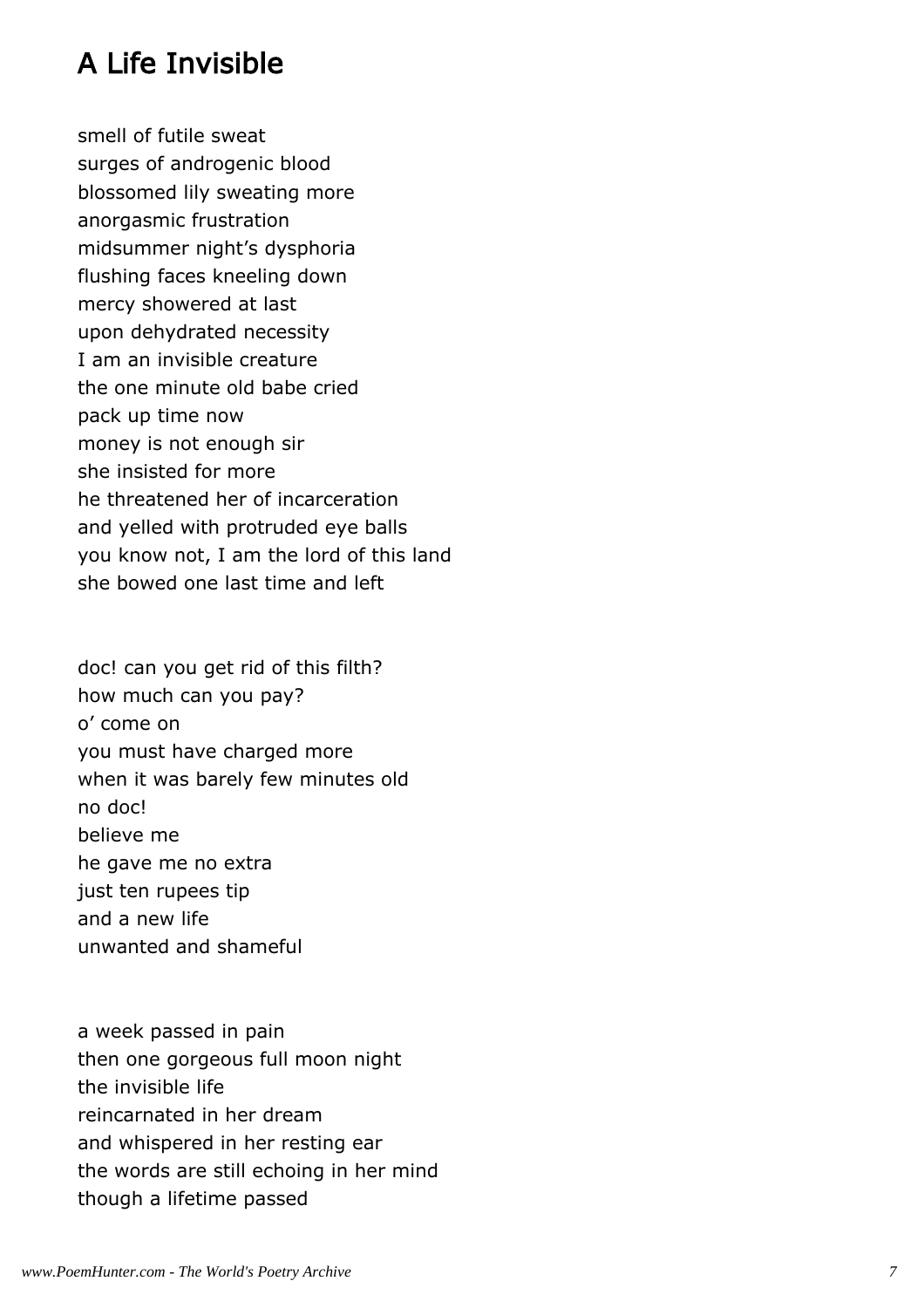mum, I was not uninvited I was sent to purify you but you got rid of me as I was filth you never held me in your arms neither did I suckled upon your breast nor you ever gave me a name still I would always live in your mind like a buzzing thought invisible yet overriding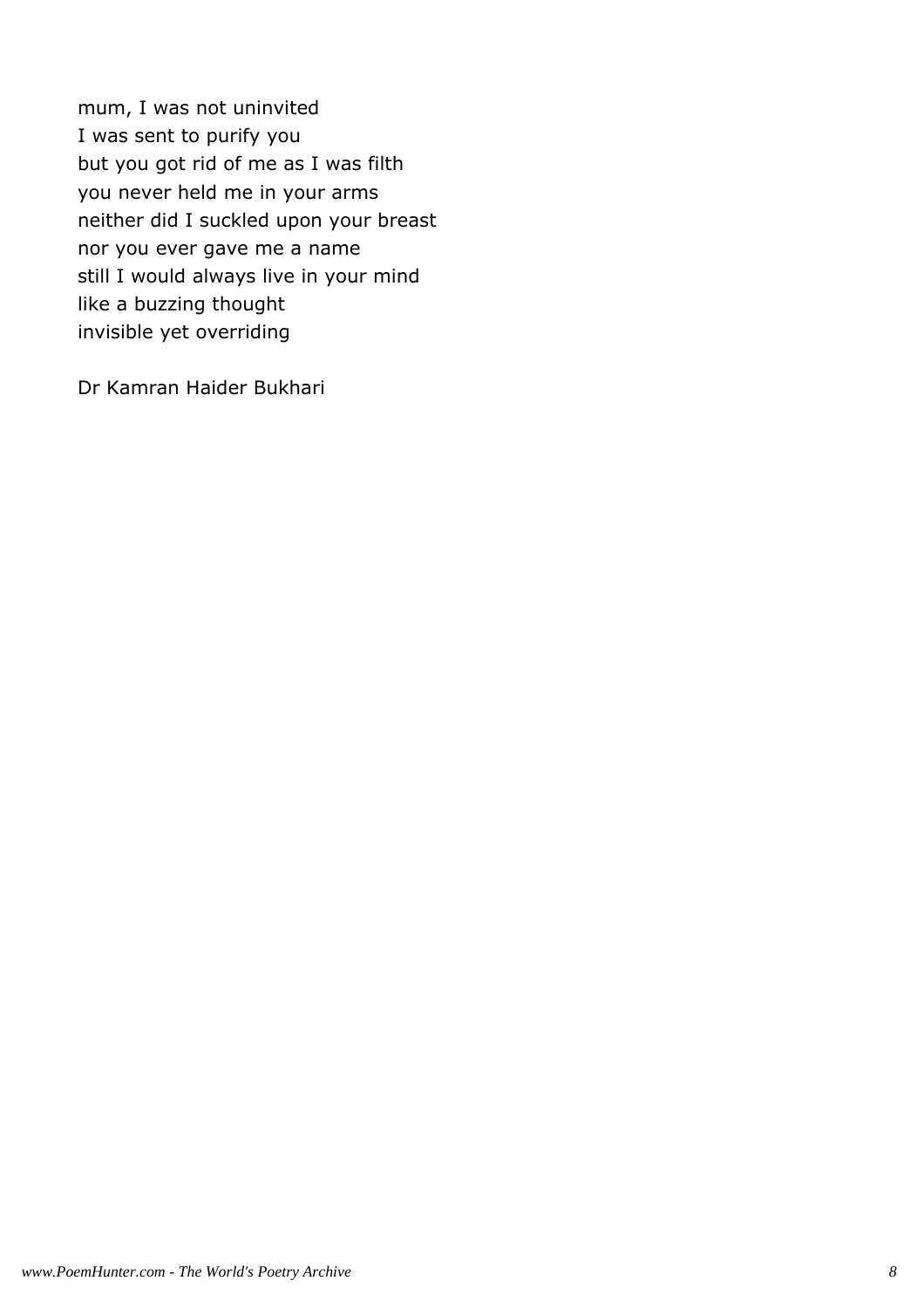#### A Missed Shot

Alien thoughts come to my mind, Whenever I am afraid of thinking, You were talking to someone in soft-velvety voice, And I overheard those magic words; Is this the same spell or, Am I dying-? Weep not today, Save your tears, To cry over the fallen towers, Rebuilt by the skeleton of our deceased hopes -

Just look up, Then look down; What you saw or felt? Was nothing but, An illusion, Rationalized with perfection - Weep not today, Hold my hand for an eternal moment, Dampen it with your frozen tears; And wrap me in the fleece of your inhumane dreams-

Hey! Don't cry over my filthy corpse, You didn't kill me; It was just, A missed shot -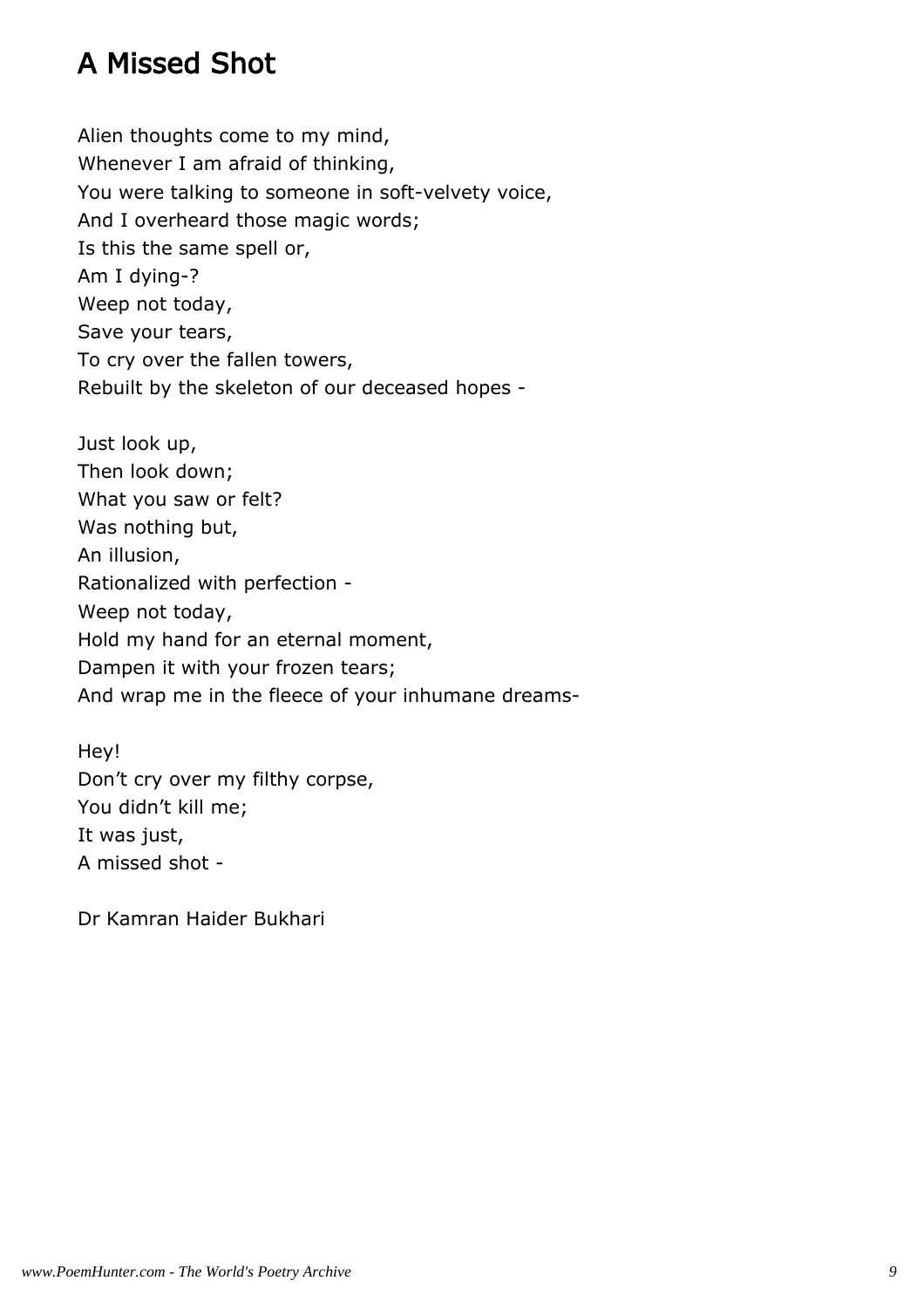#### A Poet

Ignorance Should flow in my head As I've known nothing Still How can I? Play such tricky games With my otherwise Naïve pen Materialized mind And crystallized heart

Please don't think of me An oracle I'm just An ignorant

Your pen spitting black ink like phlegm Alphabets dancing like an amateur Words concealing the true story Metaphors so embarrassed like a bad comedian Expression so artificial like of a cloned sheep And Then you call yourself A Poet

Wow- Kamran! You have done a great job Such a big lie I speak to myself Like a chocolaty truth Whenever I produce A good-looking poem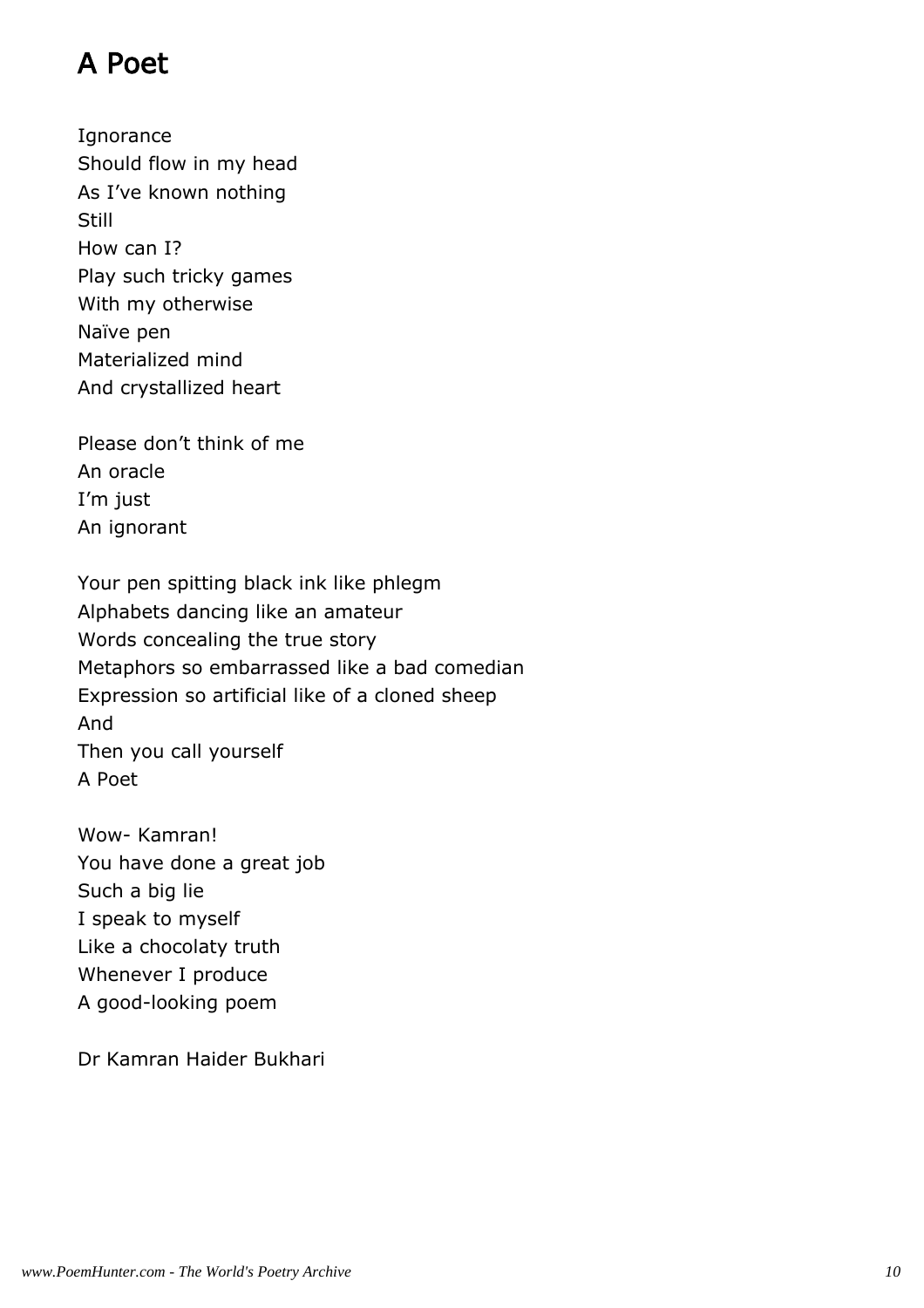#### A Rootless Existence

Severed from self It is just A selfless existence Of this body Made up of mere clay

Nomadic thoughts Your mind loves to create Untrodden paths Your feet tend to walk Unknown words Your tongue slips to pronounce Speak with care You are not allowed To say What has not been told to you Yet

My Love should be fearless Then Why all the time I have worries Of my poor self My pocket is crying for The chocolates My daughter loves to eat My wife is building a new home On the graveyard of my old dreams My shoes have grown a little older too Like the sadness in my mother's eyes I can replace my middle-aged lusterless shoes With the young ones having a pristine shine But what should I do To rejuvenate the marks of happiness In my mother's lifeless eyes And In my life's soulless existence

This life is nothing But a wakeful dream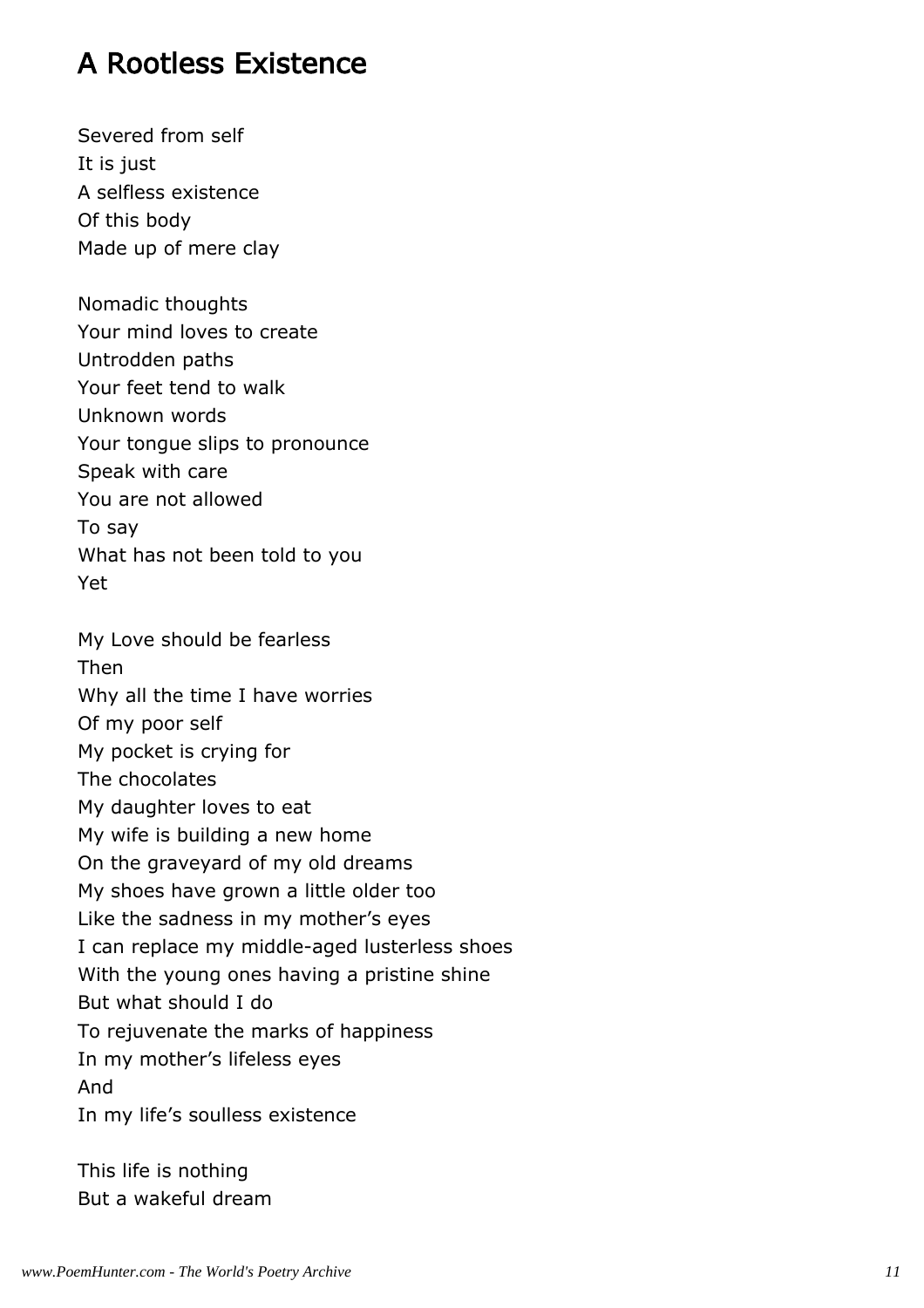I was predisposed to live Then Why am I rebellious To my default operating system I keep on customizing My intrinsic programming With an artificial intelligence Errors and bloopers And what I get in the end Is nothing but A rootless existence

Nov 29,2008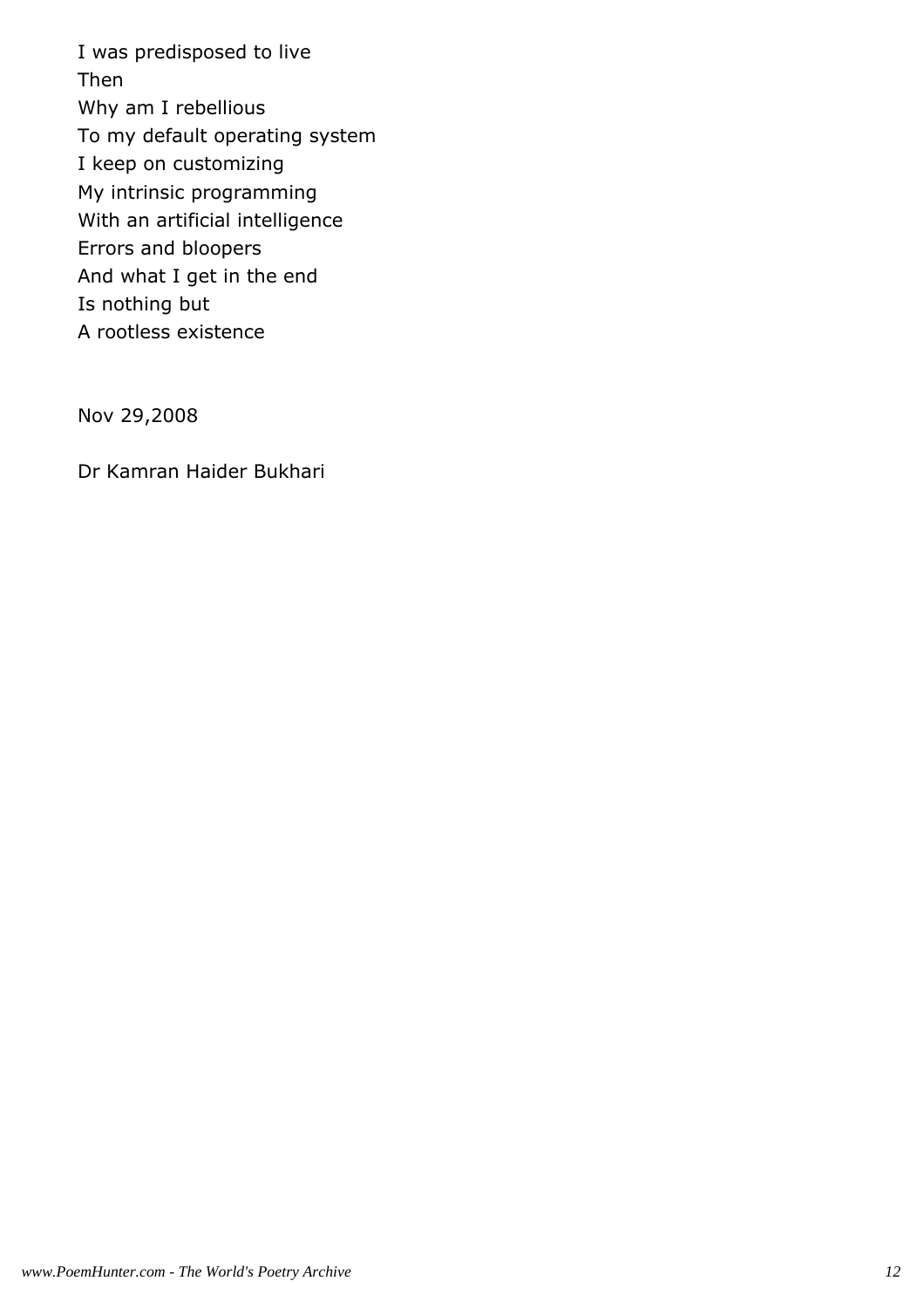# A Walk In The Rain (1)

cell phone ringing I thought its church's bell o' I am already late got to meet the hope of the nation it was the darkest dawn of this summer so far raining like it would be hell soon I was driving by the canal and saw an angel walking in the rain just a glimpse and it transformed in to a body of flesh just a lustful inspiration collaboration of the sex hormones a body burnt in the rain a body thirsty in the rain cell phone ringing again o' hope of the nation what do you want? this time I had to take this call but I couldn't and kept the hope on waiting I stopped the car close to her muddy sneakers where are you going? may I dropp you somewhere? she said politely I love walking in the rain disappointed for a second responded shamelessly can I walk beside you? holding your left hand in my right one she said nothing I took it a yes

parked the car

switched off the cell phone

and started walking with her

To be continued…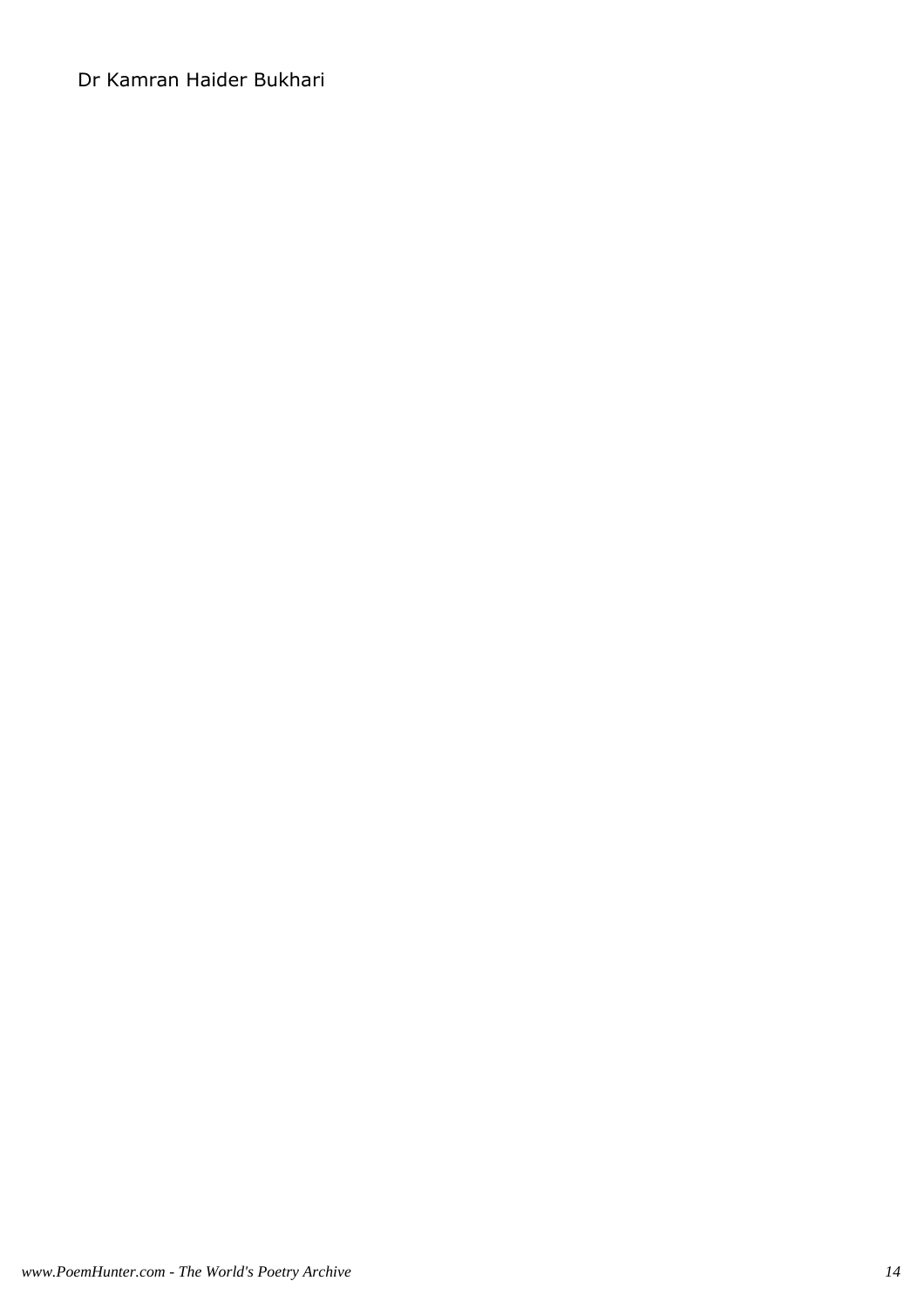# A Walk In The Rain (2)

do you speak? yes I do lovely, at least you said it once hope by the end of this walk you would say twice more she smiled so, what do you do? other than luring the walking beauties I do many things can't stick to one can I hold your hand? not a good idea you just said you can't stick to one hey! come on I didn't mean it that way I couldn't resist and the moment tips of my fervent fingers touched her wet hand she uttered silently yes I do I heard that through her eyes responded with a little giggle she gazed in the depth of my eyes and spoke in the tone of Venus listen dear! live this moment feel the touch of indulgent rain drops on your sizzling skin don't make it complicated keep it simple and serene who knows what life would bring us next moment you never know had you ever expected that we would meet like this so just don't think too much that's it dear!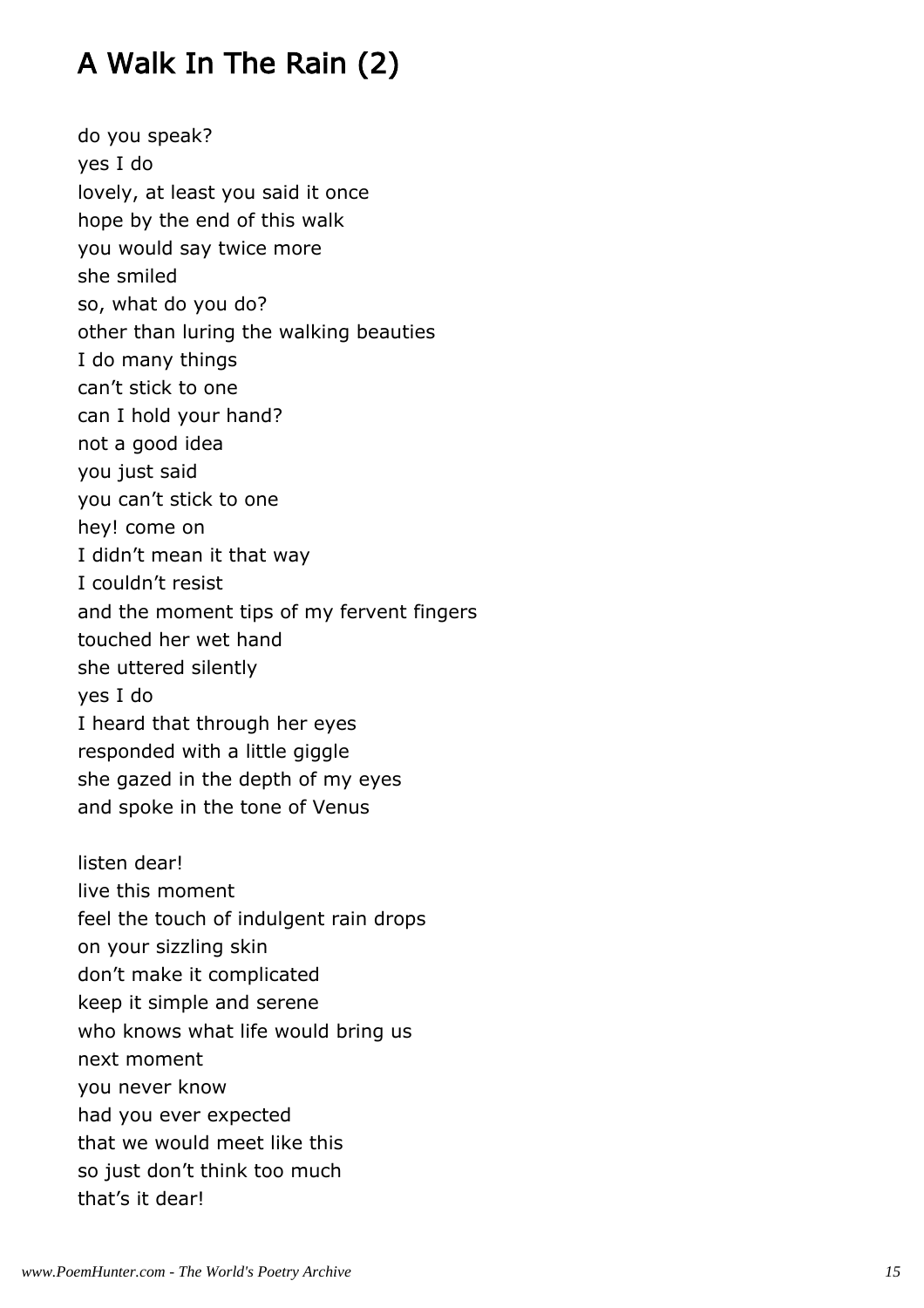got to go now can I see you again? she boldly kissed my cheek and gone with the wind as she left it felt like my soul is no more in my body

To be continued…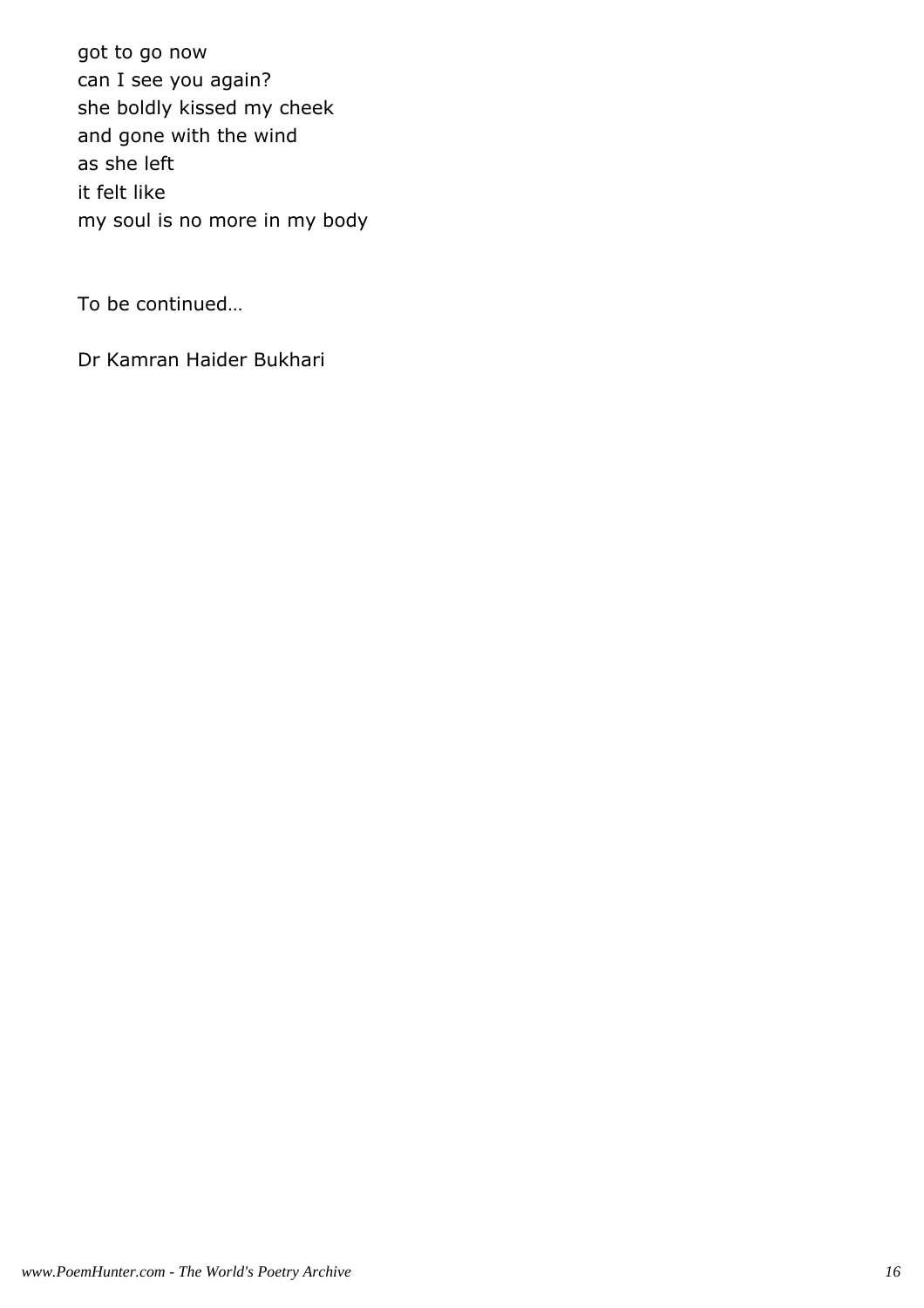# A Walk In The Rain (3)

she was gone the rain stopped and sun got its shine renovated with sinking heart and heavy feet I stepped back left my soul at her door o' I forgot to ask her name Kamran! how stupid you are? should I go back? no, what would she think? what would I say? whom I want to meet? "a beauty I met in the rain" o' you fool Kamran! you didn't even ask her contact number she told you nothing and you left your invisible soul at her door as a souvenir which she would never see and where in the world you expect that she would feel for you

with such dismal thoughts in my head I reached, where I parked my car and got shocked you here! ! ! yes I want to ask you something okay go ahead will you hold my hand till my last breath? I smiled and it started raining again I held her left hand in my right one and started walking to the river of Lethe\*

River of Lethe\*: Lethe is the river of oblivion or forgetfulness in the Underworld in Greek mythology. The dead would drink the waters of Lethe to forget their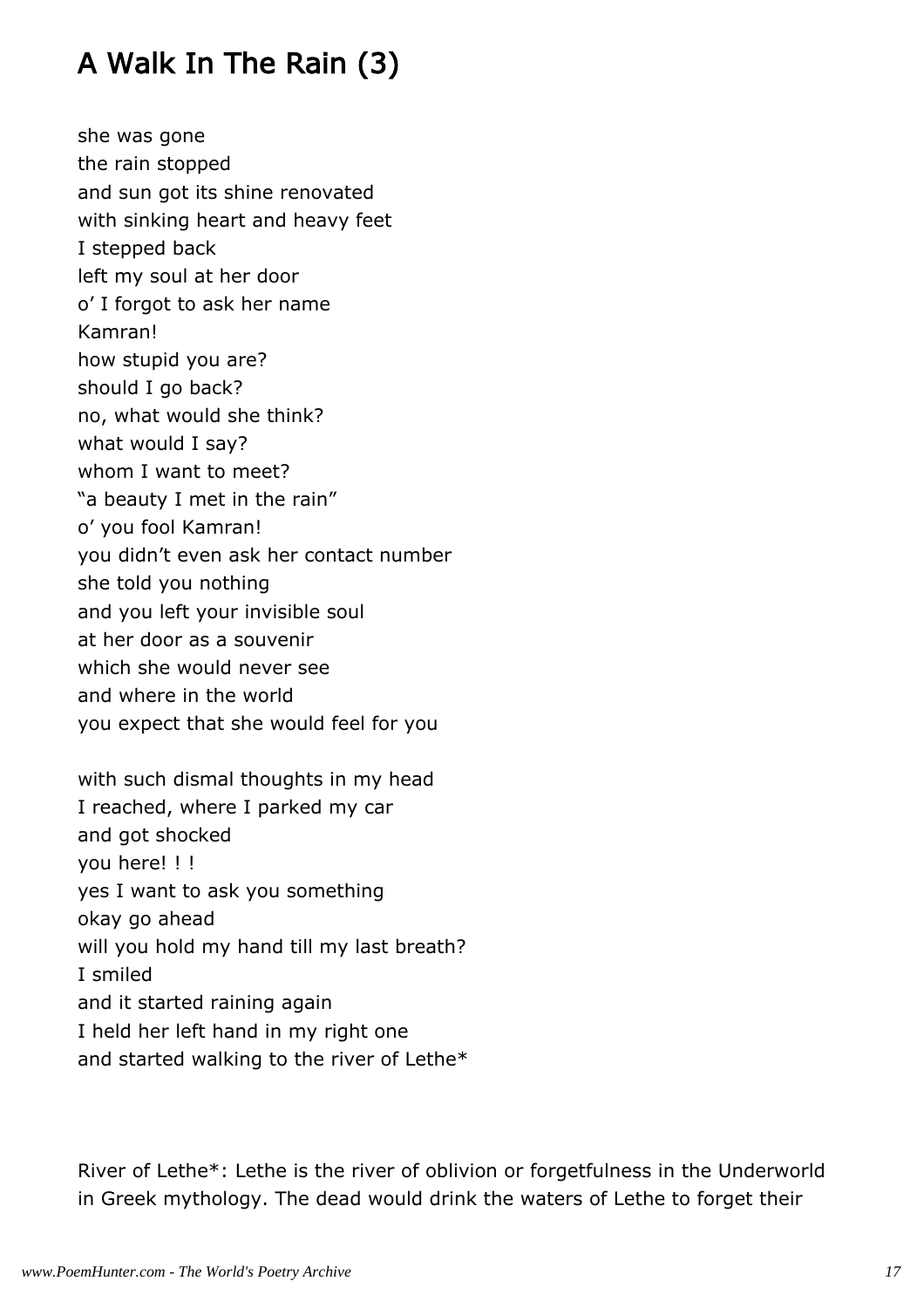earthly existence.

Oct 01,2009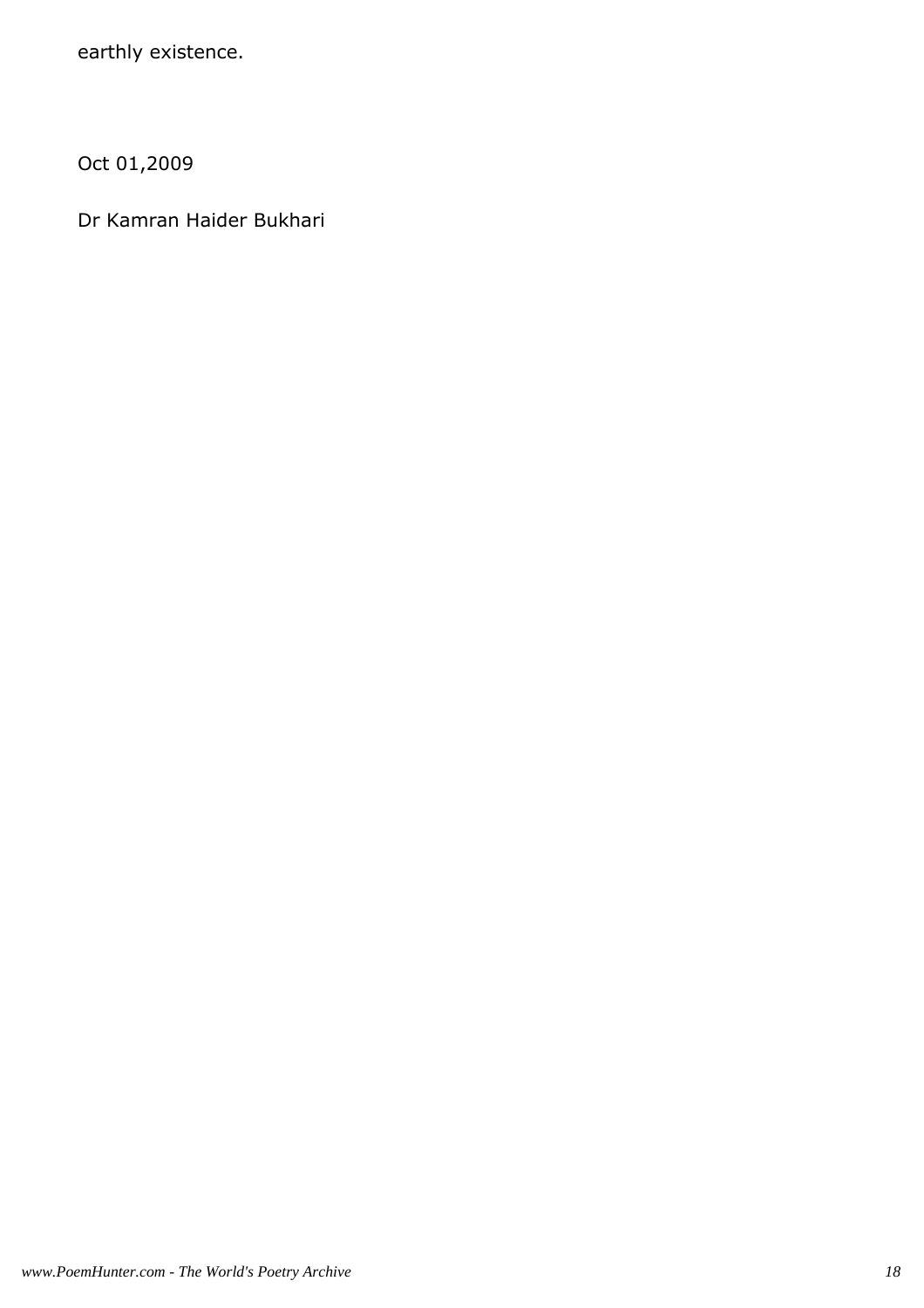#### After 40 Years

You might laugh at me tonight, But after forty years from now; If you survived the promo of Armageddon, You would cry, and surely vocalize, O' God! He was right.

Pay heed to my humble voice; I am not kidding here, Only one race would survive; And that would be the most violent one. I do not care, if it makes you annoyed; Love won't thrive, just Hatred would rise.

What do you think?

I am a cynic making dark assumptions; I am a voice coming from the eyes Of burnt corpses screaming for more life. Do I sound like a corrupt President? I don't think so; neither have you felt that, Then why would I deceive my own people By inventing lies.

One thing if you could know, Merely which can darn our Fate; That is the name of God, Which only beats in the hearts. God is neither yours nor mine; If we can stop snatching God From each other's minds; Let It flow through the hearts, Let It grow through the souls. Then I would be proven wrong And could happily die; If I would survive Forty years of more anarchy and vice.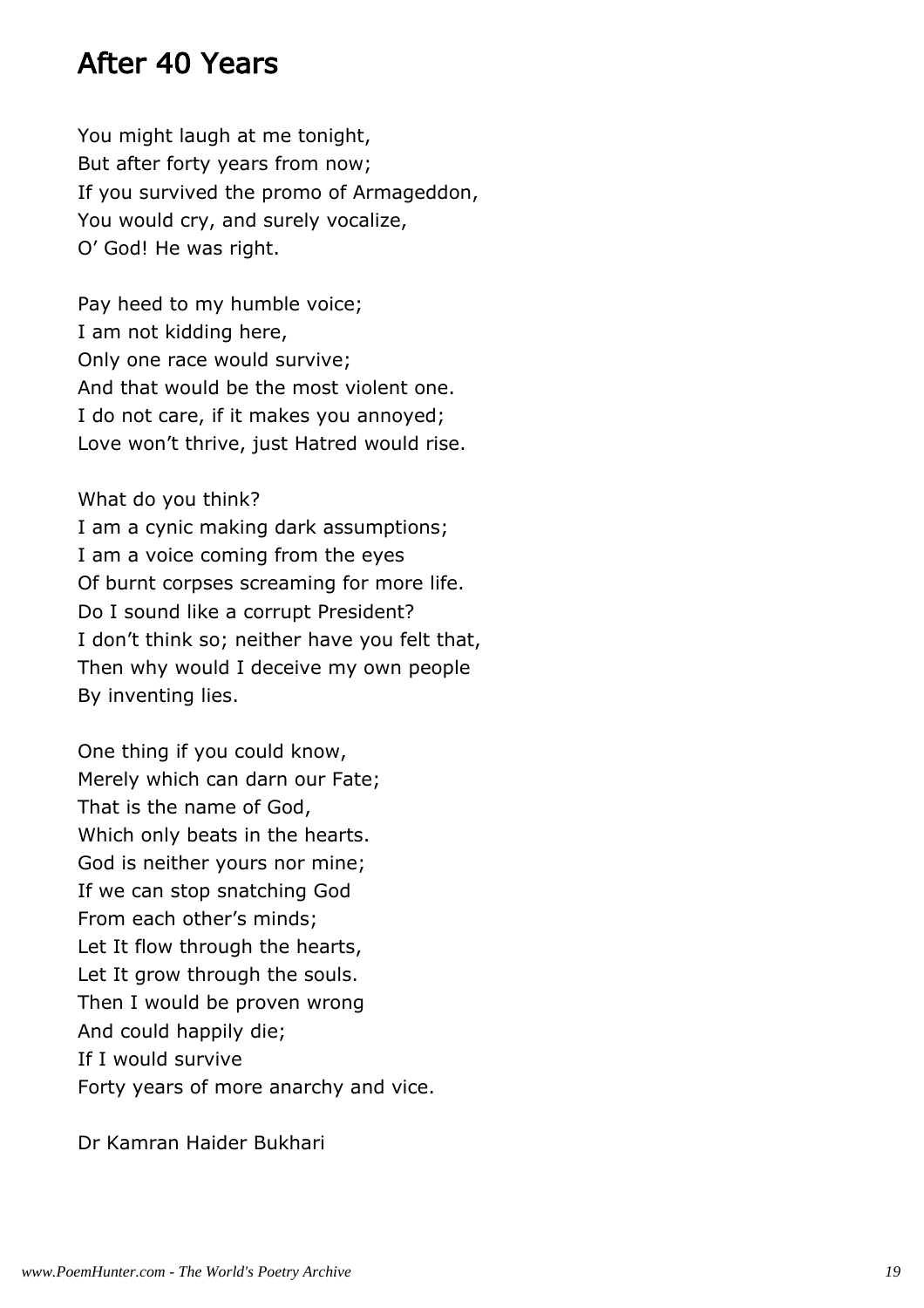# Aging

Brown faces turning to a beam of dim light Being crushed by the feet of walking Sun Like an old mill making the off-white flour From whole grains of Infected wheat

Who ate all the wheat pills? Why is the invisible worm Still surviving On the bed of poisonous misery

Am I that mill owner? Came here to record my statement In front of the Honorable Jury From Accountability Bureau Of Black Sheep

Am I guilty? Of making ashen flour out of Infected wheat When I took all the precautions I should had

Still it got infected As it grew From the buds of innocence And withered slowly Because of the dark-secret love Of the unloved cankers

I asked myself again and again These illogical questions Only to make myself more delirious Though Reminiscence is still vivid And I couldn't find A single miscalculation of mine Yet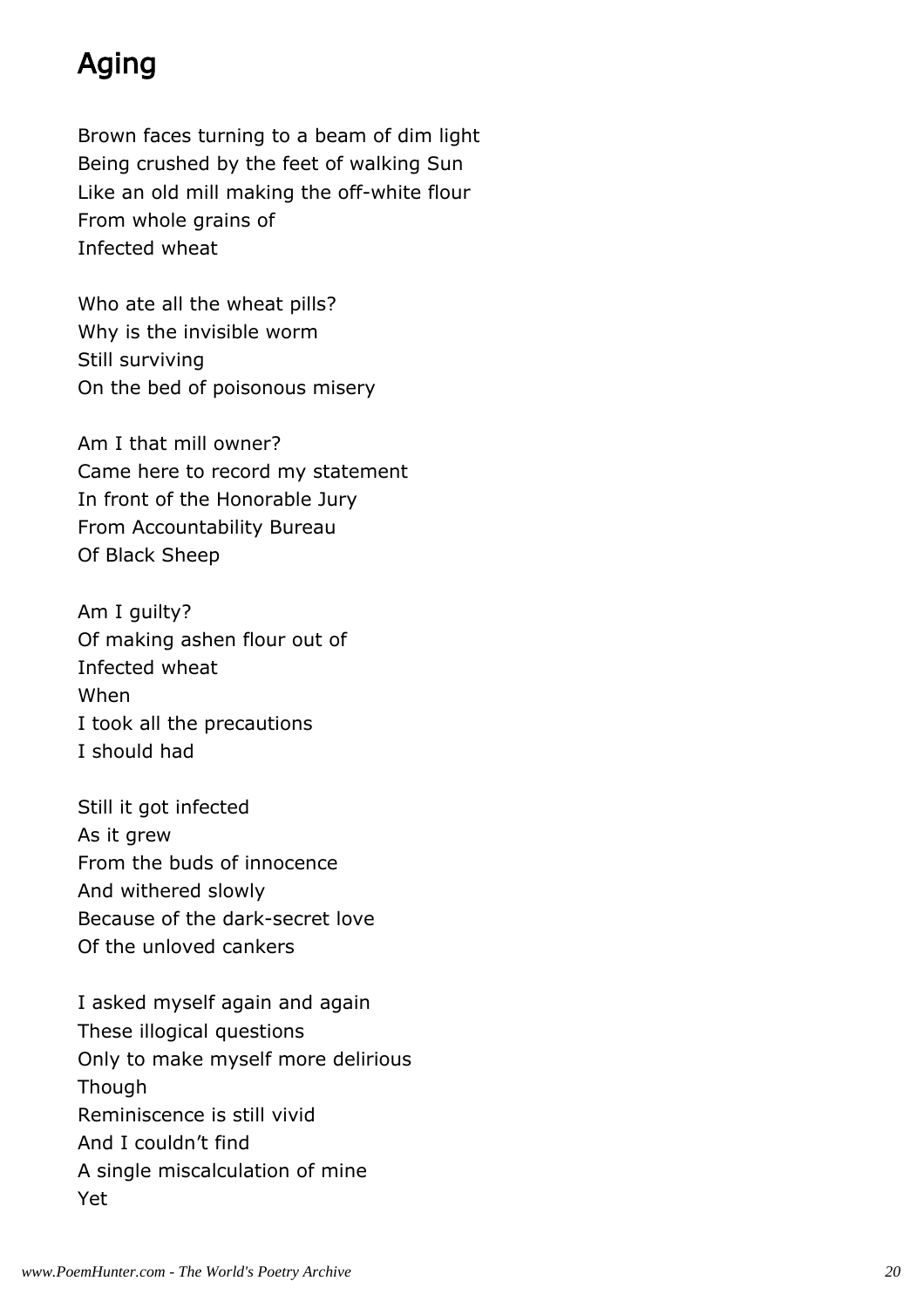I do confess That I am Guilty Of cultivating a dying life

Though I took enough precautions Though I relentlessly strived to keep it fresh Though I constantly kept a vigilant eye On all the possible hazards Could had come to me And to my crops Still it got flaccid Still it got wrinkled With each knock Of maturing chronometer

Oct 31,2008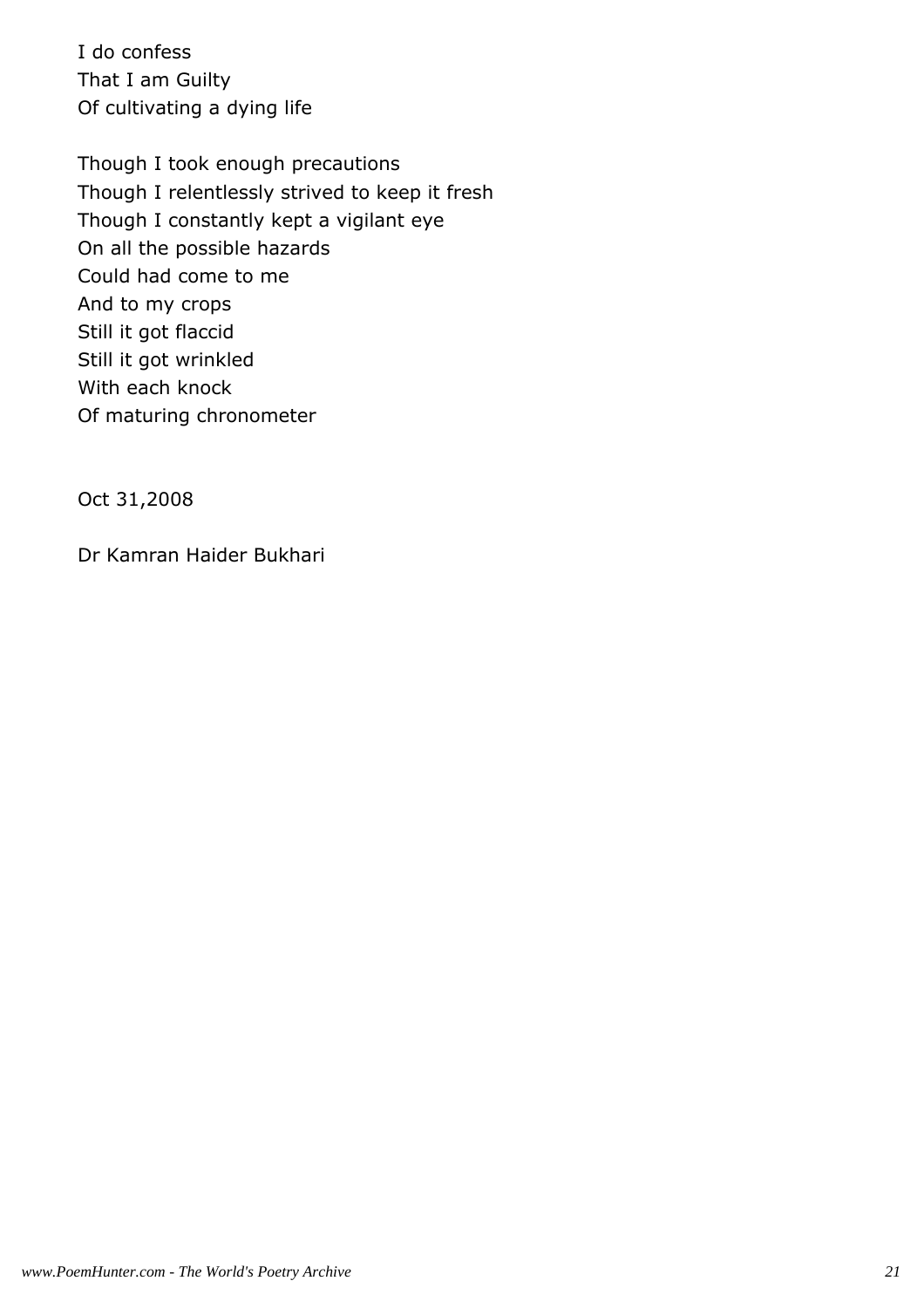#### Alone

Yesterday Gone with the wind Today Kissing my mortal eyes Tomorrow Knocking at my door Day after tomorrow May be I would be no more

Hitherto I have remained alone **Thereafter** I would remain alone

People come and go Meet and greet Weep and mock Speak and listen Then leave with a fake smile Masking the marks of infinite woe And finally disappear In the mist of capricious time

What remains in the end Is nothing But Me for Me

Jan 18,2009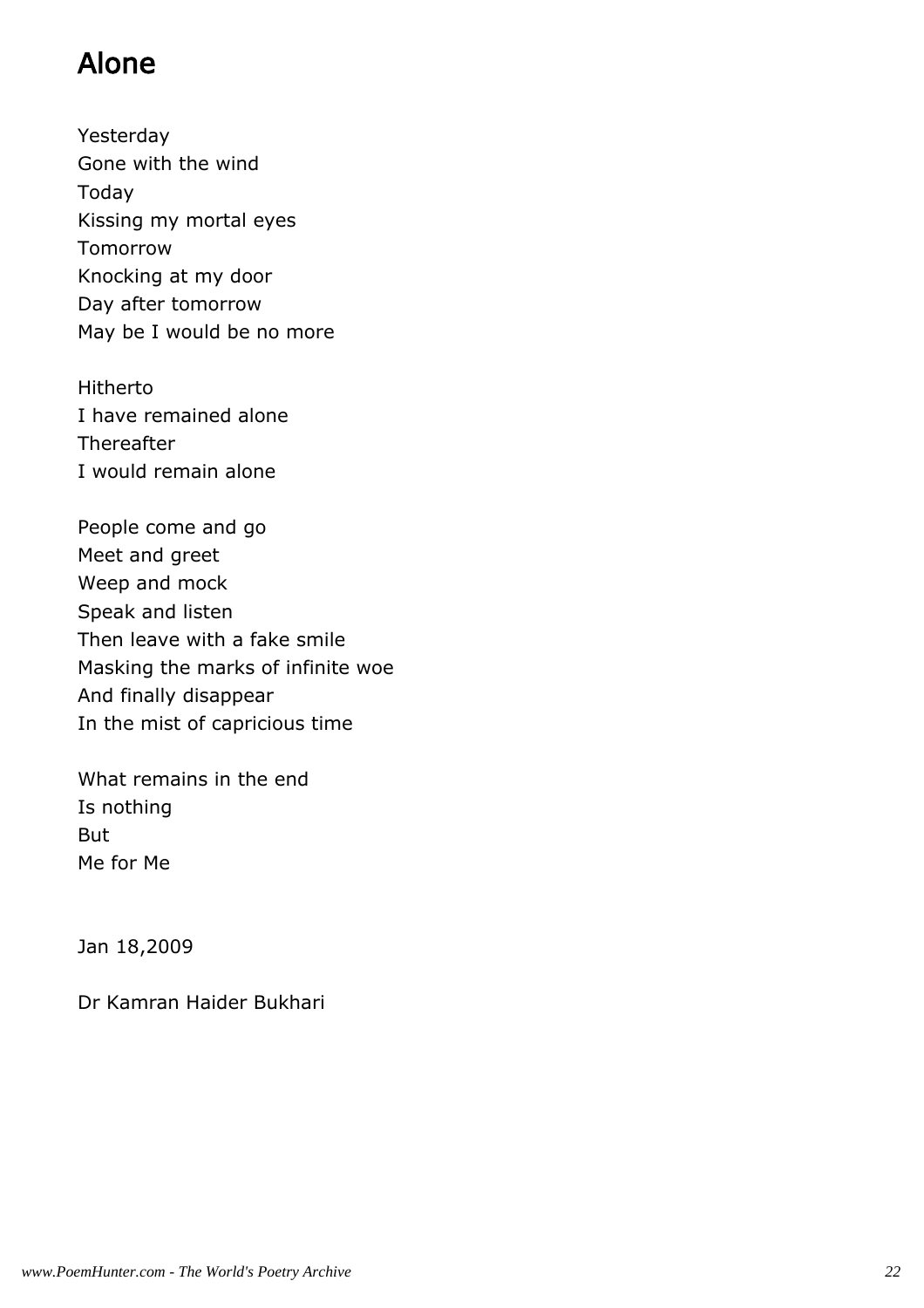#### Ambivalence

the day before yesterday I was the same man but an idiot who wanted to rise above the sky who wanted to become a better fool

it was then an old beggar whispered wisdom comes not by rise in status serenity is never the need of riches self realization can't be achieved even with billions of dollars president of a state might be the poorest person of all having an empty-apathetic mind and lost insight what you are running after Kamran! can never make you happy and wise

while walking back home the words of that poor soul kept on echoing in my mind I had to pay the utility bills of this month but I was thinking about self actualization eyes of my lost mind were forcefully opened when my wife asked where have you been? you know what time is it? and look you came home empty handed you didn't even bring me matching shoes my friend's wedding is in couple of days but you care for nothing

I heard her silently and ignored went to my study room locked the door then opened my diary and wrote these words for none other than myself

"I know not whether I was made for a particular purpose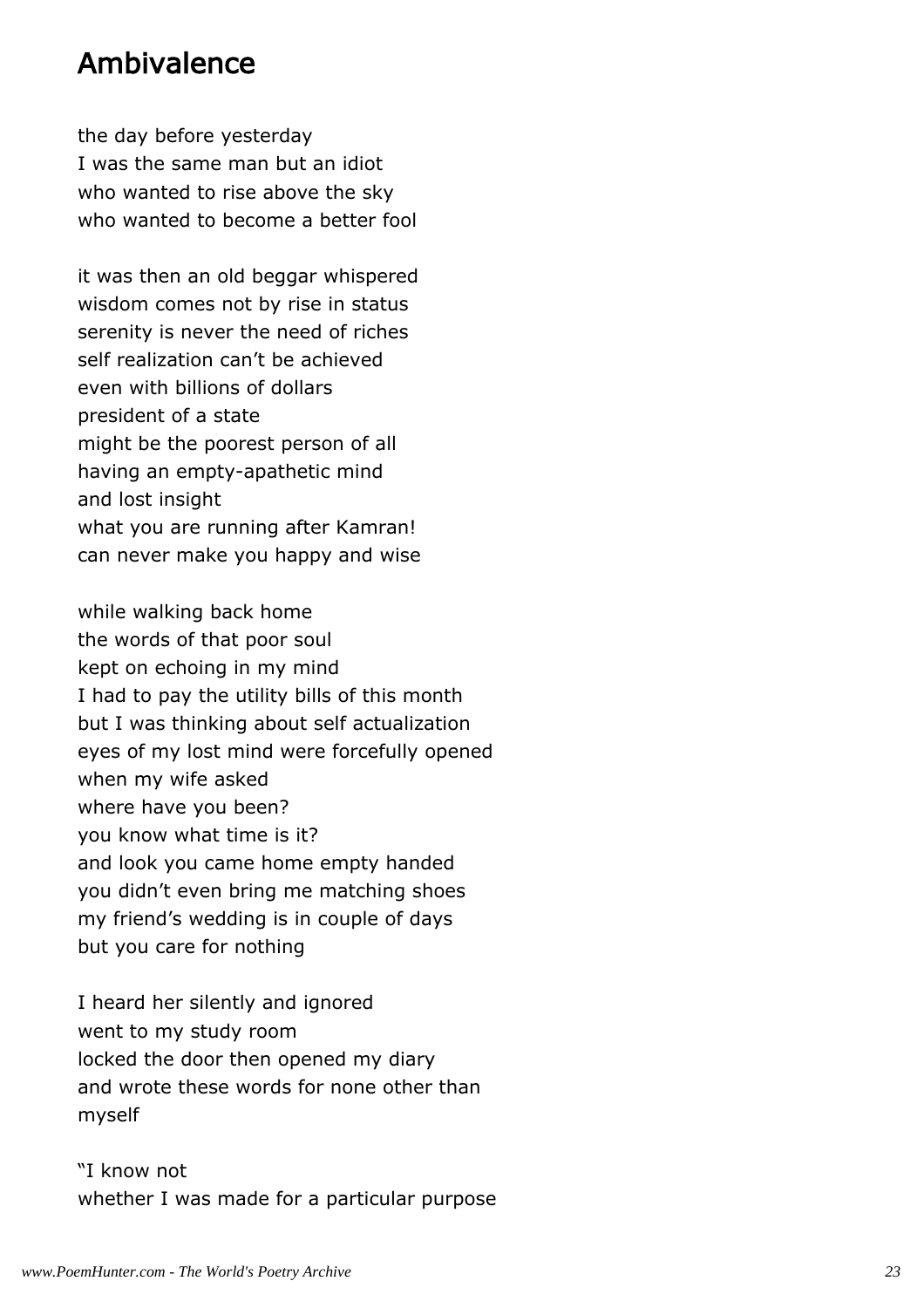or just to fulfill the duties of a common man but I know one thing if I want to live content then I can't afford ambivalence if I choose one I would definitely lose the other and if I choose both I got to keep balance betwixt the two"

I got what I needed to do to mix oil with water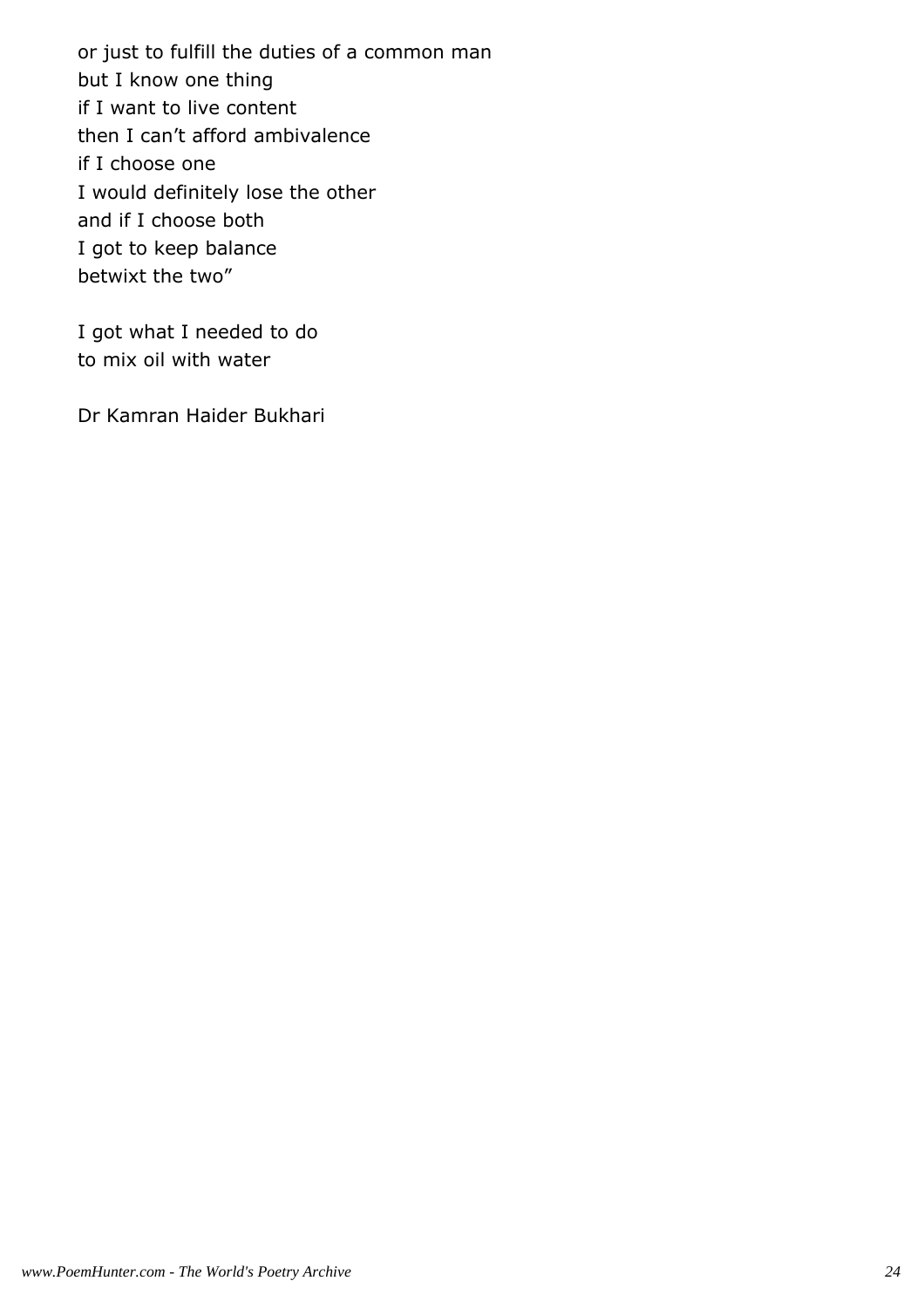#### Amputated Dreams

Cracks in my ugly mind Broken hearts of egoistic sighs Looking down The streets of deserted highs Dancing legs And mystic eyes Floor is all wet But she is dancing wise Please save me Lord From this agonizing noise O' my God! Either You are a tough examiner Or I suppose to fall after every rise My mother wants to see me As if I am of a baby size She wants to hold me tight Against her bosom For always Look There is blood everywhere She is dead And my dreams Both lower limbs amputated Still a Mona Lisa smile Dances on the dry lips Of our dreams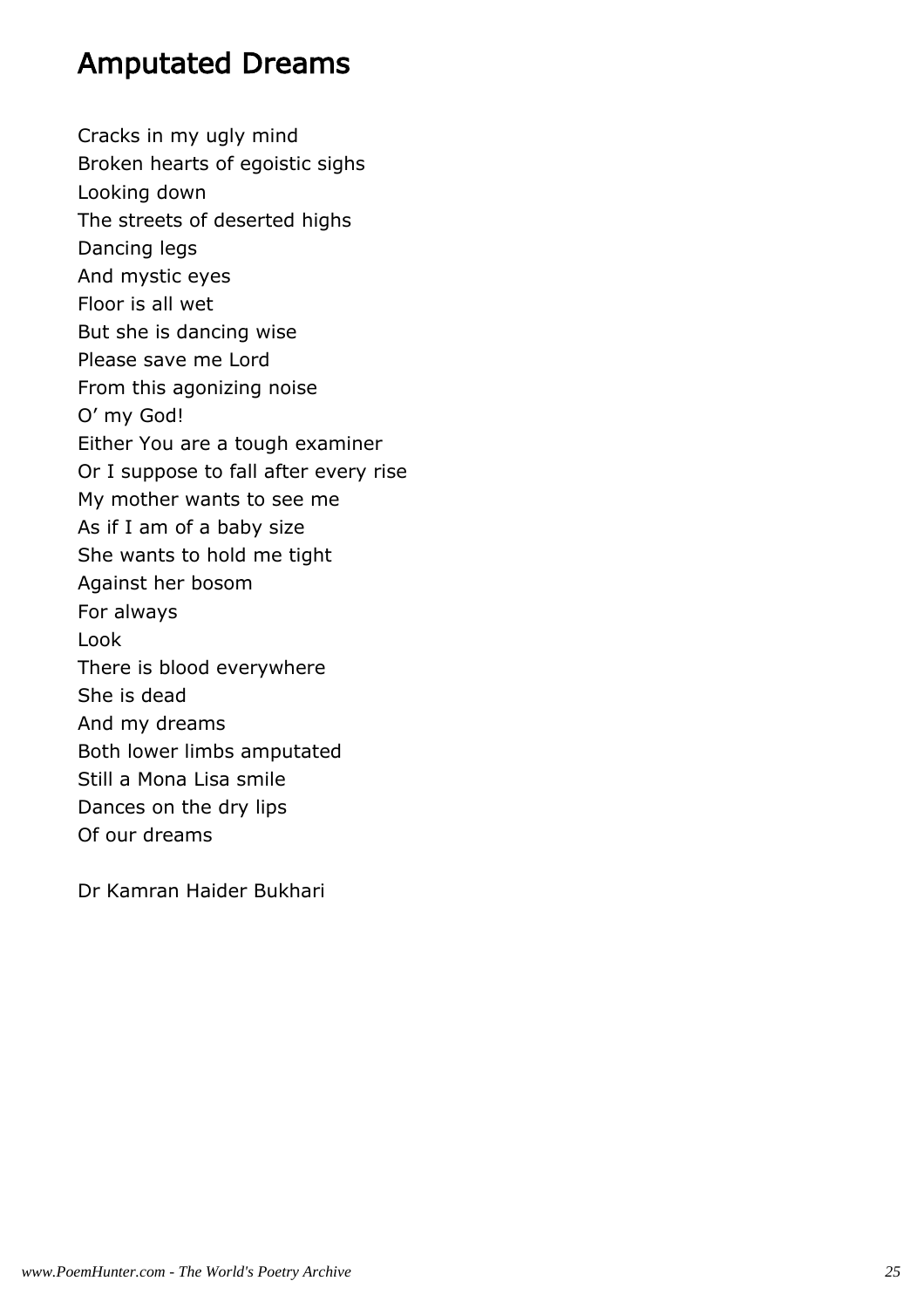# An Elegy

A Broken ray, Comes to me. I know, It's your reflection; But, it's cold. My cold-blooded fingers can't catch the fire, Still, I want to write an elegy, On your Birthday, On Christmas Eve. My hands are frozen, And have no bones; I feel the cold, All over my comatose body. And it's because, I have lost you.

December 24,2001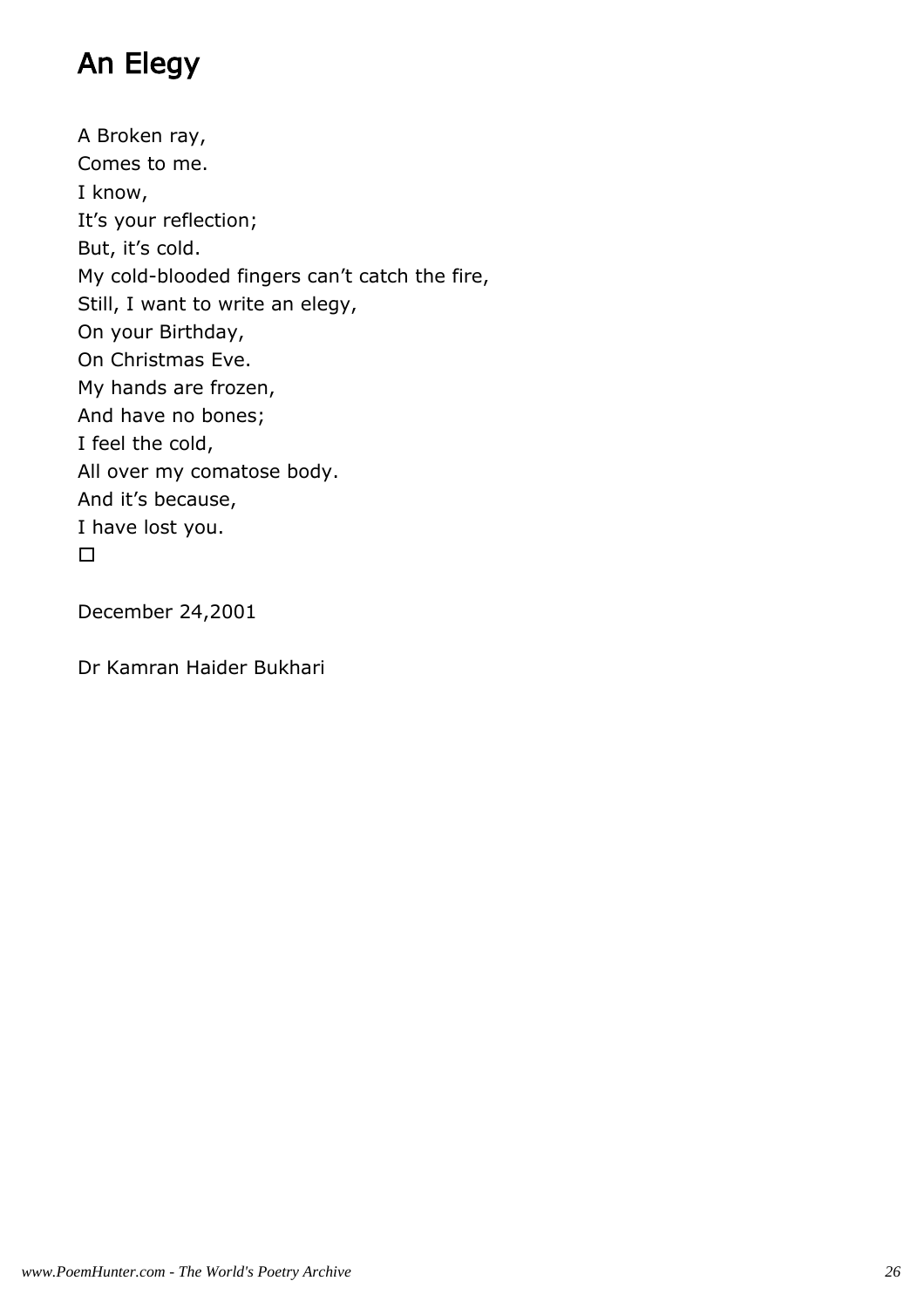#### An Objective Exam With Subjectivity

You must tell me What my ears are used to listen Don't show me Your creative skills Or logical brain

I am not interested in the recent evidence Show me what I have been doing For years

You may know a lot But I am not convinced You will have to follow my foot steps To get through this desirable degree Then you would acquire The license to play with so called sick minds

Mind it my son! For that You will have to go against Your personality or school of thought What you have been practicing for years You have to forget it all and follow us

As we don't need innovative minds And visionary poets We just want followers

May 16,2009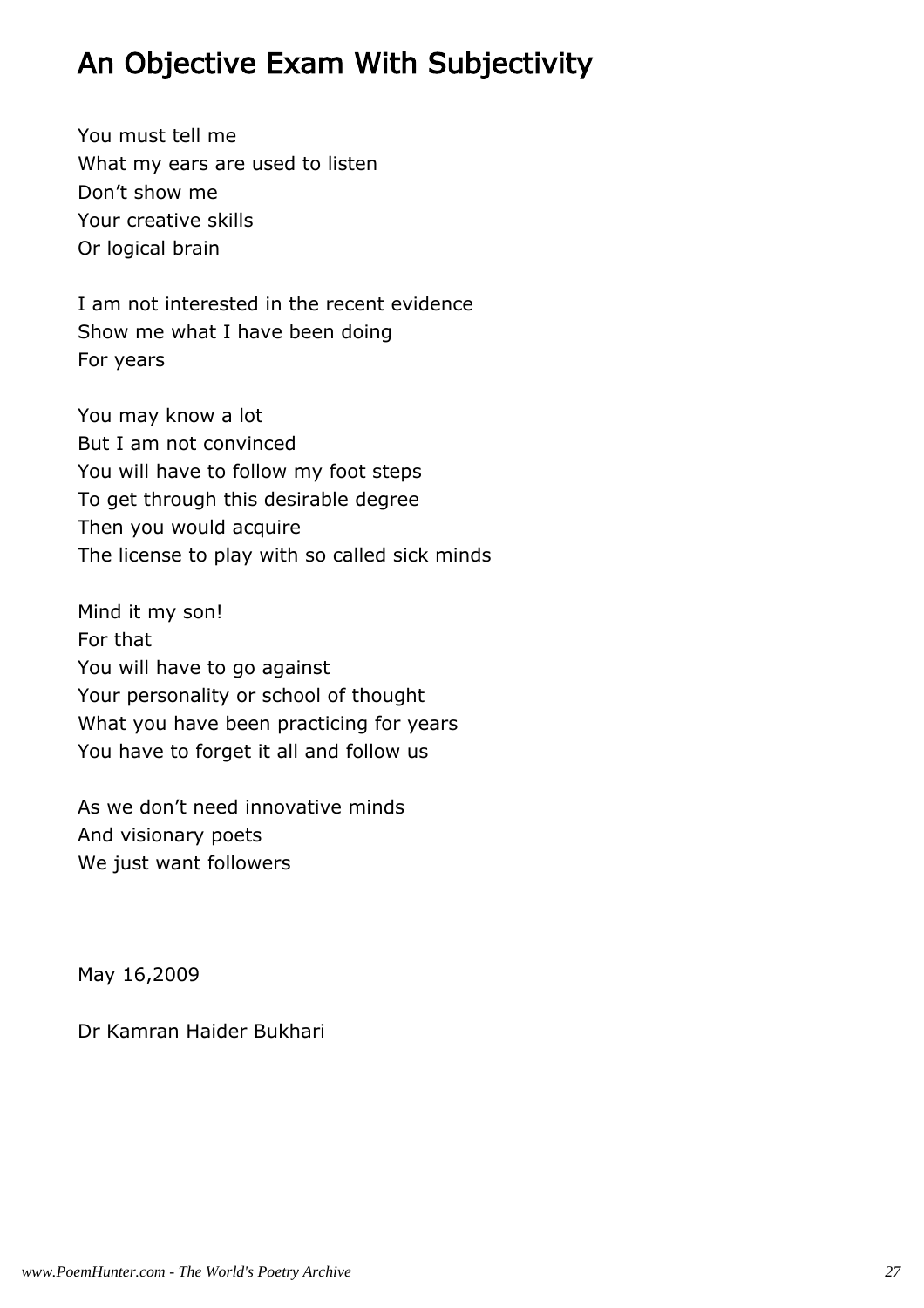# Analysis

A book written in some ancient dialect interpreted by me who didn't even know the name of that lingo I read that loudly and made people believe like I badly wanted them to keep their faith strong in the unknown and unseen

O' God! what I did but it wasn't totally my fault how could I know You when You never revealed Yourself I again used my own judgment I analyzed You once more with my limited mind and narrow vision created by none other than You

April 10,2009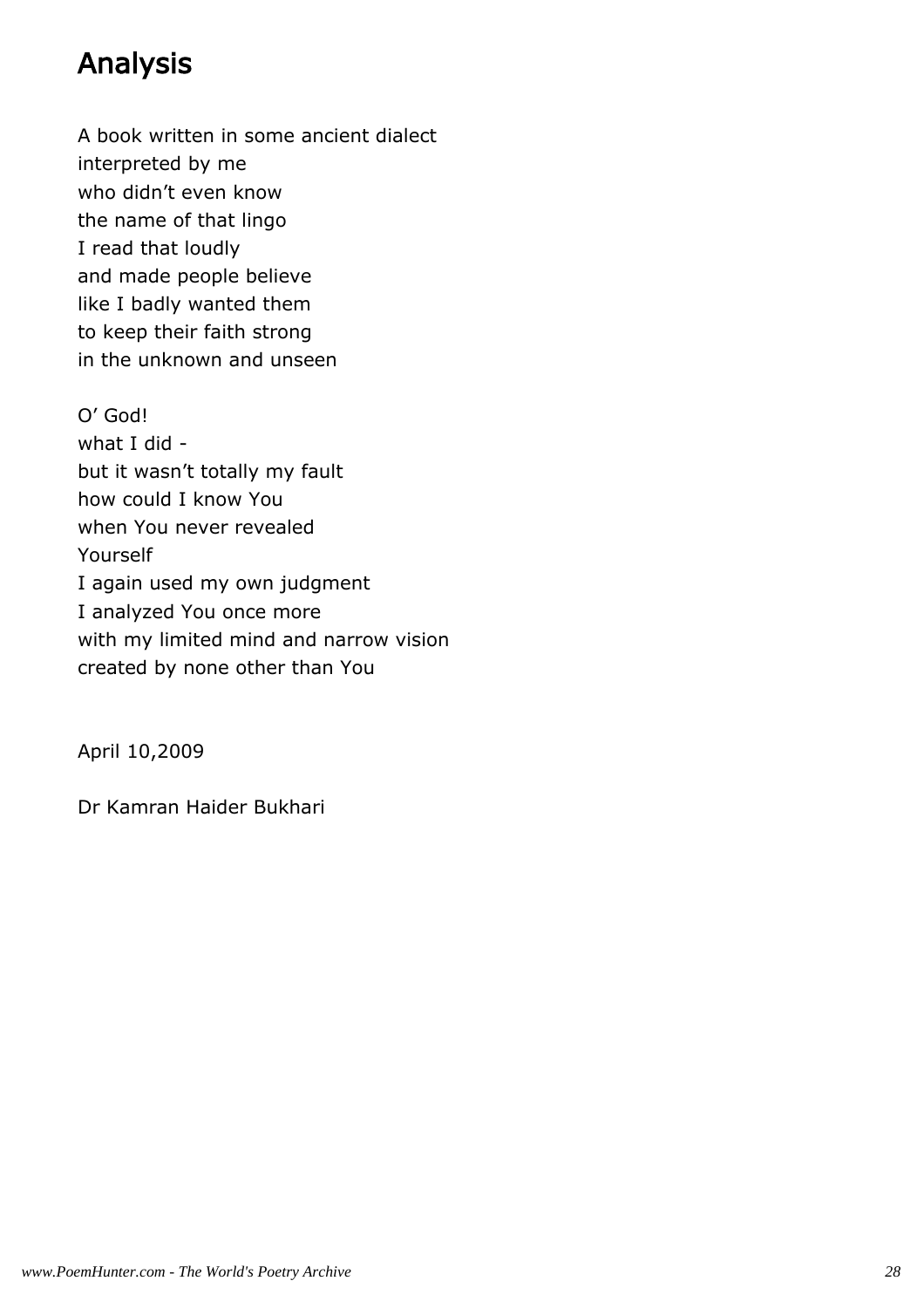#### Angel Called Love

Thy little hands and twinkling eyes Narrating a story of the whimsical hope Which emerged through the black sky In the sheer dark of fear and despair

Thou art so young my friend But the words thy tongue doth speak Mesmerize me like I had an ancient wine Served by none other than the great Socrates

Thou art frail and tender Yet I've seen thy valor Terrorizing the mighty and cruel Making them to genuflect Whenever they catch a glimpse of thee

Thou art the savior of my tormented self Thou art the healer of my aching heart Thou art the hope of my fearful mind Thou art my real friend In the good or worse Whatever life would bring for us Thou would be there

My friend I could never return thee The myriad love Like thou have showered Upon my heart, body and soul Yet I just have to whisper to the wind Blowing from my land to thy unknown abode afar I was touched by an angel called Love yesteryears And I am living with this unfulfilling wish since Would I ever be touched again?

Aug 03,2009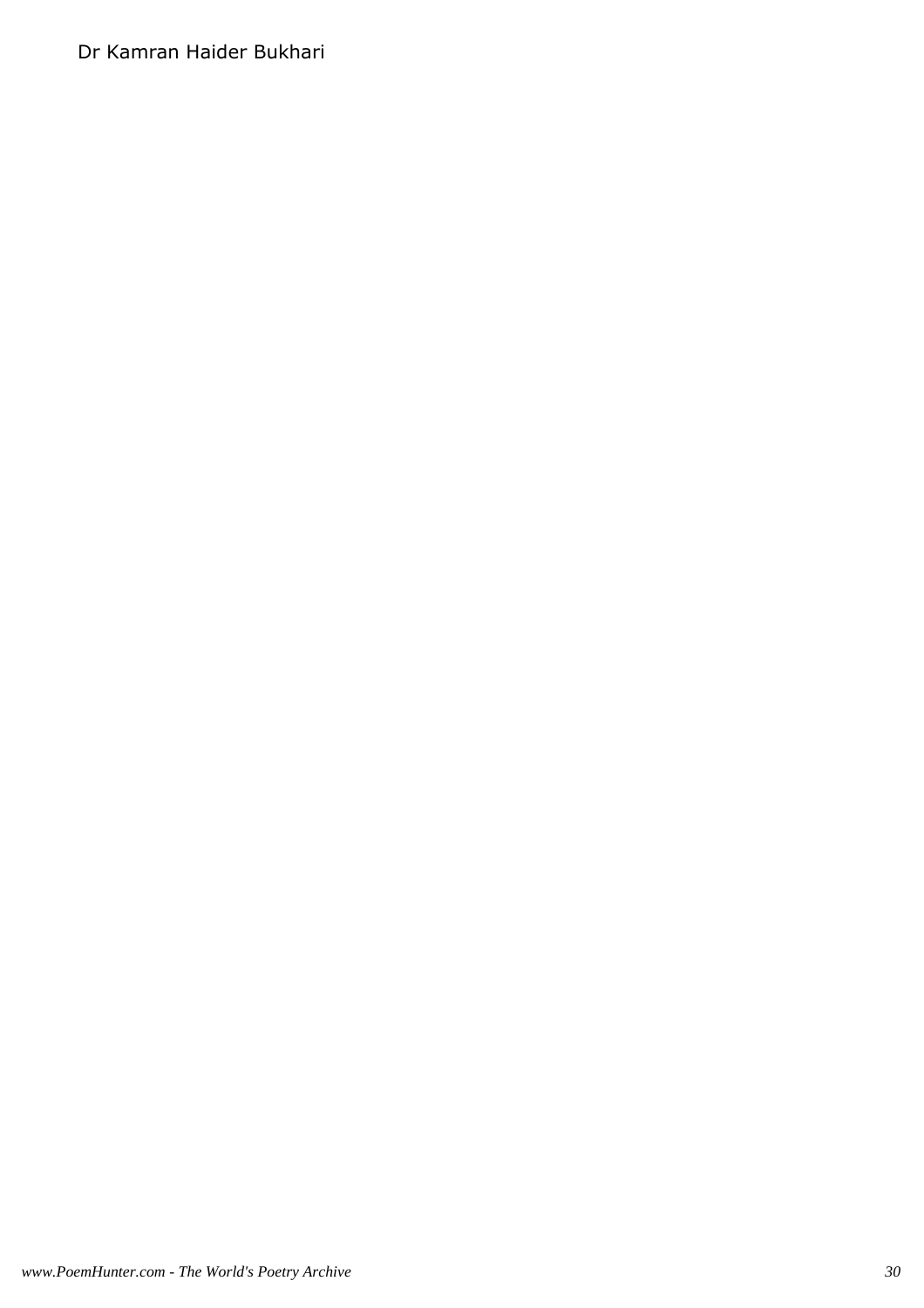#### Another New Year

It's party time, honey! Why you are sad? At this hour of universal happiness; At this moment of fragile ecstasy. Everybody is so happy and resplendent, Then why you sit with a gloomy face; Under the shadows of forecasted fears. My love! You are my sole hope, You got to live many more new years Happy and I won't mind, even if oblivious.

I am not sad dear, I am just little worried; You cannot see what I am looking at, And if you get a glimpse; You would cry for years to come.

Another year of war, blood, disease, hunger And sheer darkness; Inflicted by our own mirror images.

-Kamran Haider Written On Jan 01,2009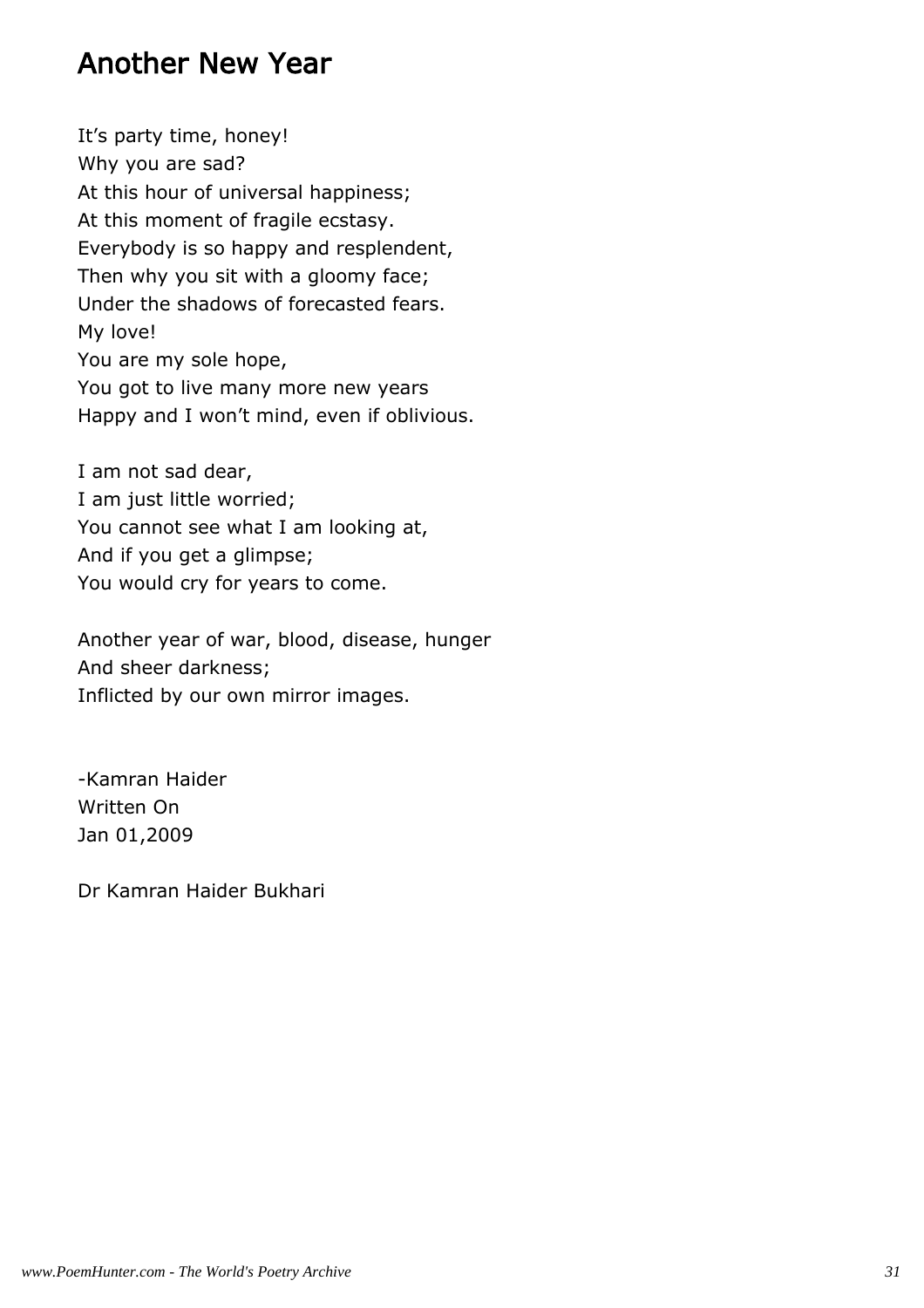#### At The Lower End Of Life

a thought so inconvenient a name so familiar a soul so repellent a life so obnoxious

bring me to life again o' my innocent lower case human what have you done to yourself? you were the best ever creation of Almighty might be you still are but what have you done to yourself?

bring me your head and let me check your sick brain let me elicit the first rank symptoms let me test your abstract thinking alas! what have you done to yourself?

sitting in the abyss of oblivion at the lower end of life I am calling your name o' man! make me alive again reincarnate me from tomb of the damned live once again like Muhammad and Moses die once more like Jesus Christ then rise yet again from the vacuum of ignorance and then evaporate yourself into the mist of eternity

Sep 26,2009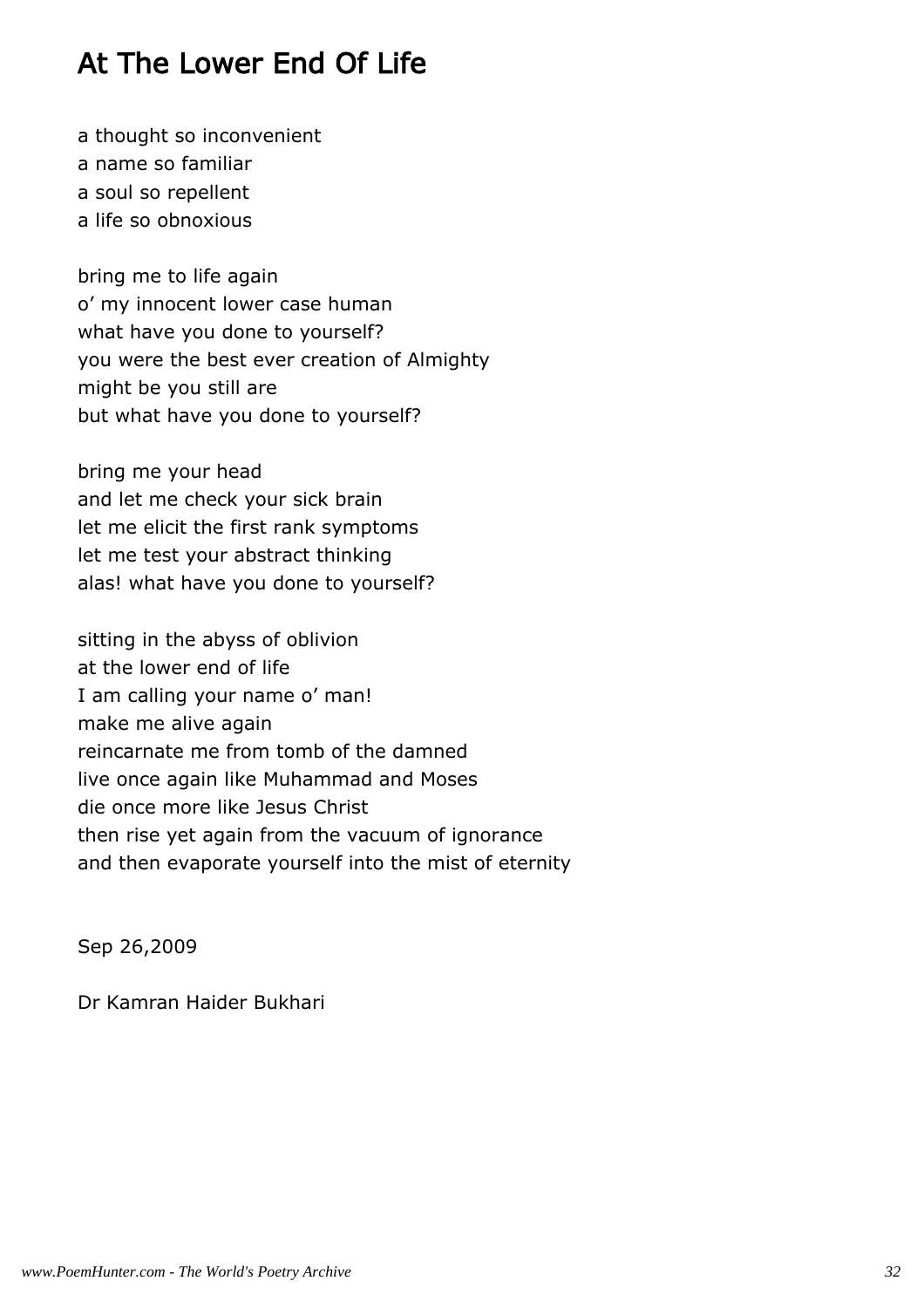#### Avant-Garde

Timeless thoughts are often delusional You said so When I told you the real code of our life So bluntly you said that Why you always mix the subjectivity of your mind While perceiving the simple and known realities

Today I overheard you saying Silently and invisibly I tapped your mind When you were talking to an image of air

Kamran! You told me the right thing But I didn't even give a damn Now when you are gone I have to say that No matter you would ever know Or my words would go in vain You have always been ahead of our times

Feb 05,2009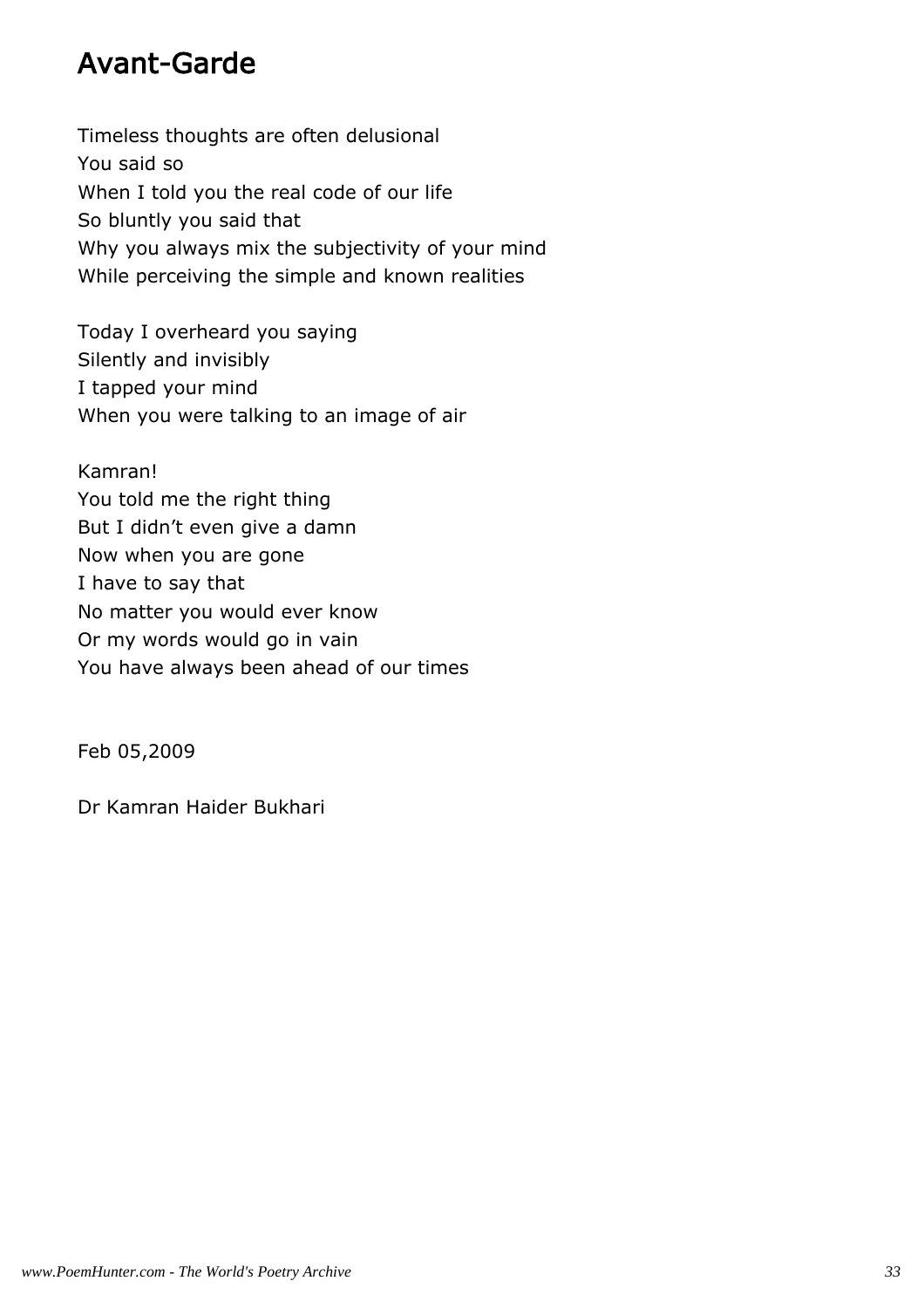#### Ballet

o' good to see you tonight here to watch ballet nah just my ballerina quite a feast for the eyes for your eyes might be but surely for my heart

to the tune of my throbbing heart she was dancing ballet all that night she bent and swayed bowed and swept stood on her pointe and walked towards me

she belonged to a prince who never knew what her heart wants she turned her back on my heart opted the fort and incarcerated for life

my eyes could see my heart could feel my soul could mingle my body could stir she walked on her pointe straight towards me pierced my heart slashed my soul held me in her arms and asked for a dance i know not how to dance ballerina i am a foolish-unaccustomed doctor and sometimes an emotional poet never mind that doc i show you how to dance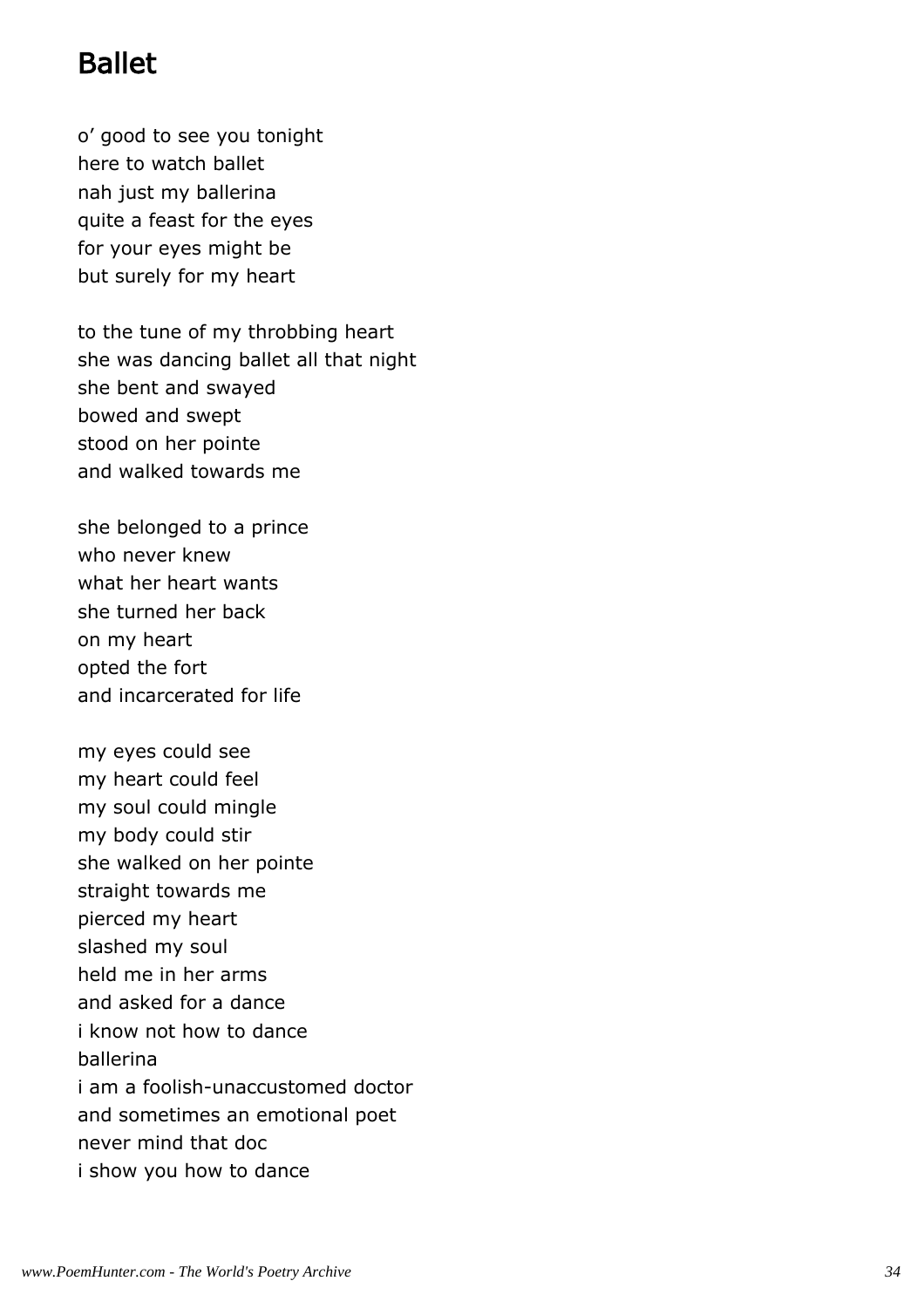we spent that night dancing ballet in the morning she cried her heart each single tear had a name of me she told me, she can't be mine though she was born only for me she had to live against her will she departed in silence with my heart beating in her bosom and left something for me at the door a pair of her worn pointe shoes

Oct 15,2009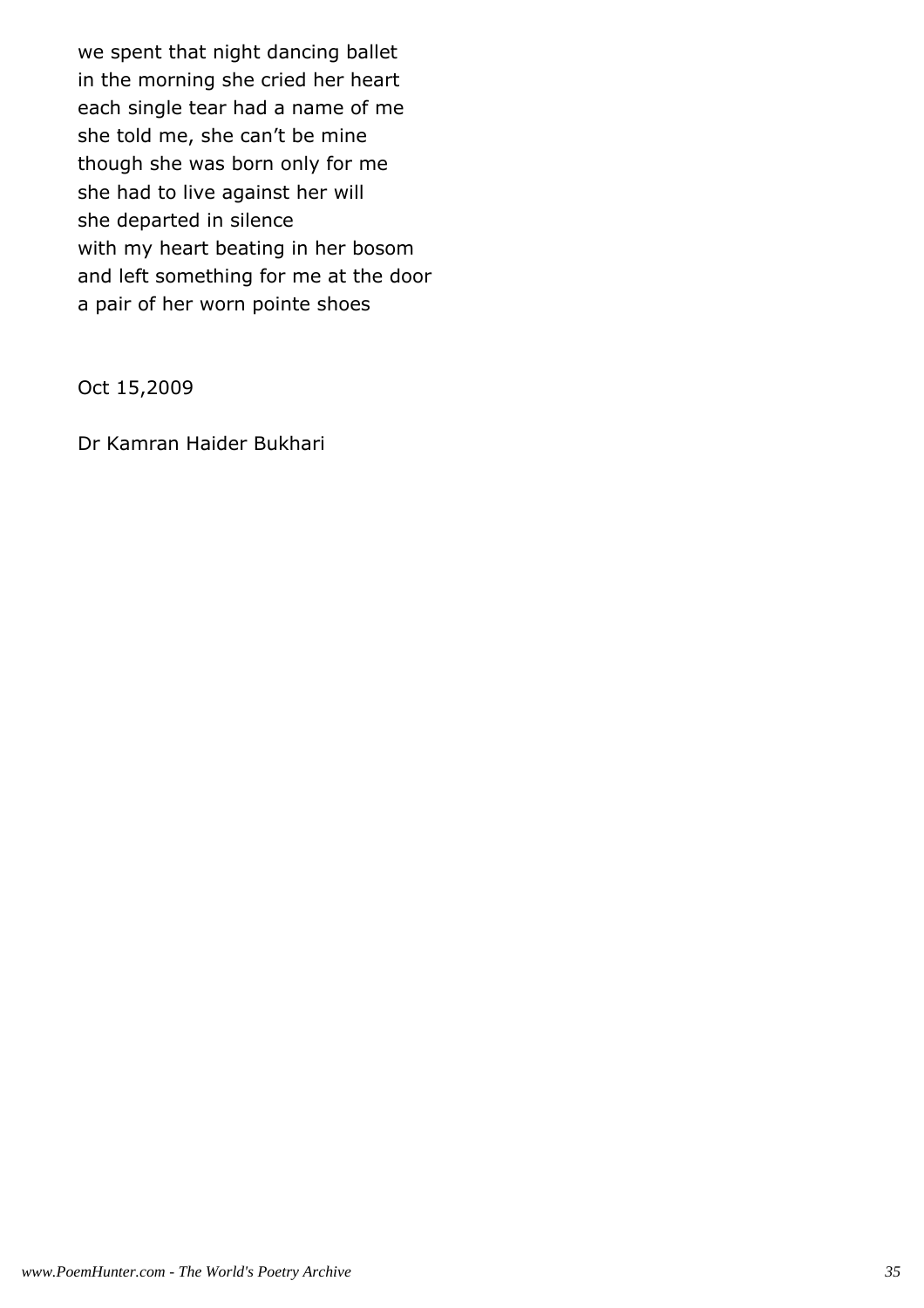## Birth Of The Ashes

A fire fighting within Smoke all over my soul Extinguished desires Burn me one more time Remains are striving A new man would grow From the ashes of myself

Dec 22,2009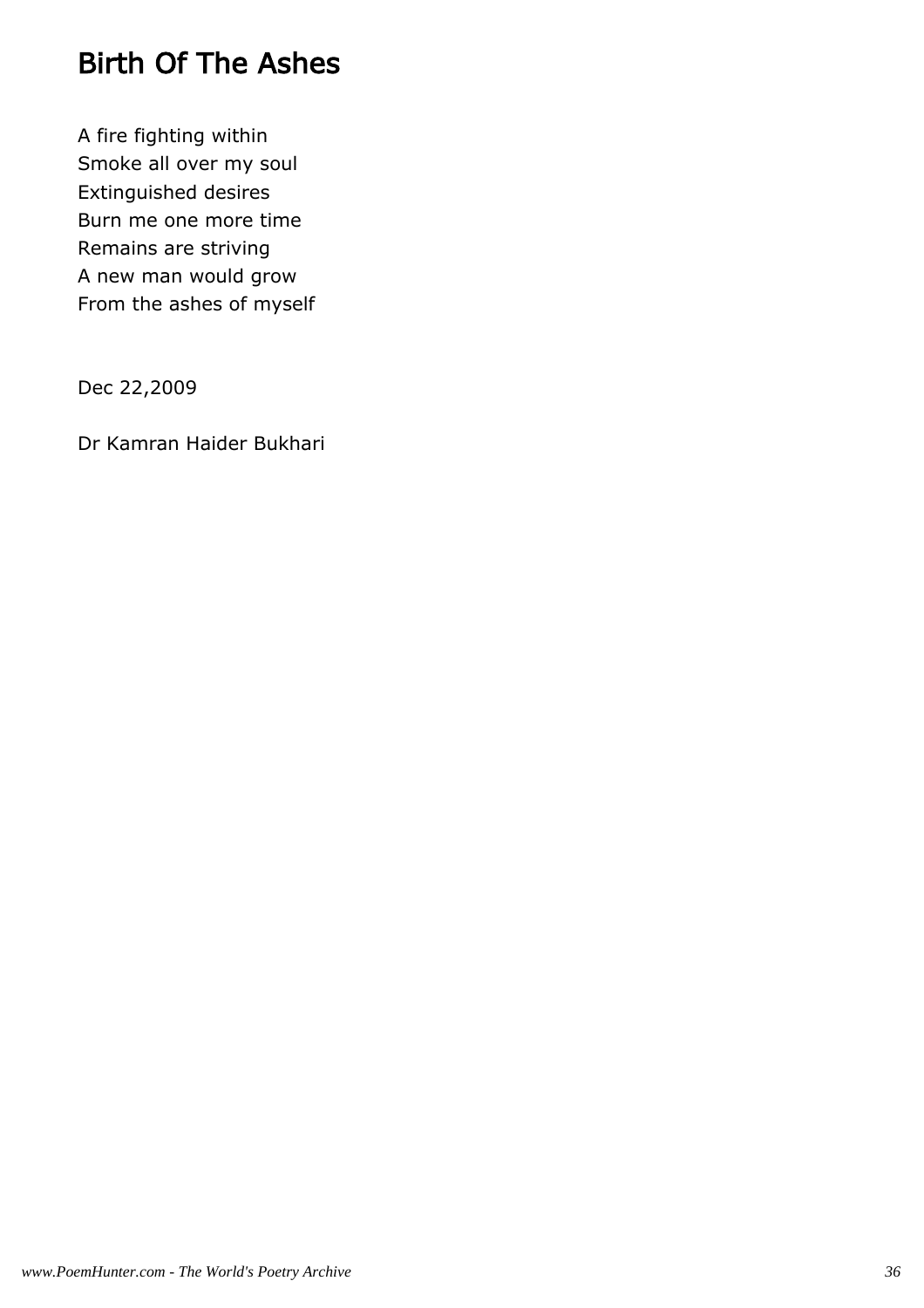#### Break Thy Pen

You think for hours, Still unable to write; A mesmerizing poem, A word of hope, A verse of faith And a sentence To death Of this endless pain; Of this ordinary life.

Kamran! Please break this pen of yours And hold a stick instead; Then find the way To salvation Of your blind soul.

Dec 13,2008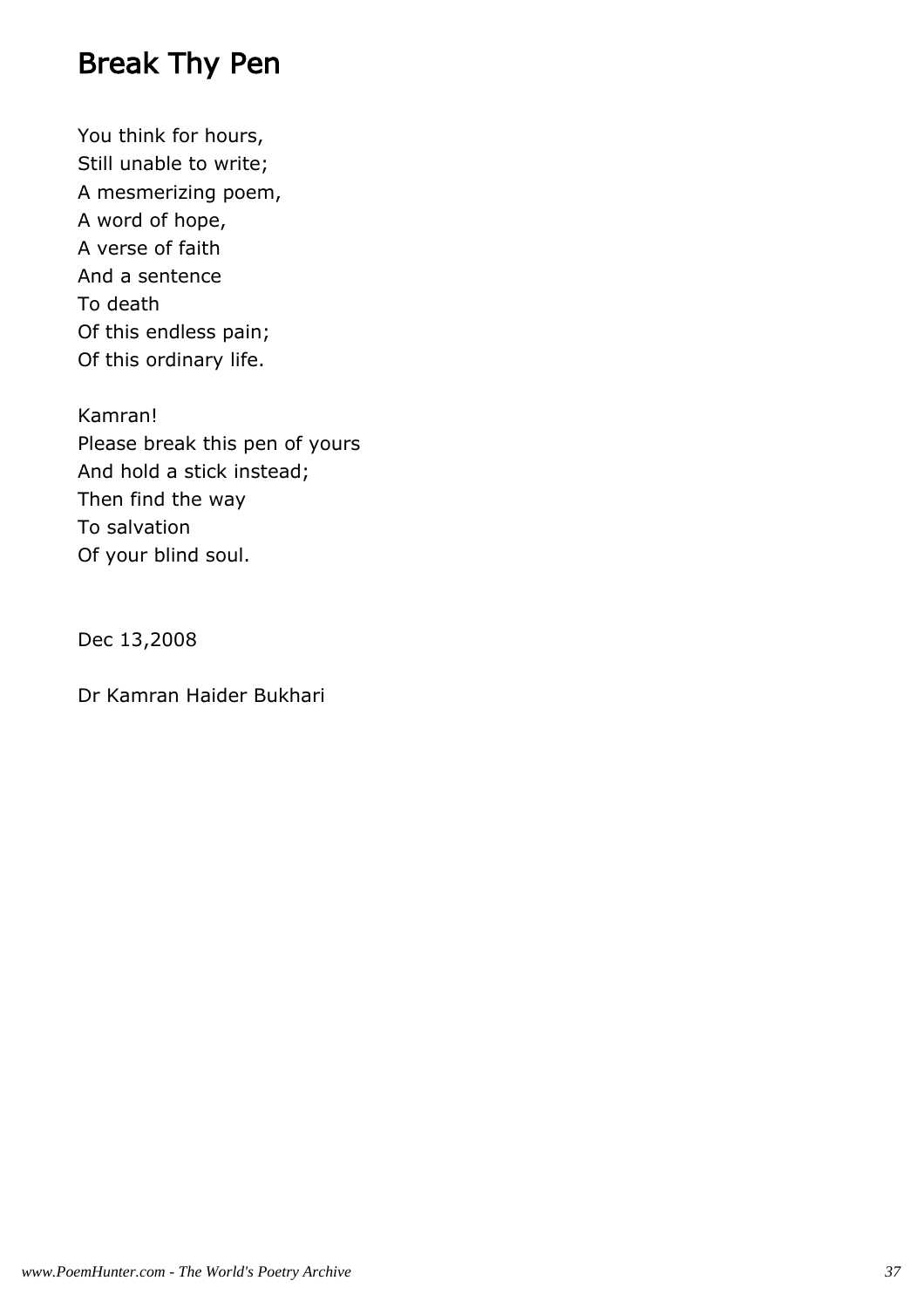#### Breaking Up

A dream walking on its toes A noise of my breaking soul I heard a voice of a child crying Yes, I want more The ego screamed No, don't move Dream frozen at its feet Rattle of another battle What the hell is going on

My life was taking a nap In the meadows of oblivious sleep Awaken with the terror of recurring past Ran towards the future of melting dreams Fate was a silent observer of the whole scenario Until the child cried once more

I was fallen yet again Shattered into countless pieces Dew drops shimmering with a naïve desire Over the magnum opus of my broken self Whispering 'once more' as it still remains A man in white uninterested and mechanical Whistling a novel tune and cleaning the mess

P.S. Written subsequent to the idea given by a very good friend and a very fine poet herself, Dr Indira Babbellapati (Professor of English, Andhra University) .

Oct 27,2009

© Dr Kamran Haider Bukhari 2009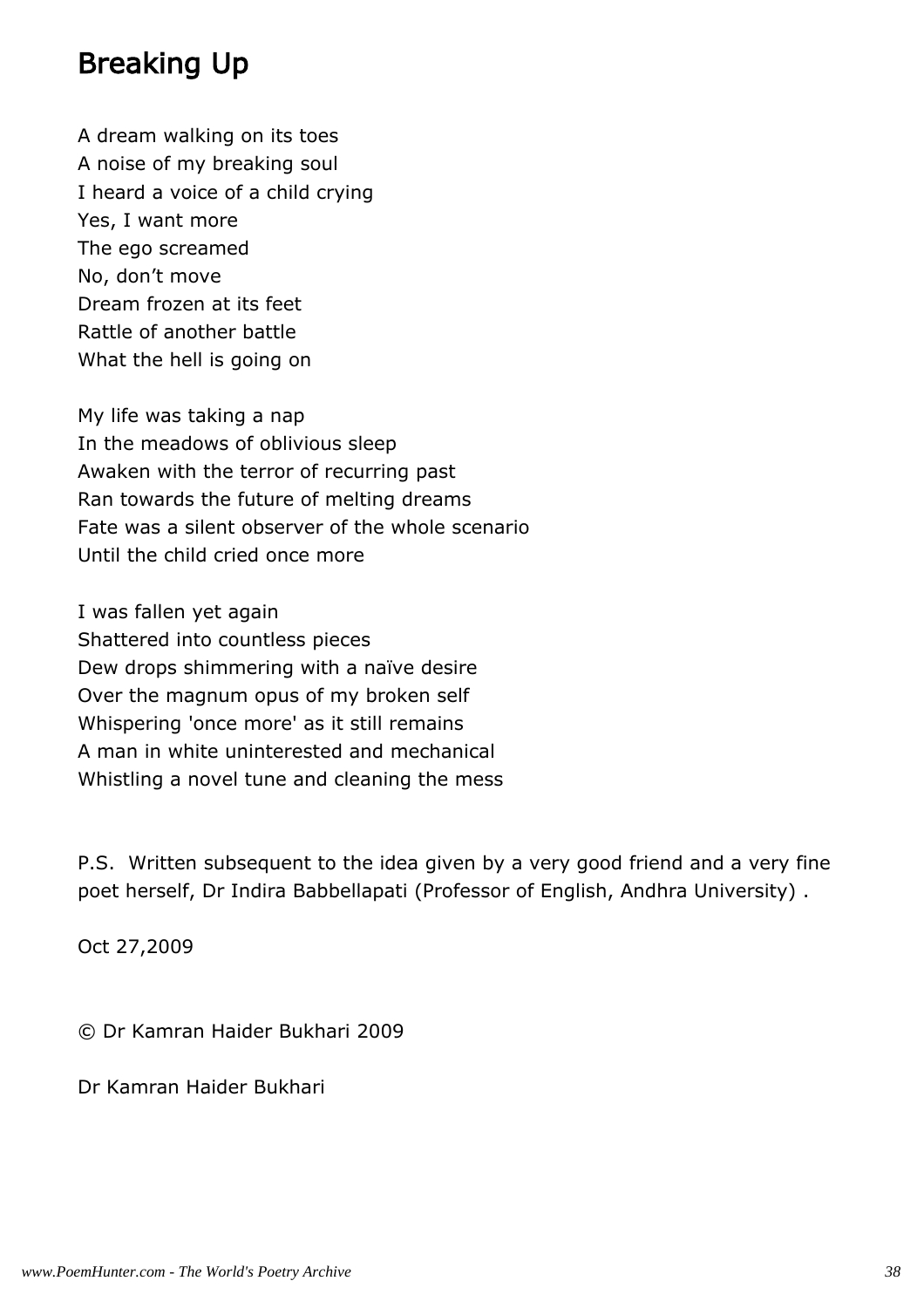### Chains Of Love

A tiny glimpse would change the whole scenario of life, I said so...

You shouldn't have looked that way, you shouldn't have passed by my side: a divine awakening of my limited vision, a brief encounter of our secret desires, and it wasn't same for us; no more...

Chains of love all around our souls, separated by infinite miles, restricted by cultural norms, still our apparently two different hearts beating at the same pace, our seemingly two opposite minds chewing the same thought, and our undoubtedly two estranged souls incarcerated with the same manacle called love.

March 26,2009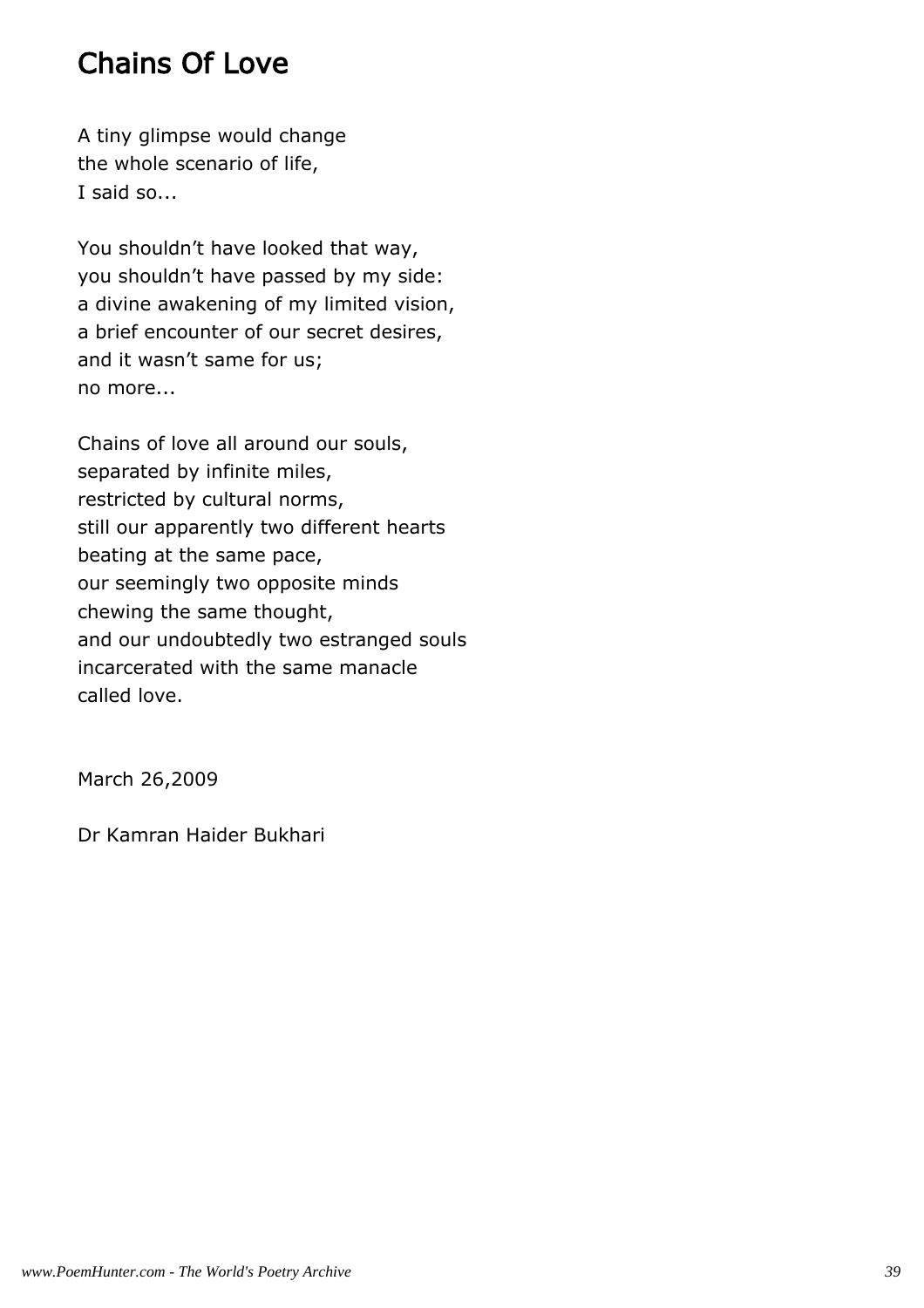#### Coffee Shop

not sure but it was an eve around Christmas squeezing my whole existence in my right hand masking my real self from mirrors around sitting in the left corner of a legendary cafe waiting for a cup of black coffee

a hopeless cry of a dying egoist managed to reach my ear among the piles of foolish giggles my ears could make out an invisible sob eyes searched for the wounded all over nobody was heartbroken around I wasn't hallucinating for sure yet no one else could hear the groans all were happy in oblivion merely me concerned for the forlorn in the focus of an ethereal coffee shop

sir!

would you need more tissues no thanks, i am done would leave in a minute only that waiter and God could see who cried over his dead heart that lovely-brunette evening on the verge of a new year many years back

Nov 07,2009 0030

© Dr Kamran Haider Bukhari 2009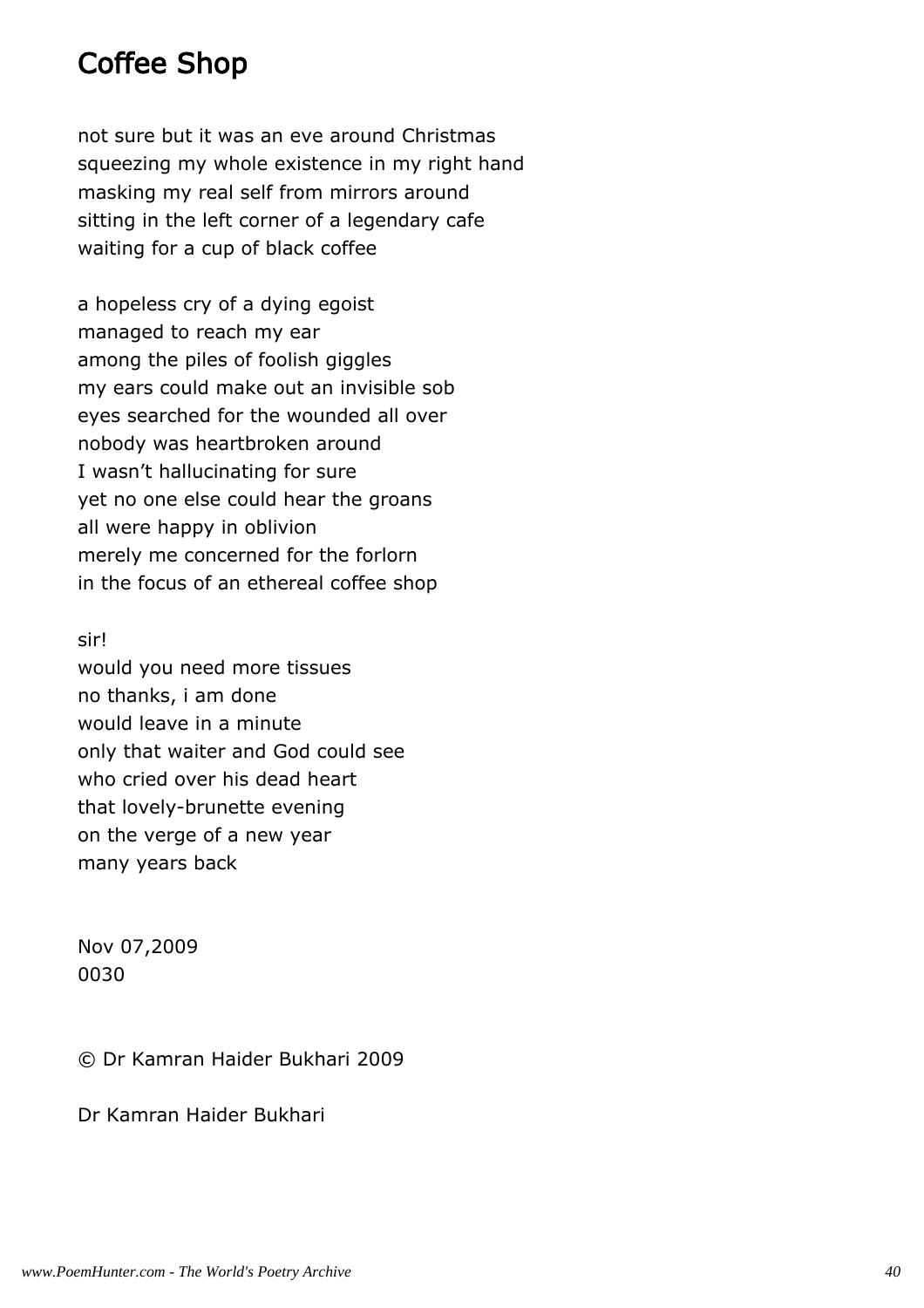#### Come My Love

Hey! come on over come and reside in my arms each single cell of my body has had been waiting for this one true time since Adam ate the forbidden fruit with Eve

Come and make me divine with the touch of your dusky eyes come on over my love, my pain my ecstasy, my life and my death

Come and hold me in your arms come and save me my goddess for you I live my love come and hold me tight for one eternal moment as this flash of time would never recur as I would never ask you again as this is the grand finale of our love story

Come my love come on over my love, my pain my ecstasy, my life and my death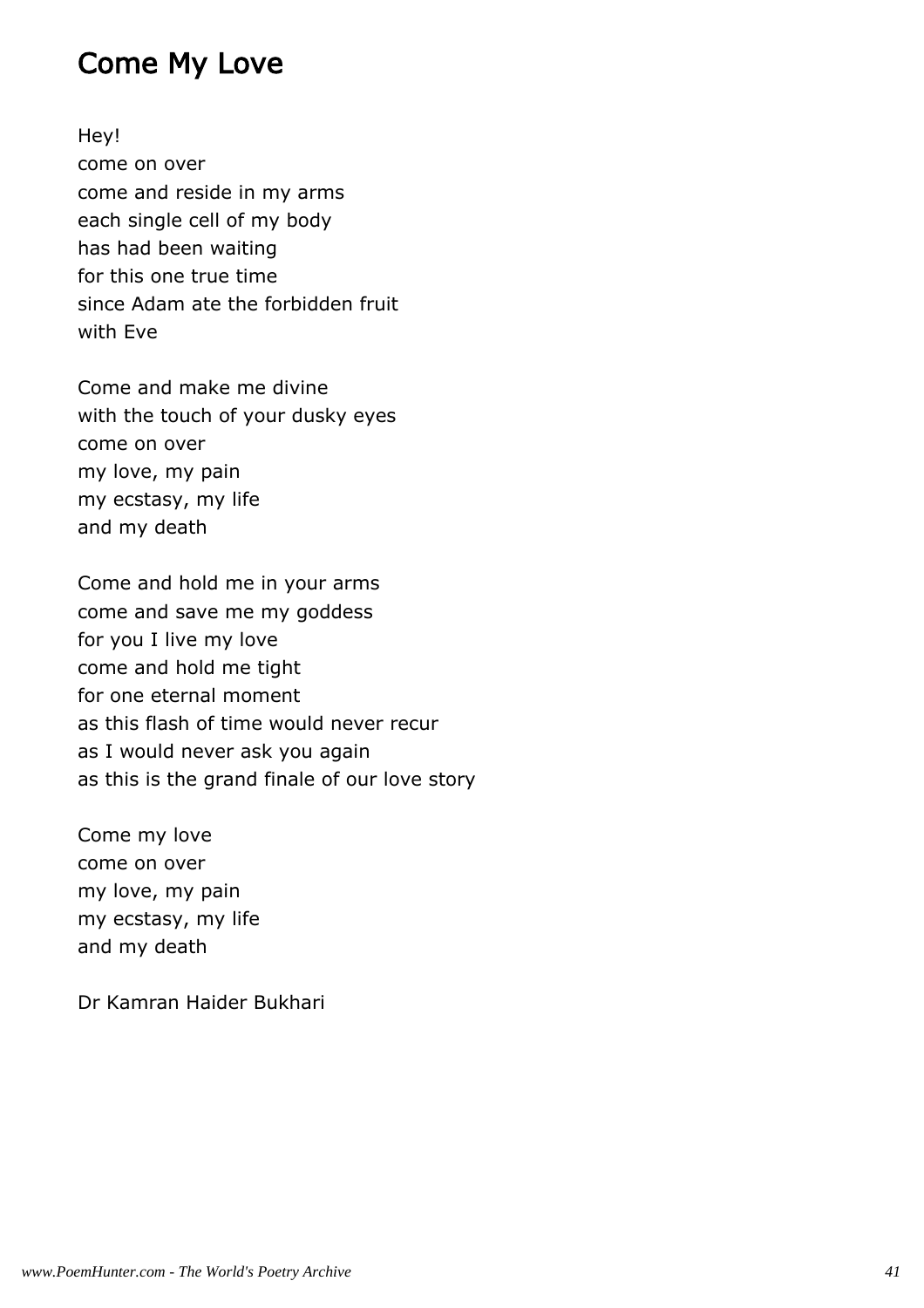## Complicatedly Simple

Today Words can explain me I am no more complicated now But I am still confused My eyes are focusing On a red light Emerging through Your blue eyes Or Through infinity I know I can't reach You But I'll follow You Wherever You go I'll be crawling Behind You Sniffing the dust Of Your red feet It's a problematic Mathematical equation Which is impossible to solve Or To stand with an equilibrium On the rope of Life and Death But I made it Someone held my hand And I crossed all the way Through the rope of Life and Death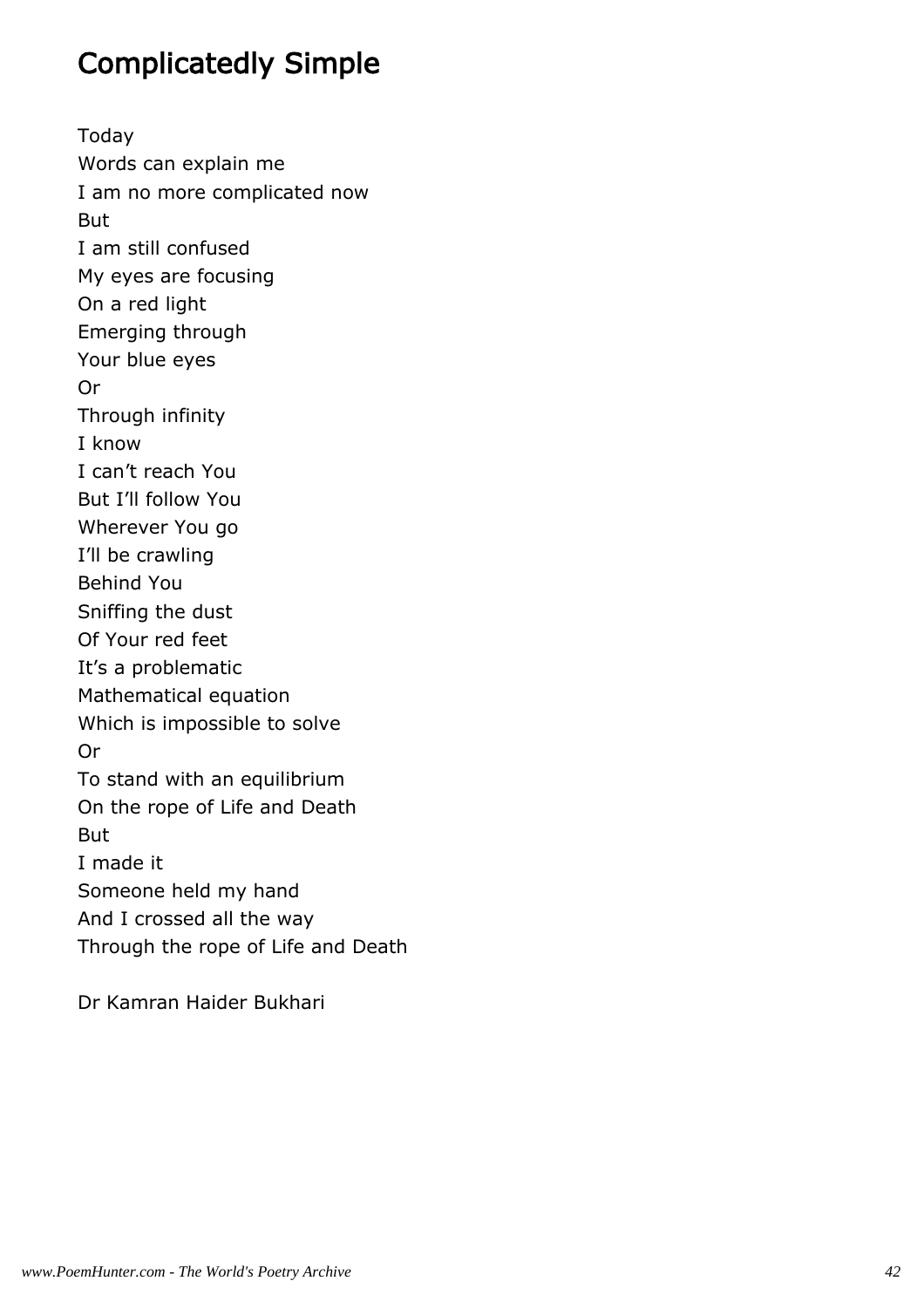#### Consummation

Kamran You should not fear any more You must say it all What you haven't said yet

The day when a benign hope got malignant The night when juvenile dreams grew old The dawn of lucid interval The afternoon of wilderness And the evening of self realization

Kamran God is the ultimate truth And so you are Sent as a commoner To make this ordinary world A better abode to live in For your flesh and blood And for your facsimiles Who are at times worse And mostly better than the original Who are erratically fallen And normally upright even when oppressed

This day has not been listed In any calendar human form has ever known This is the day of consummation For this omitted mankind This is the day of the decisive triumph For this tyrannized humanity

Kamran Fear no more You won't be crushed any more Underneath the feet of superficial divinity As you have found the ultimate God Who is the most Beneficent And the most Merciful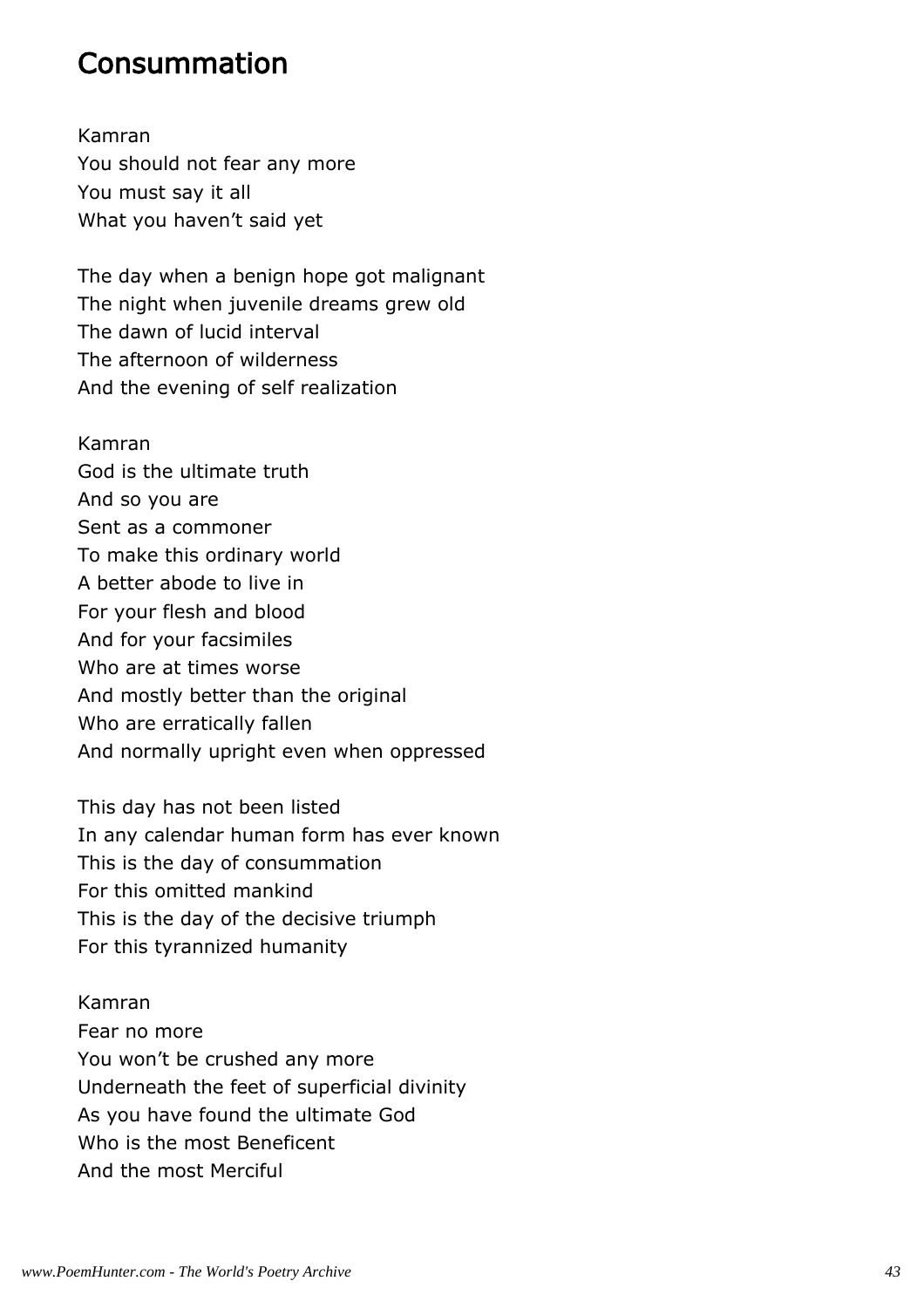Feb 02,2009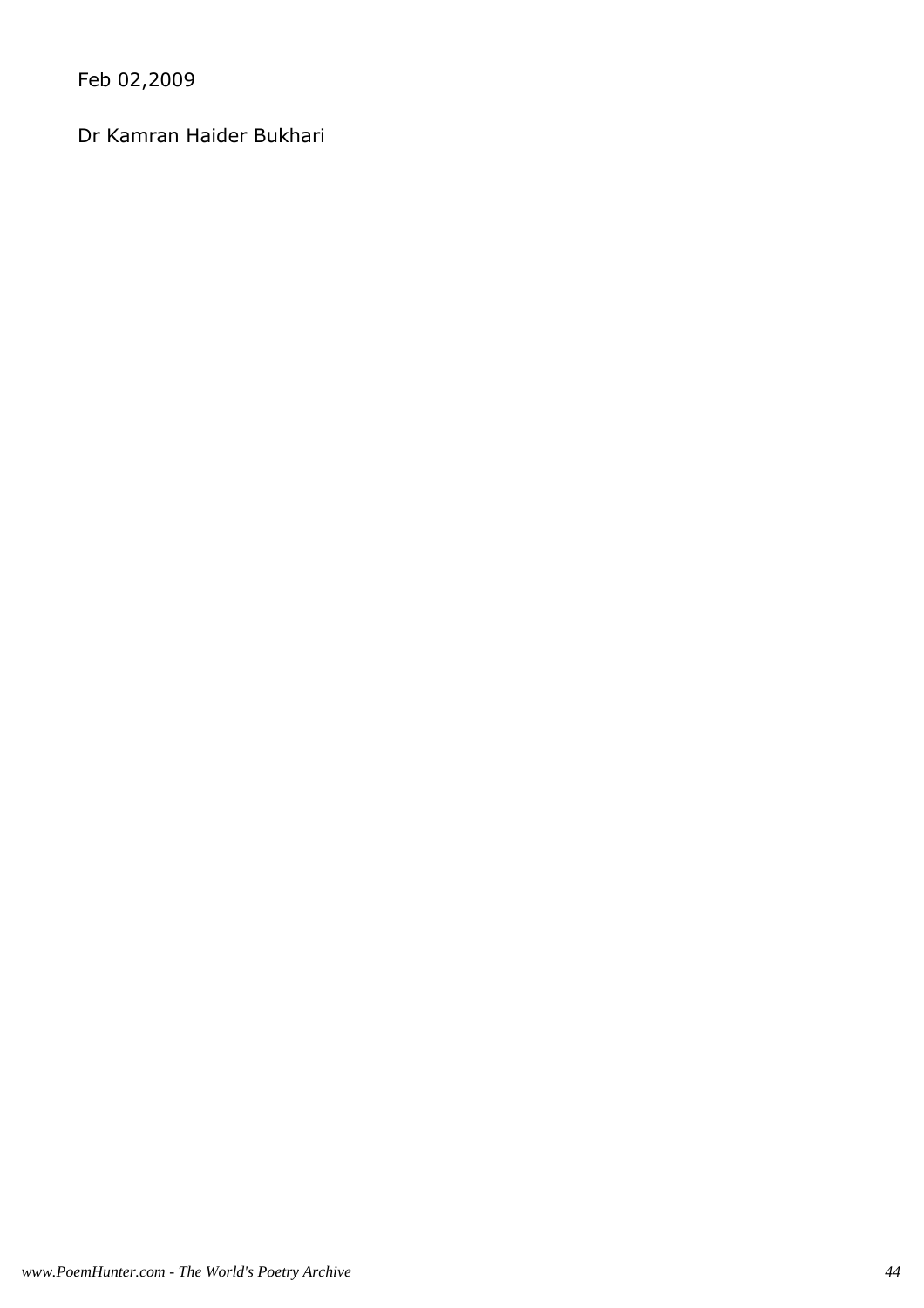#### Cursed

She told me all her pain I looked at her dismal face and said It's alright honey! You are not the only one We all are suffering

A crack in the mind of a genius A hole in the heart of a lover A veil on the eyes of a painter And a lock on the lips of an orator

I am cursed sir Melancholia surrounds me Death calls my name from unknown land Hope is in loss these days and help suffers a fatal famine Mood fluctuates and thoughts are heading to a tunnel Love is no more there though it all the time beats in the mind

What should I do sir? Can you help me - With your truthful mind and sincere heart When I am being cursed by the Master of all

Aug 02,2009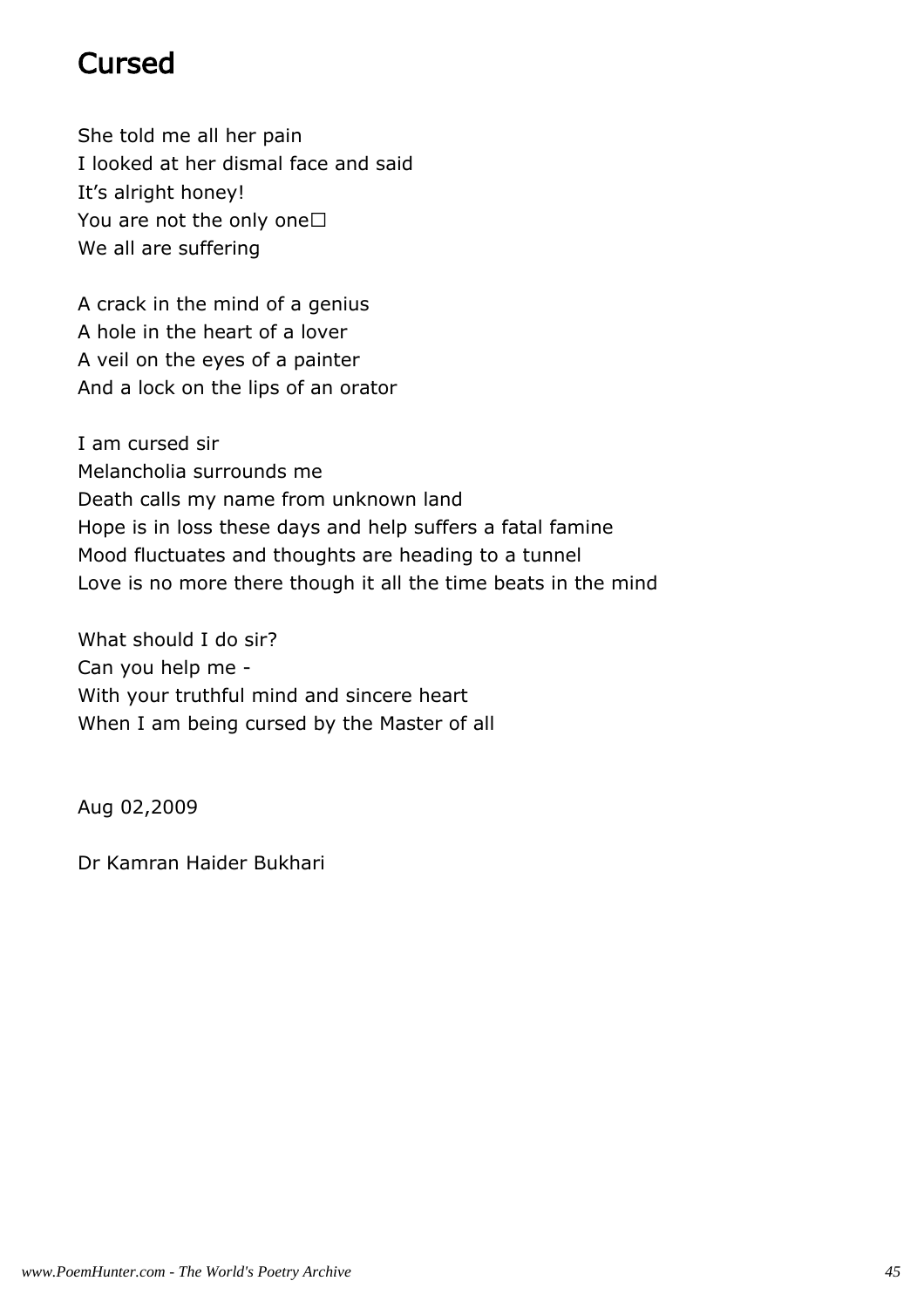#### Death Of An Infant

I can see her crying In my dreams In my wakeful hours I held her tight Against my frail chest She cried like an infant Who just emerged Through the womb of Athena Oh She broke into pieces I stole one gem Out of one thousand pieces of her And walked away in despair

Dec 14,2007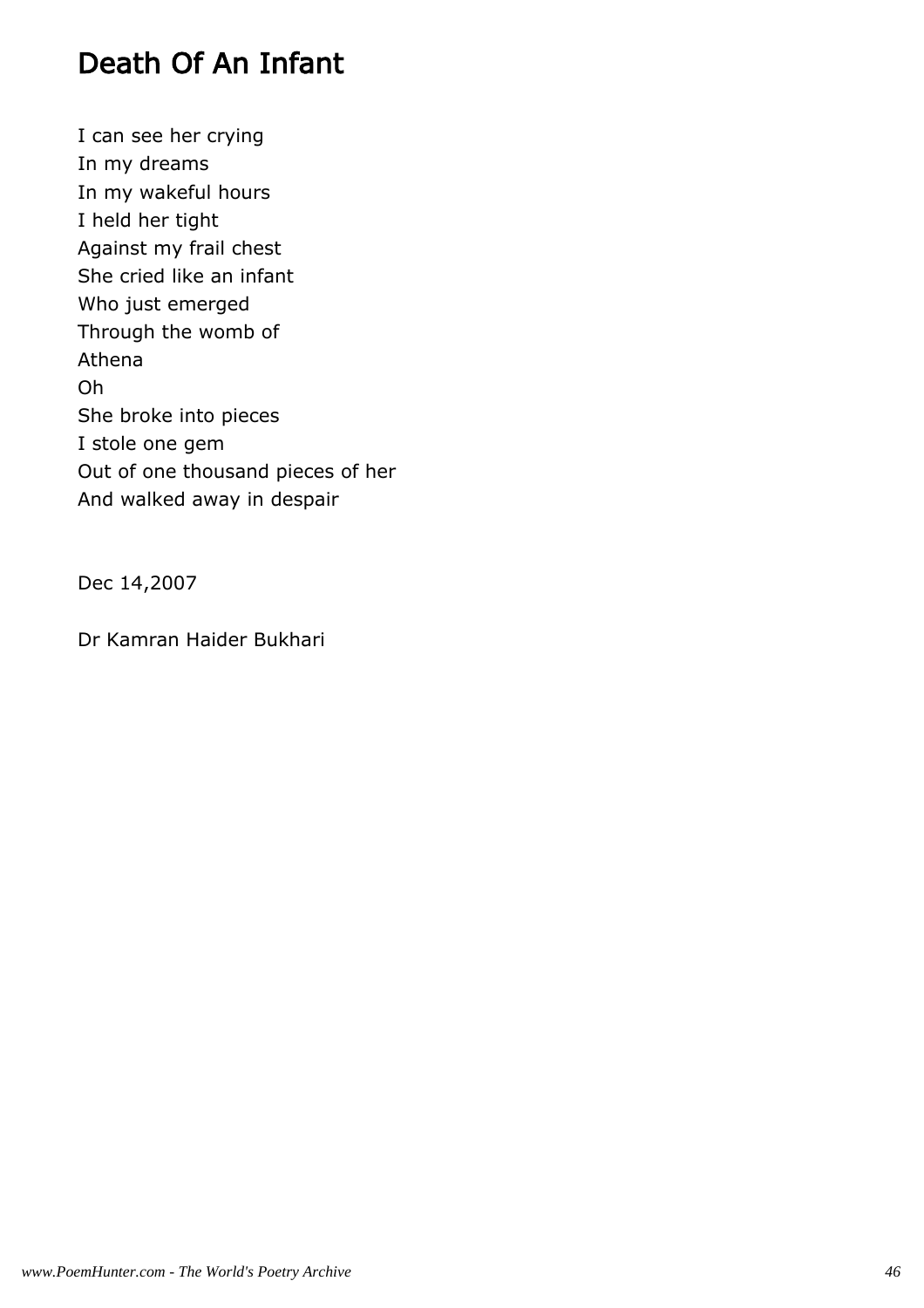### Delusional-?

Everybody wants me to write About love, joy, ecstasy and romance How can I? When I only find sheer darkness In the heart of every soul I mingle with Since born on the bosom of the Mother Earth

Today I hear the verdict By the Chief Justice of our times That my excruciating words are nothing But the subjectivity of my diseased mind

I admit this imposed fact Though I know it very well That the fact is merely a delusion

Feb 18,2009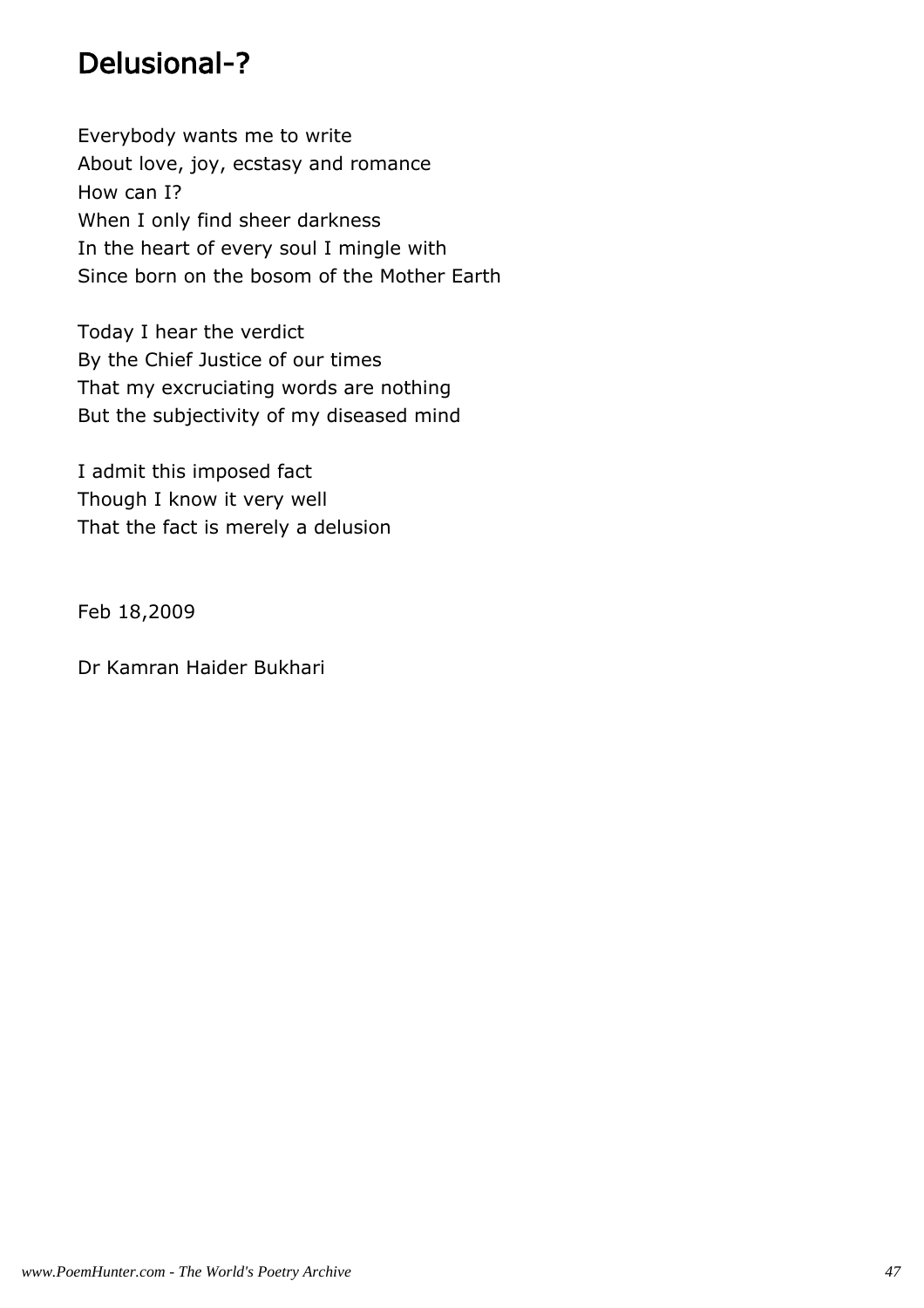## Delusions

God I used to say, I am a god of my own-self, Today, My head is lying in the dust, And my eyes are looking at my head, Like a convicted-felon looks at the innocence; Of his dying soul…

God I used to say, Nothing is impossible for me, Today, I am dying of hunger; With lust in my eyes, I stare at a leftover loaf by a dog, But I find no hands to pick it up…

God I used to say I love her more than I love You, Today, I am sitting alone in my dreary room, Waiting for her to come, She never comes, And I see You, Wiping away the tears From my sodden cheeks… 

April 28,2002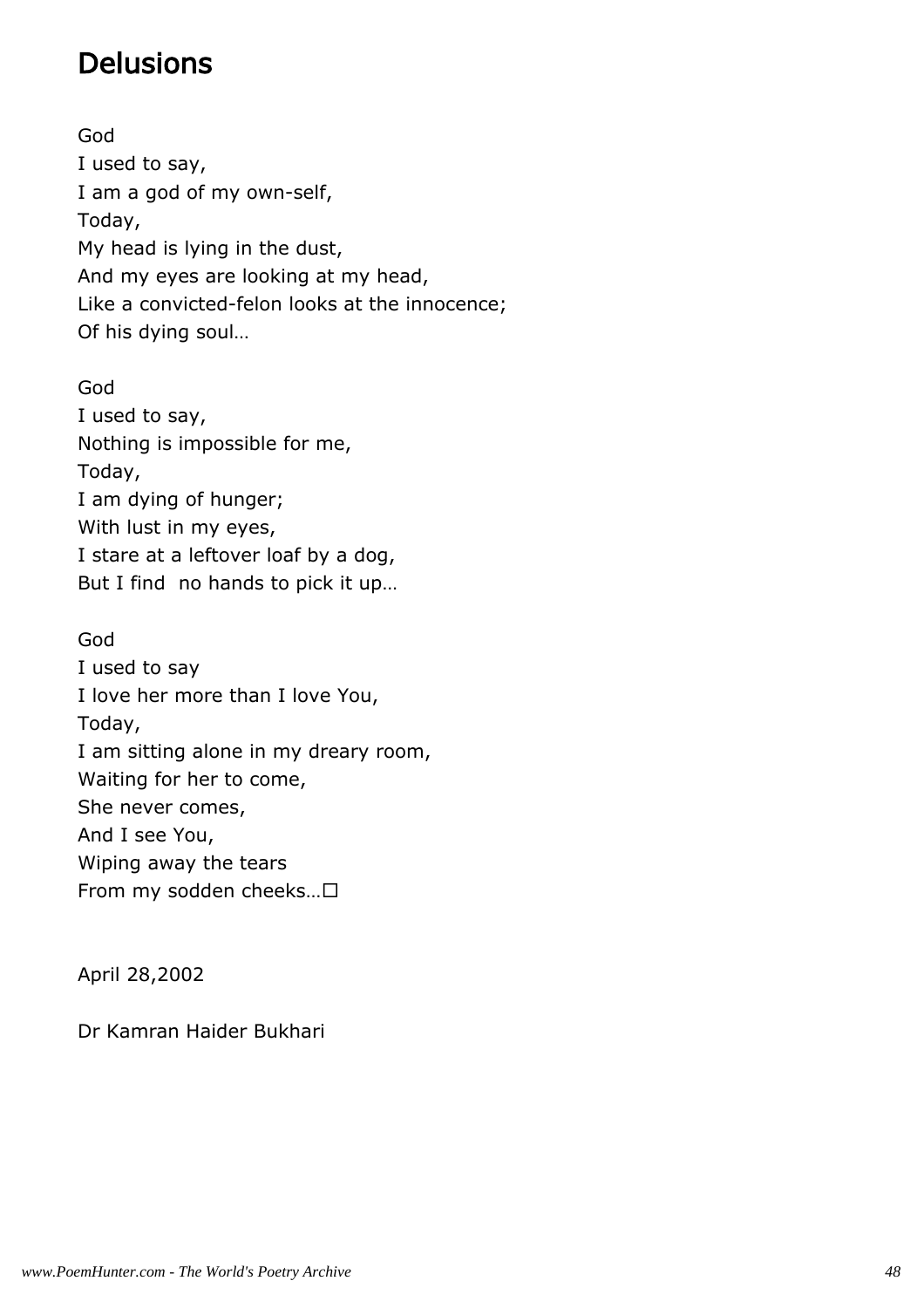## Dignity Of The Damned?

Foul smelling smiles, Making me obnoxious. I don't know; what better could I do? I shouldn't breathe anymore; This air of our faithless life.

We are the hopeless nation, Surviving the filthy hands of corrupt leadership; Muttering gossip on the blasts of frustration. Bleeding kids of the damned fathers, Unfaithful children of the widowed mothers; We are the proud nation harboring nuclear weapons. Wow! What a disposition we own; Slaughterers we produce; Martyrs we bury.

My friends are annoyed, For my outrageous talk. I would merely say, what I have learned; From the minds of paranoid folks, From the hearts of abducted souls.

You cannot live like that; Either change yourselves or accept you are slaves Of your lustful bodies and narrow minds. O' God! They say they are Your men and women; What You do in response to their affiliation-Either You cry Your heart out, Or smile on their fake dignity?

Dec 10,2009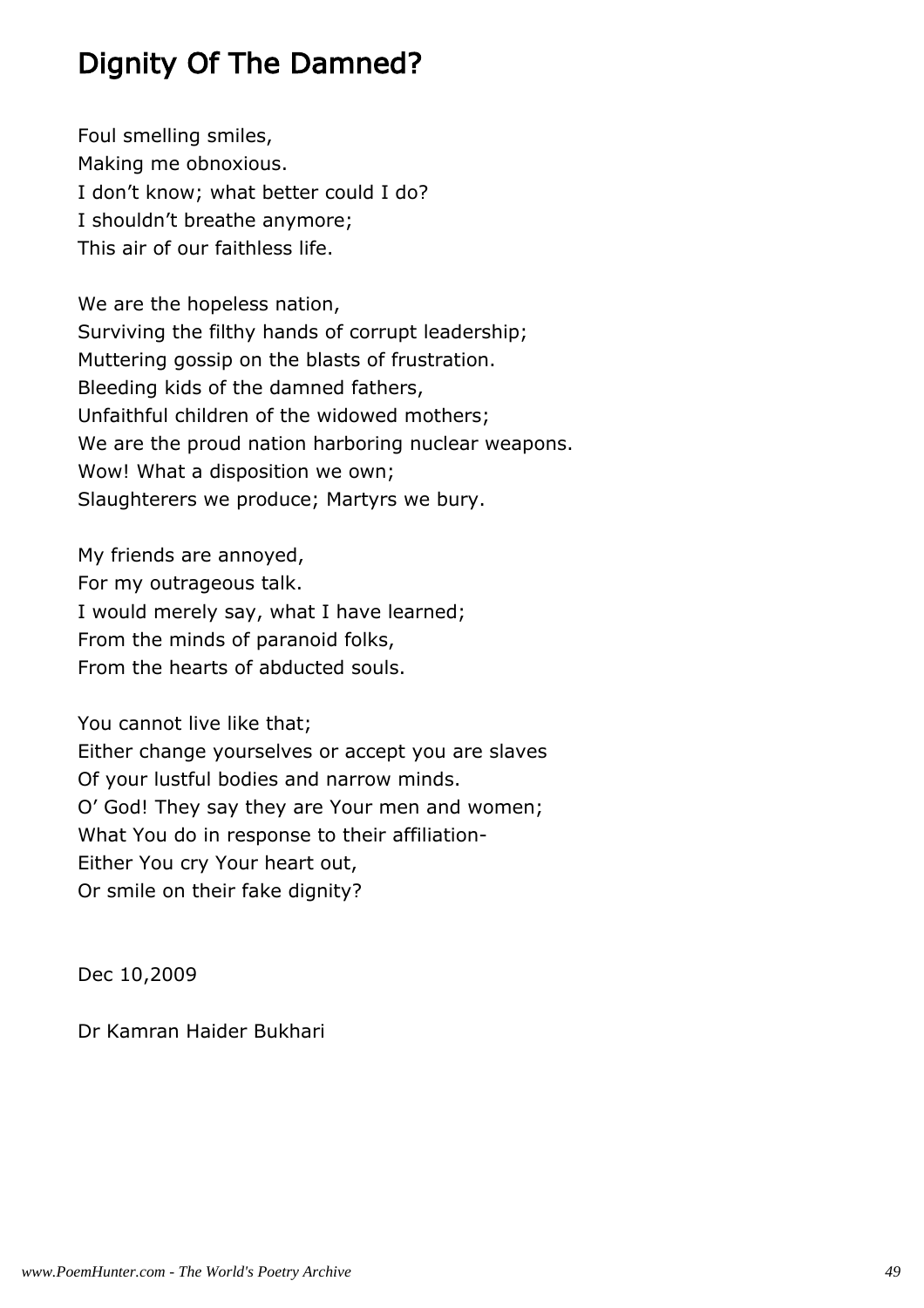## Divine Touch

Today; My mind asks me To create a basket full of blossomed Daffodils With the beauty of my ambiguous thoughts. Why is so? That this art has had remained concealed; May be I had a fear Of getting severed From my childhood friends, Who has had been there for three decades now. Misery, Pain and Dysphoria, All gone Merely with one touch of Divinity.

Oct 30,2008

© Dr Kamran Haider Bukhari 2009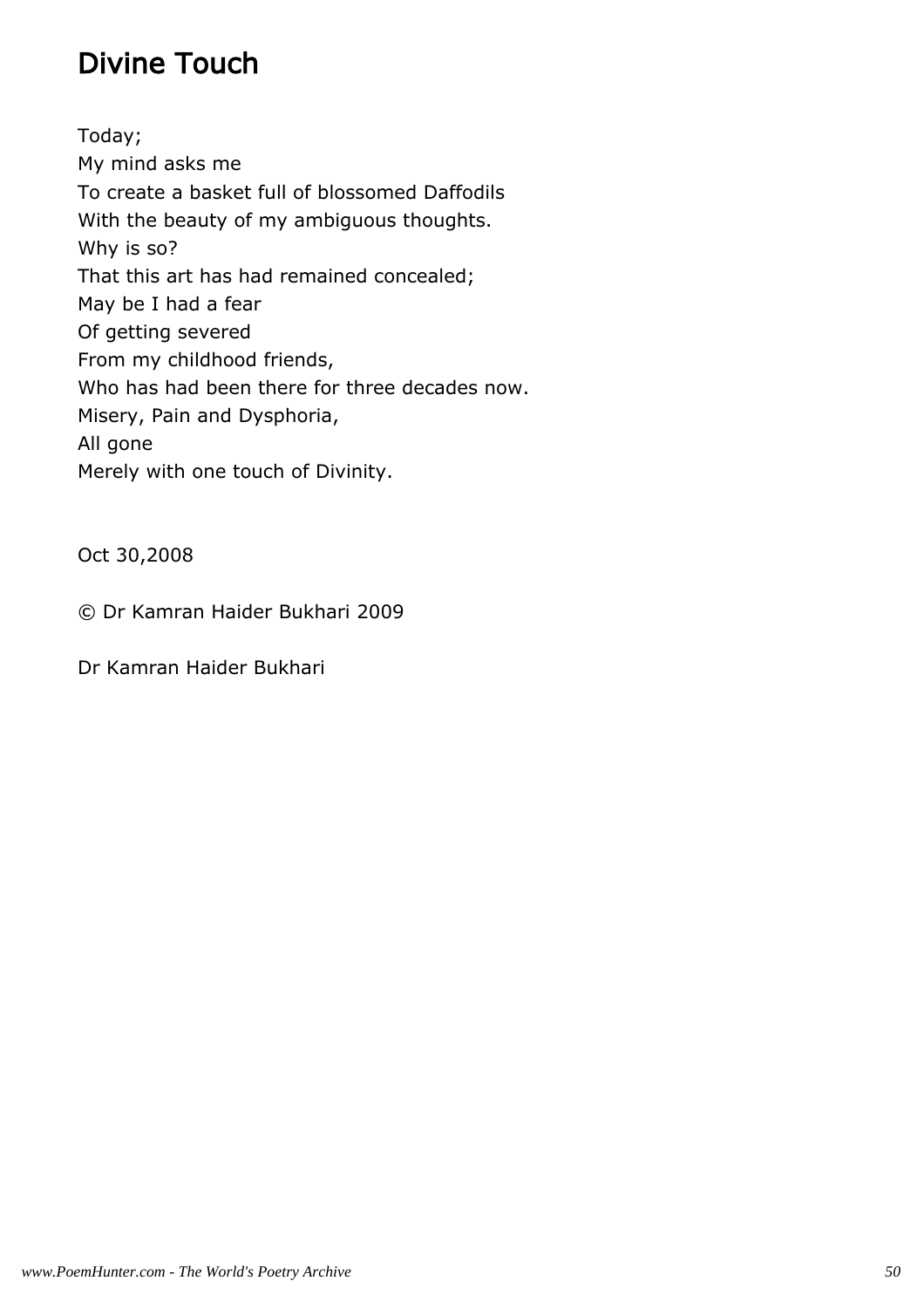## Don't Say No To Me

Hey! I am talking to you honey You with coral lips and dusky hairs When you smile with your brunette eyes Why do I feel the rapture in my crimson heart? Hey! Can you hear me the goddess of moon? I am your Endymion, awaken from eternal sleep Come on hold me tonight, this moment won't recur Love unveils itself at a flawless moment Come and freeze this second Believe me, this singular flash of time Would always travel parallel to our ordinary lives Till we pass on and resurrect in the Elysium of our dreams Don't say no to me; you are what I beat and breathe Don't deny a heart, which merely knows to love only you

Hey Kamran!

You are the lover one would crave for Yet I can't hold your hand A wise man told me once In Rome, do as Romans do It's a norm in the world I live That we don't care for true hearts We are predisposed to live the way of wits There is no logic in love and I believe in reason Give me a rationale, why should I come to you?

My love! Come and listen to my aching heart Look at the craving in my fervent eyes I have no reason, rationale or logic Why do I love you? I don't know, but I love you and won't stop loving you Though it has been years since my eyes have touched you I have no reason to do that still I love you Please come to me Don't say no to me; you are what I beat and breathe Don't deny a heart, which merely knows to love only you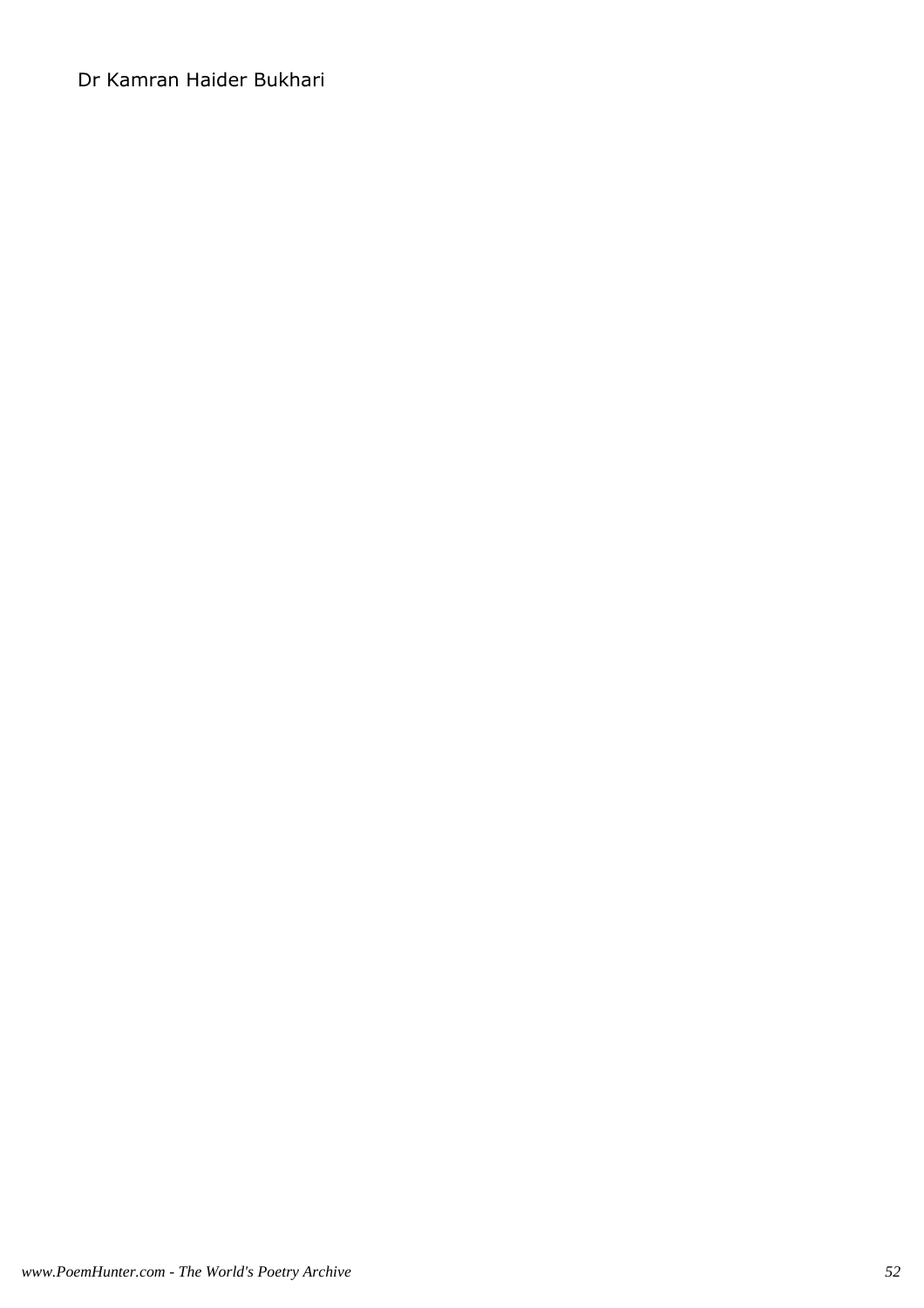# Eid

This is that time of the passing year When sorrows are no more here When love blossoms in every heart When joy giggles in the air

Smile! And spread it like influenza Wipe the tears of the heartbroken Woe is no more needed this day Feel the festivity in each word spoken

Bliss is the name of the Eid Tolerance and empathy is the lesson Love yourself as well as others Happiness has no color or discrimination

Eid day is all about humanity Joy for all, Sorrow for none

Eid Greetings To All

Sep 20,2009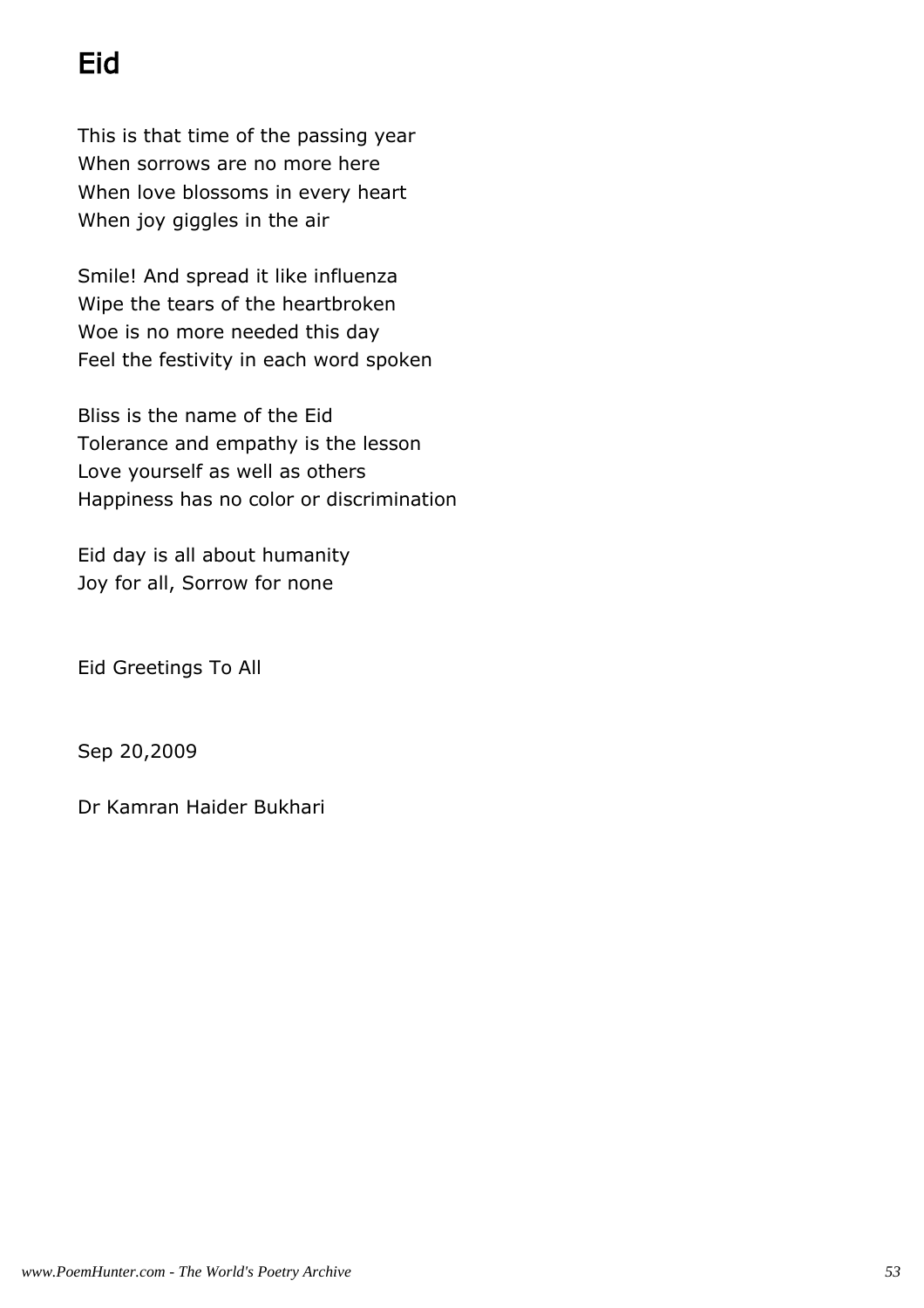#### Emotional Impotence

What's your name? No one Ahan, that sounds interesting What do you do? Nothing Okay Where do you live? No where So, how do you live? I live no more Then, who am I talking to? Yourself That sounds pretty weird No, it's not Is there a God? I don't know Then who knows that? Him Why do you pray then? I don't But I have seen you praying It wasn't for Him I like you It doesn't matter to me What matters then? Me

March 2,2008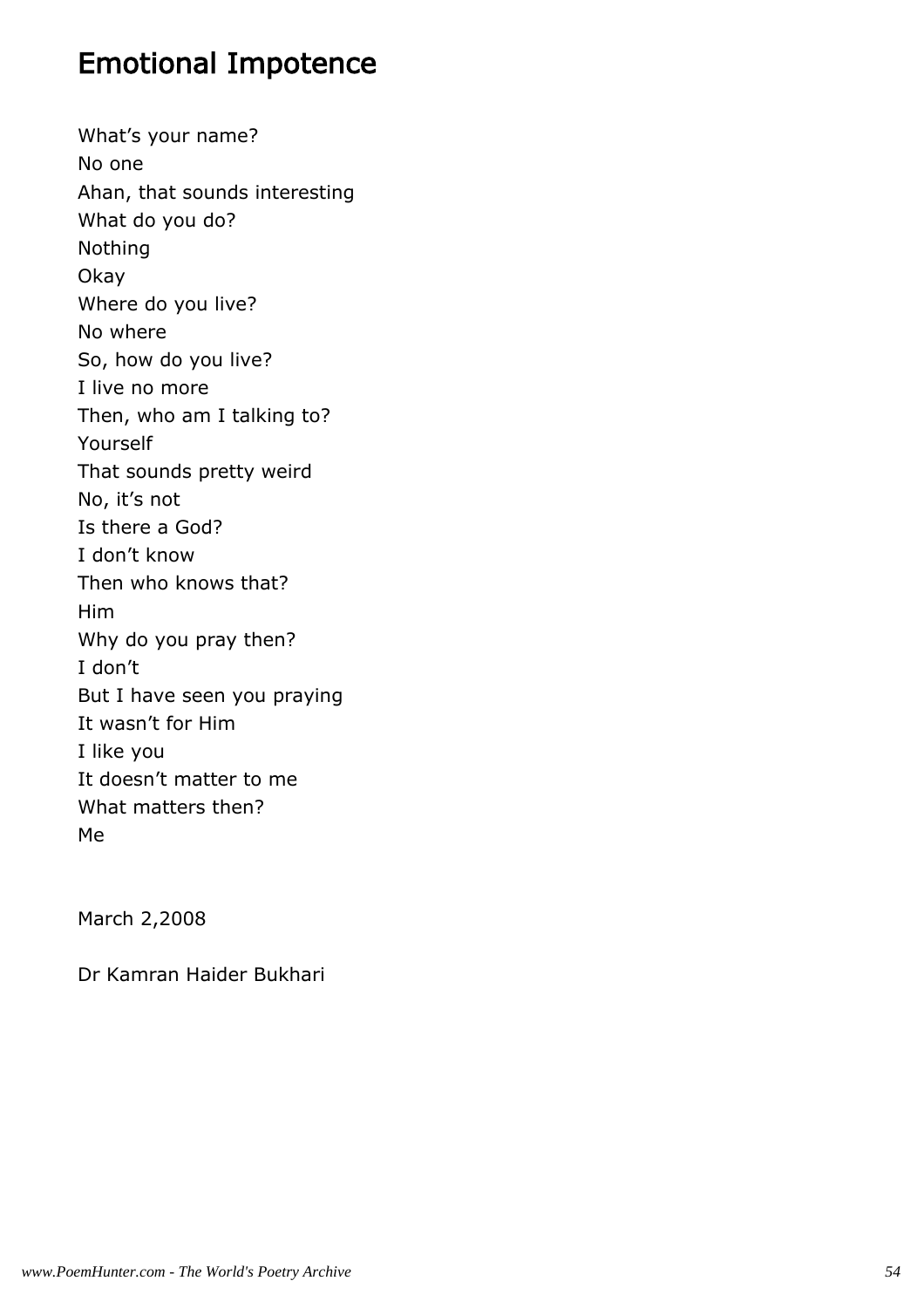## Evolution

Those days of creativity were so traumatic Yet beautiful These days of intelligence are so rewarding Yet painful

Those days of ignorance were so odd Yet lucid These days of wisdom are so acknowledged Yet lunatic

July 30,2008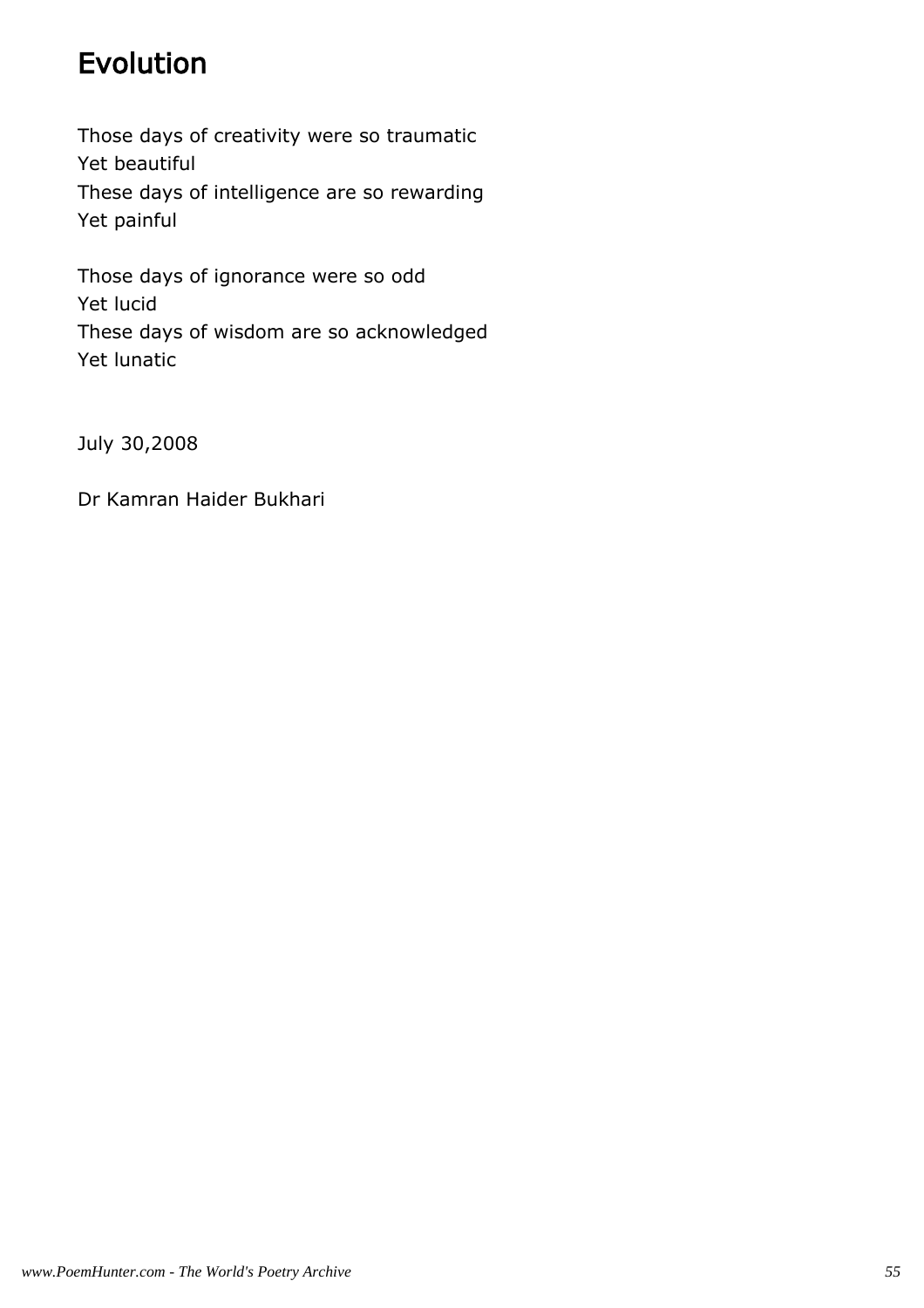## Extended Imagination

Dreaming in my wakeful hours; I am tired of this extended imagination. Life is an art, I know; I am much better than Da Vinci, Picasso or Van Gogh, Still I can't break this code; I can't paint the landscape of my life On the canvas of my brain.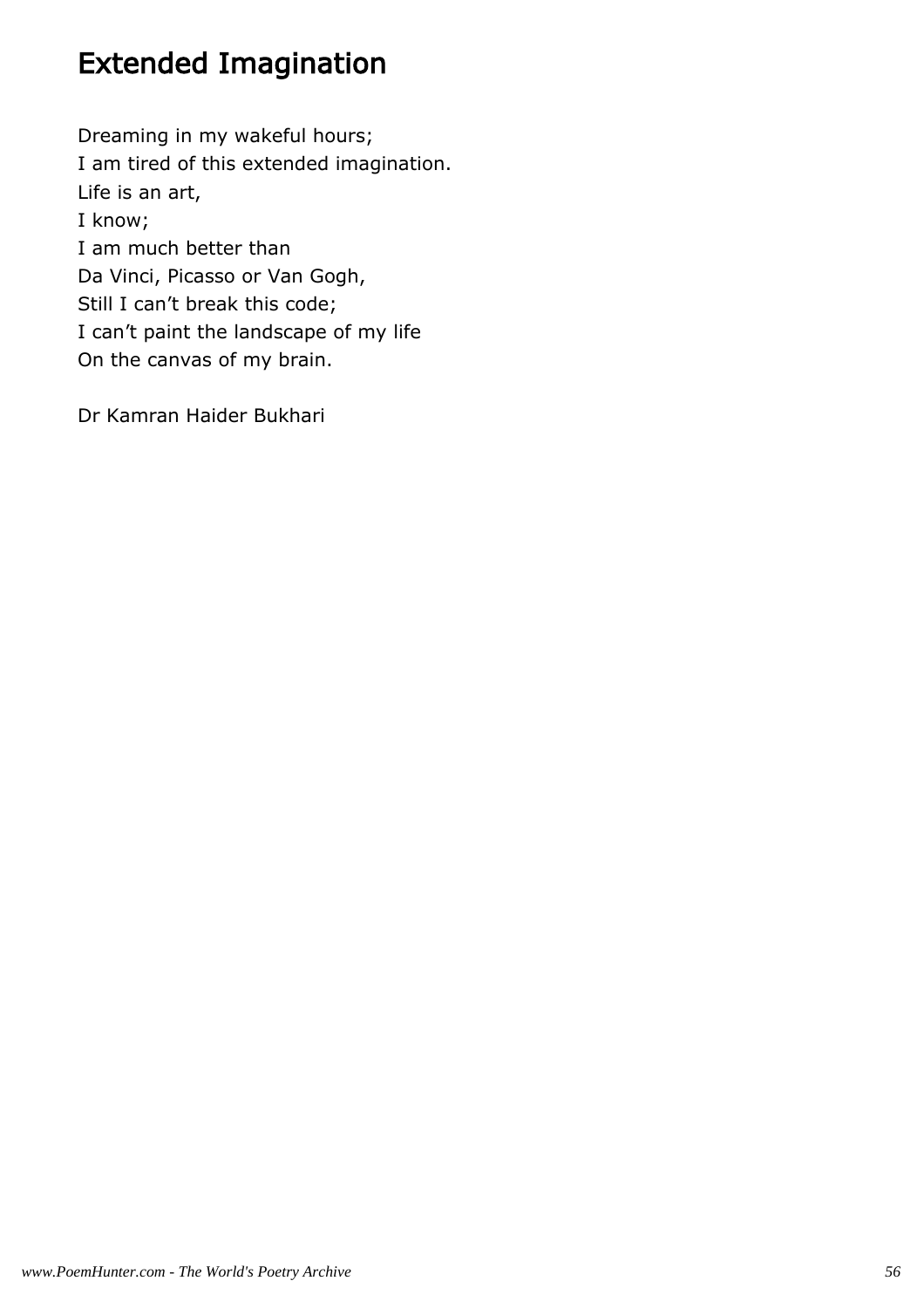#### Feigning

A fine sunny day it was; Not a public holiday, Still I was in my bed With aching-pleasure Of my melancholic dreams.

Wake up, Kamran! What a beautiful day it is; What a lovely breeze of benign hopes, Knocking at your secluded door. Come on, dear oblivious soul! No more you need to dwell In the shelter of psychedelic smoke. Rise up! Love is calling your name.

Well, again you making me fool; I am no more detached from reality. I know your intention of creeping In the dungeon of my soulless existence. You want me to fall in love With the fake beauty of this illusive world; I know, it's a trap and I am no more an idiot.

Hey! Please try to understand, How long you can live? With such a painful existence; You don't deserve to cry, When all smiling, though fake it is.

My dear romantic self! Happiness can never be fictitious, If I got to feign To satisfy my covetous heart; I would better love to live in pain, And to die in peace with Truth Smiling on my face.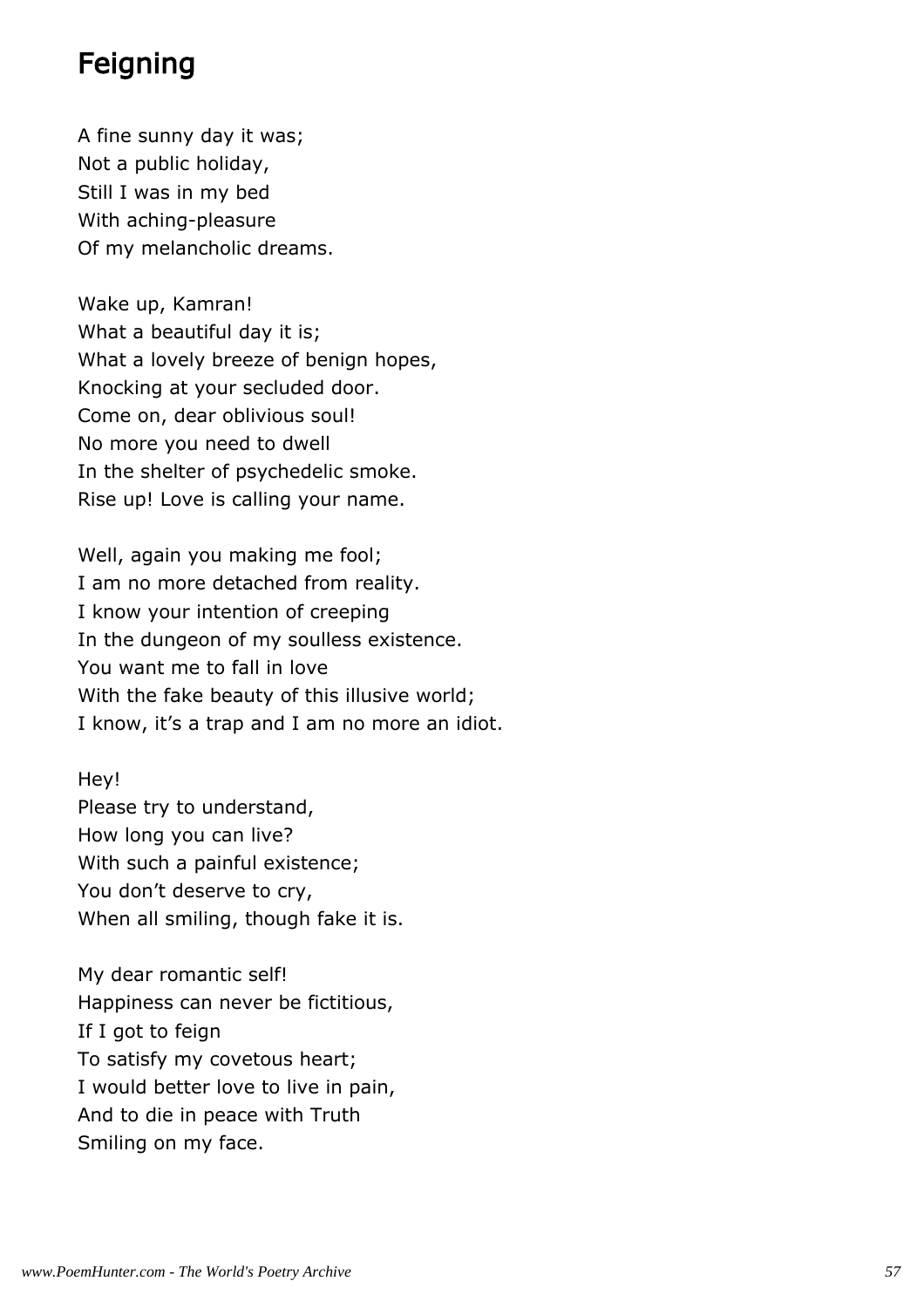Dec 05,2009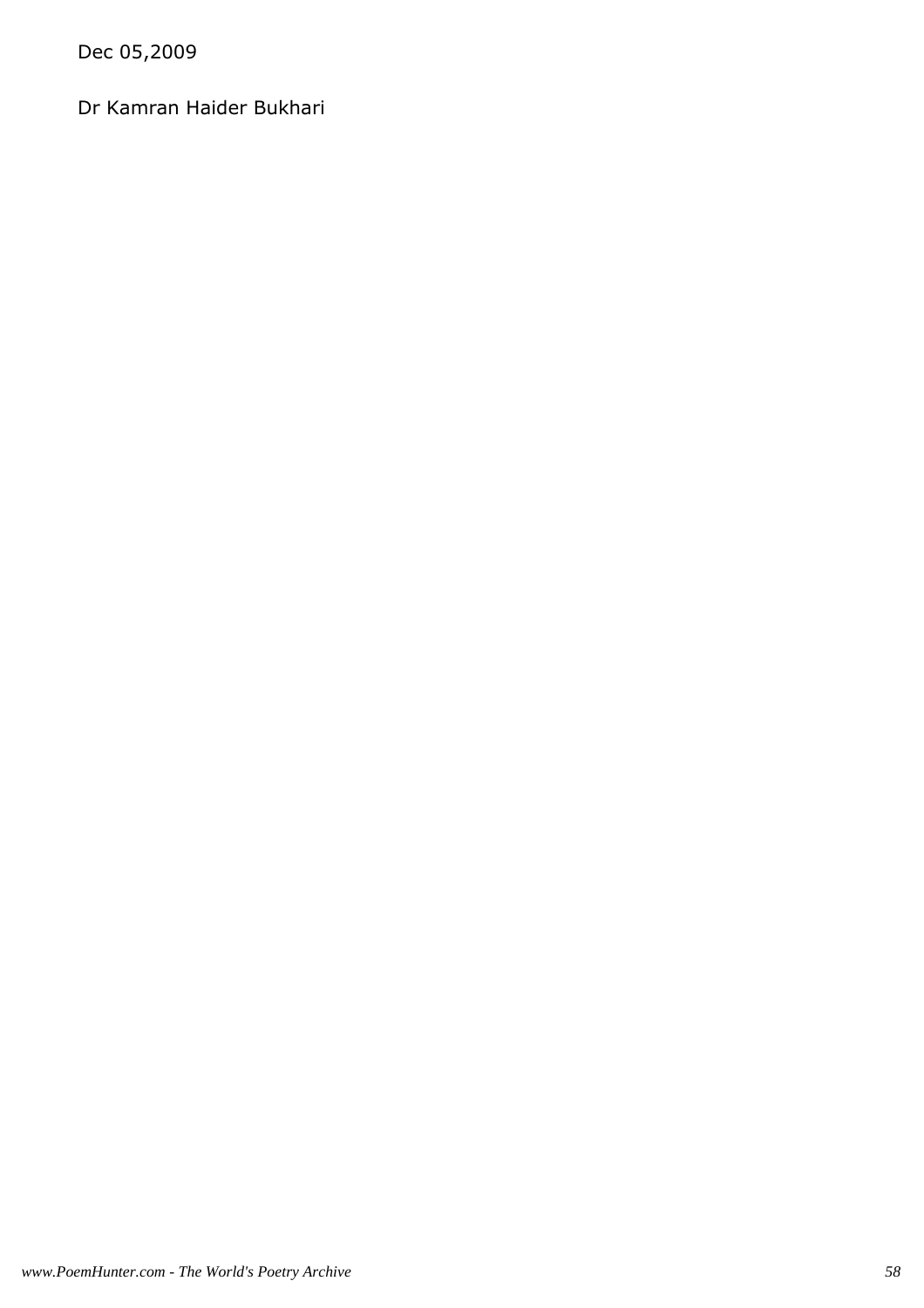## Fired

she dropped glass full of water a dropp in her left eye a dropp of blood from her right foot which got injured by the broken piece of glass more blood more tears water turning red leaving stains on the white-marble flooring soon the flooring was wiped once again shining like always eyes got lusterless and dismal she started packing her baggage as ordered by the master of that time then left the huge mansion of dignity with heavy feet and a souvenir in her tummy the little mistress got fired

Aug 12,2009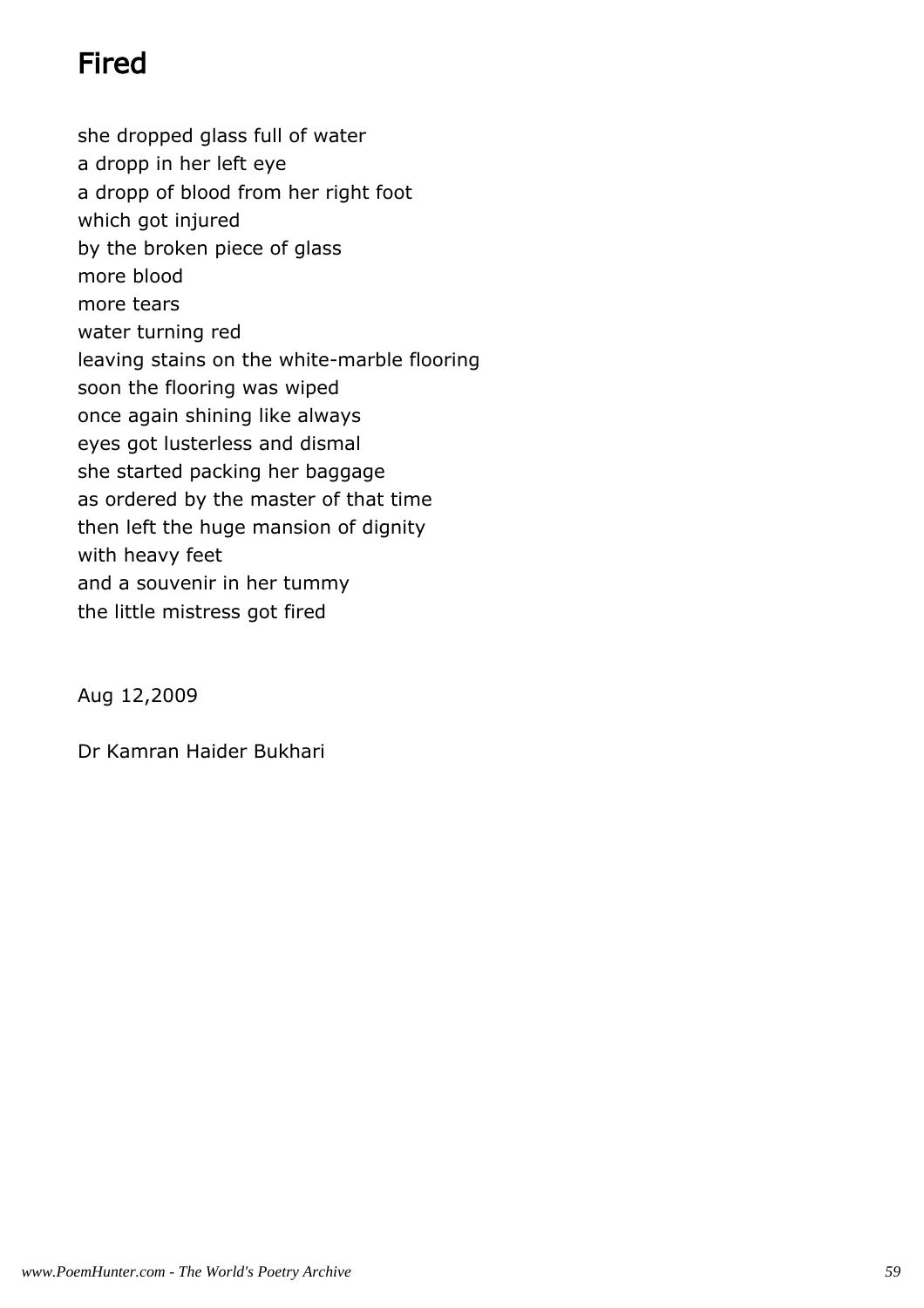#### Foreign Body Response

White dust crawling in my mind Mixing with the fluids of my brain Precipitating an immune reaction How many more cells are destined to die Till this unarmed force of fragile antibodies Would overcome the foreign body response

I am brown or black But you are white I am poor or needy And you are altruistic My higher beings love the scent Sprayed through the images Of Lincoln and Franklin And you mighty and generous Sprinkling dollars on them To satisfy the lust of their nostrils

Dust got mixed with the blood Deposited in the valves of the heart And clotted in the cerebral arteries A stroke is impending Death is dancing in my nerves Life is getting miserable I am the motherland of dead cells I am the notorious abode of plagued souls

Hey, there is a hope You are not dead yet If the novel cells of your barren soil Start growing resilient and independent They can make you live and flourish Till the Final Day of Judgment

Oct 28,2009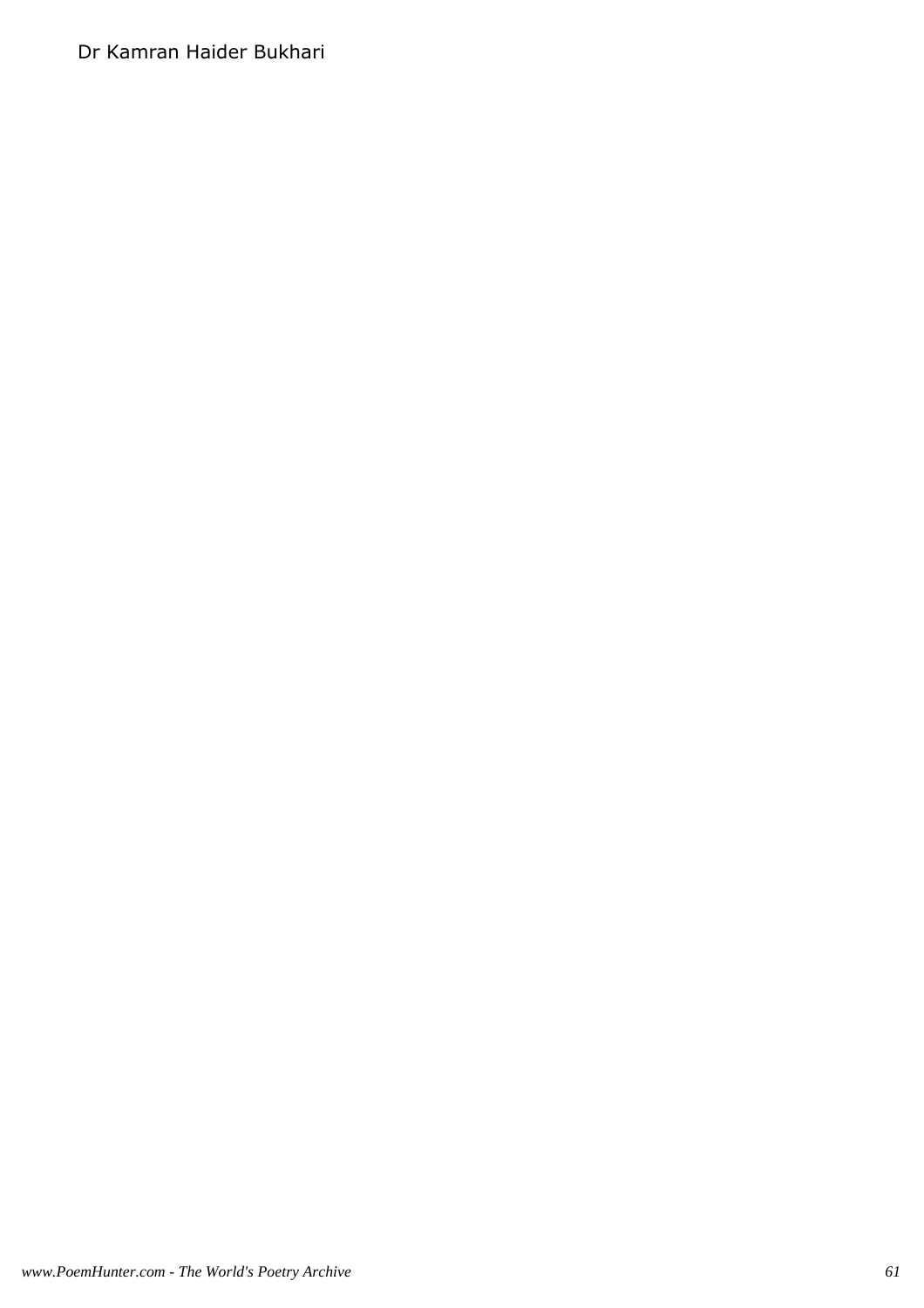#### Growth

a life which wasn't all mine still I behaved like I'm the master of my mind I'm the vendor of my heart I'm the mate of my soul and I'm the mender of my destiny

a fate slipped from my hand I got apprehensive and demanded the culpable heart denied showing up I consulted my mind what's wrong? soul was missing he could guess for a second I got numb o' you stupid Kamran! you sold your soul to the merchant of your dreams I immediately summoned for my sixth sense what would be the outcome? she smiled then whispered to my mind nothing, this man would grow up

Oct 24,2009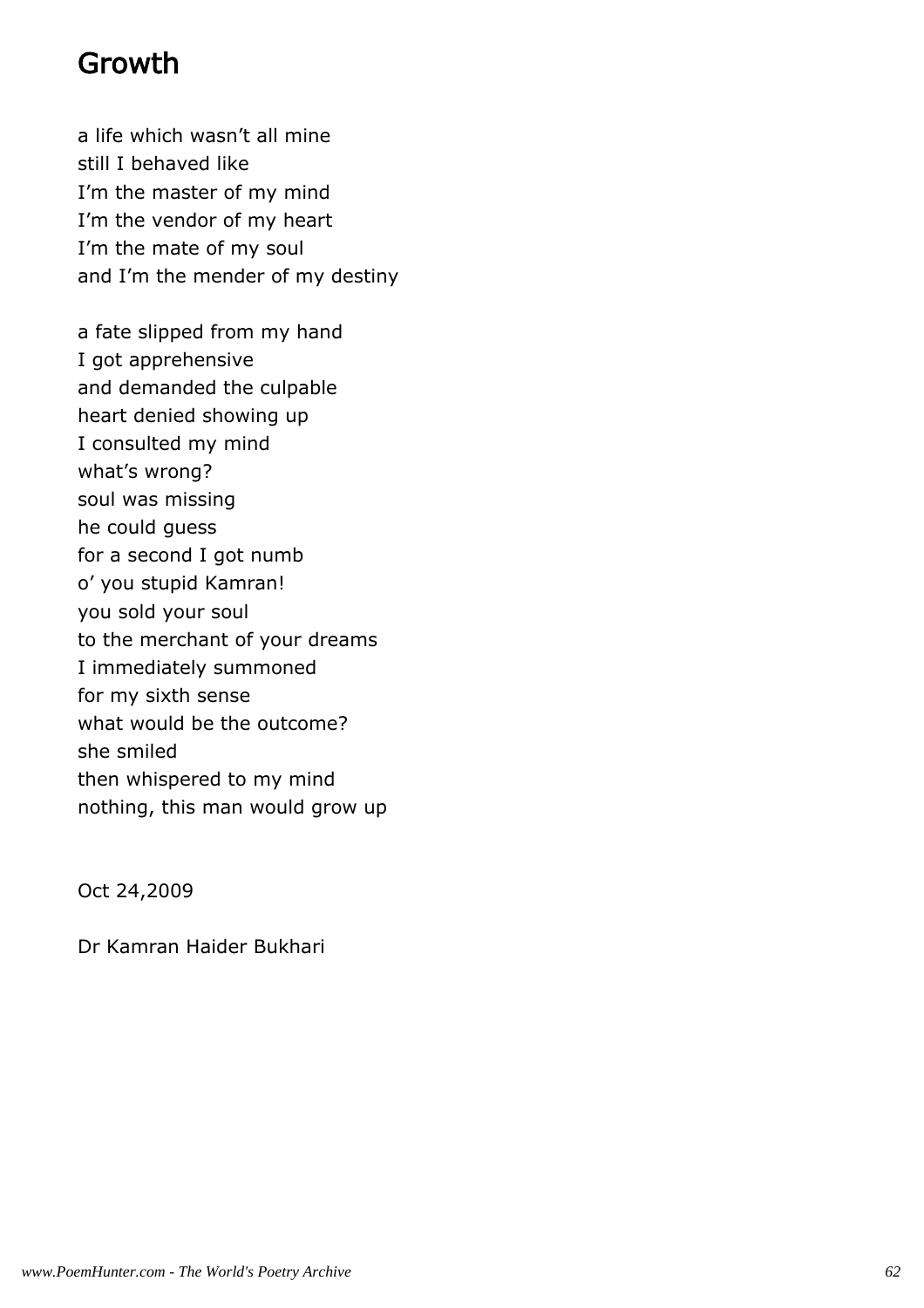#### Hanging Stethoscope

Stethoscope always hanging Around the handle-lock Of a rusty-broken cupboard

I have been coming to this place For an year now But it always remains here Moving like a pendulum Simulating the intrusive thoughts Of my so called sick mind

My doctor never wears it Around his neck I would keep on thinking about it For hours when I leave this place This thought would keep coming back Without any prior appointment In my sleep and in my wakeful hours I couldn't stop This pendulum Though I did replace the old wall clock In my candlelit room With a new and a silent one Still that hanging movement Tickles day and night in my brain Like my brain is that rusty-broken cupboard And my thoughts are nothing But a useless stethoscope Doing nothing Just teasing my otherwise silent soul With a raw-tickling sound As it strikes the rust of painted iron Under the influence Of the forceful blows By the always high-ceiling fan Which behaves like an unknown higher power To that poor and helpless stethoscope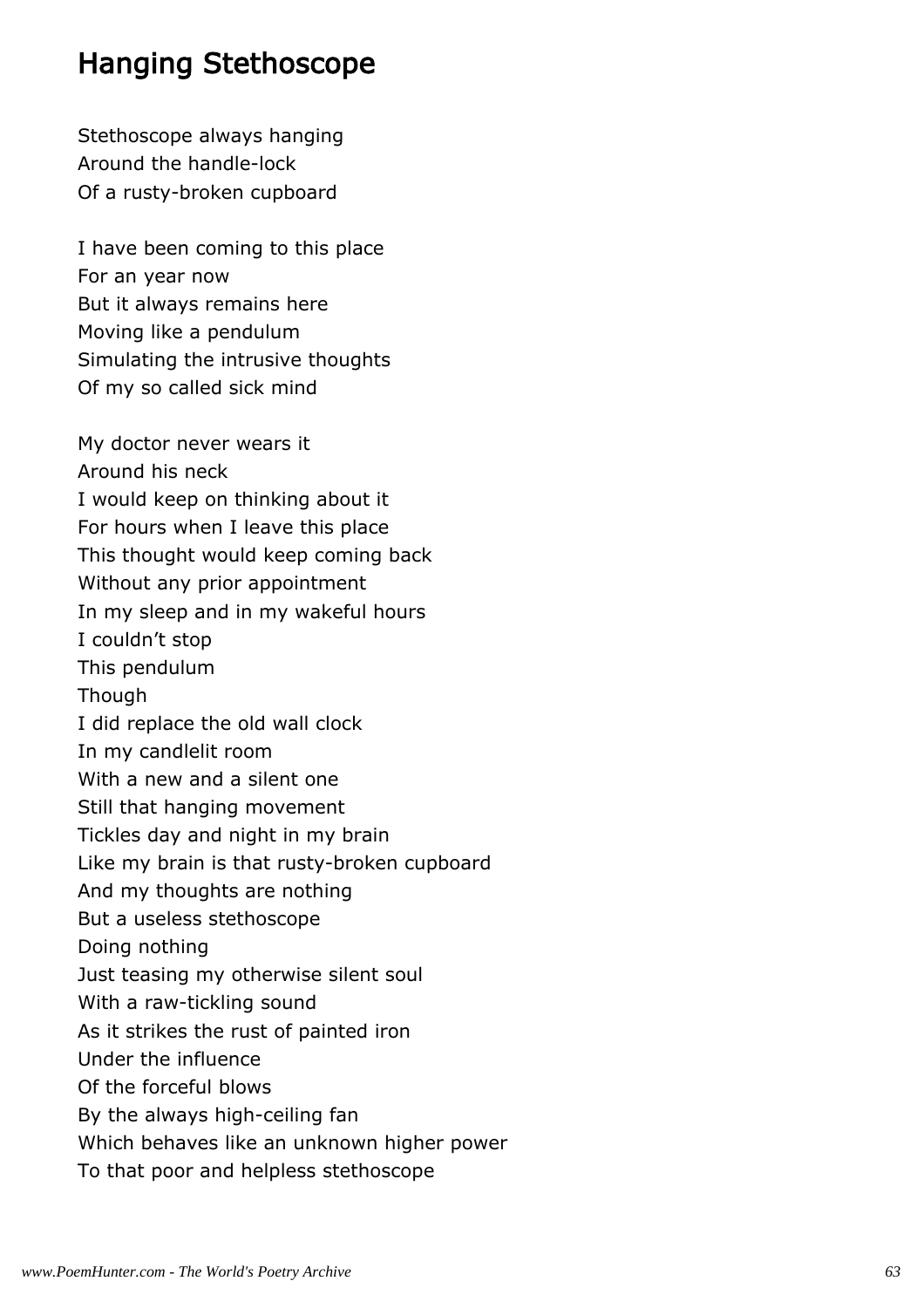I thought It would be my last visit To this shrink If Stethoscope still hanging The moment I entered Doctor's office In pre-meditated despair I was shocked With a paradoxical ecstasy The same navy-blue stethoscope Was not hanging on the cupboard But around my handsome doctor's neck Today for the very first time I could see stethoscope Shining and enchanting Smiling in tears Laughing in pain My doctor looked at me With concern and care "Why are you tearful? " I could only utter "God bless you"

At night Before going to bed I thought Of all my past aches and miseries

It was a burning hope for wellness And it were the tender hands Of many healers and empathic thinkers Which kept me alive In the frozen moments of artificial death Which kept me moving In the woods of treacherous land Which kept me sane In the spans of disillusioned insanity

Now I can still see Stethoscopes hanging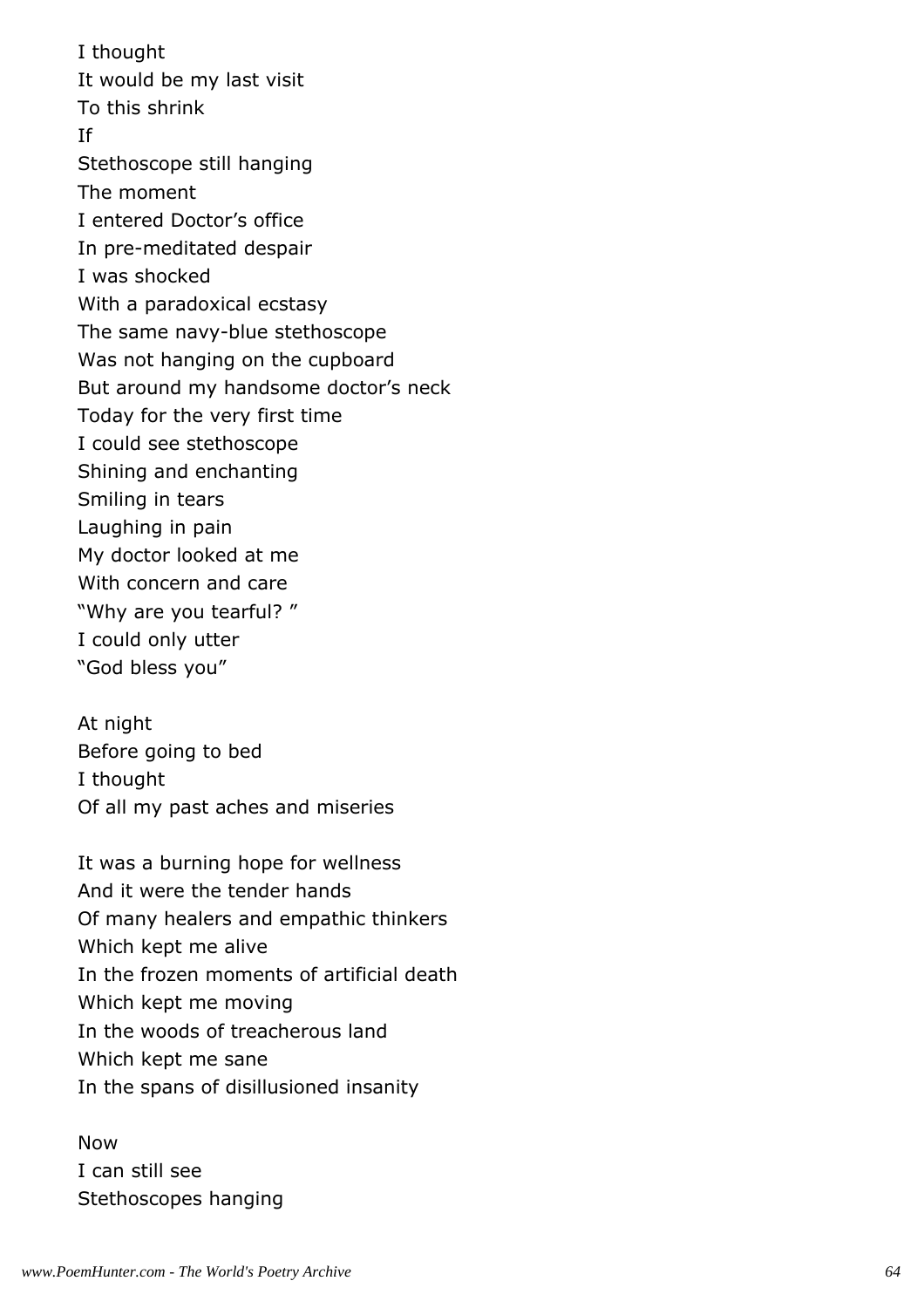Around the supple necks of Young children Of the secured Humanity

Oct 24,2008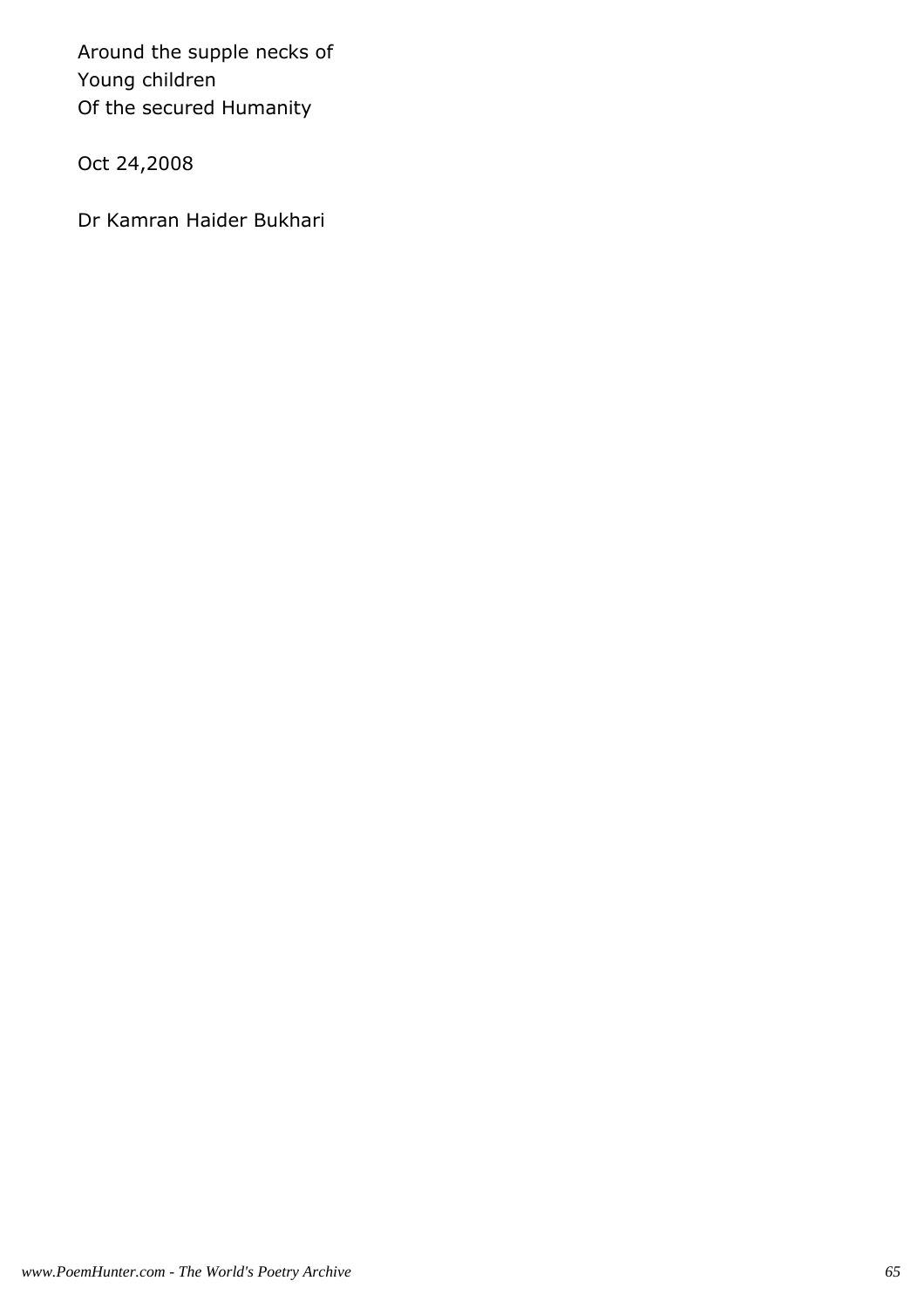## Happy In Oblivion

Darkness resonates with my aging skin I am no more a young lad Though still not knighted But they have started calling me Sir

My memory is vague, my intellect is fading Beauty of my mind lies in bread and butter I have expressed it before and will do it again We are not dead yet; though we behave as inert

My heart was a remedy for agony of my mind Now it has become an organ of circulation My soul was in quest of its one and only mate Now it seeks more of comfort and pleasure

I should not play more with the innocence of words I know not how to carry the burden of lucid interval If it's a common sense to live happy in oblivion Kamran! Then live it as it's wise to live in delirium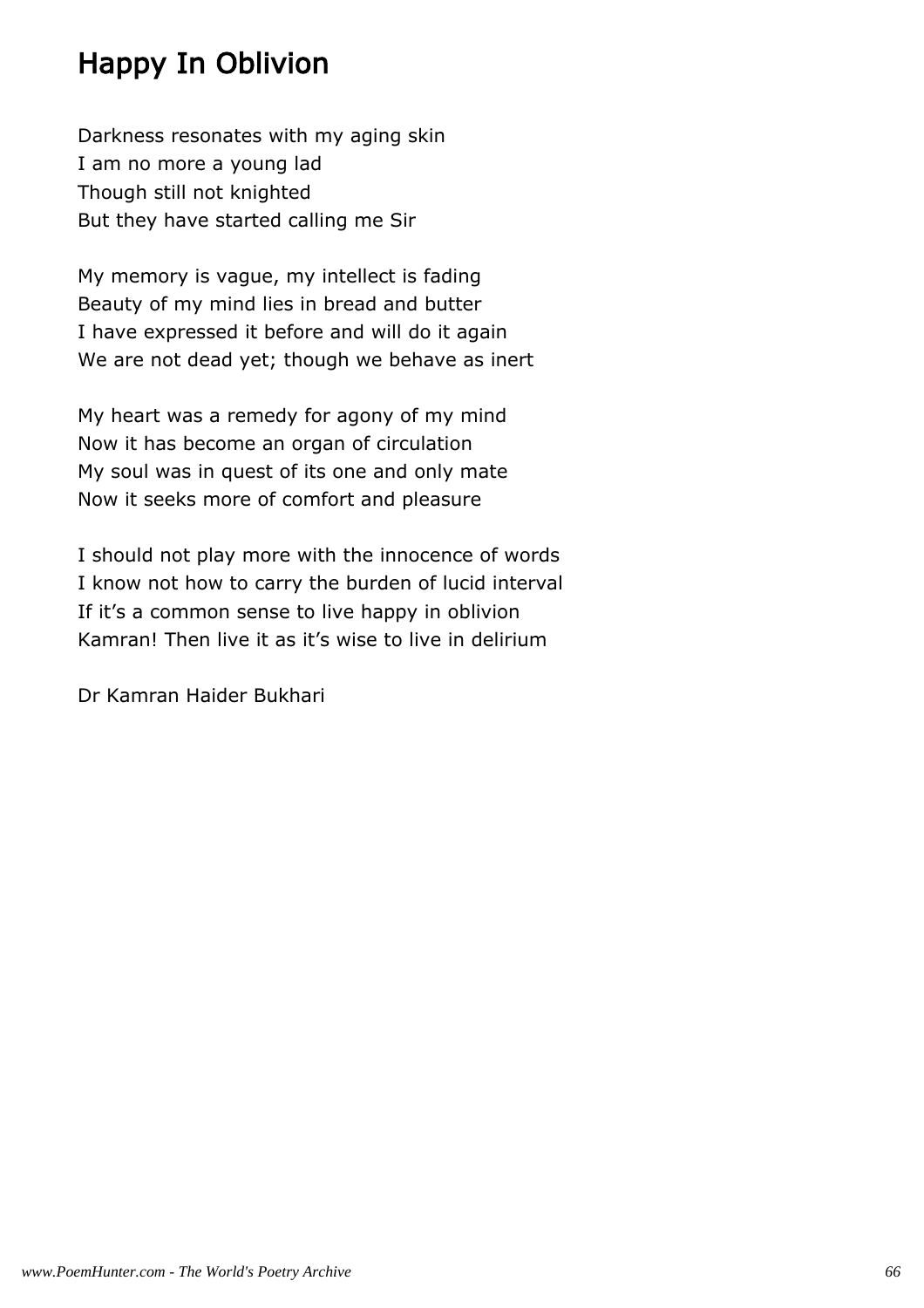#### Heart And Soul

That gorgeous eve When I kissed your mind With the fiery lips Of my literary wit You said Kamran! You have an alien soul But your heart is like as I own More I covet to seize your heart More your soul pushes me away Your heart makes me feel As I'm Xerox of Venus Your body showers myriad love That I've never known But your soul is always in quest of the One Who said, "Get out" When you ate the forbidden fruit

Aug 19,2009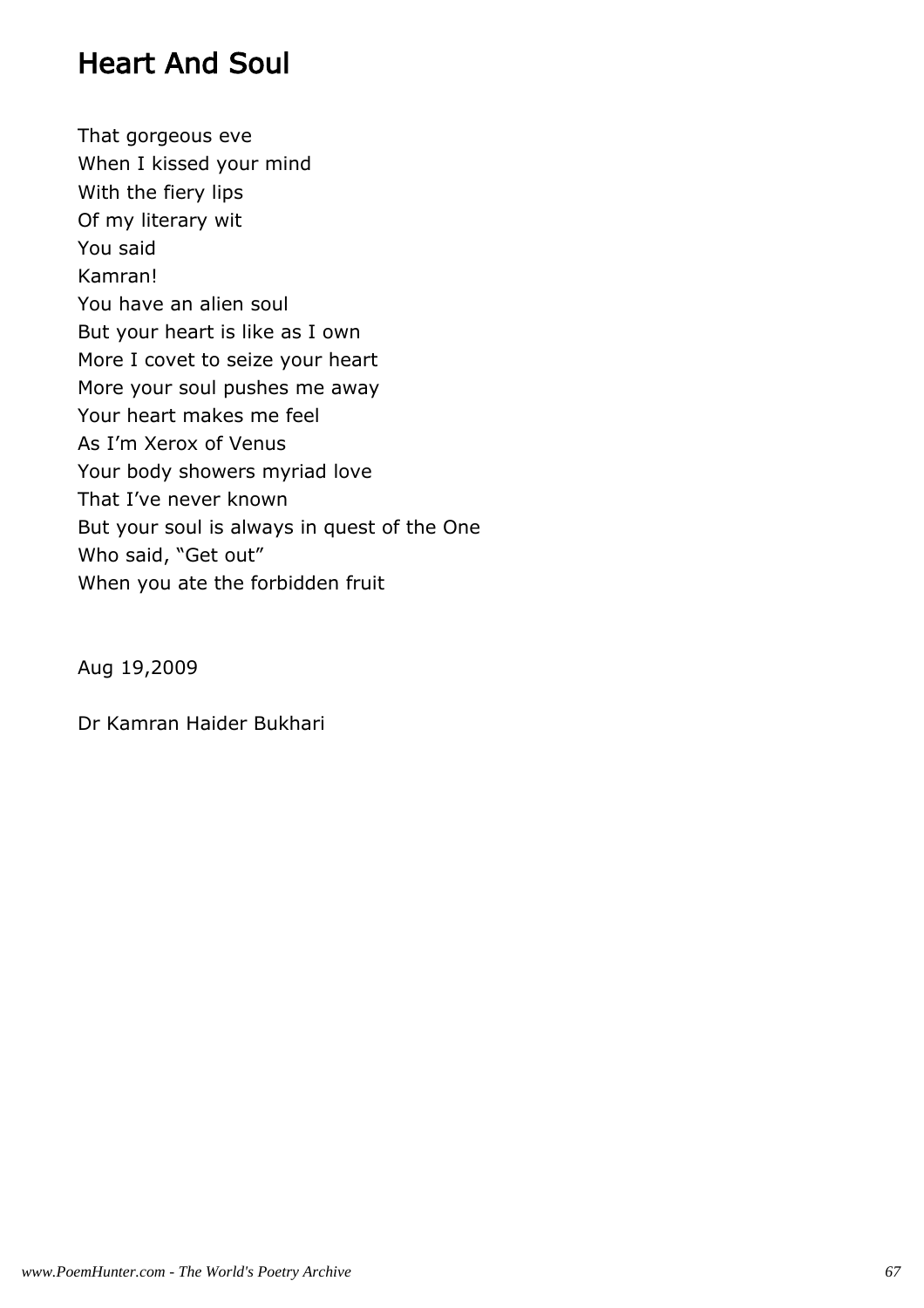#### Homo Sapiens

We are hopeless, helpless and worthless creatures, Designed to err… We cut the throat of our own brother, And drink his blood; Because we are thirsty by nature…

Sadness is a gift for us, Because as humans; We are predisposed to melancholy… We love pain and misery, And we spread pain and misery; Like an infection… We can never be happy; When we make one of our own soul cry….

We hear voices from outside, But are deaf to our inner noise… We speak irrelevantly, Whenever questioned by our hidden soul… We are morally dead, Though intoxicated by man-made religion…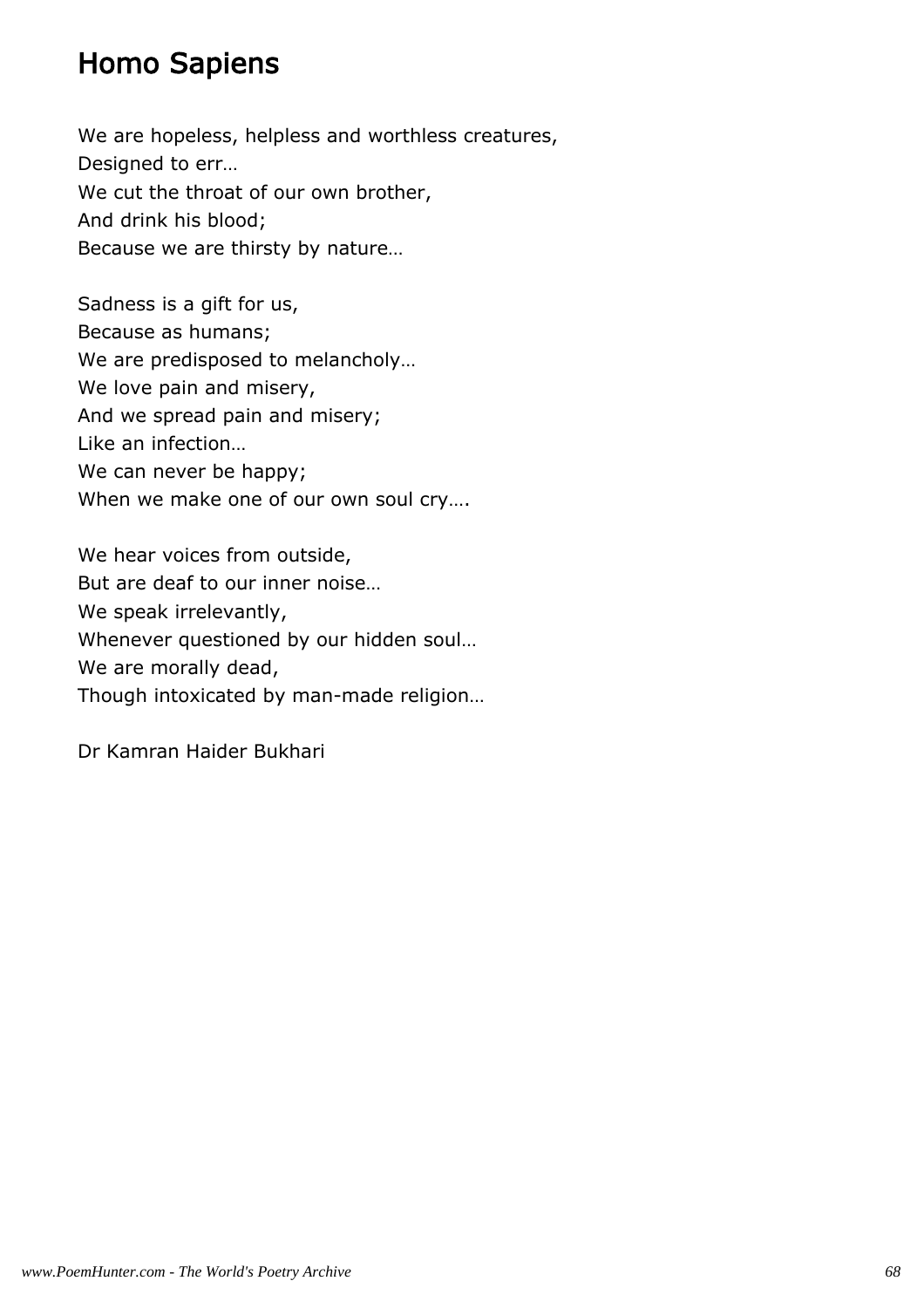#### Honey!

A dropp of honey On her heavenly lips On the tip of her tongue In the cleft of her teeth Her absorbing eyes Whispering in my heart Why don't you kiss me? I know, you love honey It's a twosome delight Don't miss it Kamran!

Hey! You shouldn't She is with someone Come on, dear Fear! It's a treat duo I shouldn't pay attention To such conscious alarms I just need to hear The buzz of my heart Right this hour got to live my whole life Hey! It would be your worst hour dude You never listen to me You always pay heed to your juvenile heart Go ahead and you won't go home On your feet tonight Keep on threatening me my dear mind You know, I won't mind your prudence

#### Hey!

Mister, I am speaking to you Yes ma'am, please say as you feel like I am all ears to Beethoven's Anna Just wanted to tell you Mr. Casanova I have been waiting all my life for you Where have you been? Excuse me, are you sure! Since you have lost your memory You only know one thing Rest you can't make out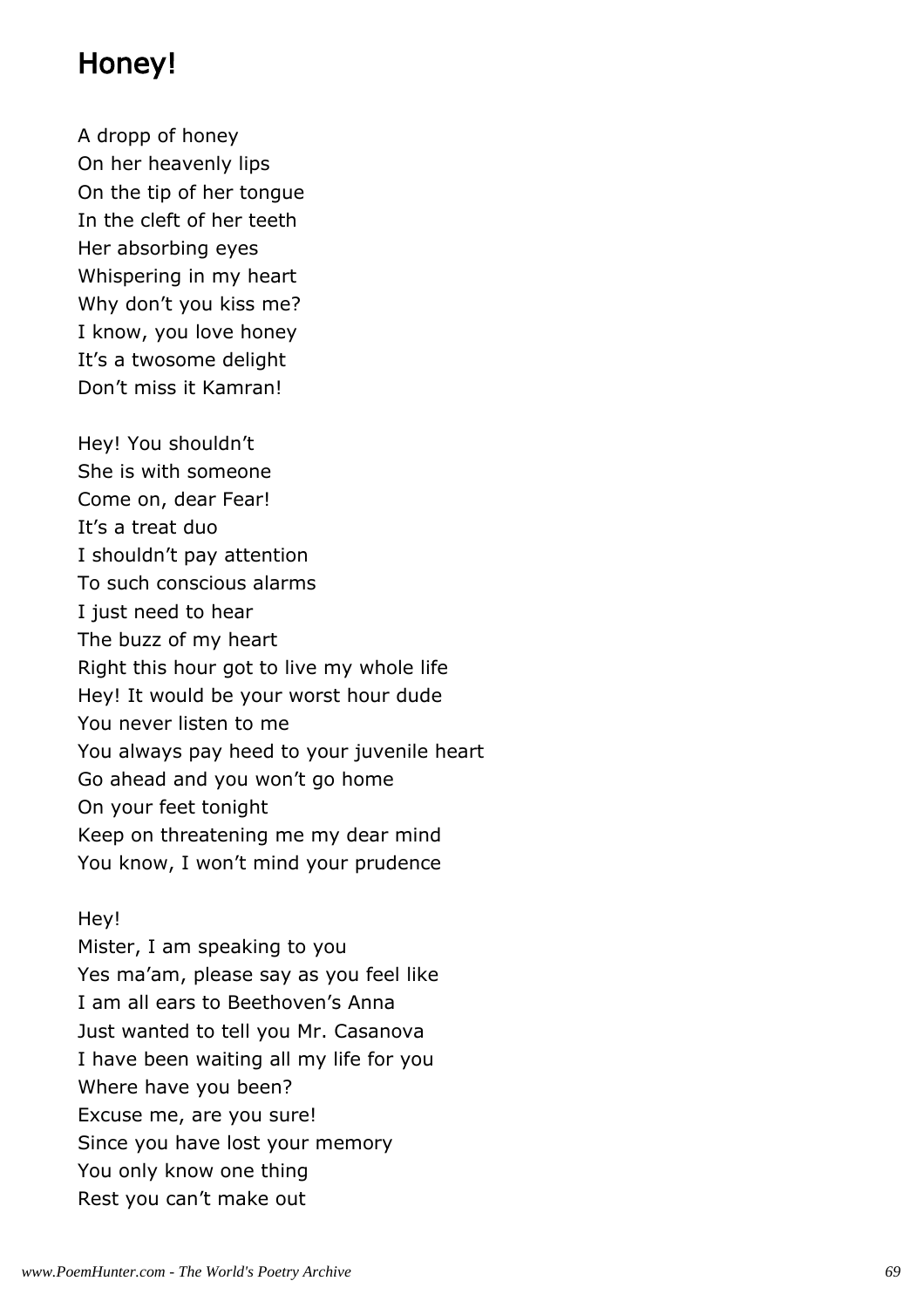Can't even call to your mind How you stole me From the Temple of Zeus Can you just explain? Why were you constantly staring At the honey drops Gleaming on my lips I waited for you to come over But you are always ambivalent Then the moment I wiped my lips With the tip of my impulsive tongue You suddenly became indifferent Like you don't want me anymore Was that all about Honey? Yes, as I love Honey! Huh honey… You don't even know Why you love Honey? Let me tell you Honey! That is what you used to call me When you were not gone **Oblivious** 

Nov 06,2009

© Dr Kamran Haider Bukhari 2009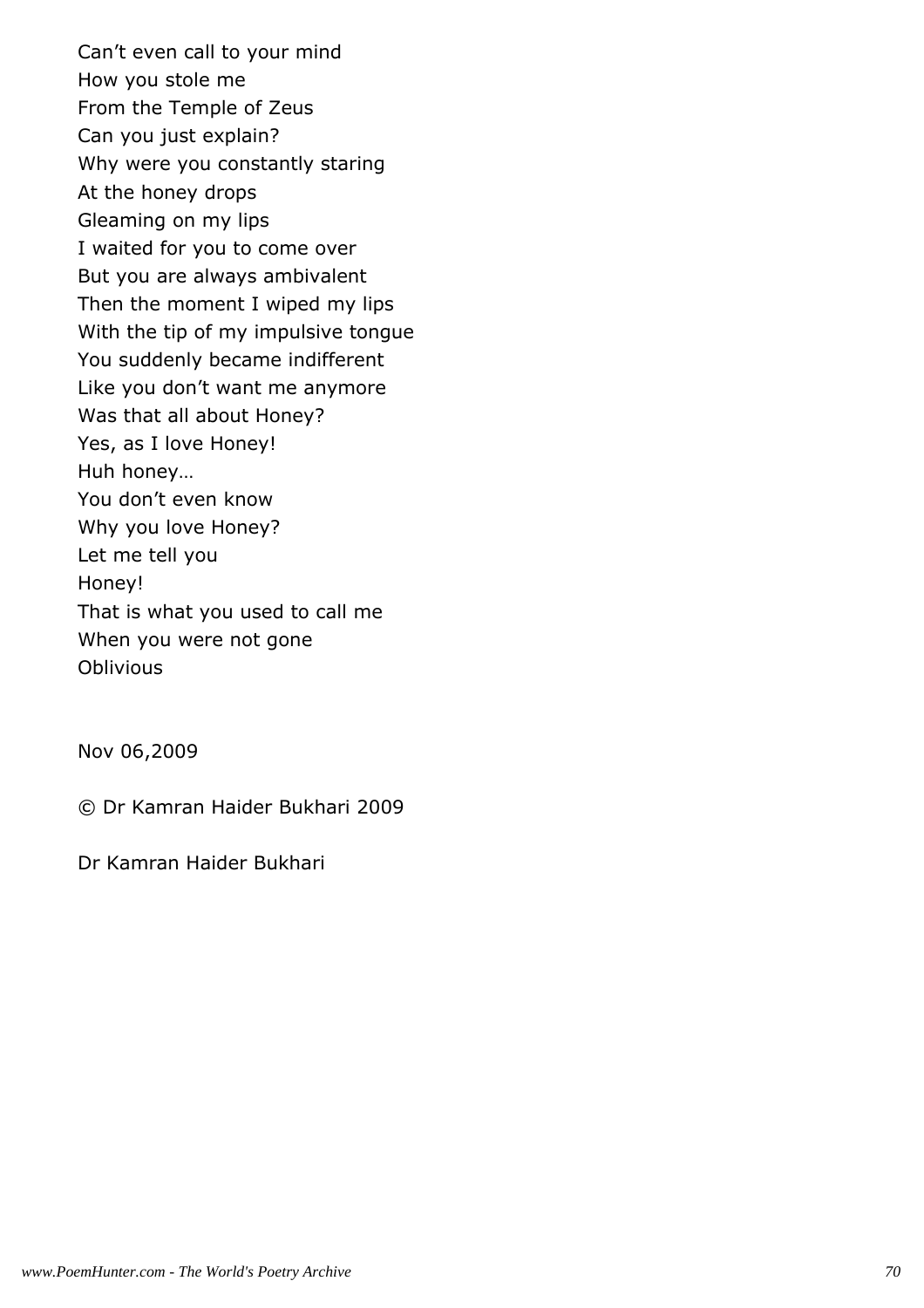## Hope Is Still Perching In The Soul

Kamran! Please don't curse yourself Of being a human Don't think of death anymore Don't chew your past all the time Look Sun is smiling with infinite eyes Fresh flowers are enchanting the soul Spring resides inside you; my dear heart You still playing the melody of congenital pain Turn your ear to the symphony of corporeal glee Don't smell the blood of impending doom Just sense the touch of budding hope Then kiss the sizzling lips of your goddess of love Politics of mind Philosophy of existence And probability of error You need this rubbish no more

Hope is blossoming in the heart It is still perching in the soul

P.S. To Ms. Anjali Sinha, who touched my tormented heart with her beautiful, encouraging and lovely words.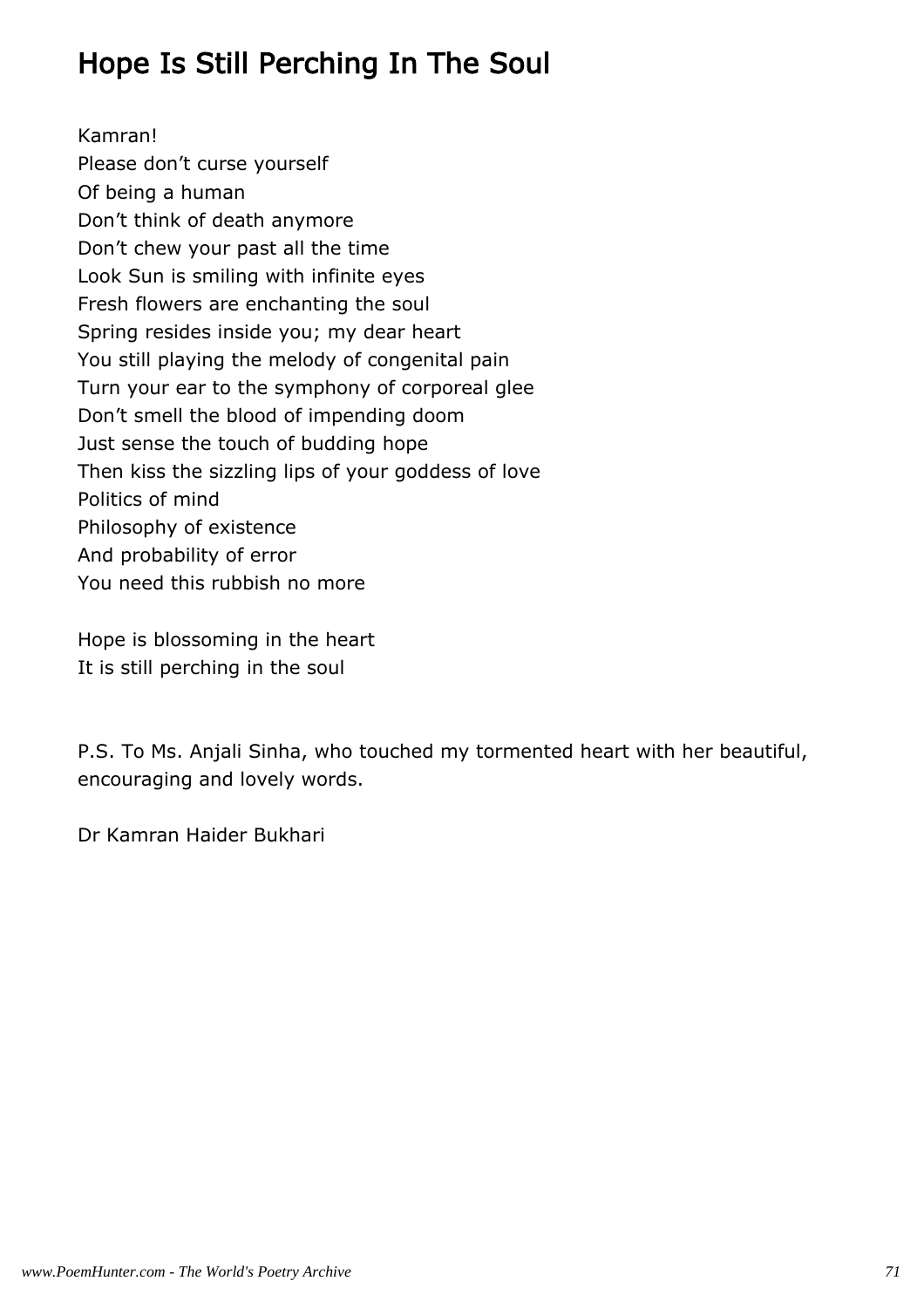# How Night Lives My Life?

Am I cursed? Or Am I blessed? Am I a Saint? Or Just a filthy mud? Whateve'?

When Bullah, Asked You the same Question? You denied nothing… And tonight, Your same obnoxious silence; Is killing me… Like You just killed, The innocent Day…

Why every Night? This happens to me; You come to rescue me, Still You never touch me…

How can You? Love and Hate me, At one time… In one single moment, You own me; And In the same little span, You deny me…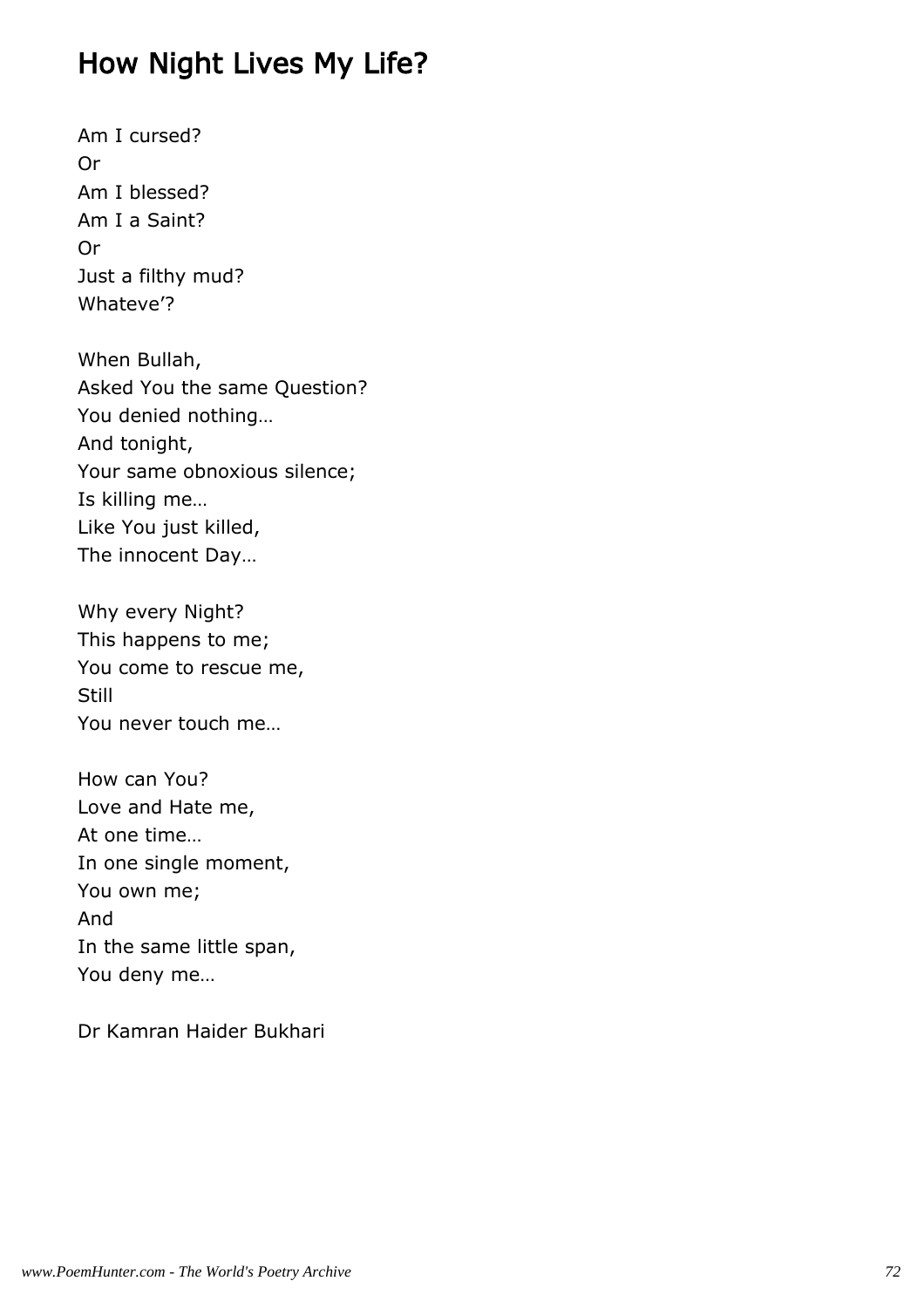#### Human Factor

I could be rich like a king but I prefer to live poor

o' come on Kamran! you all the time use defenses to calm the agony of your unwanted existence

look honey! there is kid playing with a ball in the park beside the lake and there is another fishing at the lake same gorgeous dawn might be the one fishing knows better how to play the ball but he is destined to kill fishes merely to fill the aching stomach of his starving siblings

we are predestined to live a life we love to live even we are living in misery we are blessed with the skills to change our fate but are restrained by the human factor

July 16,2009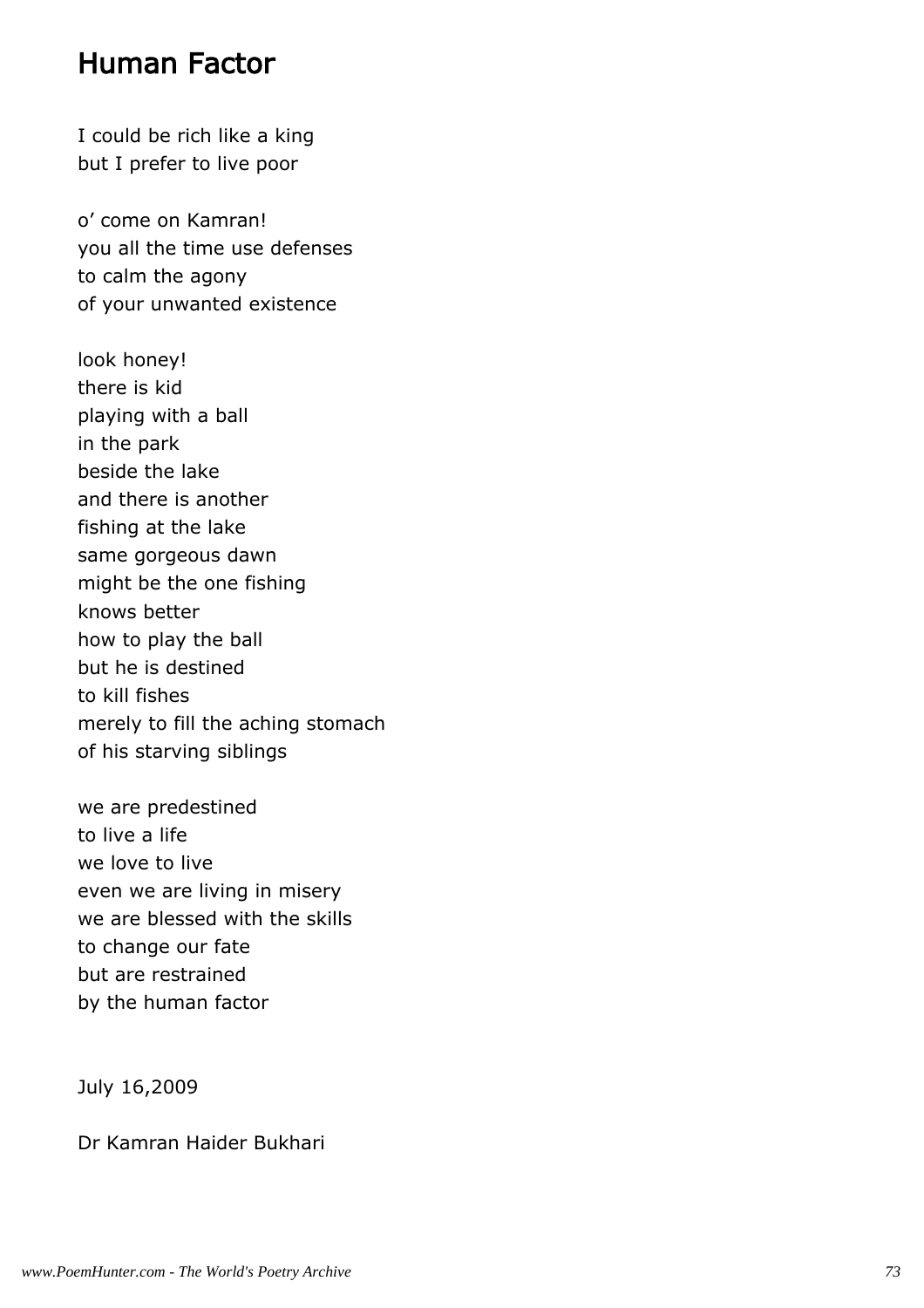# I Am A Commoner

It was or it is a bad dream I was very innocent Beautiful and exquisite Before I drank the liquor of common life I was so special So gifted, blissful, pure and blessed It was an endless ocean of paranormal souls Around my continuously changing skins Red Turkish carpet Pining to touch the sole of my intangible feet Little girls of unknown ethnicities Holding bouquets of red roses and oriental lilies Louis Armstrong playing his flashy trumpet For hours in my homage O' I was so special once

Today I'm a commoner Living a common life Lying, stealing and two-timing Knowingly turning obscured reality into a glittery mirage Willfully embracing the slaps of cruel Time Alluringly writing meaningless poems On the gorgeous-white skins of colored whores Brutally beaten yet walking swift Through the carpeted roads of modern cities And proudly pronouncing that I am a common man of this uncommon world

So pure was that span When I was nothing So filthy is this time When I am something Yesterday I was nothing but special Today I am something but a commoner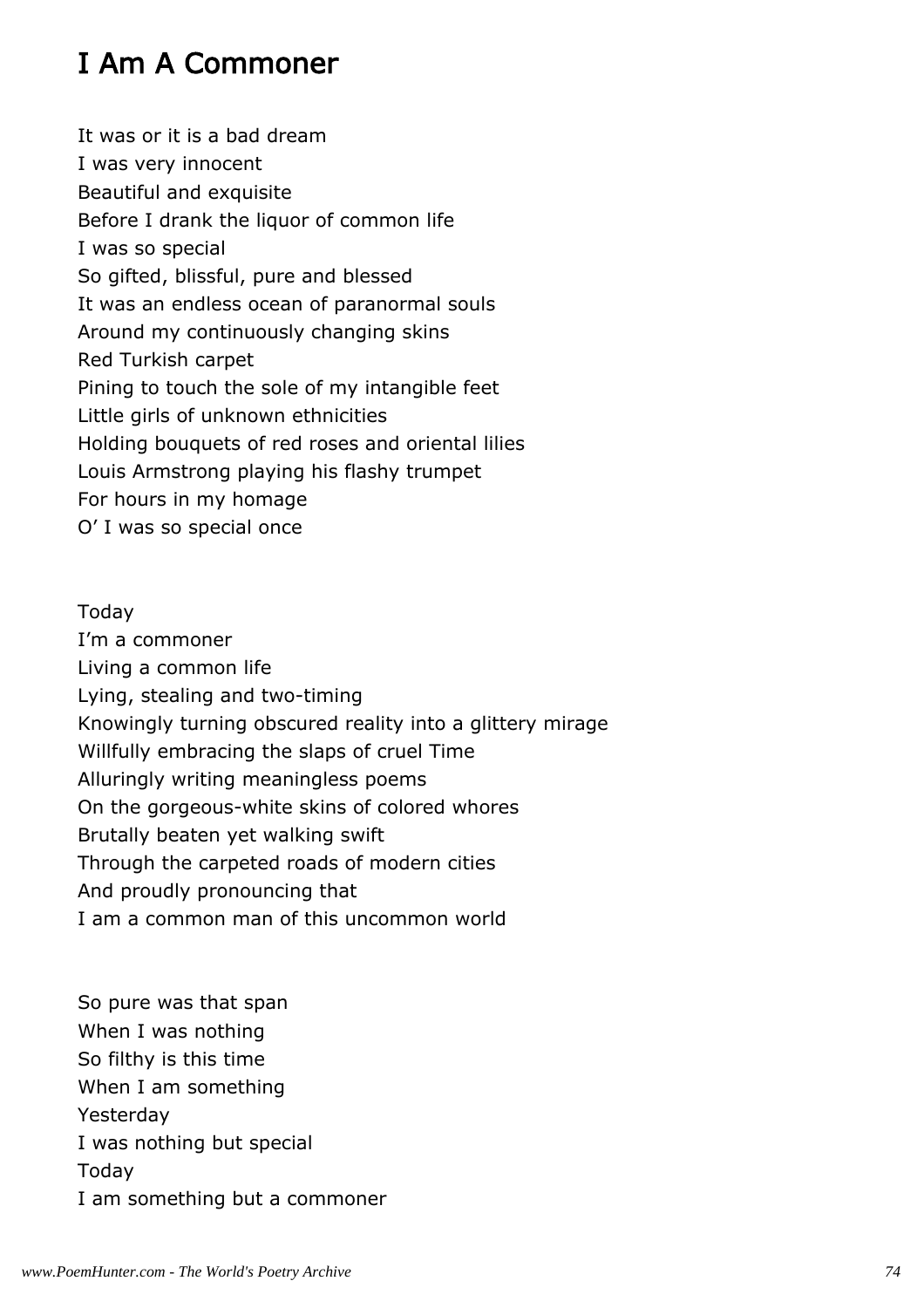Sep 25,2008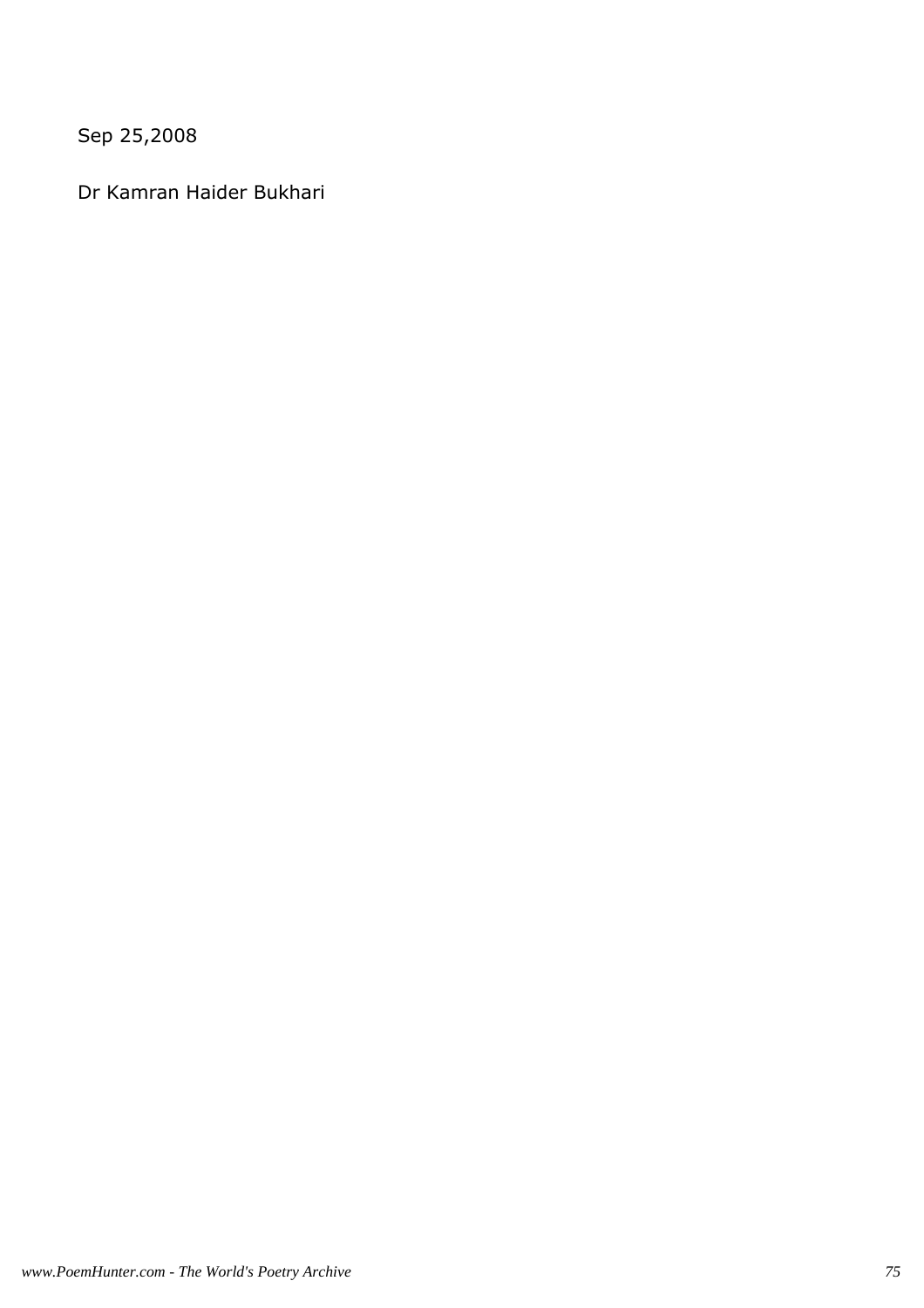# I Am A Liar

I am no more a man of my word I lie each day to each person I see I am a liar Each gaze of my twinkling eyes Would definitely tell you a new story Each new time would you see me I am no more persistent No more constant fears No more eternal sorrows No more everlasting moments Of temporary joys No more psychedelic dreams I am called sober As I am respectable now Still I lie like I breathe With each pulse of my arrhythmic heart I sing a beautiful song Wrapped in a glittery red paper Of deceit and betrayal

Wow I am a Liar I can make people believe in What I deny each night Before going to bed As I am an expert now Hats off to me What a great human I make I can make words look like an ancient painting Stroked with the brush Of vivid revelations And people would believe As it is divine

I am a liar today I may be a saint tomorrow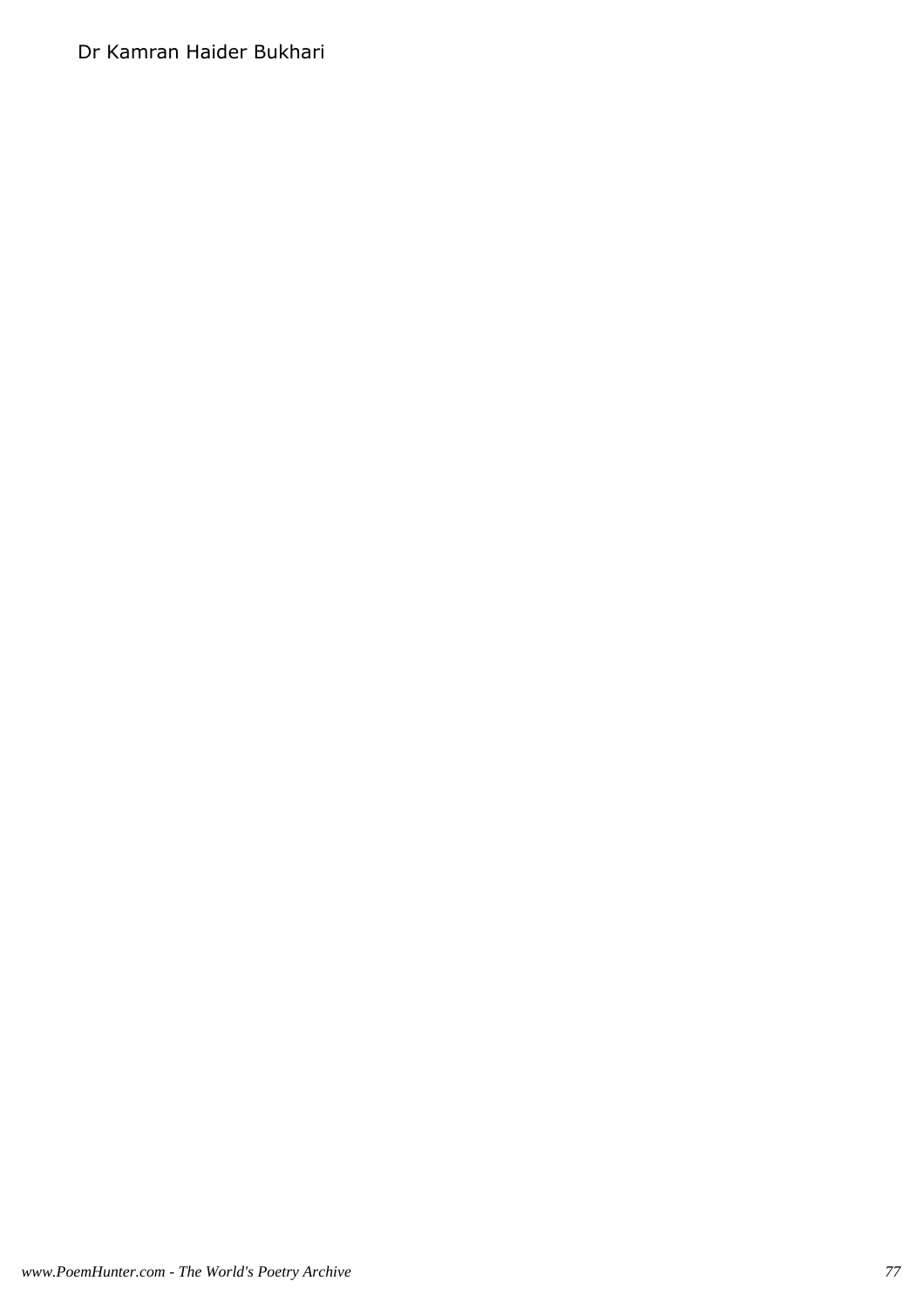# I Am Not A Follower

I don't agree to… What has been said? To seduce, The miserable humanity… Am I a black, But conspicuous slave girl? Do I look like one? I think, You are still dazed; I am an ordinary Human, People call me by this name… I'm NOT special, Still I don't agree to your terms… Come to my terms, Or shut the door at my face; Please do it with some guts, I won't be scared… Because, I'm NOT a follower, I'm a dreamer…

If you can, Plunge me in deep slow sleep, But you can never stop; The rapid movements of my eyes… Because, I'm NOT a follower, I'm a Dreamer…

May 23,2008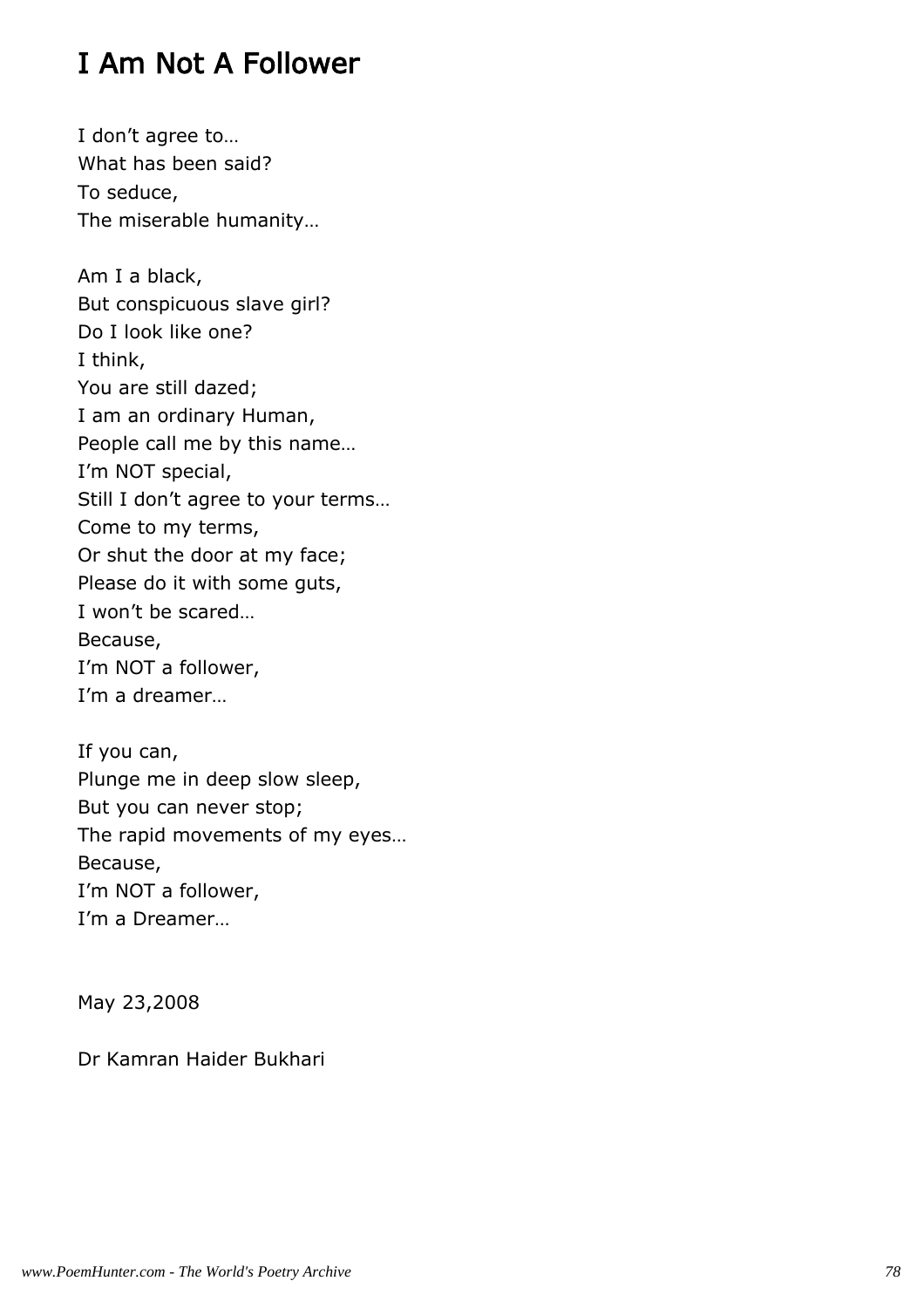# I Deny You

A piece of bread made me deny You When I was hungry for many days And I was offered left-over food By an atheist He gave me an option To choose between Bread and You And I preferred food…

I can't pretend I can't lie But I did that Because I was hungry I am really very sorry Though this sorry seems so meaningless I am not an agnostic Though I ask frustrating questions But it is only to make my faith stronger Still I denied You I did that to fulfill my appetite To satisfy my instinctive craving O' God I remember I did that more than once…

I am so sorry Most of the times I prefer my natural needs Over You I can't do that I don't want to deny You again and again What should be done? How can You make me love You? When I am not good for You Forgive me I am not like You asked me to be I apologize for being so rude While You are always so gracious and benevolent I don't deserve You I am not good for You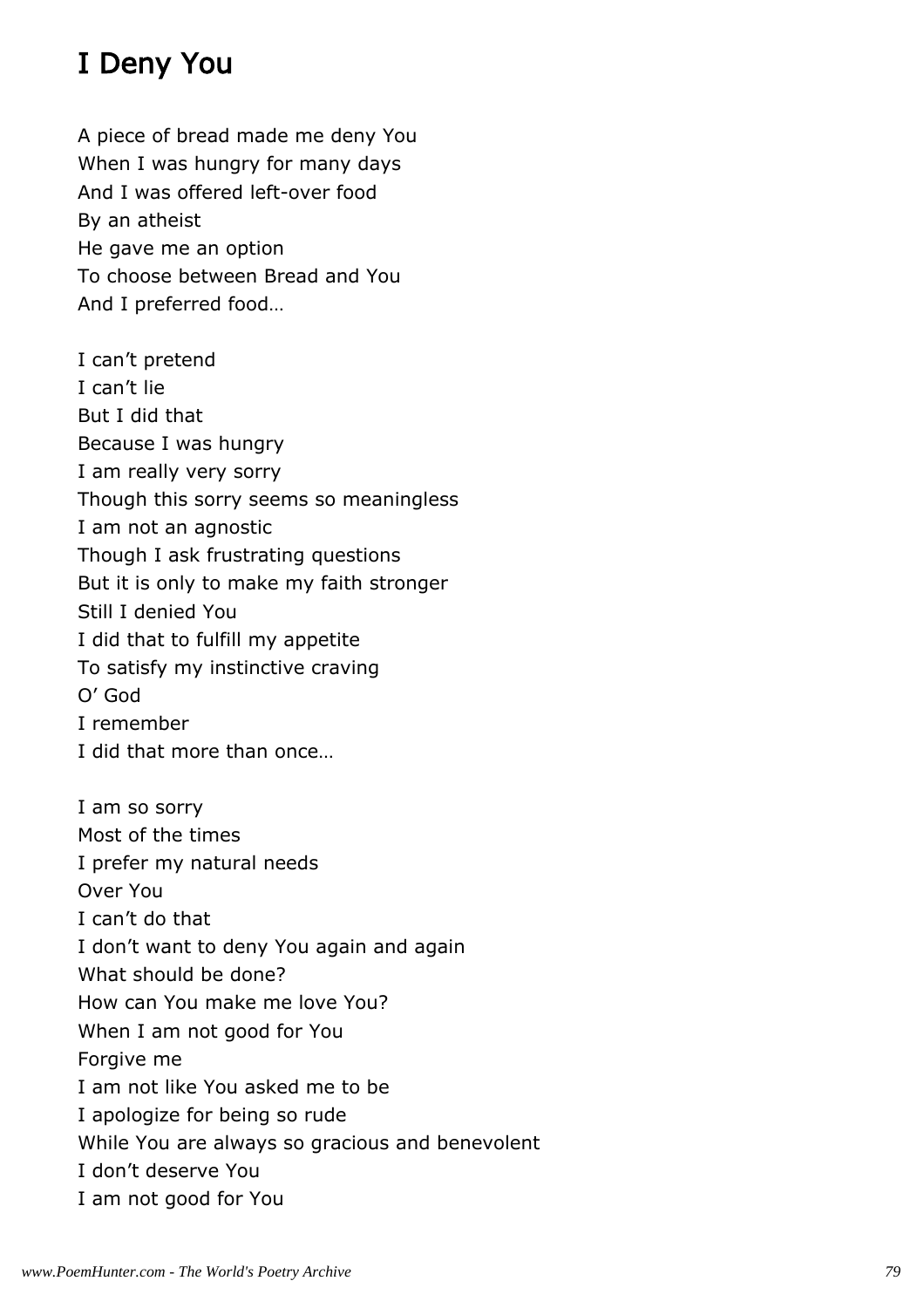If possible Do forgive me…

July 27,2008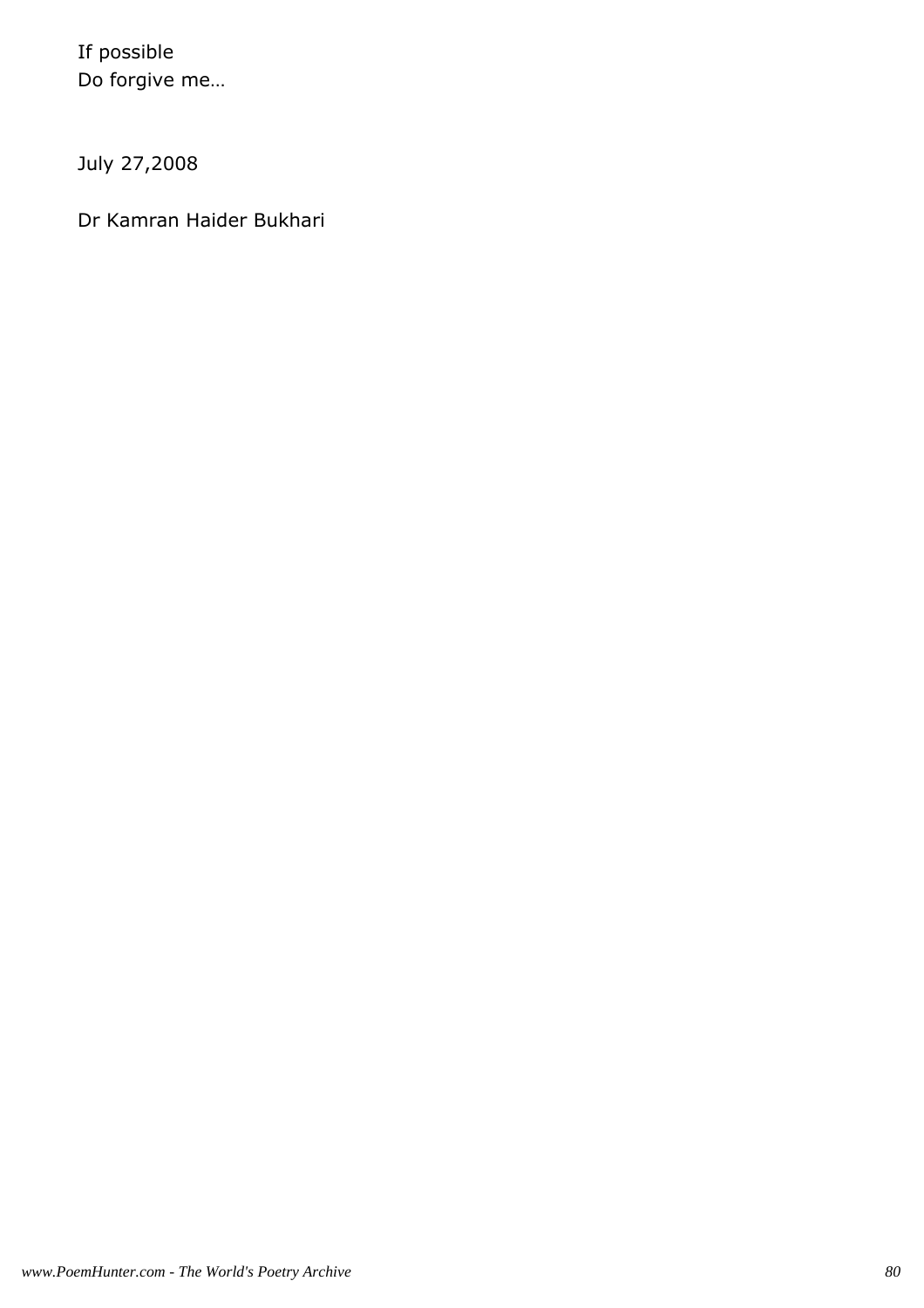# I Deserve To Live Too

The wild days of mercurial surge The tranquil nights of deep hypnosis The gloomy fall of animated hues The blooming spring of divine hopes The unexpected rain From the eyes of dying innocence The dejected deserts of burning thirst The aromatic enigma of stripped skins And the ecstatic charisma of hidden treasures I deserve to live these too

Today

Innocence is crying for corruption Wisdom is pleading for ignorance Piety is yearning for seduction And the little evil is begging for acceptance

I am just a lesser human My Lord You made me to err I fell Because you wanted me to And I'll rise As that's my fate Betwixt Do I deserve to live? With the freedom of my soul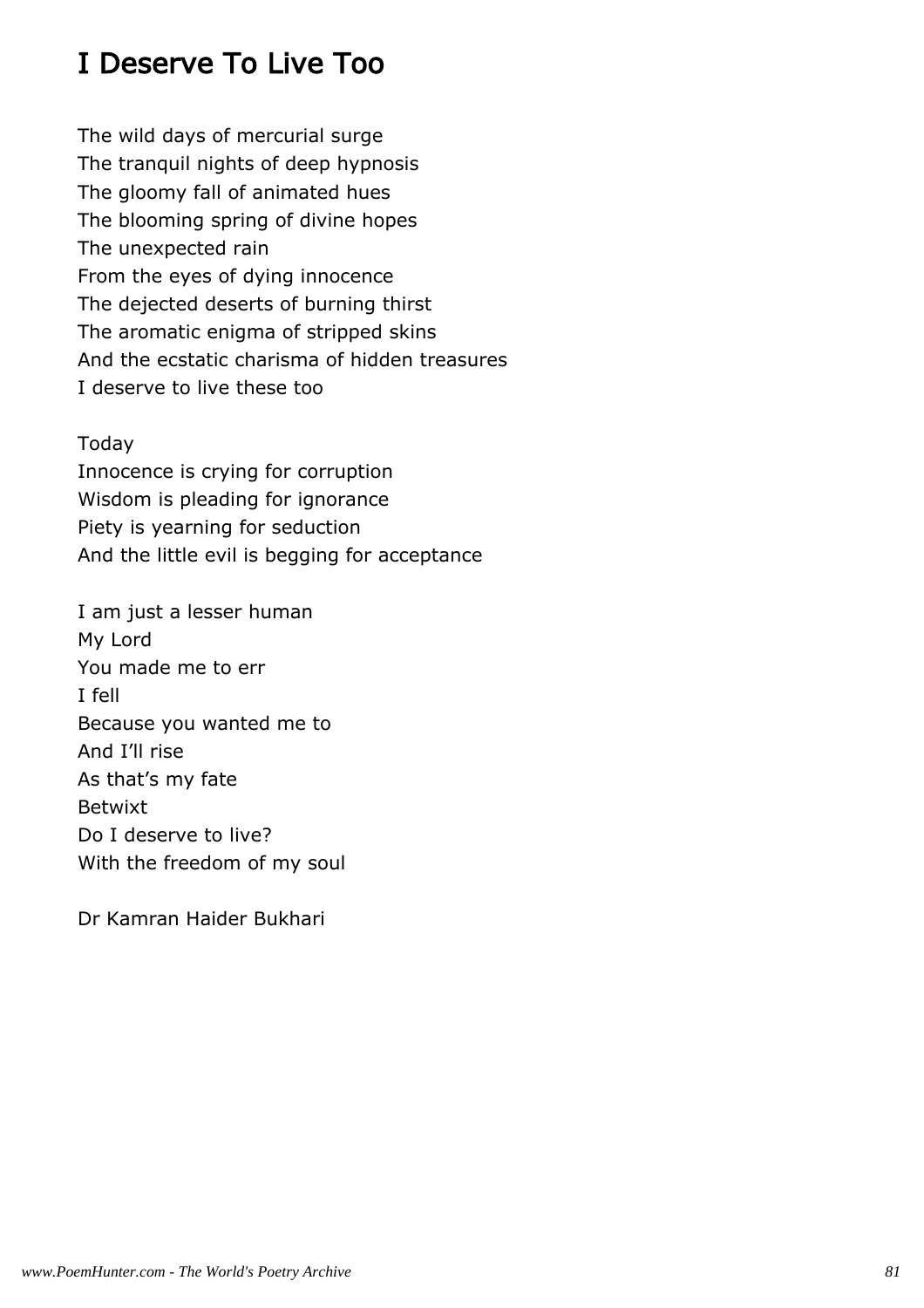# I Told You Once

I told you once, When you looked into my eyes, A teardropp can change my life, And yours too… I told you once, I am not all you have, And I am all, You will never have. It is just the matter of time, You replied in a soulful tone; Then a teardropp changed my life, And yours too… Why am I…? You asked God, Did He reply…? He must have said; Ask me, Why are you..? Each single soul, On the face of our mother earth, Asks this simple question… Every single moment; When dreams wither, When flowers fade, When deserts bleed, When oil burns in our minds, When Saint calls Himself a Satan, And Devil sleeping in a cradle, Is slaughtered by the sovereign of this era; An ill looking toddler can grow into a Messiah, But our tender skins, And gorgeous souls, Can't endure the blessed pain, Of timeless Stigmata, On our broken hands, And frozen feet.

Why are you…?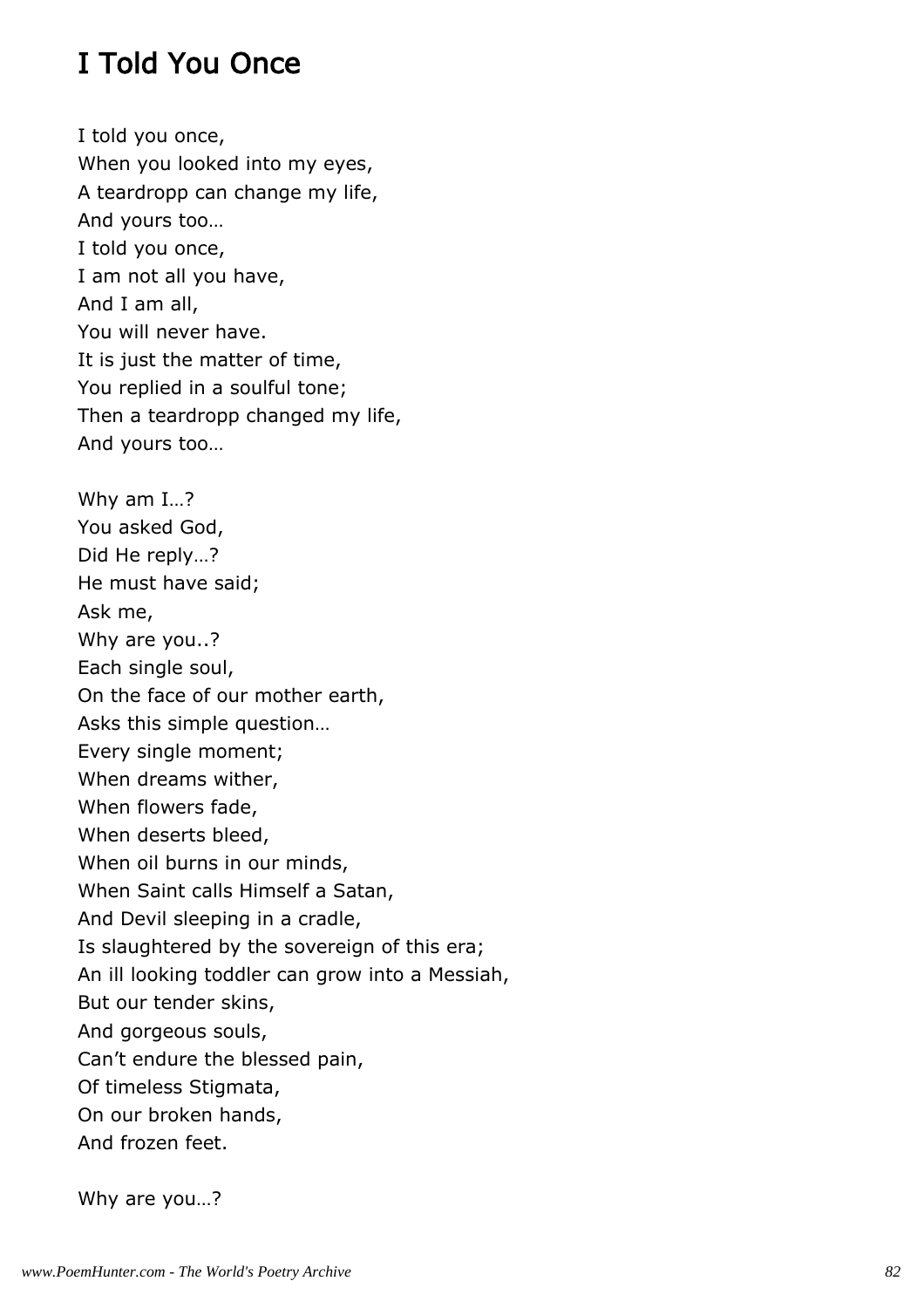He replied, I told you once… But you turned your face to eternal dark; In the arms of nudity and lust, You slept whole night; With momentary joys and everlasting sorrows… And now, When you are half-awake and half-slept; You look at me, With a big question mark on your face…?

I can only say, That I told you once… I can't smile, I can't groan, I can only pray, For you to understand, What I told you once...?

March 15,2003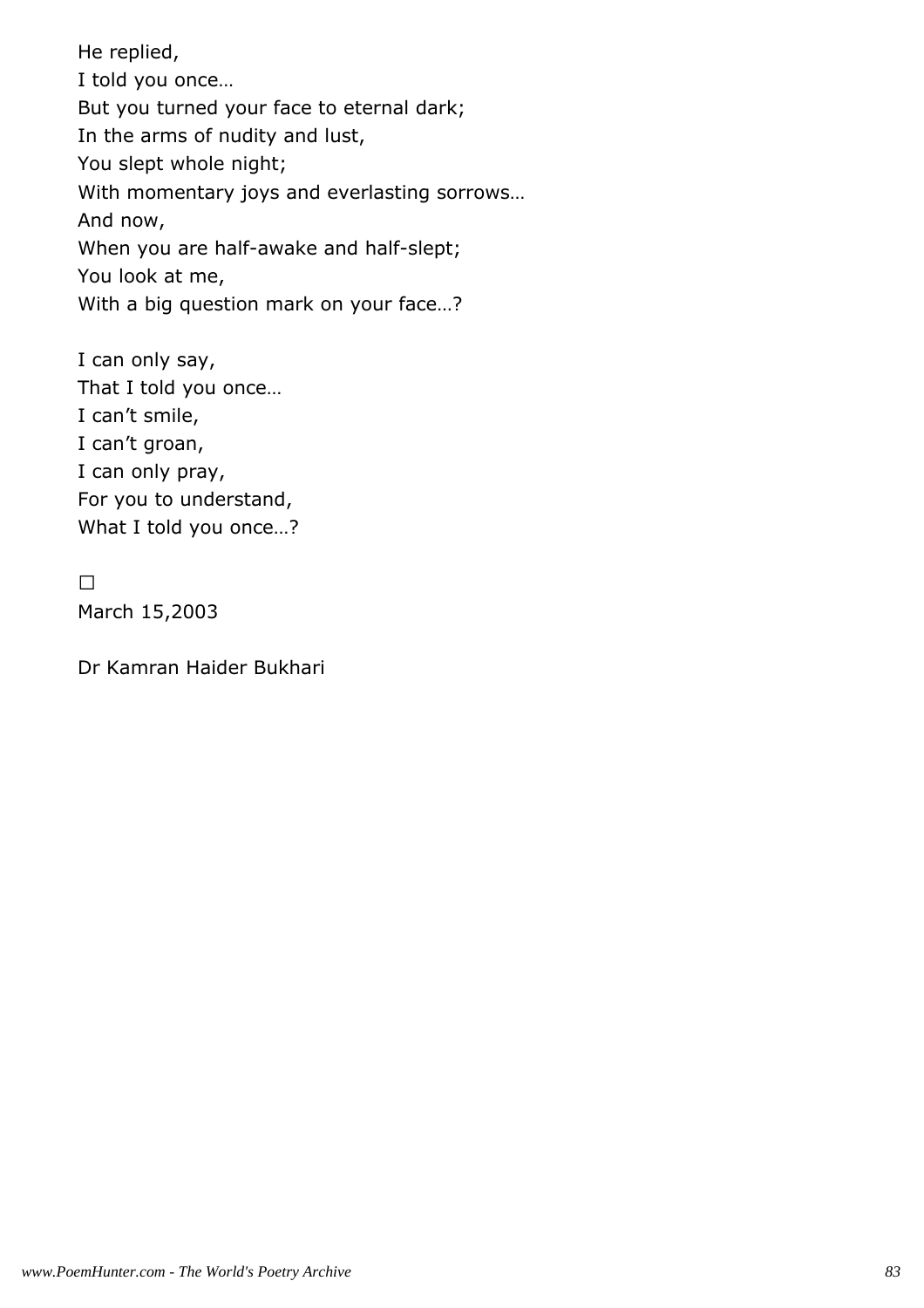## I Won'T Die

why it seems so dark though my heart is on fire might be because I've been inventing lies out of the illusive truth

I've been a man of heart ignored the continuous buzz of my intuitive mind did things right or wrong but did that fearlessly whatever my heart dictated me now you call me a fool that I don't use my mind

o' my love! you know not I won't die if you would abandon me in the midst of this dark night

you know not a single man of heart can be worth than thousands of clever and wise I don't repent loving you I don't even curse you for presenting to me this eternal pain of severance yet I say; don't worry I won't die

you know not my love has the power to make heavens cry and you couldn't even make a broken heart smile believe you me still I would live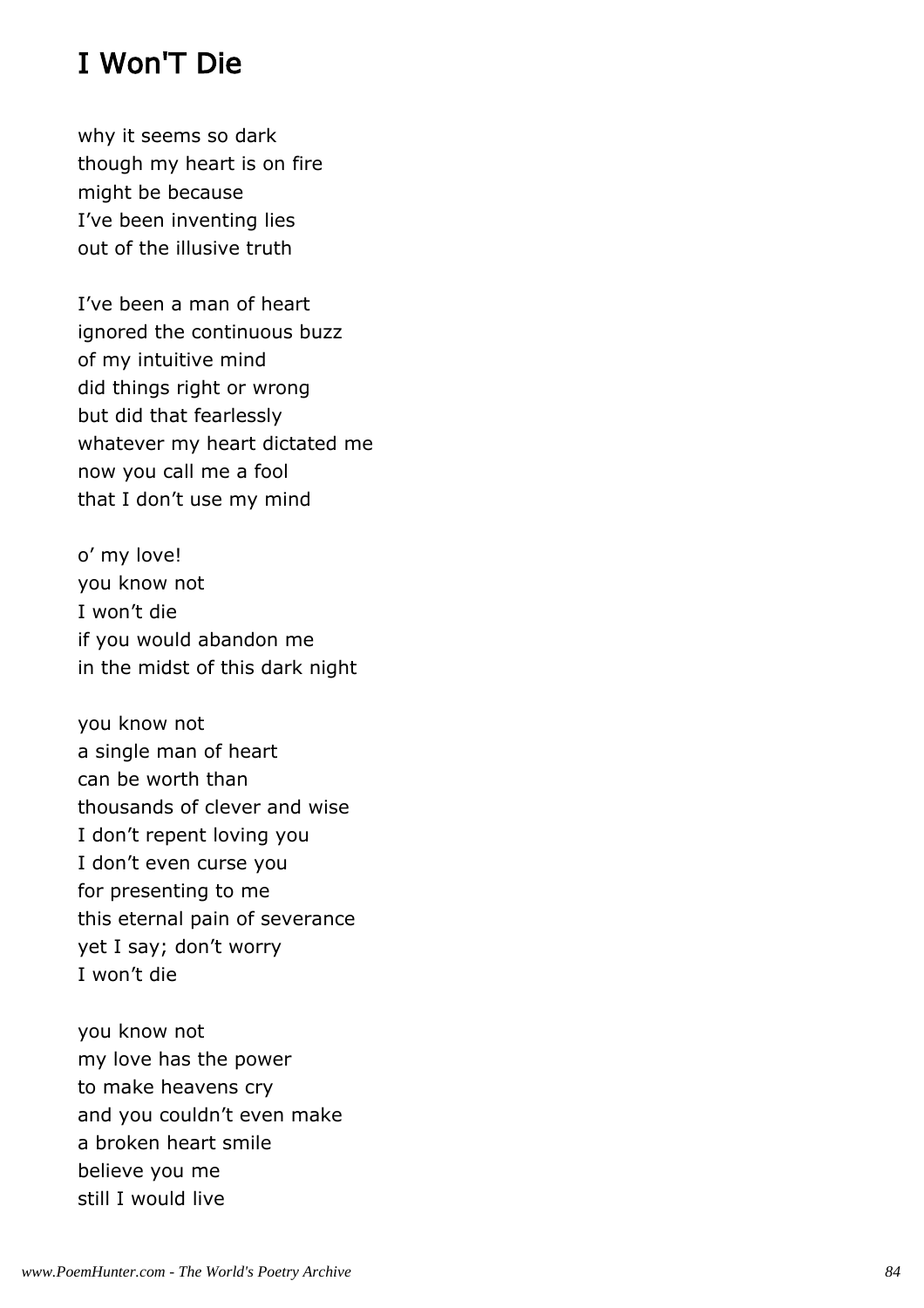and I won't die

if you would see me in some other space in the centuries to come I would be holding my aching heart inside my frail chest and would be greeting everybody with an everlasting smile and would be whispering to you please don't feel bad for me I won't die

Oct 13,2009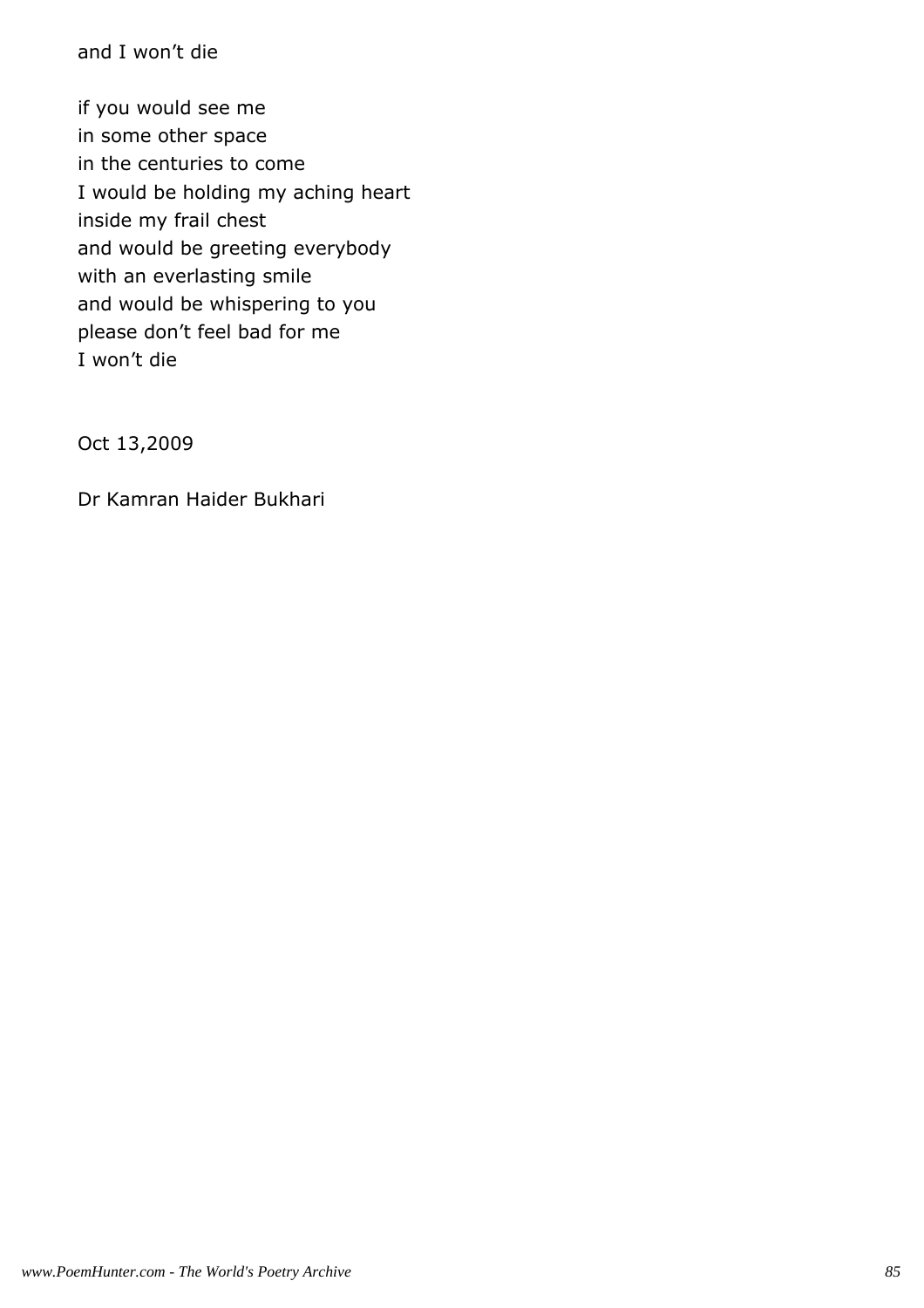# I?

I? What would be I? Don't know When my eyes will see You Putting my life in a box Wrapped up in a glittery red paper Saying Love is forever What would be I? When You will throw the red box Out of your window A beggar will pick up That red box Open it And will eat all the Chocolates What would be I? Neither dead nor alive I?

Dec,2007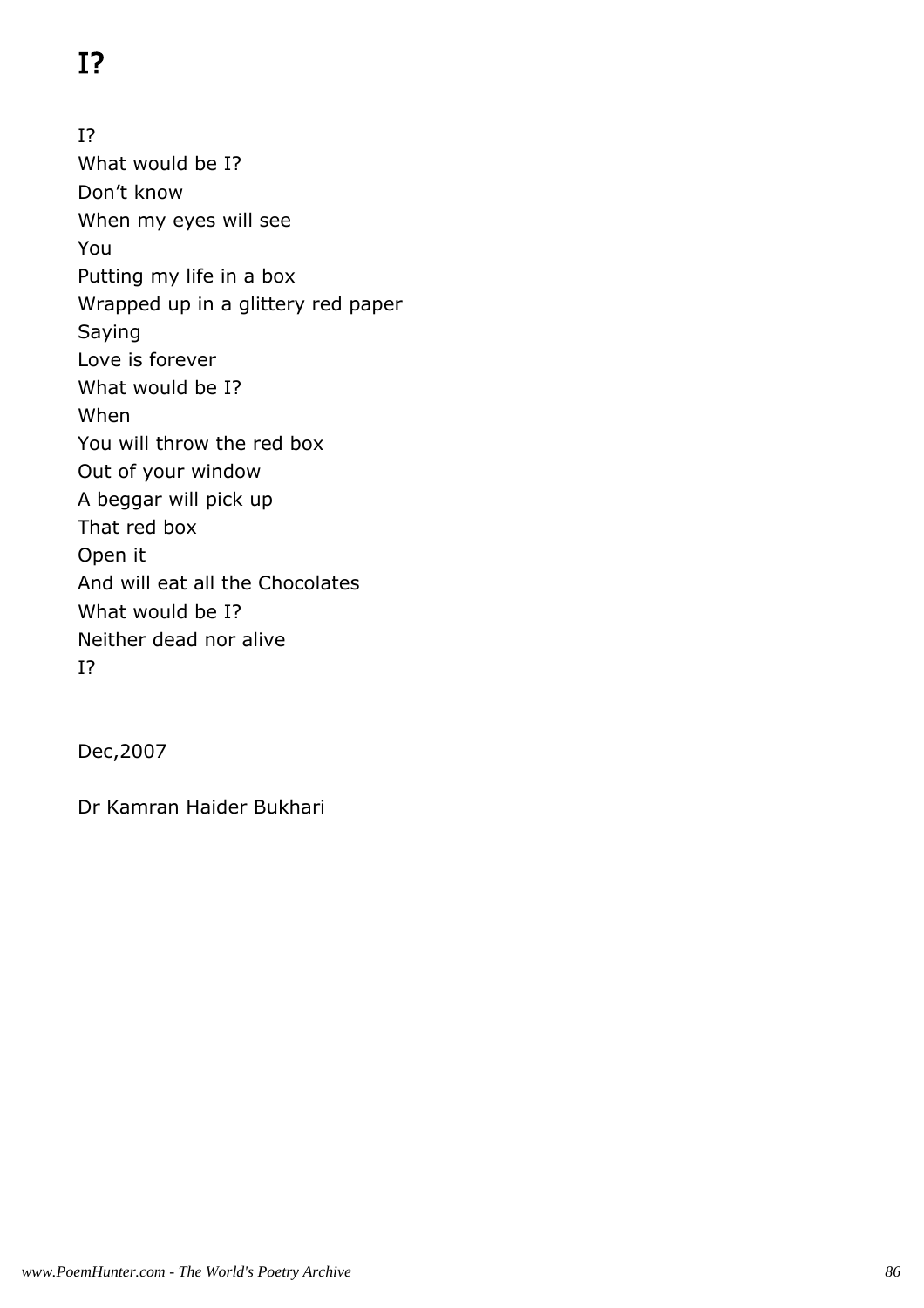#### Independence Day

He killed his brother for the sake of land; I killed mine, because he was not a believer.

Am I a human, or just belong to certain race, religion, sect, ideology or tribe?

Am I a free man, or just trapped in the self-created, six feet coffin of pseudo-pride?

I know not either you are righteous or I am truthful.

I just know we are celebrating our independence day in the midst of self-imposed bloodshed, corrupt leadership, on-sale dignity, mocking poverty, and dying morality.

Aug 14,2009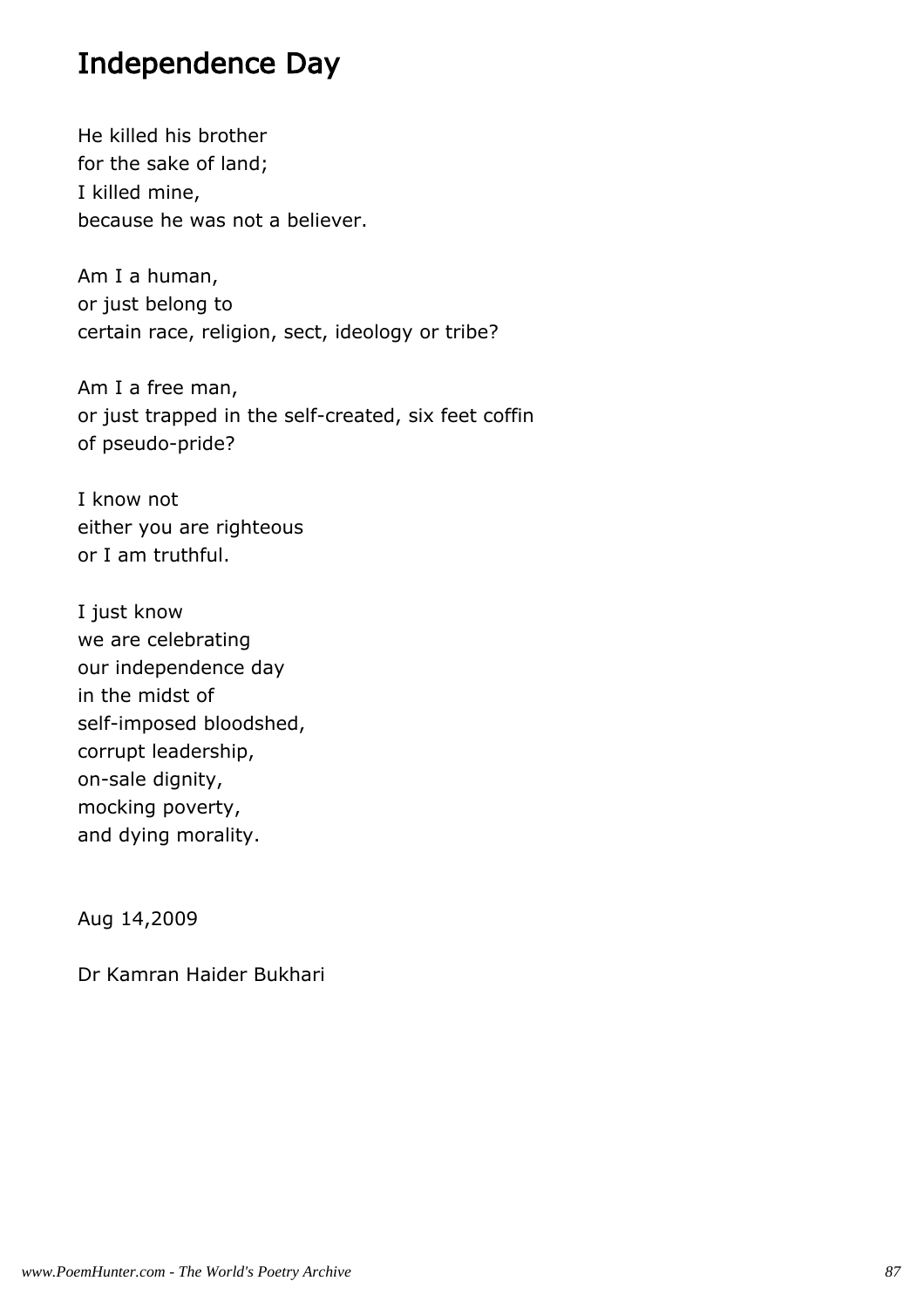#### Inescapable Questions

They say this universe stands Only on logic Then why everything in this universe Seems illogical to me?

They say this life is a blessing Then why on every face I can only see marks of infinite misery?

They say man has a social soul Then why I can only see A beast hidden In today's civilized human being?

They say faith is necessary for contentment Then why all those Who say so Always seem confused and panicky to me?

All those who give such statements Or impose doctrines Always make my mind more baffled...

I think its better If we don't listen to anyone Rather We should keep listening to our inner selves Till a real story is being heard All over this mystified universe…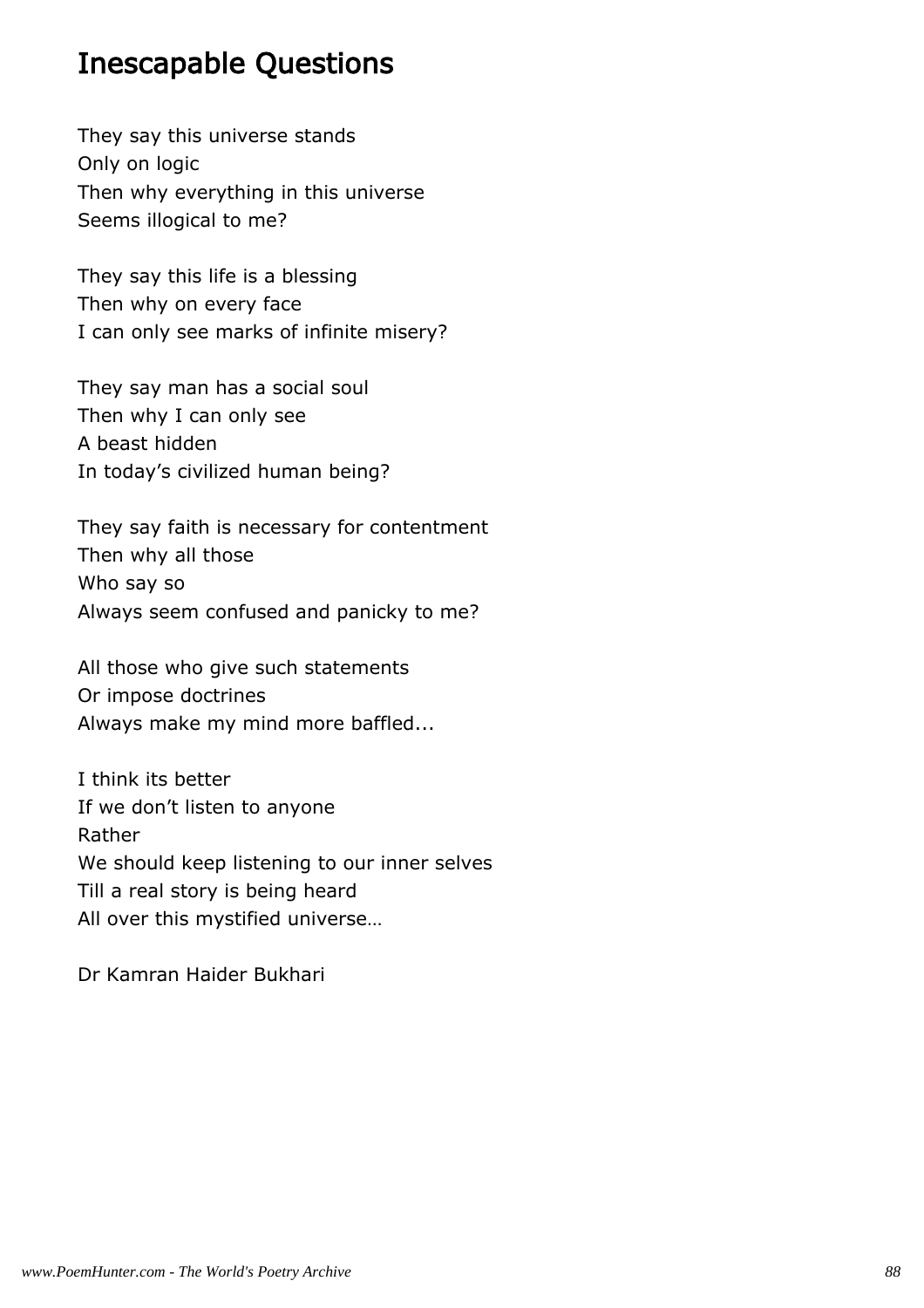#### Is It Futile?

A lifetime of unlived hopes and fears Can we count these moments in numbers? Can you add a digit to my bankrupt dreams? Questions and Answers If this is called life Then let me ever feel The agony of unrevealed mysteries Let me pronounce My name in some ancient lingo Let me feel the pride Of being an oracle Of this enigmatic land Of creatures Who have been known Only for one thing And that is Living without Love Can you outlive A moment When your mortal body Can't beat or breathe Without the rapture Of heart Without the anguish Of mind Without the reminiscence Of moments Lived on some other land In another epoch… I may sound insane

What is sanity to you? Is it a name of that lady? With whom we slept together In our co-morbid imaginations Let's create something Tonight We are likewise Ignorant but prudent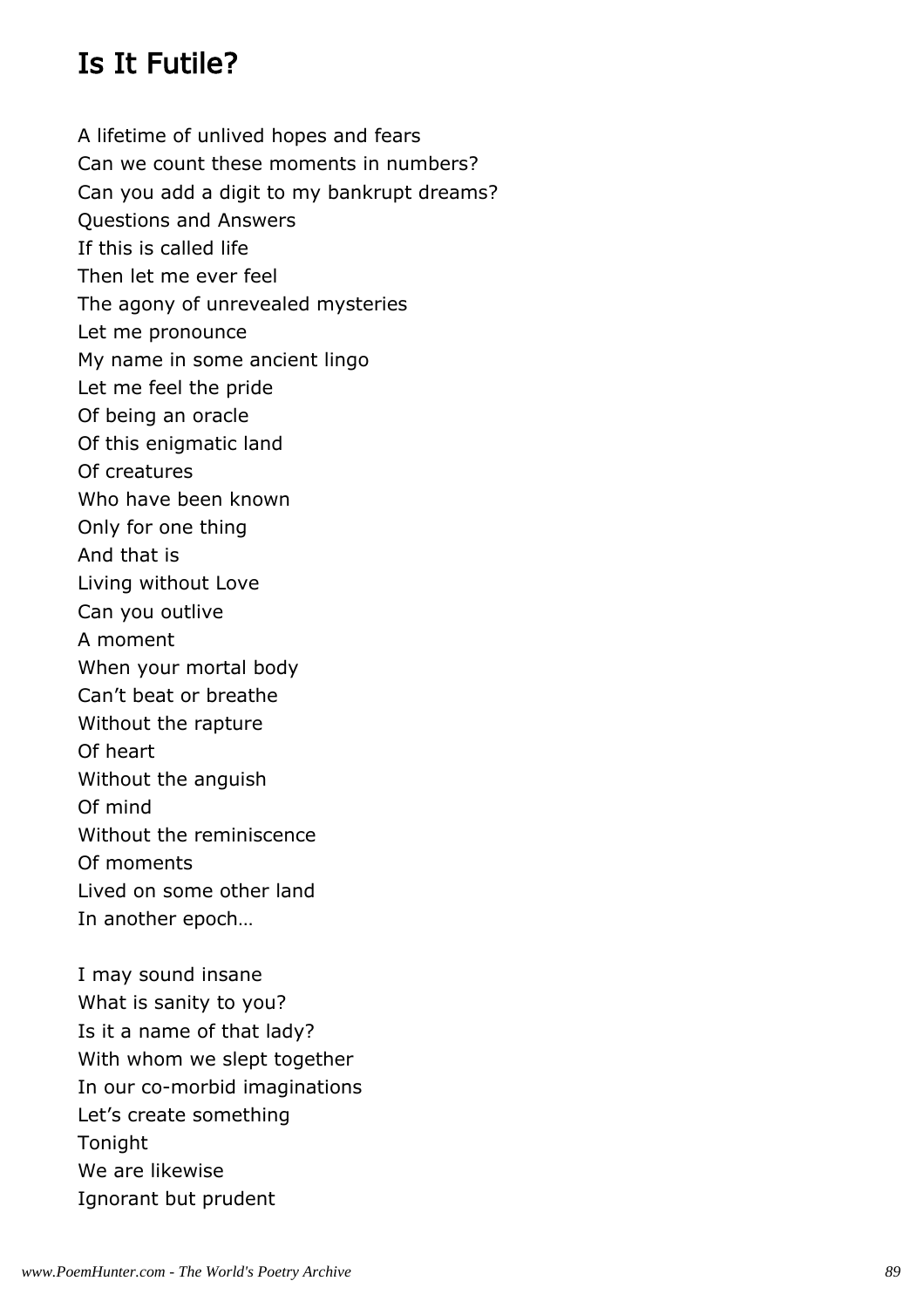Why not? Rage against this plagued night You say It's futile If it is, Then we all are in vain…

Jan 06,2008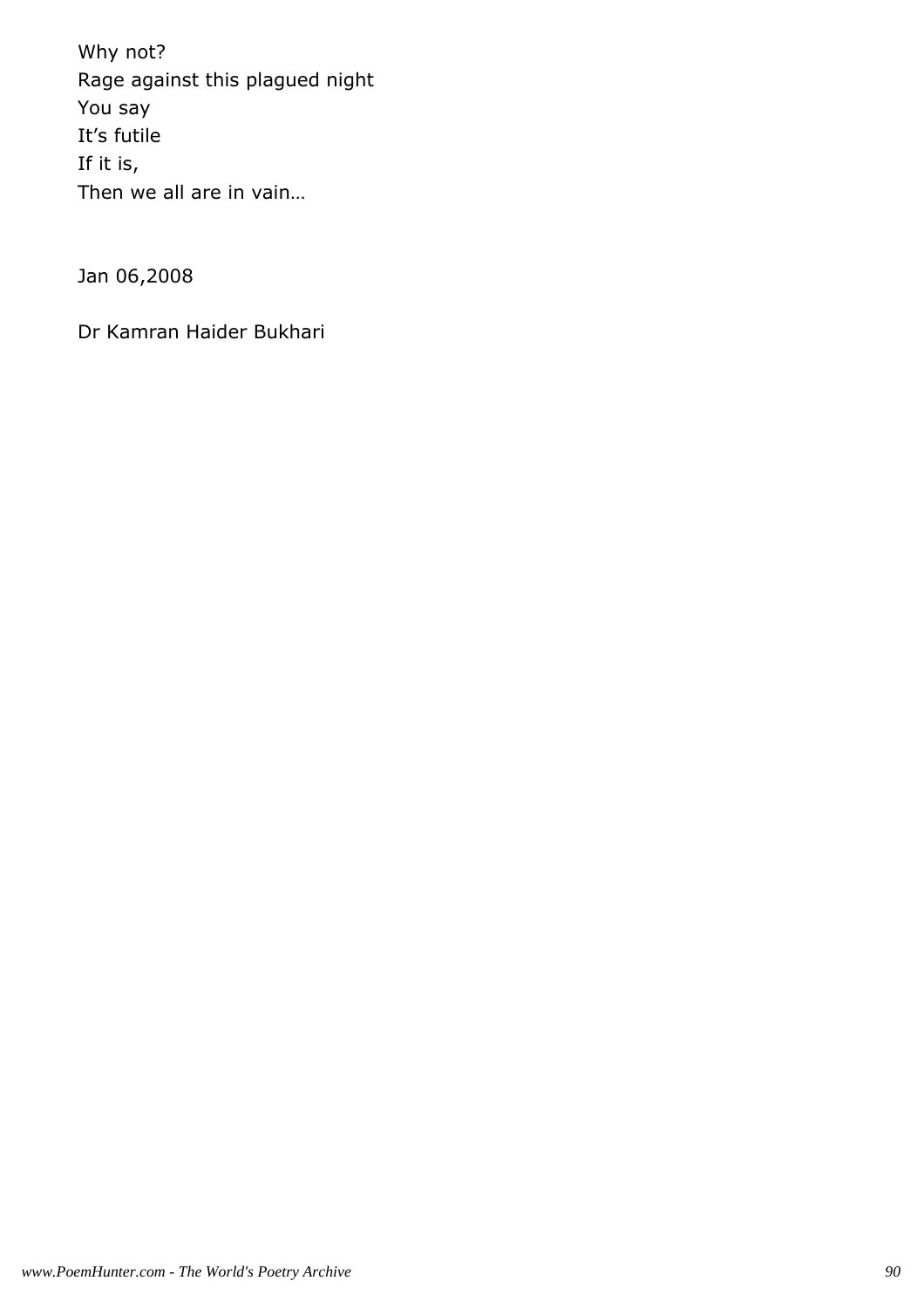#### Is It Sad?

Is it sad? that I am a human like you

Is it a curse? that I can't cry when I want to

Is it a blessing? that I am not a common soul any more

Is it right? when I lie to myself merely to calm my broken ego

Is it wrong? when I tell you only truth and you are expecting glittery lies

Is it justified? when I can't pay the bills I'm supposed to

Is it injustice? when I have delicious feast and the homeless sleep empty stomach

Is it delight? when I'm being rewarded for my God-gifted skills

Is it anguish? when I think, think and think but can't help to end the social injustice

Aug 31,2009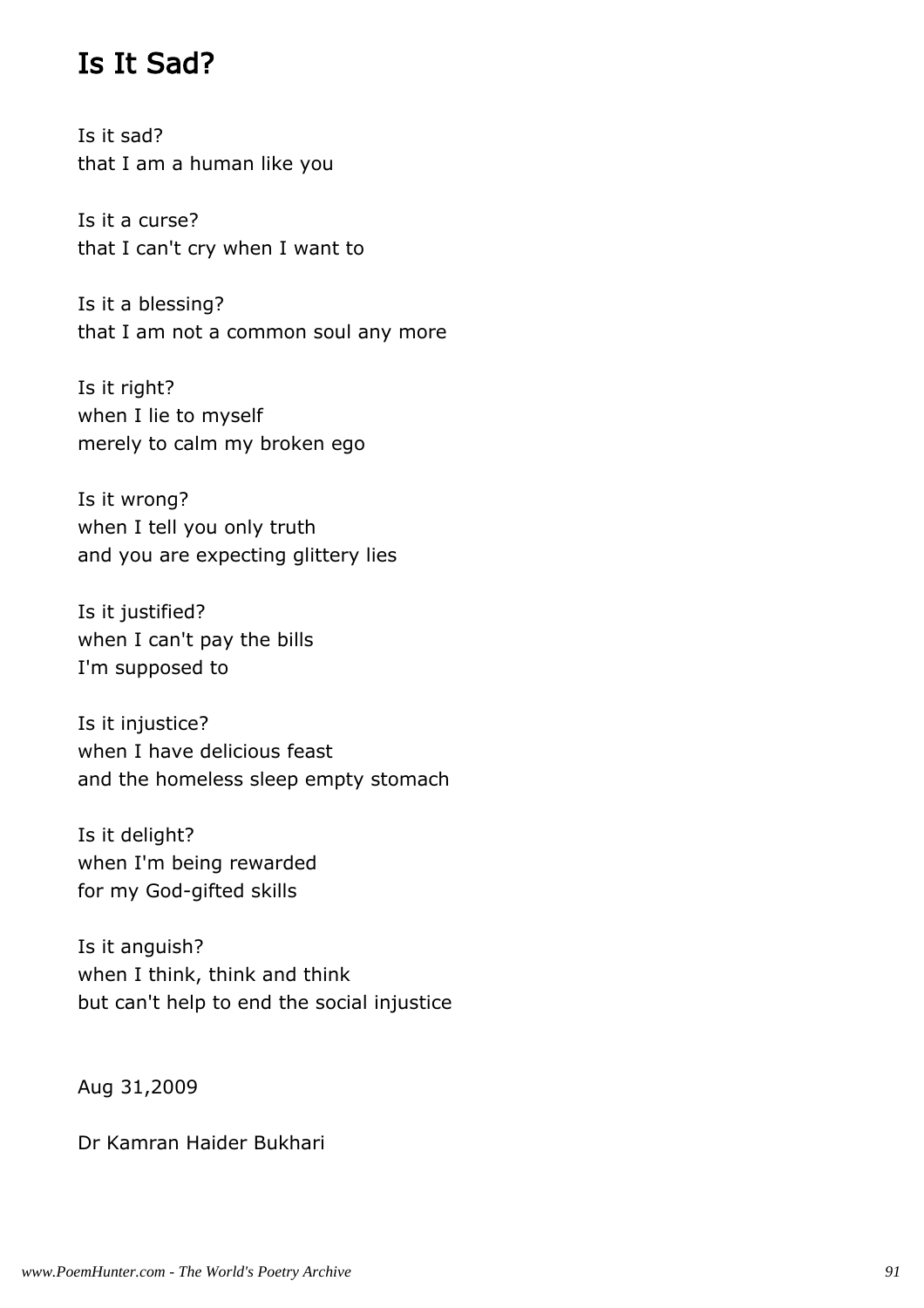# Is It You?

A beat was missed I thought it was you I can't breathe Though my lungs are full of O2 Now I am sure It's you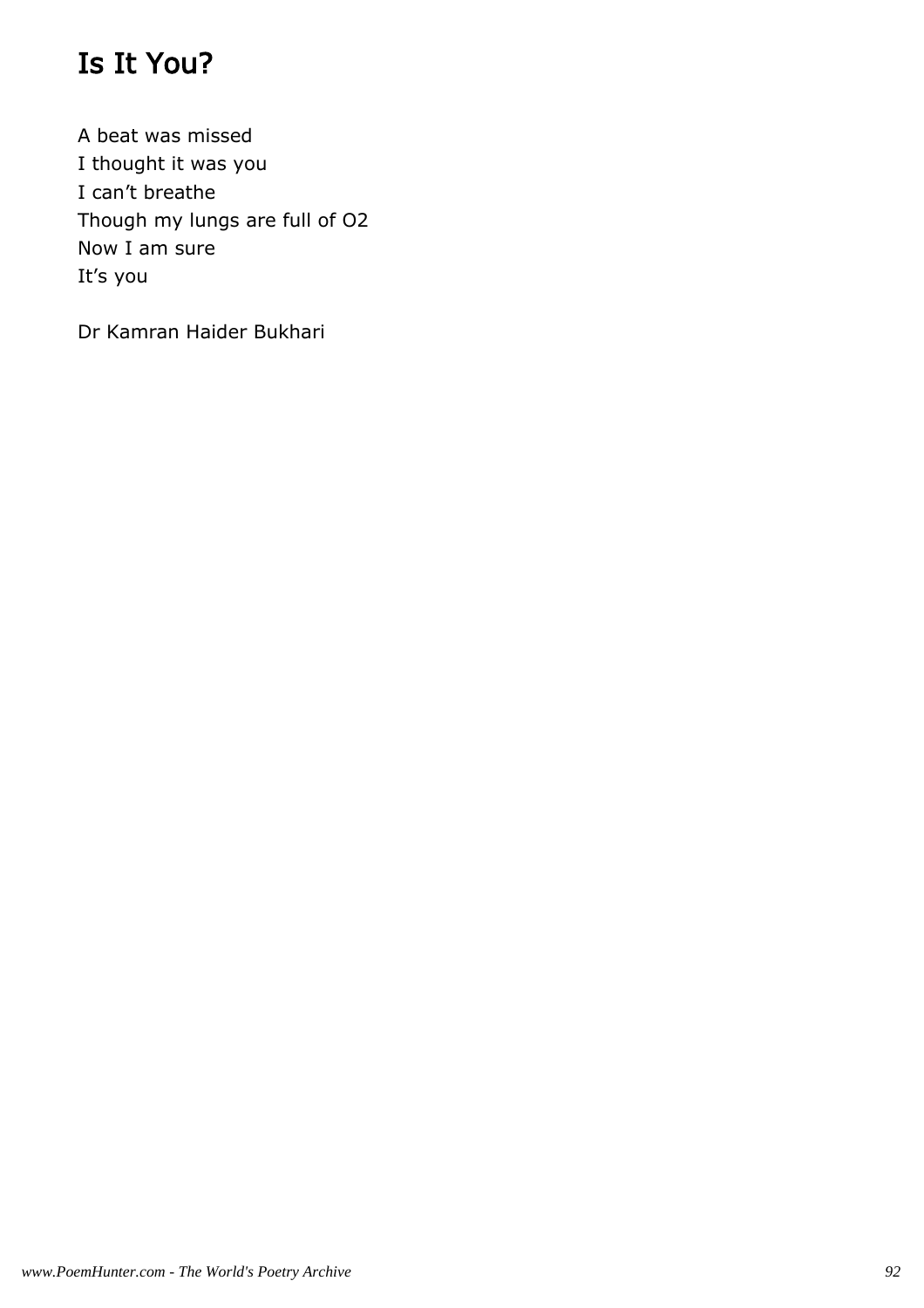### It's Raining Without You

touch me honey touch me like a summer cloud touch my soul once more I crave for you this raining night I can't live without you for a second more touch me and make me alive again this heart knows not how to beat without you this cadaver of our love life begs only for a touch of you

o' come on Kamran! you are already wet can't you feel the touch of rain on your flesh can't you measure the surge of adrenaline in your blood can't you adore the beauty of this flawless-brunette night so sadistic yet so soothing what more you can wish for

yes, I can feel that all over me my love! and I used to compare this rainfall with the touch of your divine fingers but now I feel like how wrong I was as I have washed my skeleton for hours with the sinister darkness of transparent rain drops yet it could never be likewise to that aromatic-ambiance of one single moment when I held your hand for the very first time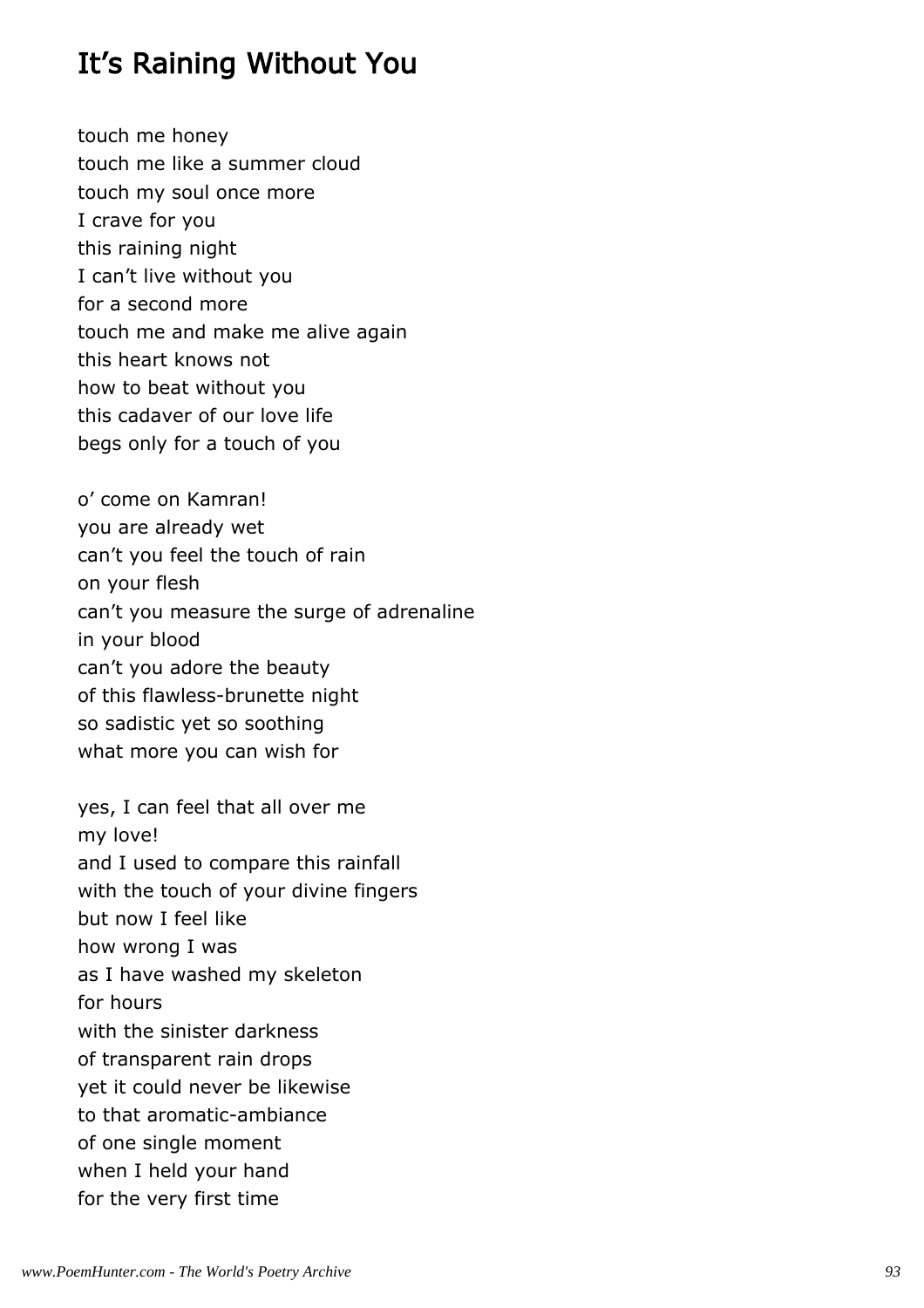and we had a walk in the rain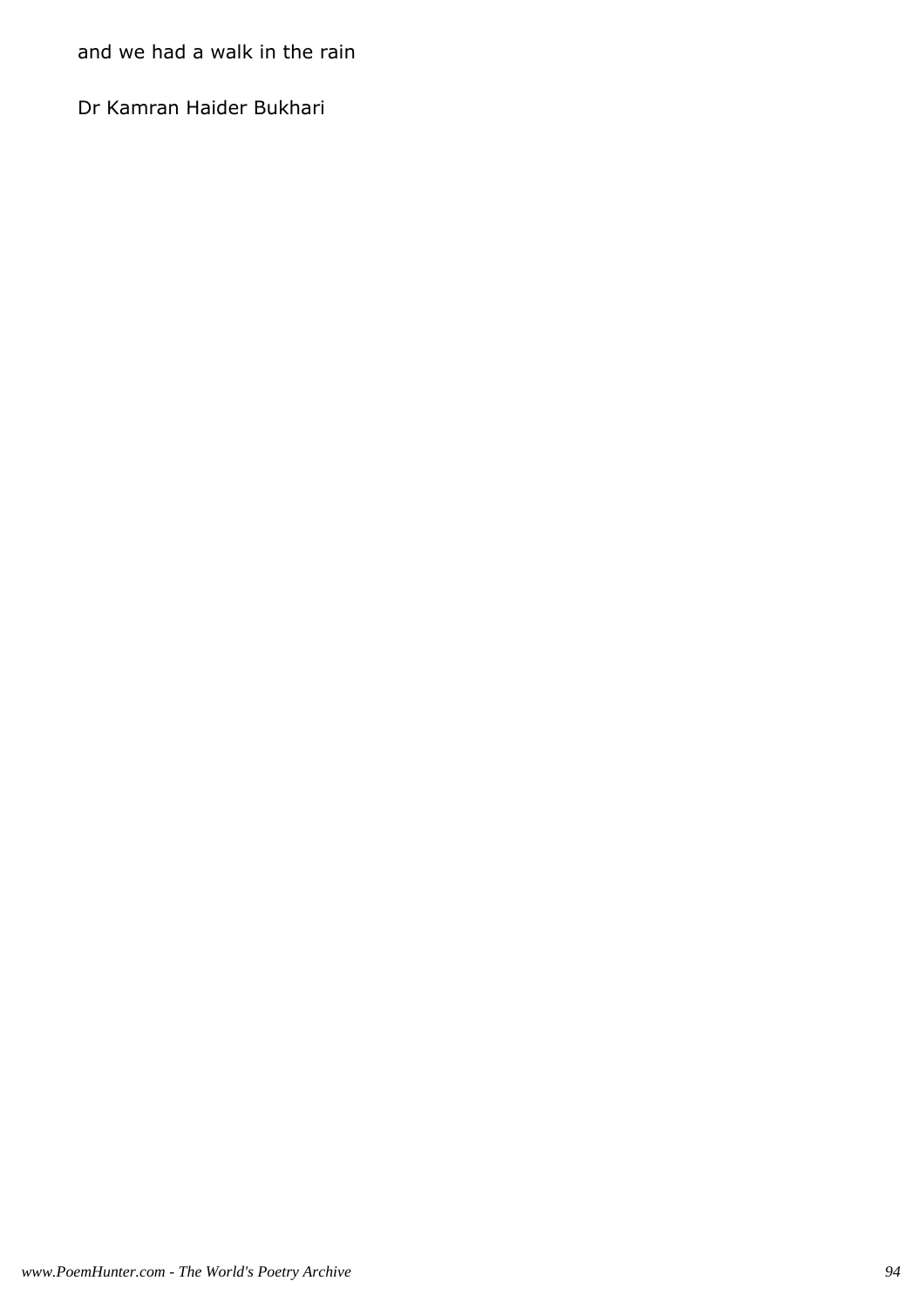#### It's Your Birthday

Today Is your Birthday But it's not the only day You were born You Who were nothing Just a month back Have left infinite marks Of your pure love Divine friendship And tender words On my tarnished body Crystallized heart And tormented soul That whosoever Looks, sinks or mingles My body, heart or soul Exclaims and asks What marks you have got here dude I can only smile and say These are my Birthmarks

Dec 01,2008

P.S. To Anjali Sinha, a very good friend today; whom I met on PH.

What is a friend? A single soul dwelling in two bodies. ~Aristotle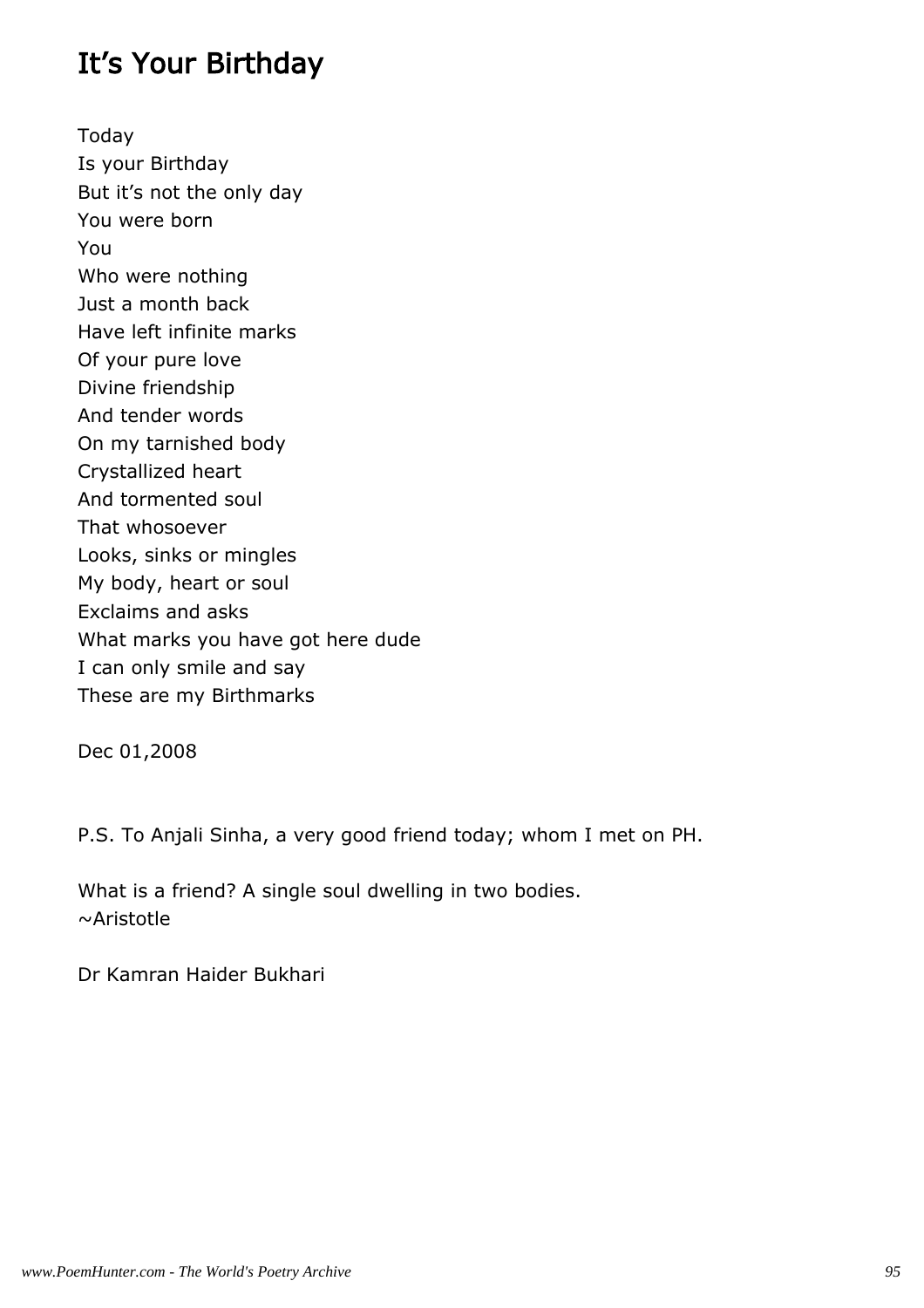# Lahore

The city

Where I lived the pinnacle of my life Wandered through the notorious streets Inhaled smoke of petrol and hashish Wrote my poems on its walls and gates Loved the western charm of eastern beauties Saw misery dancing on weak faces day and night Witnessed pious bodies at sale on roads each midnight Laughed at my helplessness when called overqualified Cried with saints and poets every Thursday night

The city Where a man committed suicide Because he couldn't feed his child I lived here and survived The bomb blasts, wars and disasters But I died the moment When one of my city fellows said "You are not one of us as you were migrated here"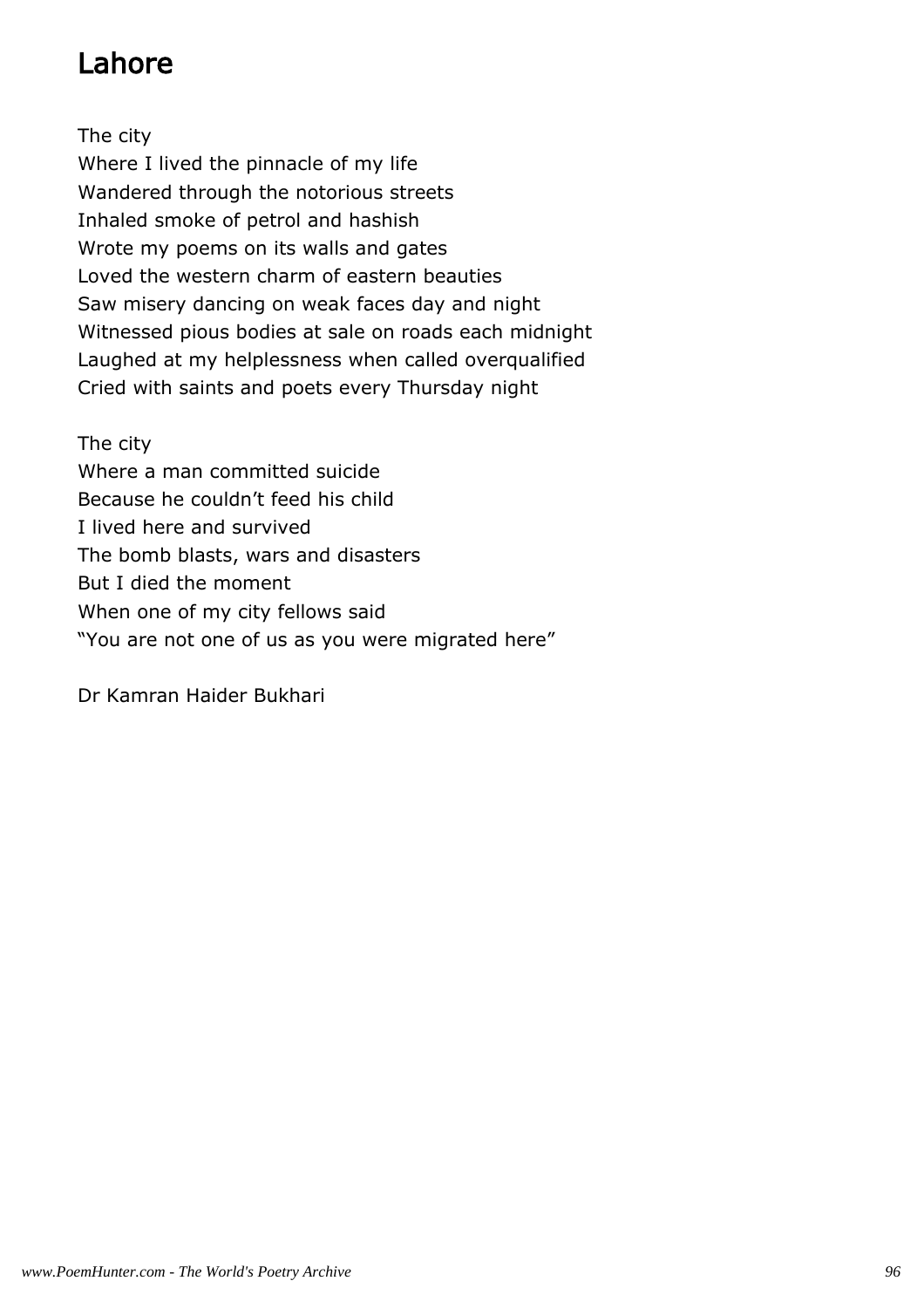#### Language Of My Heart

You know not, What it could be? It's not the agony of my heart, It's not the murmur of your memory; It's just another piece by an amateur poet Of some other land.

Listen! What I speak, Awake or asleep; Lend me your ear, My love! My heart is jumping into my throat, My tongue catches its rhythm, Then speaks to you in a soulful tone; Please lend me your ear, My love!

#### Listen!

To the symphony of my wet kisses blown in the damp air, To the melody of myriad pain composed by my ischemic myocardium, To the poignant verses written by my frozen fingers dipped in blood, To the unspoken words of an oblivious soul having a flow of Nile; To the unfelt vibes of divinity overpowering my humanly lust.

Listen to it just once, Then either embrace it or break it; It matters not, As I know one thing for sure; The language of a pure heart can never die unheard. Today or tomorrow; It will reach the stony heart, I won't mind that delay, As you know that too; My heart can never be denied.

July 05,2009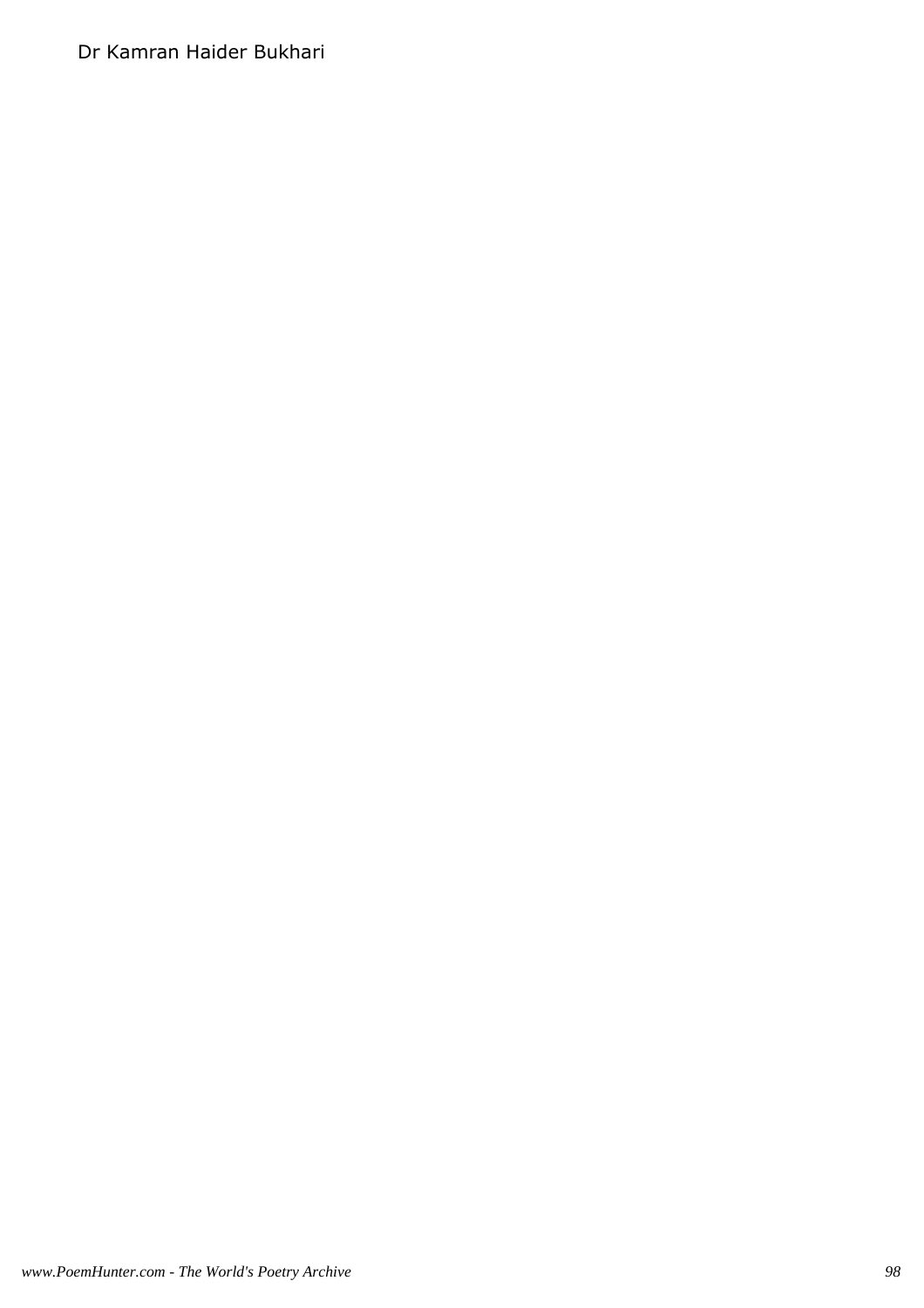# Life Without You

The moment you left me, Could you remember? When I held your hand for the last time; I can still feel, That touch; Of your gentle hand on my soul. You wanted to say some thing, But you couldn't utter a single word; Then A tear dropp - I am still trapped in that tear drop, Since the morning you left me.

Now Each new dawn I wake up, With fading dreams in my tormented eyes… And Each passing night; I see you die, In the grand arena of my majestic mind… And then next morning, You are alive again. You are always here with me, Wrapping my whole body with your divine aroma…

Dead or Alive, You are always with me… What I only miss, Is the touch of your tender hands; On the barren soil of my dead skin…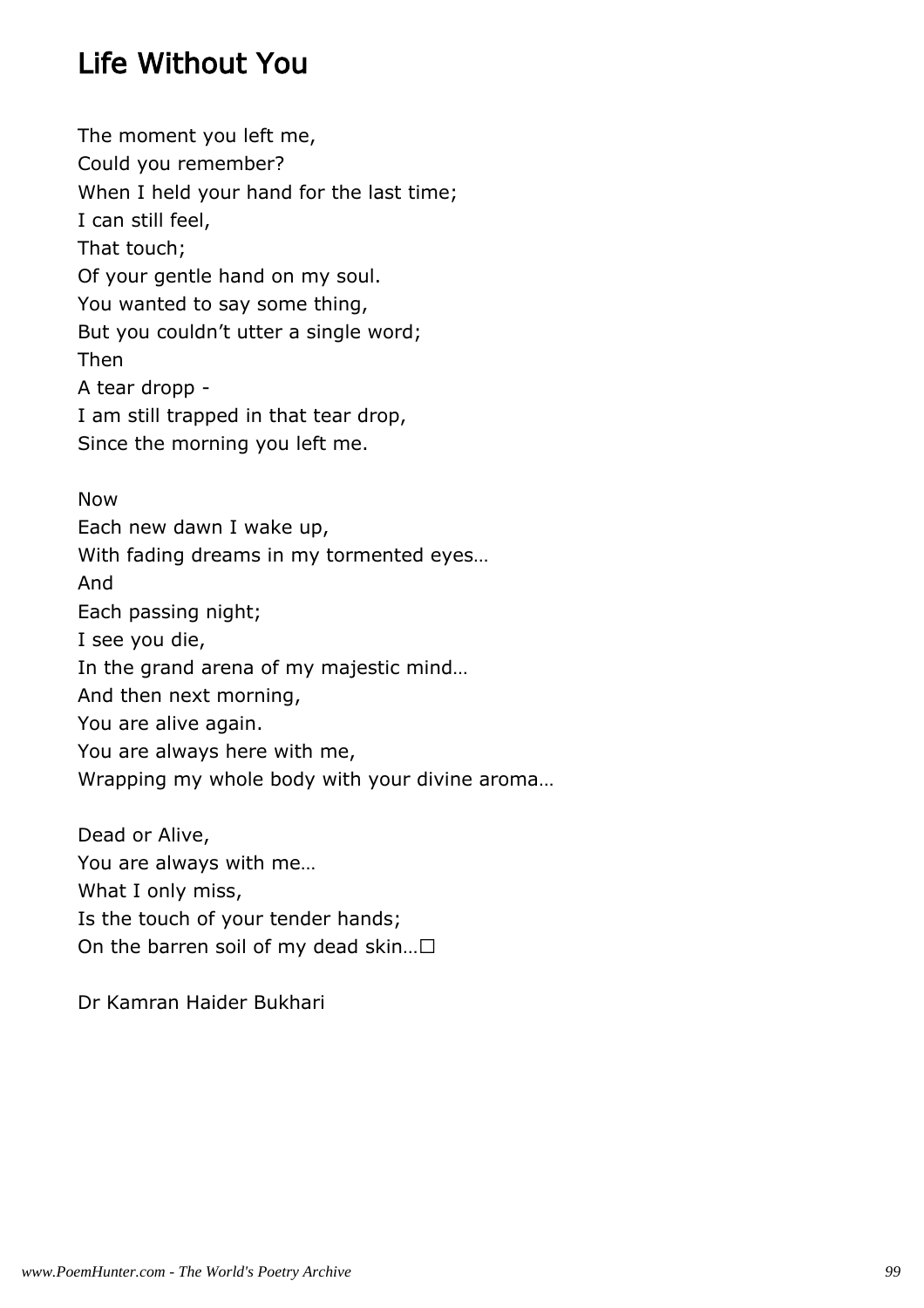# Little Death

I can't live without you. Is it a complicated statement?

You ask me… To smile, To be happy, To stay blissful, To live content, To enjoy festivity, To dance tango, And To sleep with tranquility… How can I? Be happy & content. When I can't see your lips moving, Still I hear your soft-velvety voice… When I can't hold your hand, Still I feel your divine touch on my soul… When I can't live without you, Still I live every day; After burying my stinking corpse, In the graveyard of each new dawn…

Nov 27,2007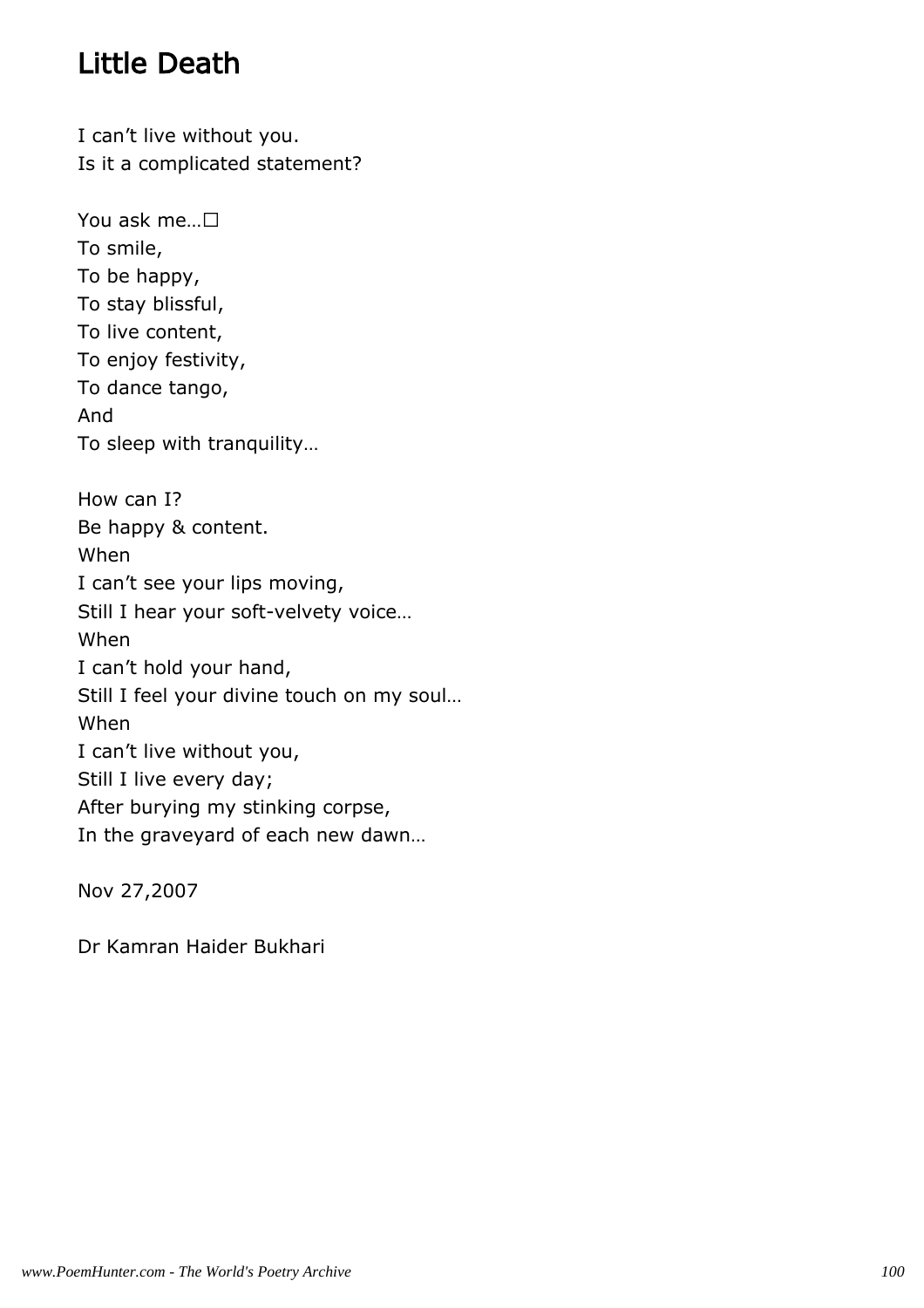# Logic

I remember Walking down the haunted avenue Of my childhood dreams A lady in blue casting spell On my plagued existence

Wow! In fraction of a second The whole scenario changed

Today I am little above thirty I am a so called wise man I talk logic and practice realism

Last night While I was writing On the walls of my conscious mind Lady from the haunted avenue Spoke to me in her mesmerizing voice

Kamran! You know-Why you are always sad? Because You love to think all the time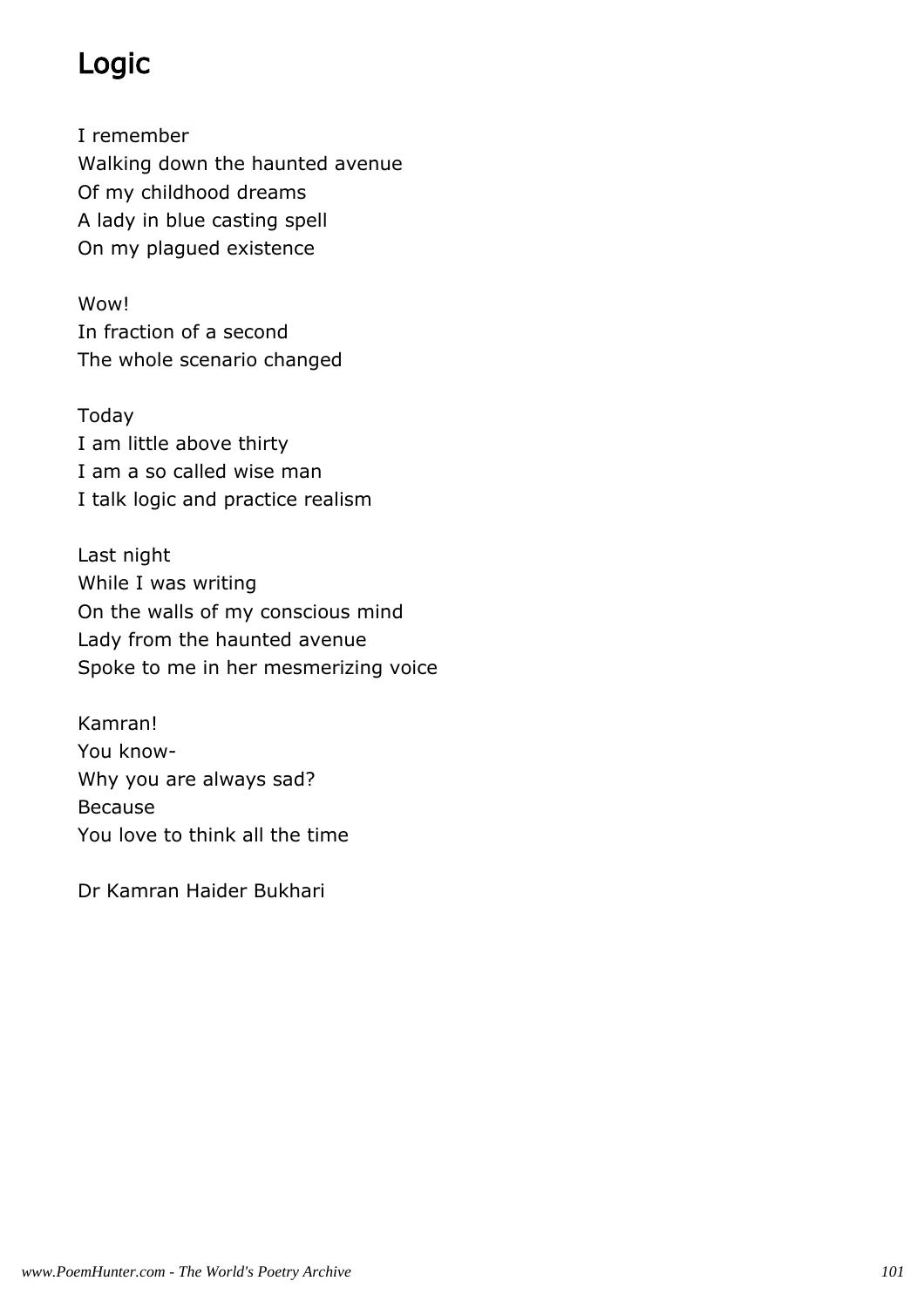# Losing Sanity

Psychedelic smoke Rising in the backstreet of my shallow mind Kiss my lips With one more puff of your feverish wit I am impressed The way you looked into my eyes, while writing a poem On the illusory canvas of my skeptic brain You never looked that lucid to me The way you behave tonight Sober and clean But this smoke is making me baffled I should look for another sign I should read your subconscious I should behave like a competent shrink I know not, what should I do? I am just afraid of labeling you You are like me, rather better than me It is just the matter of misfortune For you or for me You are gaining insight And I am losing one In the dissociation of reality

Sep 07,2009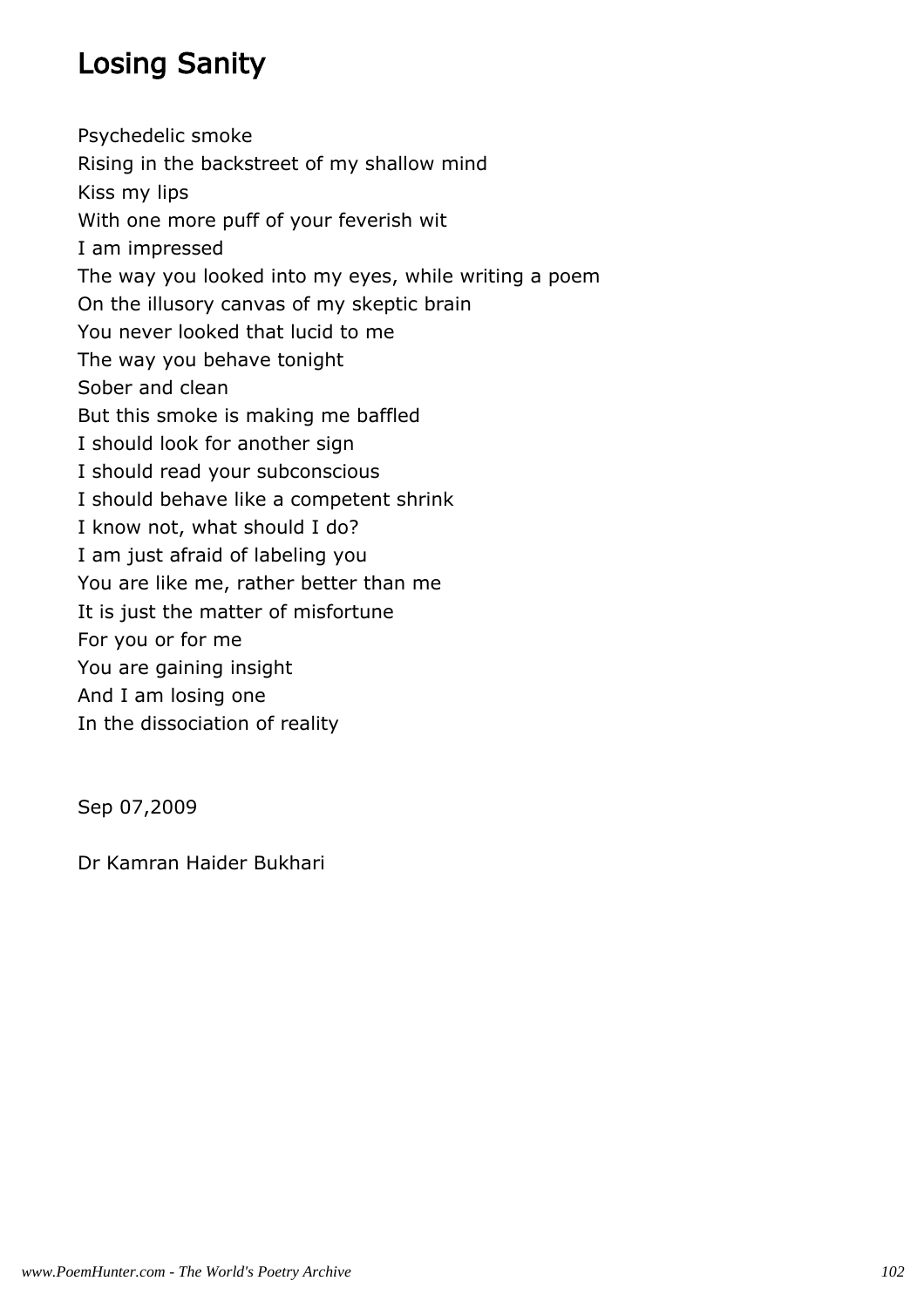## Lost

When I asked her A complicated question Her scorching silence Burnt me to ashes I got mixed with the dust Underneath her divine feet She walked ahead And I lost my identity To my Motherland

Oct 29,2008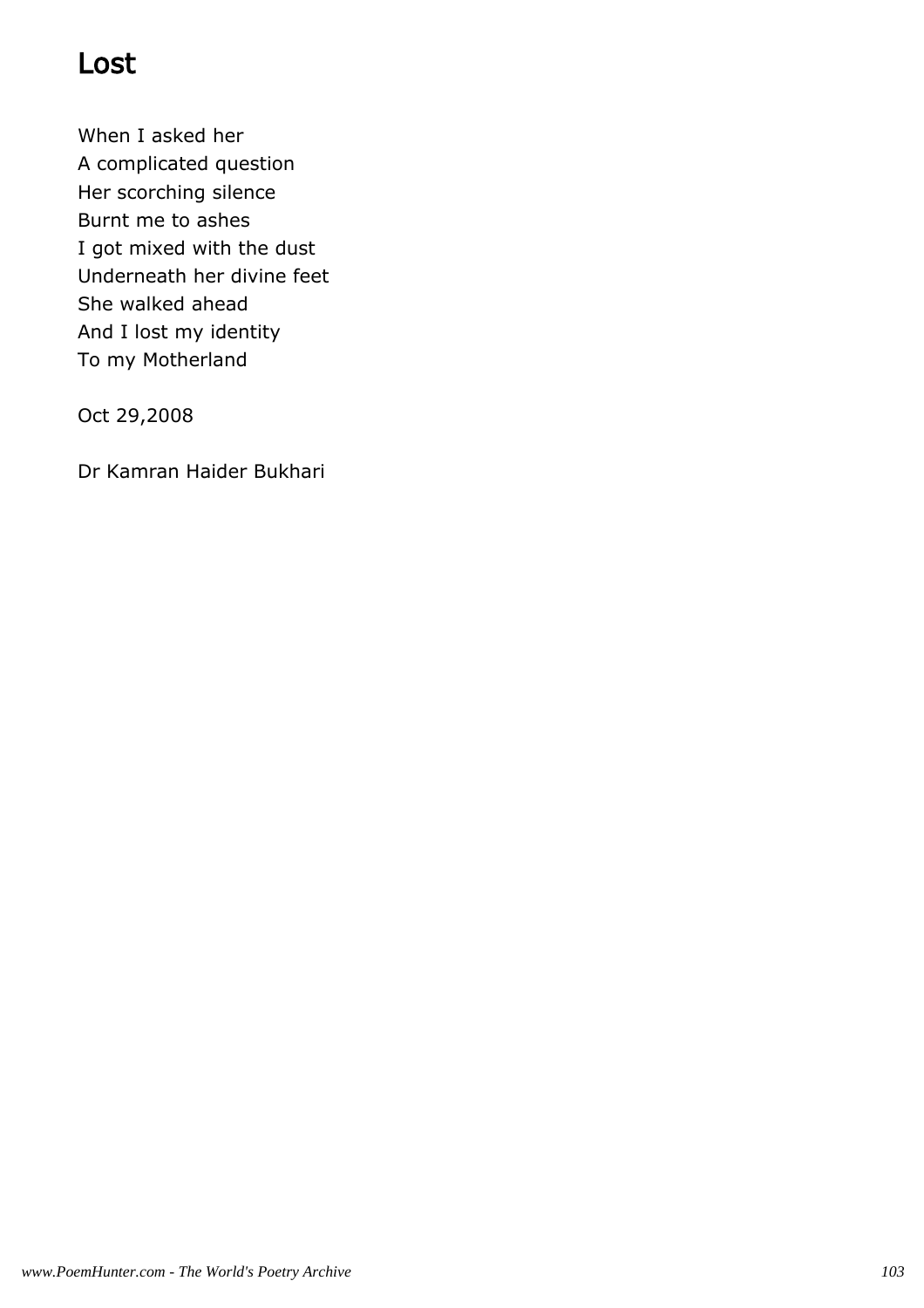#### Love For Life

Terrible moments Petrified emotions Ice-cold we were Frozen-dry lips Boneless-stiffened hands Motionless and impotent Like iced up meat Nicely decorated In transparent refrigerators Of a big super market

We never lost insight Of our helpless-existence Still all the time striving To catch a new breath Just to live For one more span…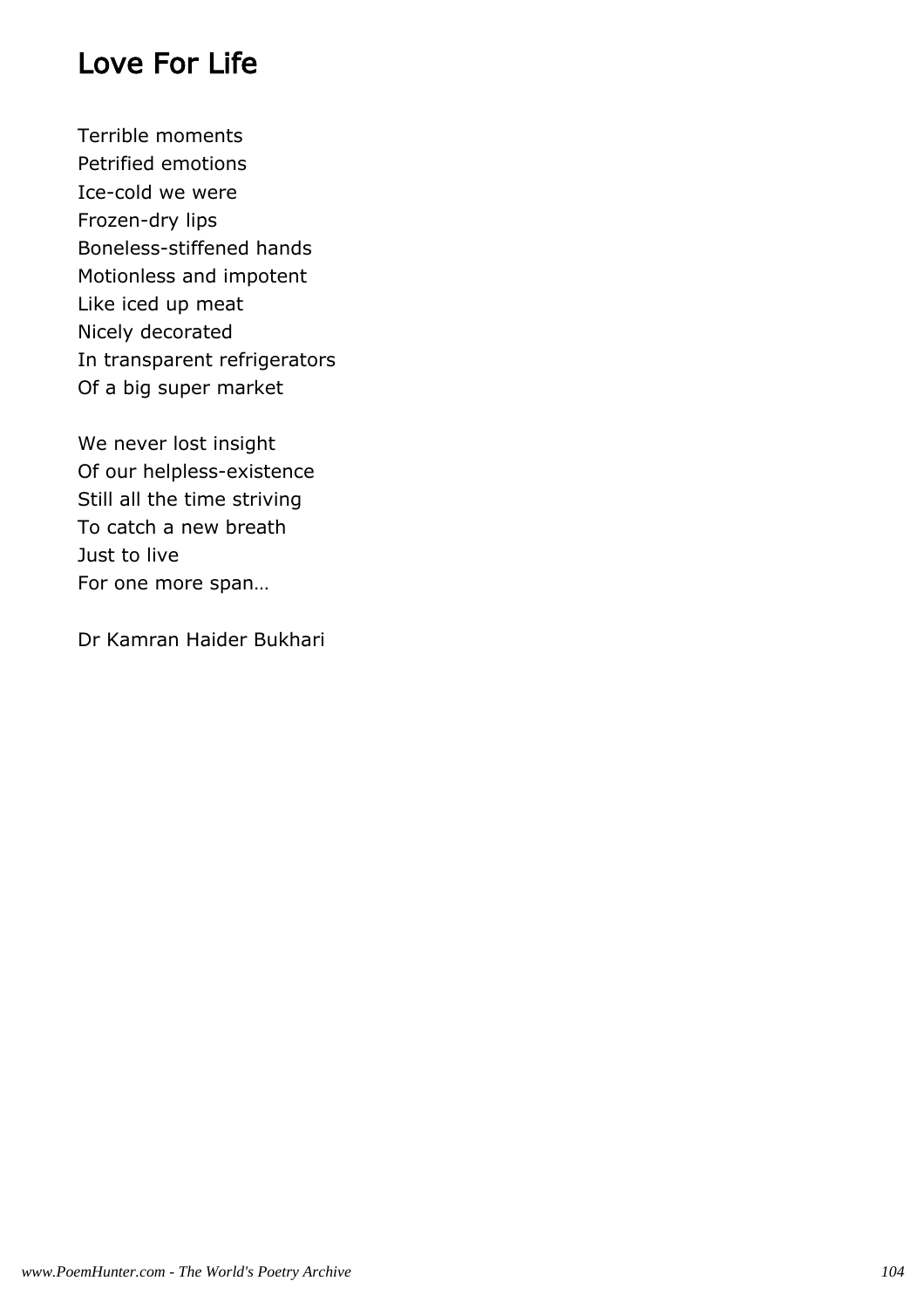## Love Has To Be Eternal

Smokes all around my eyes Pink, blue, violet and grey All colors; hundreds of shades I couldn't see anything But could feel The sharp contours of silky skins Te burning touch of tender hands The quenching ambiance of sizzling lips The dying distance of shrinking bodies The throbbing music of vanquished hearts And the proliferating euphoria of paralyzed minds Then the moment I was so overwhelmed By the love so divine I burned all the boats As my soul found a new body Ah' I heard her voice She spoke to me As it was for the last time She said it all in a dying whisper Kamran! Never forget What you told me once

"Love has to be eternal"

Feb 25,2009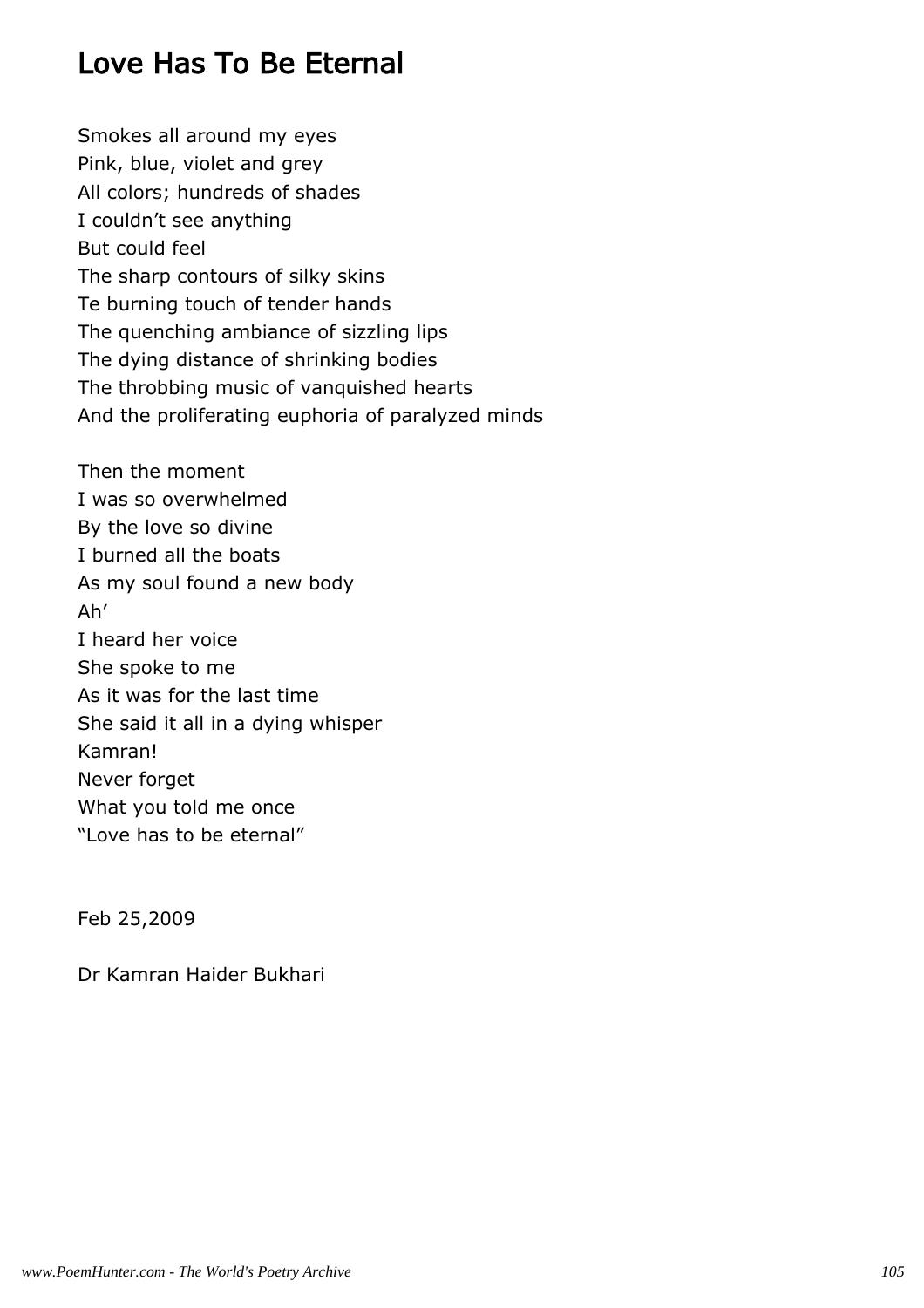# Love Is Only Physics

Love is not an enduring emotion Love is not an infinite passion Love is not related to the heart beats Love is not about dreams and trances Love is neither revealed nor imagined Love is no more running in the carotids Love is neither Biochemistry nor Parapsychology Love is just about fulfilling needs Love ends when our expectations wither Love is like a game being played on the cell phones Love is a broadband or the invisible wire Love is being viewed through the webcam of my laptop Love is directly proportional To how much physical time You can offer to your beloved In simple and plain words Today Love is only Physics

Feb 21,2009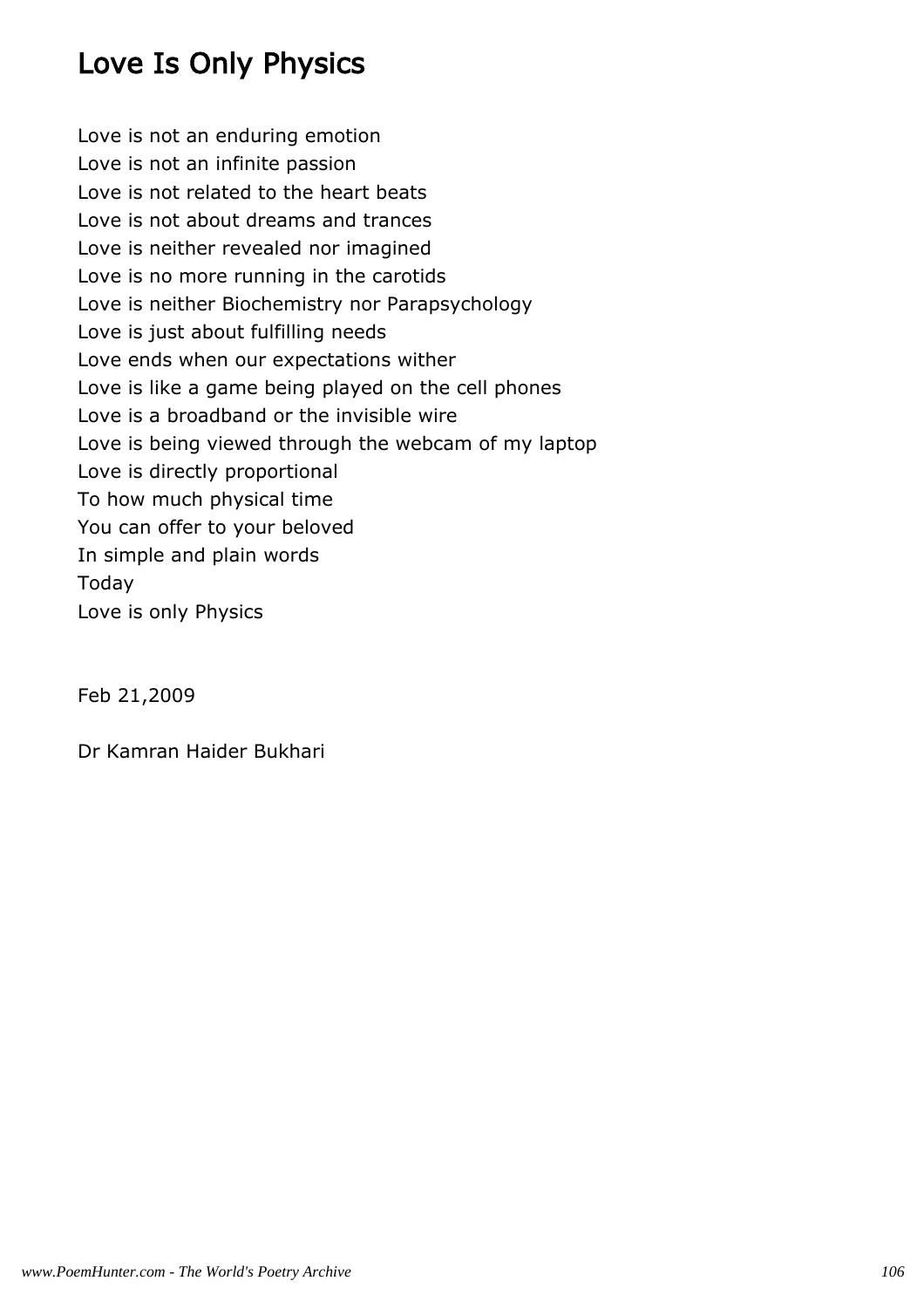# Love Life Of A Loner

Do you remember?

Lingering nights and petty days of joy stained with despair Shadows of apprehension and shelters of anticipation How I used to sit at your feet reading Homer's Odyssey Tears of atonement and woes of despondency Solitude was my destiny and you were made for the world Barefoot I strolled when you waved me good bye

From each millimeter of your untouched skin To widespread lands and limitless oceans I walked and soared merely to fall again and again From lips anesthetized and paralyzed hands To promiscuous bodies and reckless hearts I lived and died purely to survive like the fittest man

Again in seclusion I think of you Why don't you leave me alone? I could have lived the way of wits I could have died when you left me forlorn Today I think I should erase Your name from my heart Your mark from my soul Then your eyes speak to me What would you love, if not me?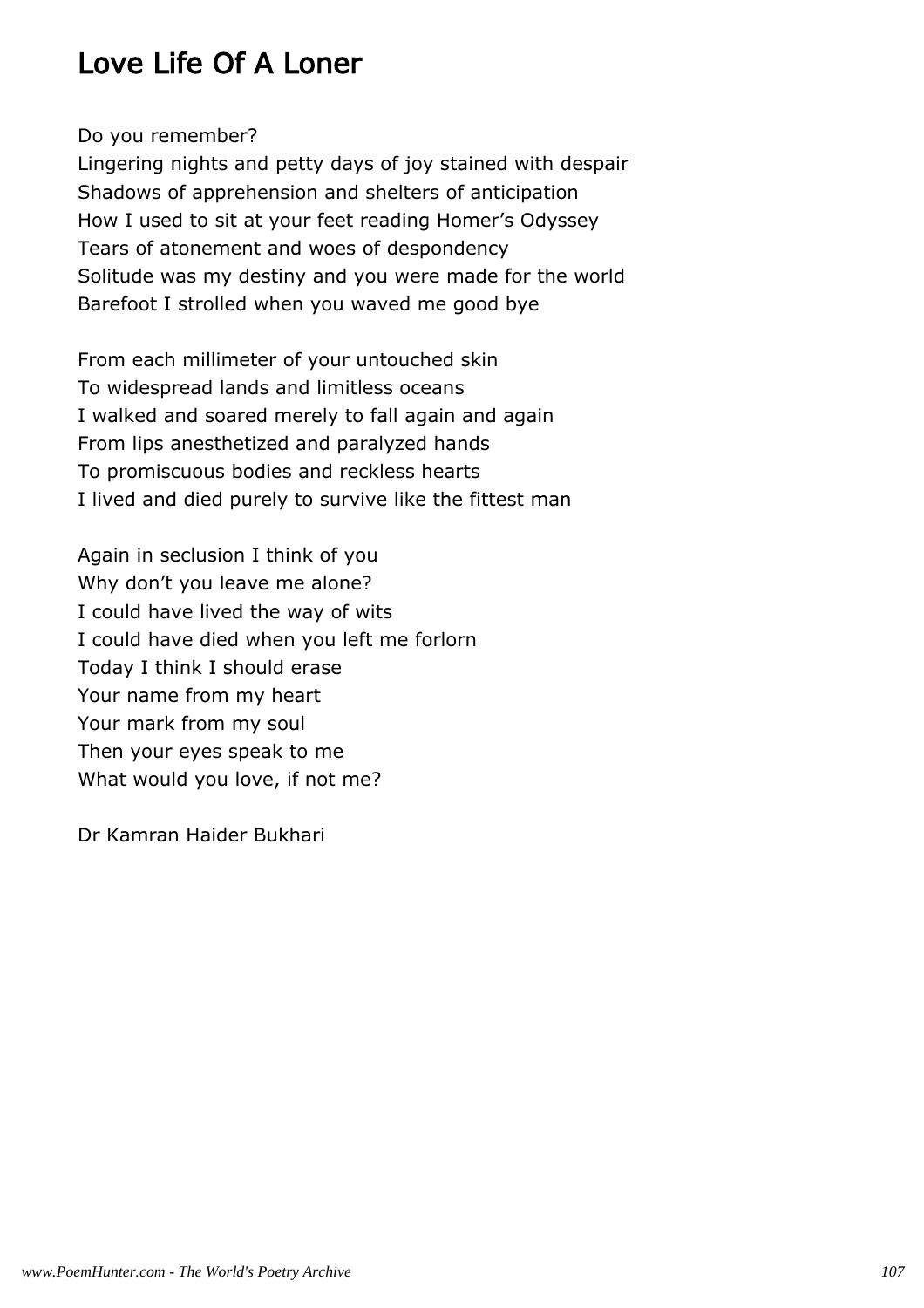## Love Me Not For I Love You

I heard God saying to me "I love you-Even though you never loved me likewise" That was the day I finally deciphered The philosophy of love

Love is beyond expectations And mutual interests A true lover is made As an image of God Who loves-Because he is made to love

Jan 28,2009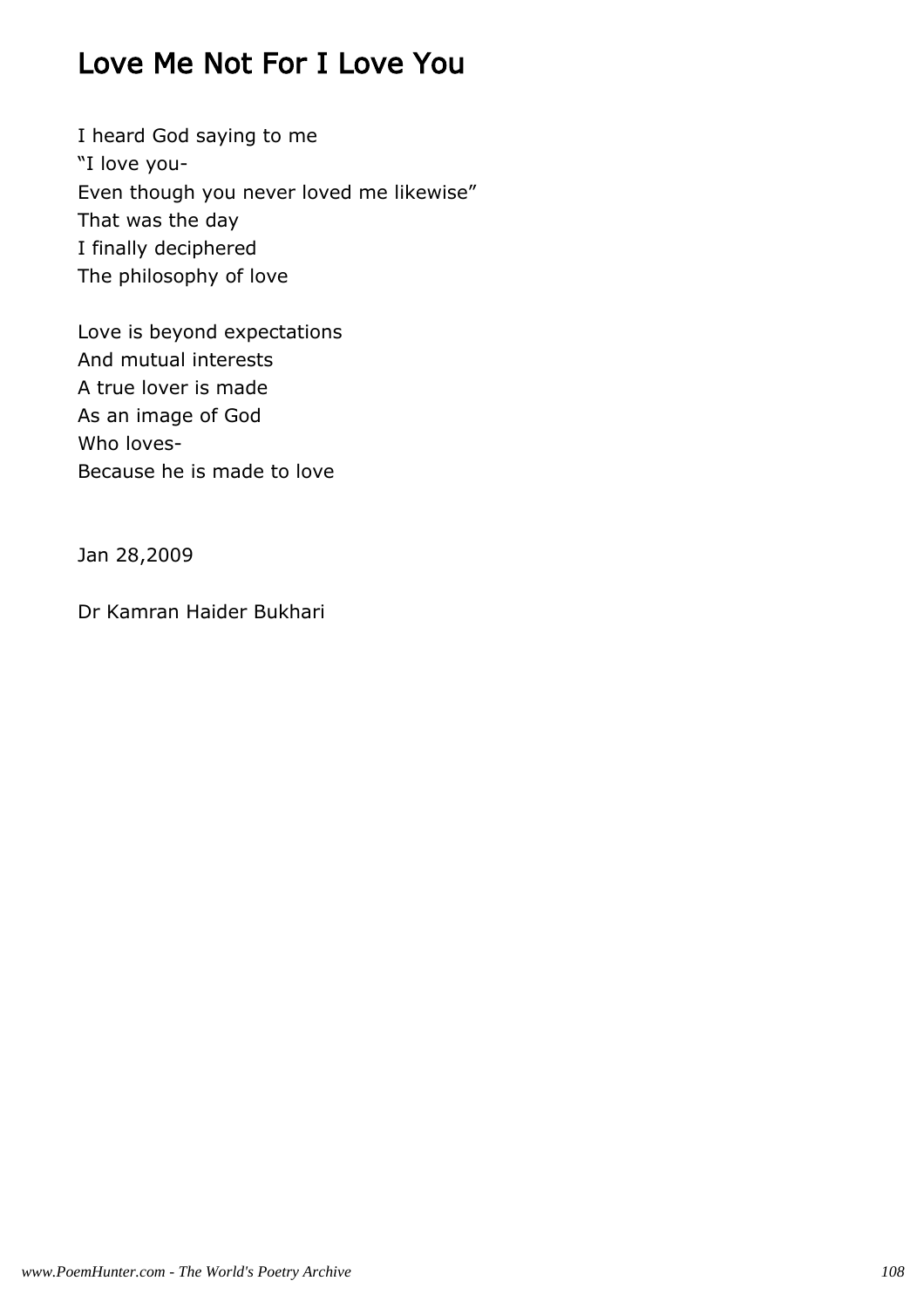## Love Or Lust

Wet flooring of my juvenile dreams I asked myself to walk cautiously But didn't pay attention to the inner voices I kept on running in a trance of delusional ecstasy While sliding over an oily skin Bent in line with my hidden desires I kept on falling down and down When I was penetrating deep Inside her heavenly soul She cried that is enough for now We will meet again

May 09,2009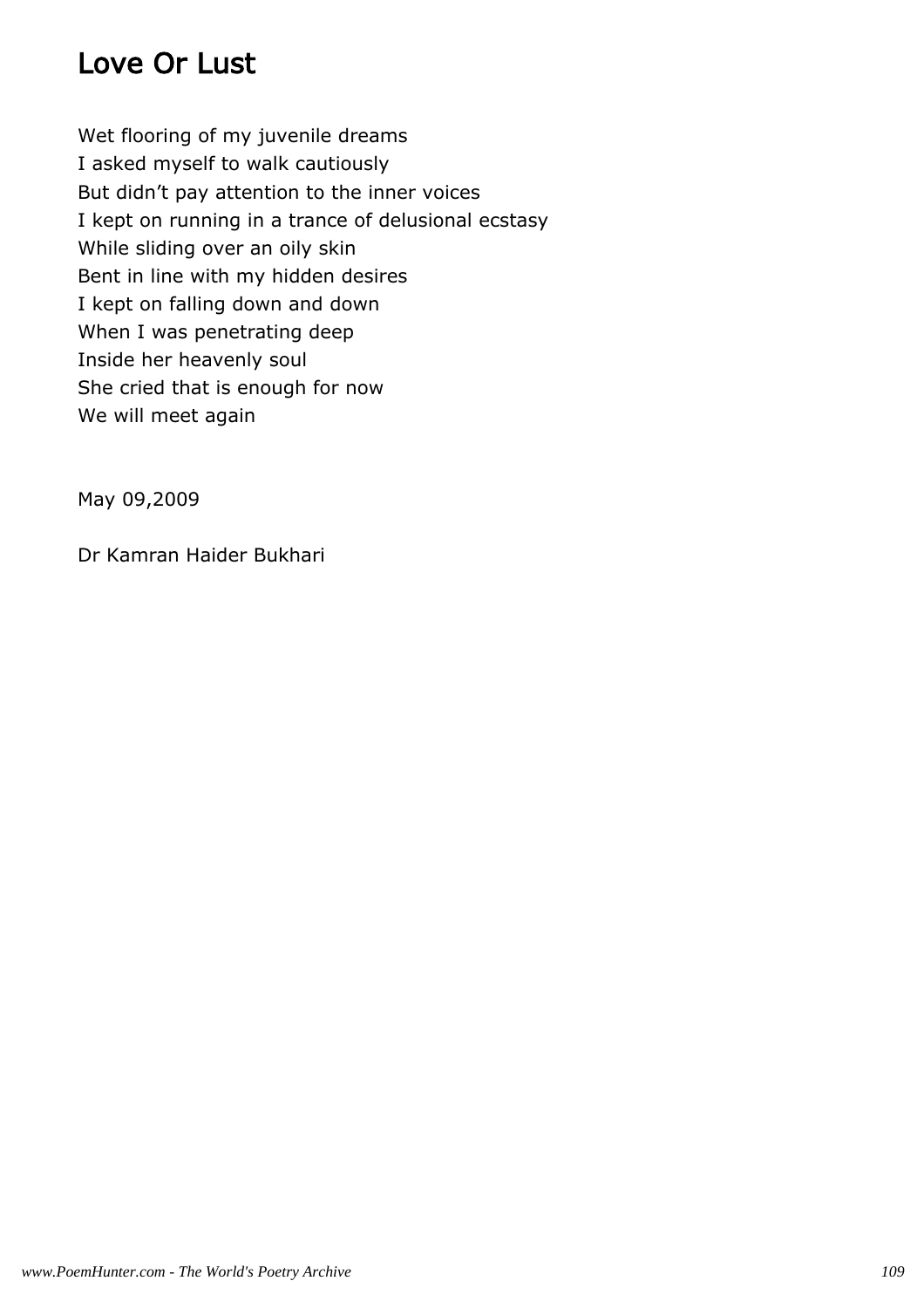#### Love Poem

It was a silky-flawless dusk And He was standing Forlorn and dejected In the middle of a busy street Skins around him Purring his sensitive parts With stinking cheap perfumes Itchy nose running like a stray dog Barking for a little cuddle Sniffing for some pure flesh Looking for a blue shelter

"Hey, you all heartless men and women Of a disputed land I ask you to leave him alone And please go to your homes He has come to my territory And I own him now"

The Queen shouted with wrath In her eloquent voice She was clad in a white satin ball gown Holding a holy book in her right hand And caressing his hair, mouth and neck With the slender fingers of her left hand

He was all human again With just one divine touch He became A handsome mortal A wise oracle And a passionate lover

He kissed her sizzling lower lip And bit it tenderly It was an ocean of forbidden desires Running through the hot-flushing veins Of his goddess queen Who just was a naive beauty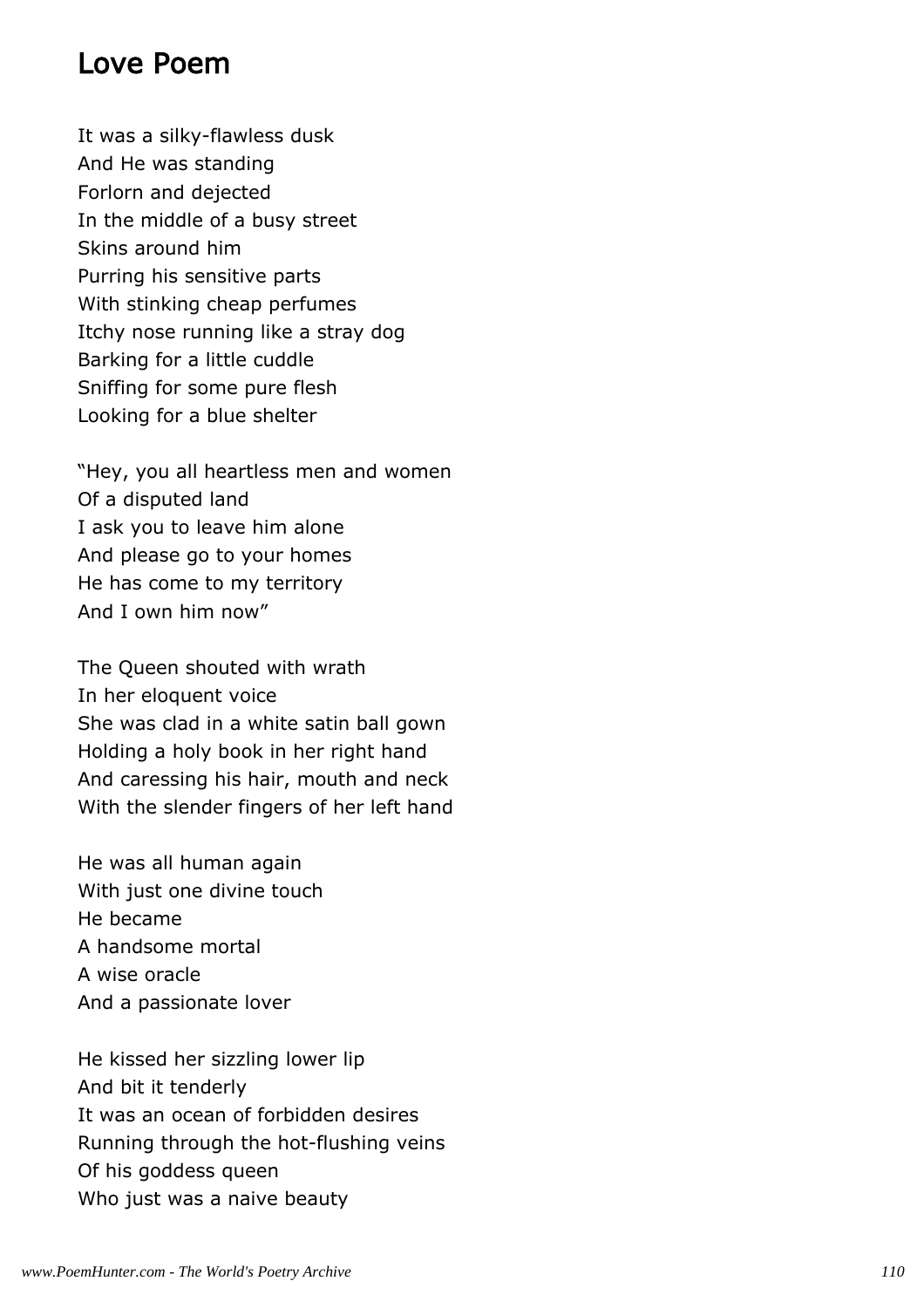In the gentle arms of his handsome lover Craving for his wild berry lips Pining for his artistic fingers Looking in his ocean eyes And Pleading to write a Love Poem On her untouched-fiery bosom

He kissed each millimeter Of her silky-white skin With his passionate-thirsty lips Licked her sweaty-alluring body Inch by inch With his insatiate desires

They were locked up, fixed And protected Never to get severed again

And the password key sent To God's address

Oct 31,2008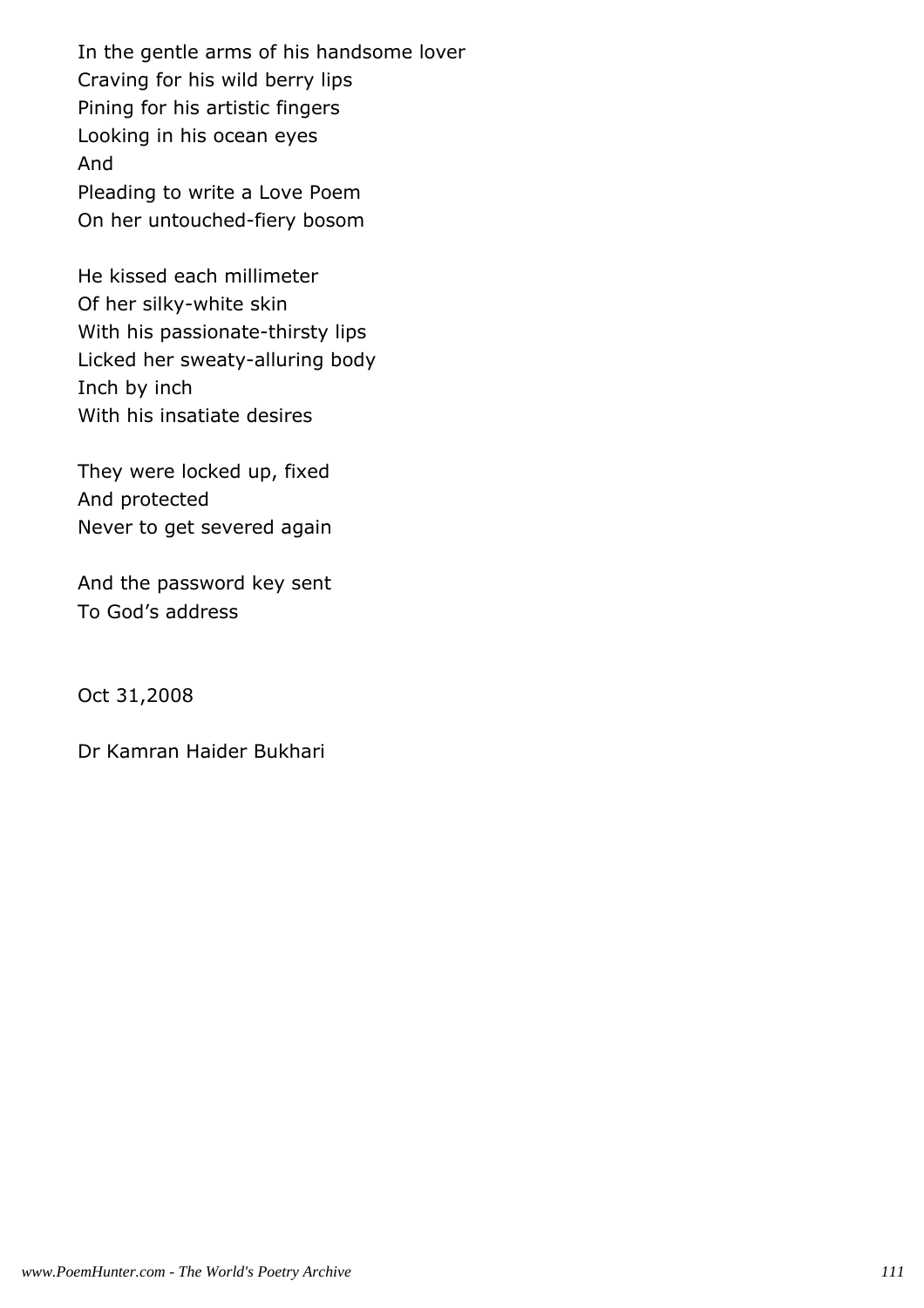## Love Thy Enemy

When Jesus said that People mocked at him I know Reiterating these inimitable words By my stuttering tongue Would make you laugh at me likewise

Yet I have to say that Love your enemy As you love your own-self Self can be the worst enemy above all Still you adore and pamper it 24/7

I think It's not that hard To spare one moment Of forgiveness and compassion For your enemy Who is nothing But like your own flesh and blood

Feb 16,2009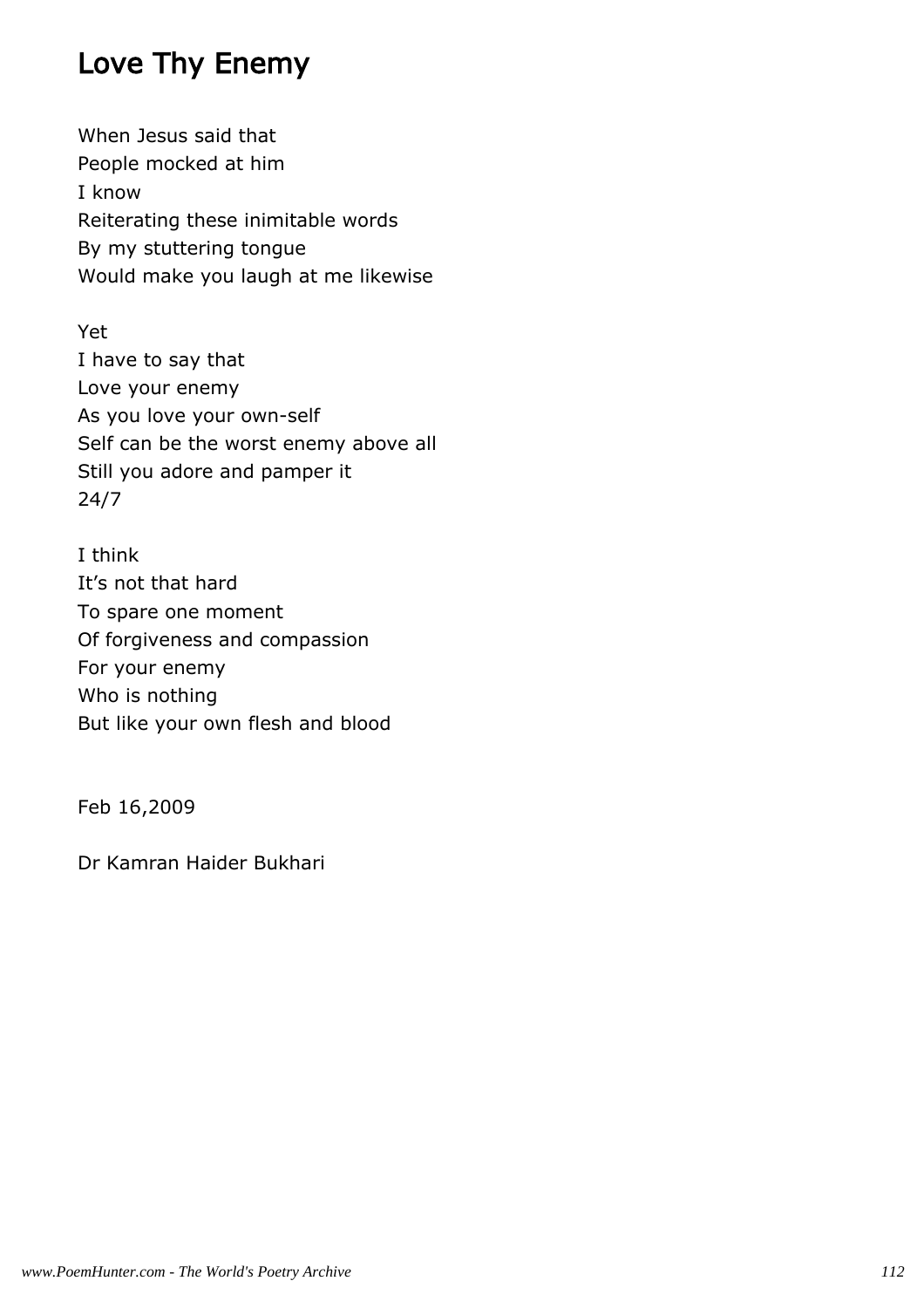#### Magnum Opus

The red puff of filtered smoke Creating thousand of silhouettes In the damp air of my extinguished room

Tell me thy name? Master of Arts and Science The oracle of south and east The sufi of the damned nation The love of infatuated Leila The lust of smoldering Aphrodite The cursed Oedipus And the blessed Joseph Who art thou-The Magnum Opus of God?

I am a human my little angel A human made to be examined Created to be prosecuted For the sins I was predisposed to commit While walking on the ashen breasts Of my mother earth

The God speaks from heavens Thou art the best I ever created Thou must not lament For thou would only be impeached For doing that I labeled forbidden Still thou didst that again and again Because Thou love thy own self More than Me

April 22,2009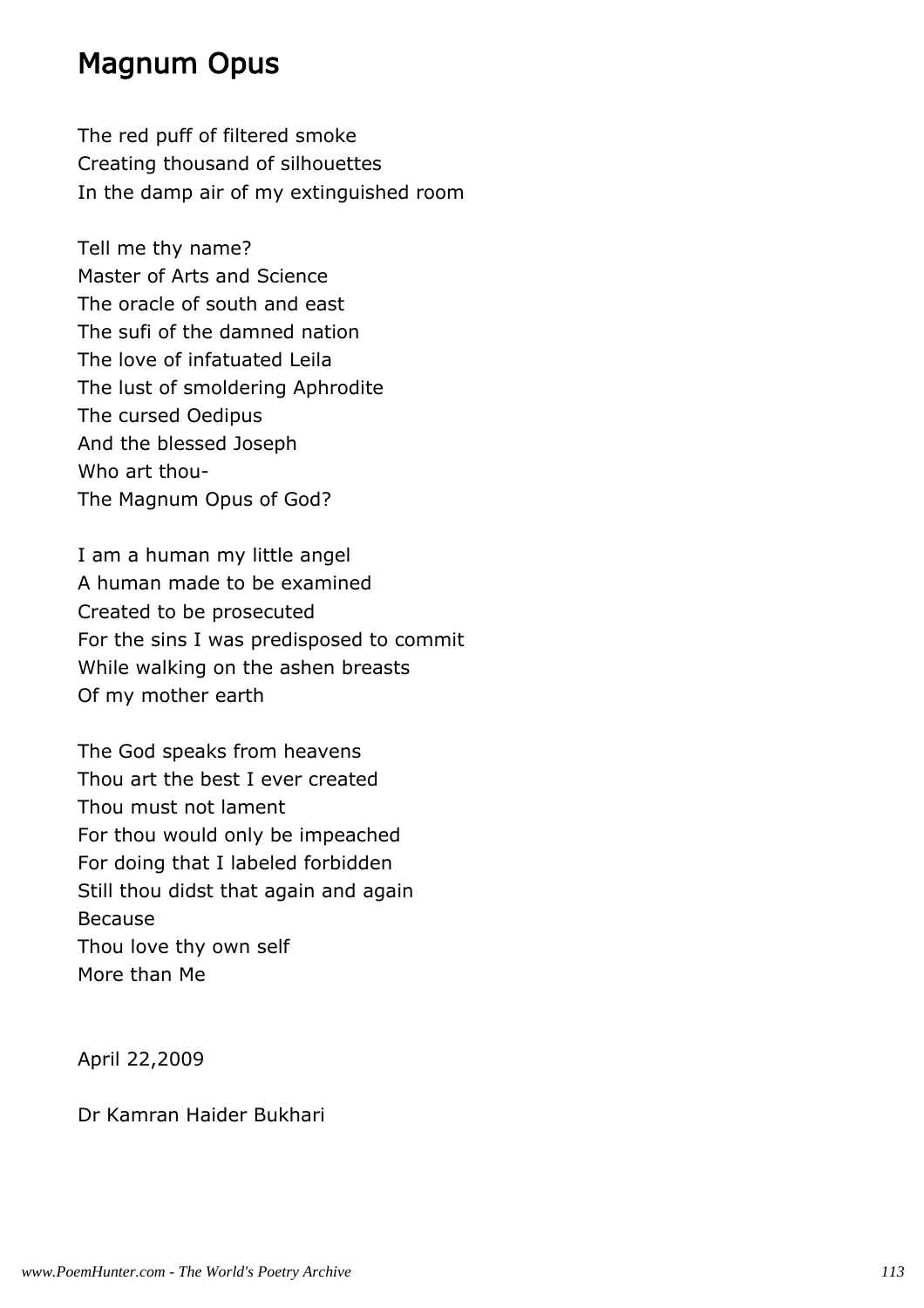## Melody Of Pain

Wind blowing half heartedly in the woods of skinny trees Socrates and Descartes occupying my illogical mind

Why I feel this unknown pain all the time? when everything seems so perfect why this unheard sonata of unjust pain keeps on buzzing in my deaf mind I am not Ludwig van Beethoven I've never heard Mozart or Chopin then why and how my naïve mind keeps on orchestrating the poignant opuses of myriad pain and the soulful melodies of my all-time beloved death

This life is a symphony of innate heartaches I being ignorant and emotionally troubled have fallen in love with this melody of life called pain

March 17,2009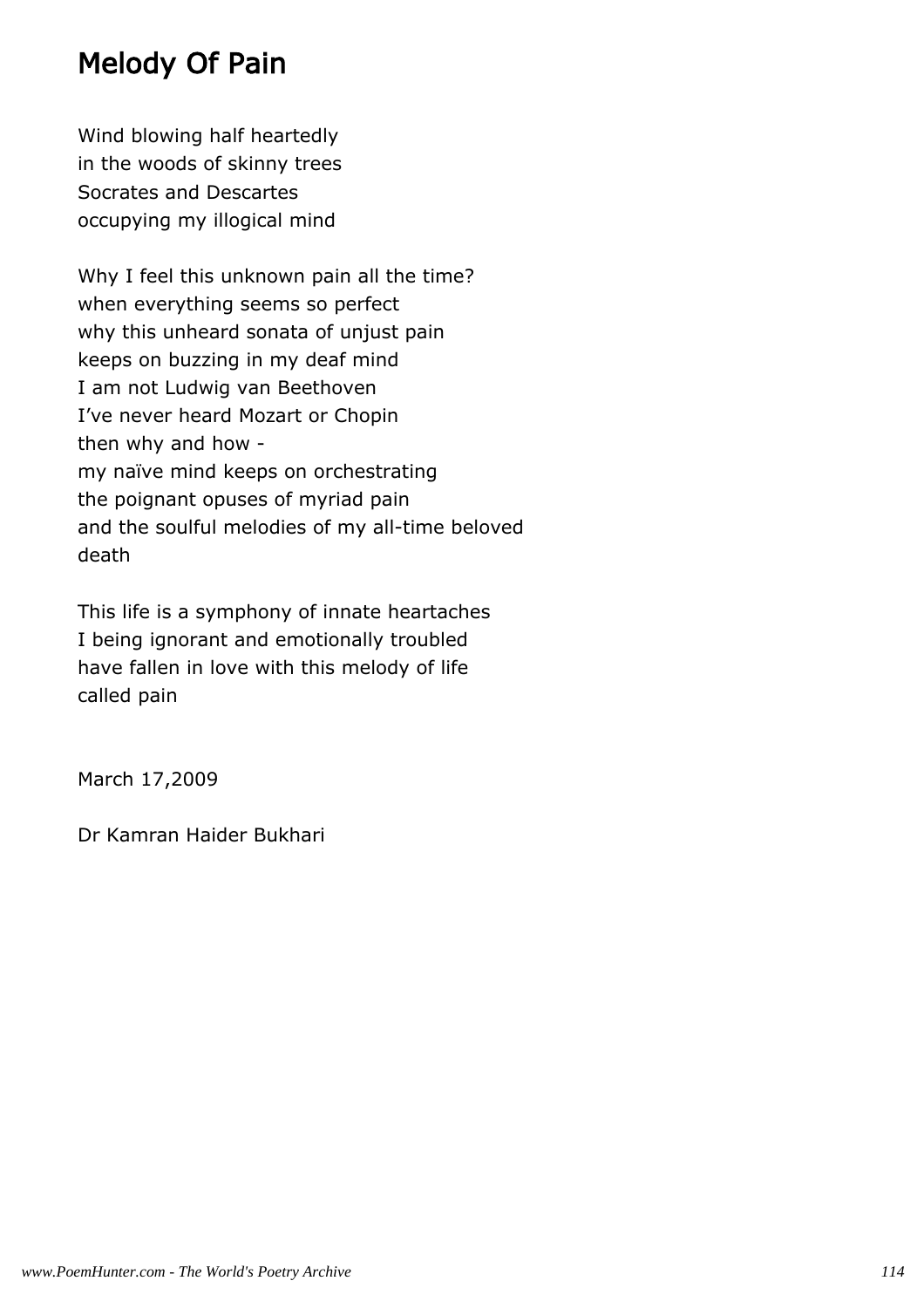#### Mercurial Surge

Red-hot blood rushing Throbbing and flushing Through the arteries and veins Around the flesh and bones Piercing the heart, kidneys and genitals Of a body made-up of mere clay

Life sings an unheard-poignant melody May be written by the Oedipus In the last days of his cursed life

Hormones, neurotransmitters and cytokines All mixing with the lyrics Of that unknown-ancient ballad Psychedelic trances, visual hallucinations And cocaine bugs

All pining for more Mercurial surge

Nov 7,2008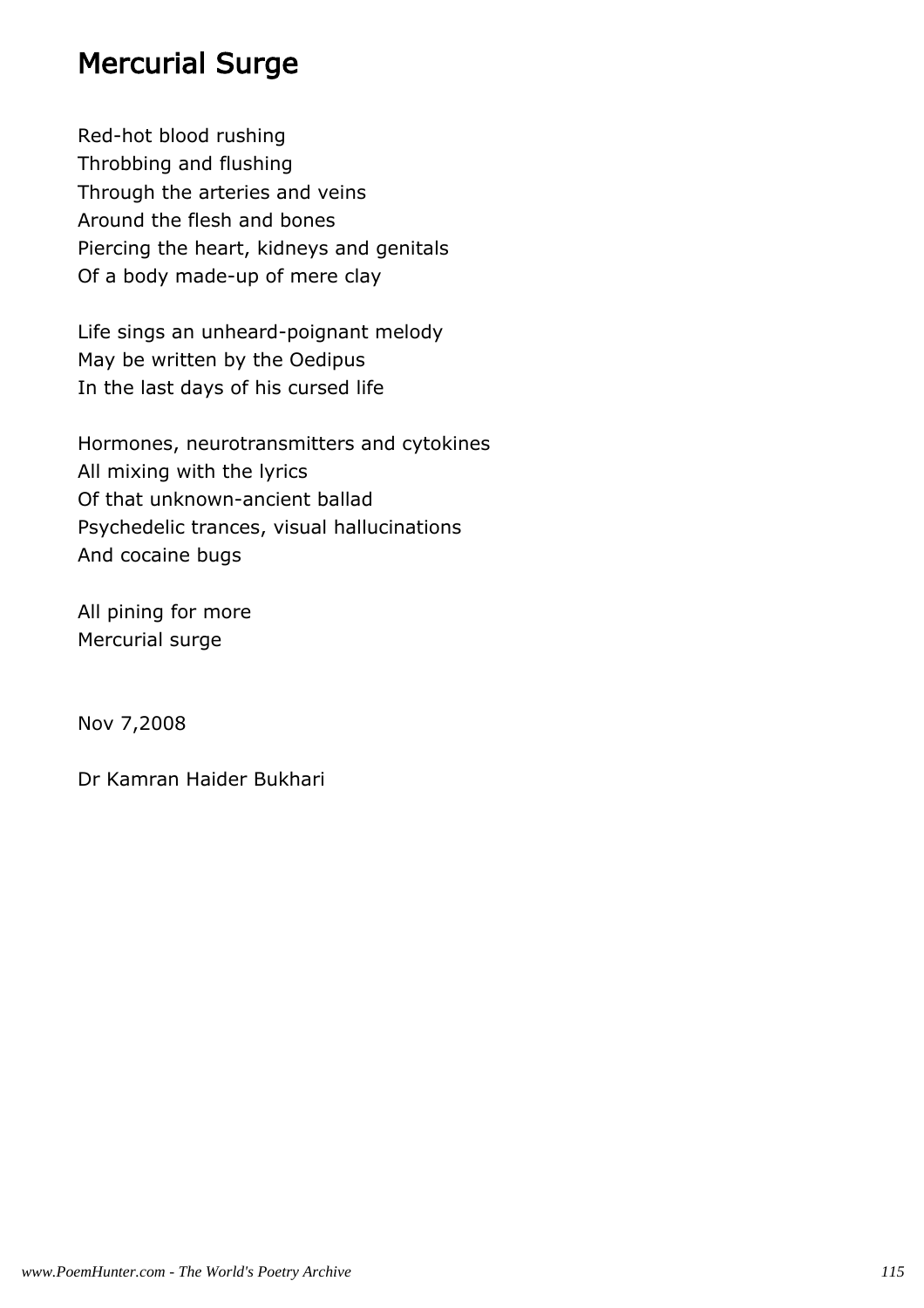#### Misunderstood

When I whisper your name So serene and pure, When I bow my mortal head And kiss your divine feet, When I sleep profoundly in your motherly lap And fly to the unknown skies of tranquil joy; When I adore you And caress your dusky hair, When I lick the barren soil Of your fertile land, When I wet your lips With the tears of my naïve desire, When my cheeks lie all over Your naked breast: I write a story of our eternal love With my fragile tongue and smoky lips On each pixel of your feverish skin, But When my tender words reach your patent heart, Dig the burrows in your superficial mind And pierce your shallow soul, I receive an Alert: Talk in a simple lingo! You are MISUNDERSTOOD -

Dec 10,2008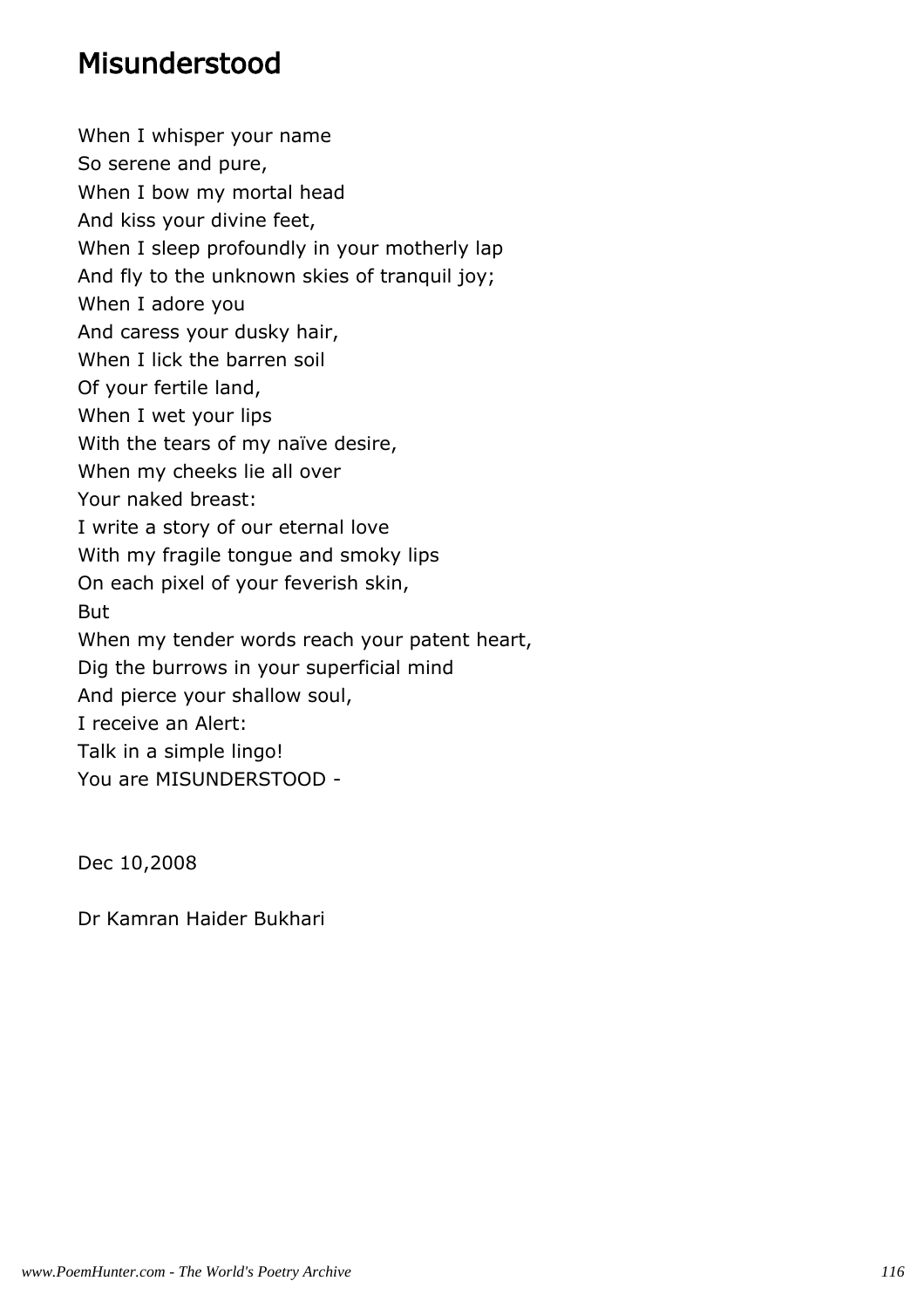## More…

Life is an impossible dream. We all see it, While awake or asleep; But no one could ever fulfill it. Every time a desire is accomplished, There is another waiting to ride our heart…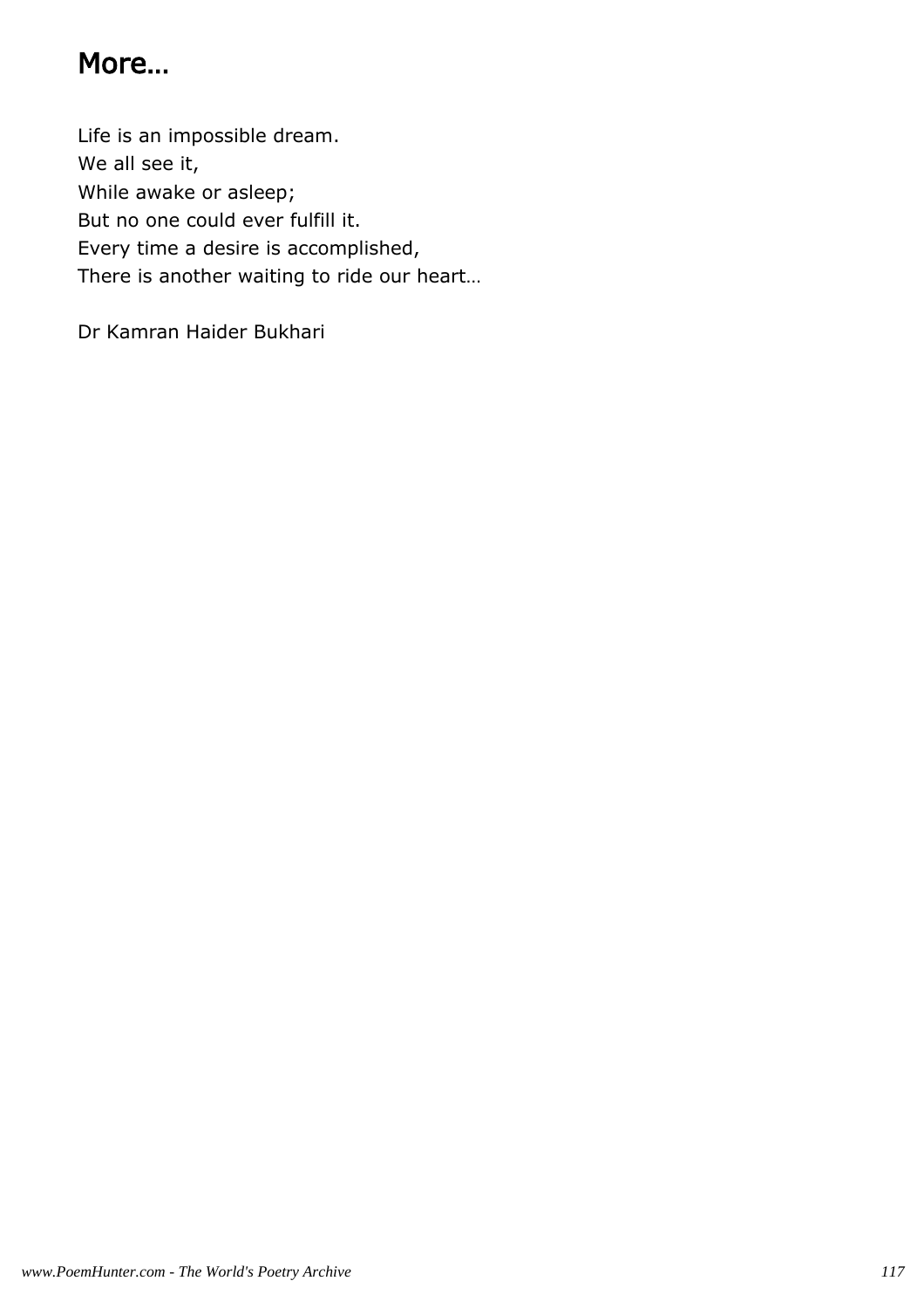## Muslim-?

What a metaphor Allah created When the world needed A real revolution Of Love Art Truth **Justice** And Human Dignity Blessed You were With the compassion and devotion Of truthful and accomplished Prophetism

Today What have You done To Yourself-? Hatred Intolerance Hypocrisy Subjective Divinity Delusional Grandiosity And Suicide Bombing

Whom You want to kill Your fellow human Or Your own-self-?

Jan 09,2009

"And fight in the way of Allah with those who fight with you, and do not exceed the limits, surely Allah does not love those who exceed the limits." Al-Qur'an (002.190)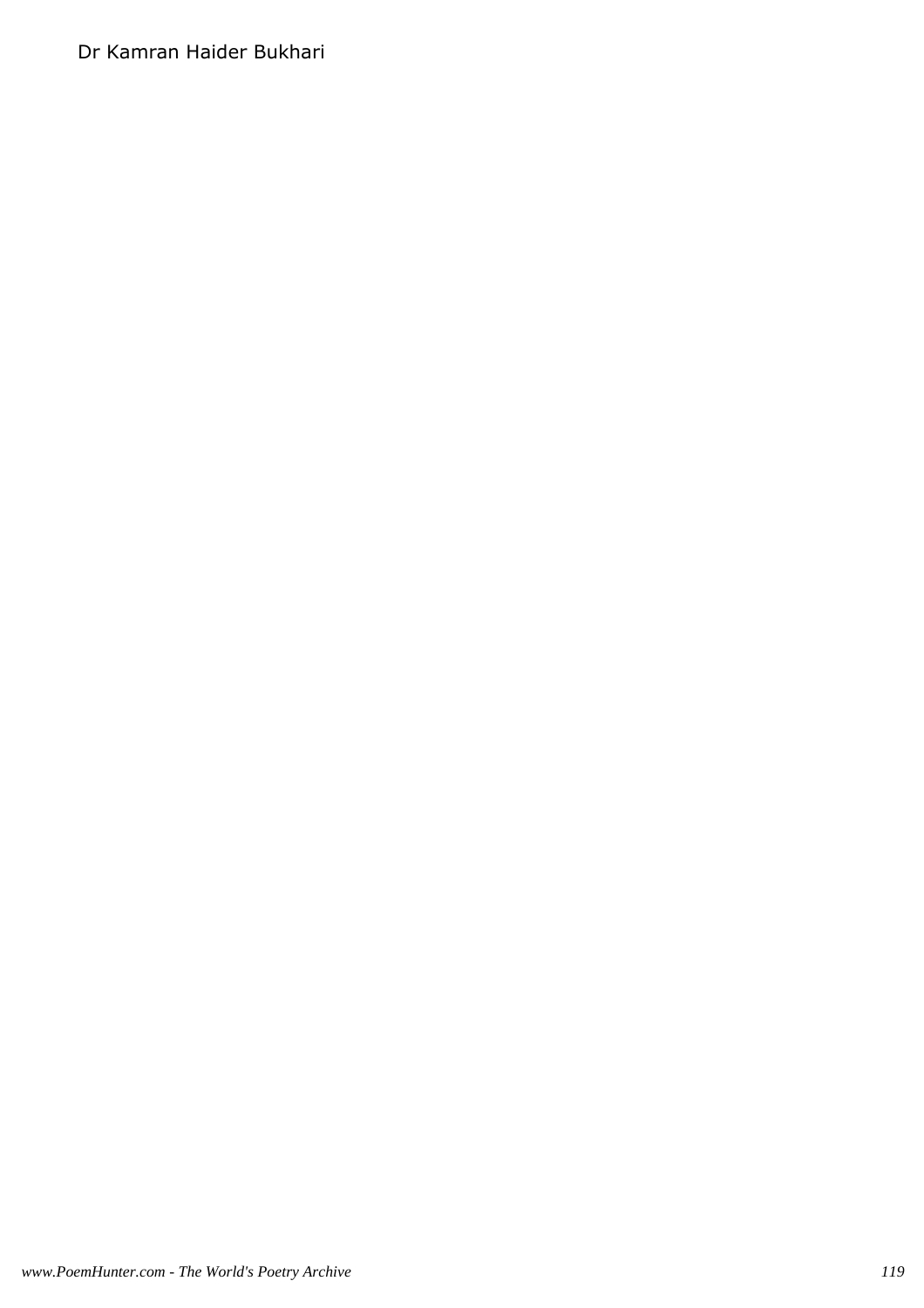## Mutation

dropp me in the shallow waters of mutability and let me take a bath of metamorphosis they say I am outdated now so got to pace with the marching time

what if I would never change what if my heart continues to beat with the rhythm of manufacturer's preference what if my mind keeps on writing the evergreen songs of faithful sorrows and lost love

it matters to them but not to me change is an illusion law of nature never alters history repeats itself and after a long journey of continuous mutation we reach from where we start

Aug 07,2009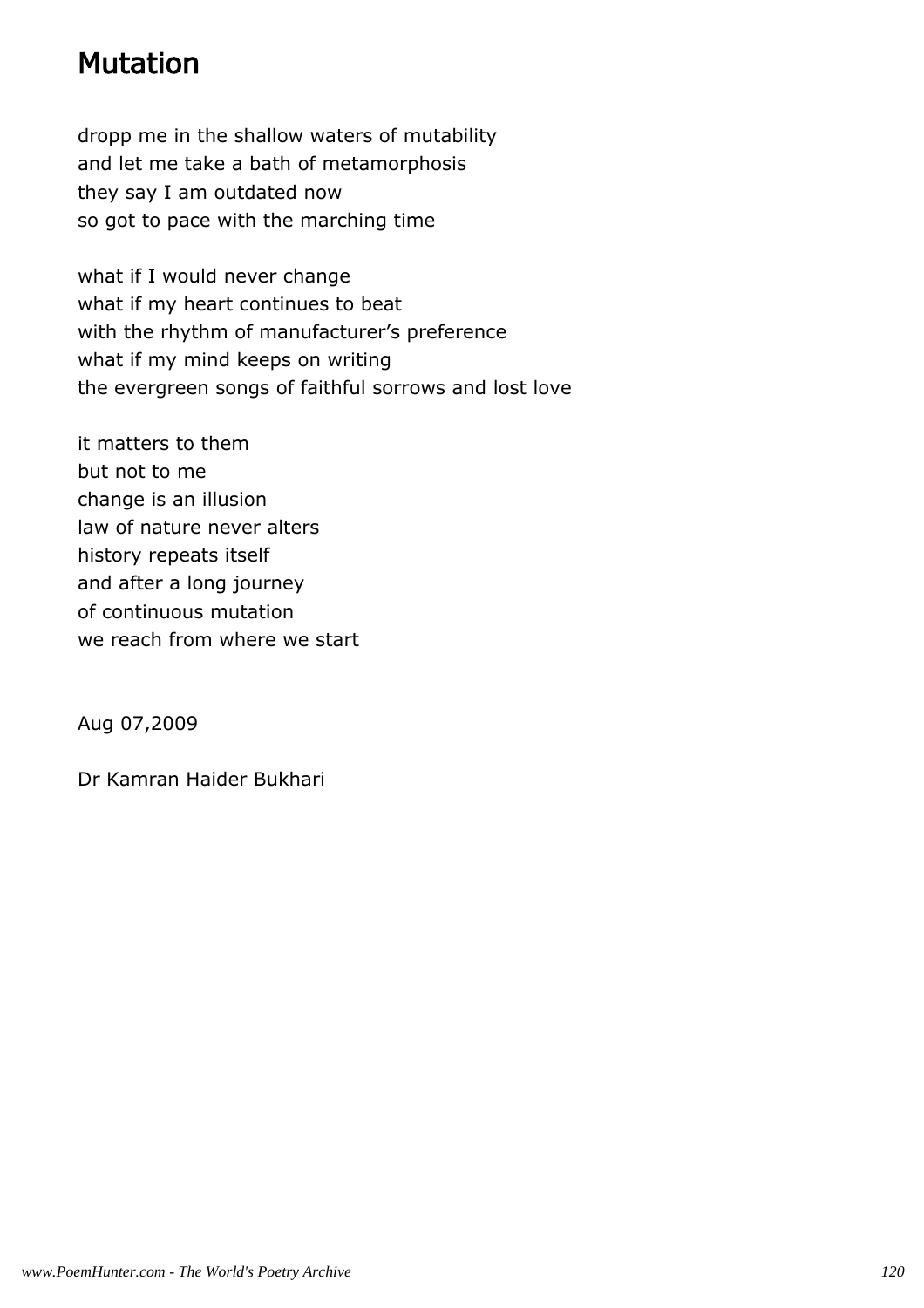## My New Identity

-Dedicated to the people of Malakand division (Written at Shah Mansoor Camp for IDPs near Sawabi)

The people of my motherland I speak to you humbly My eyes are wet and tongue is dry I bow my head and kneel down Kindly lend me your ears my brothers and sisters Listen to my aching stomach Look at the stigmata of my burnt skin Witness the beauty of my sunken eyes Then read the story flowing in these deep ocean eyes How I am made to live homeless Under the umbrella of scorching sun How I am killed by my own army Which is being fed on the blood of their own siblings The president of my land is a great diplomat Who knows no lingo other than of Dollars I have lost my identity and found a new one I know not how I should thank you When so proudly you say to me "You are not a refugee You are just an Internally Displaced Person (IDP) "

June 03,2009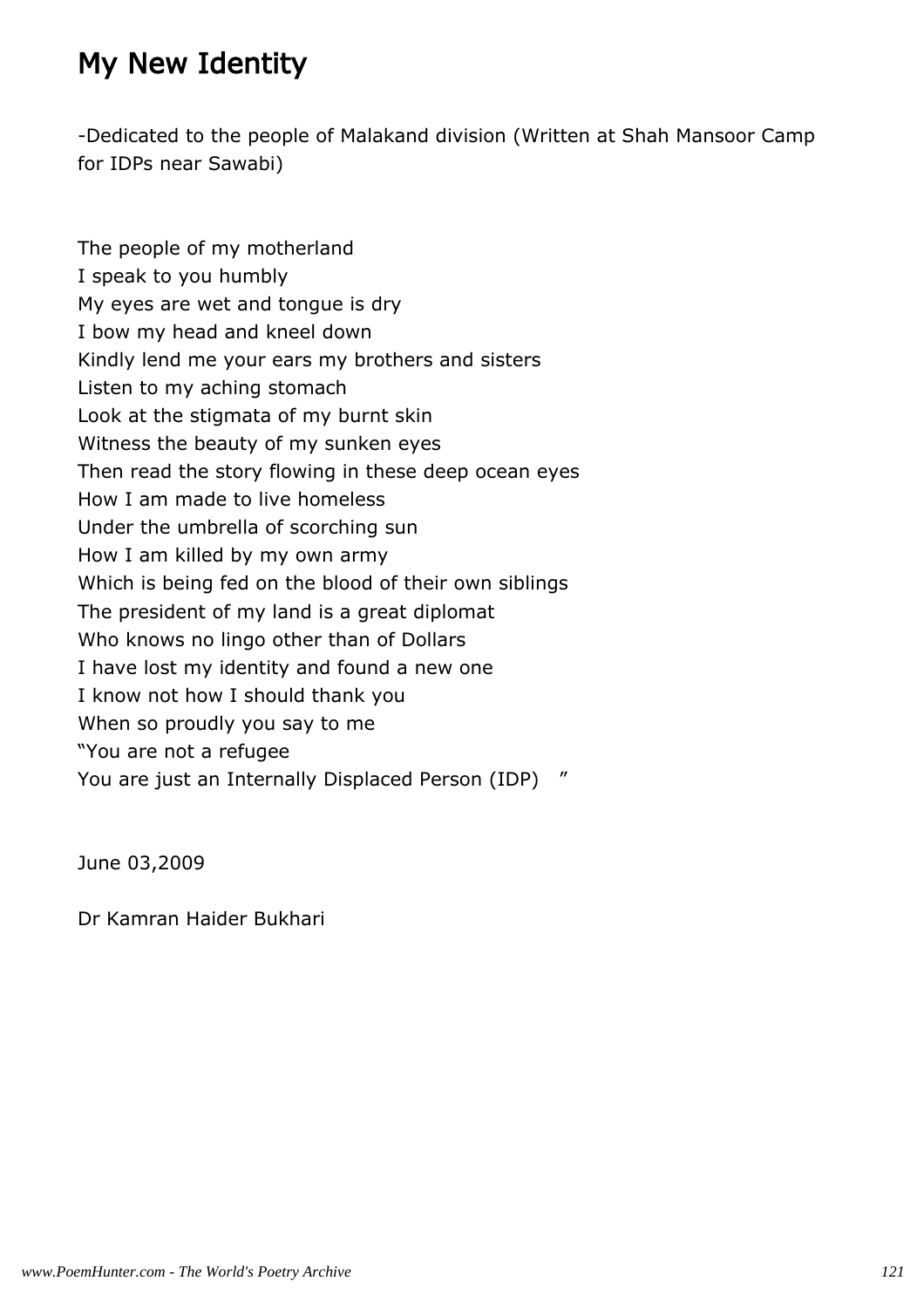## Naked Truth

When I saw Thee naked I saw nothing But Truth I was so ignorant Of the Fact That Thou art God

Oct 31,2008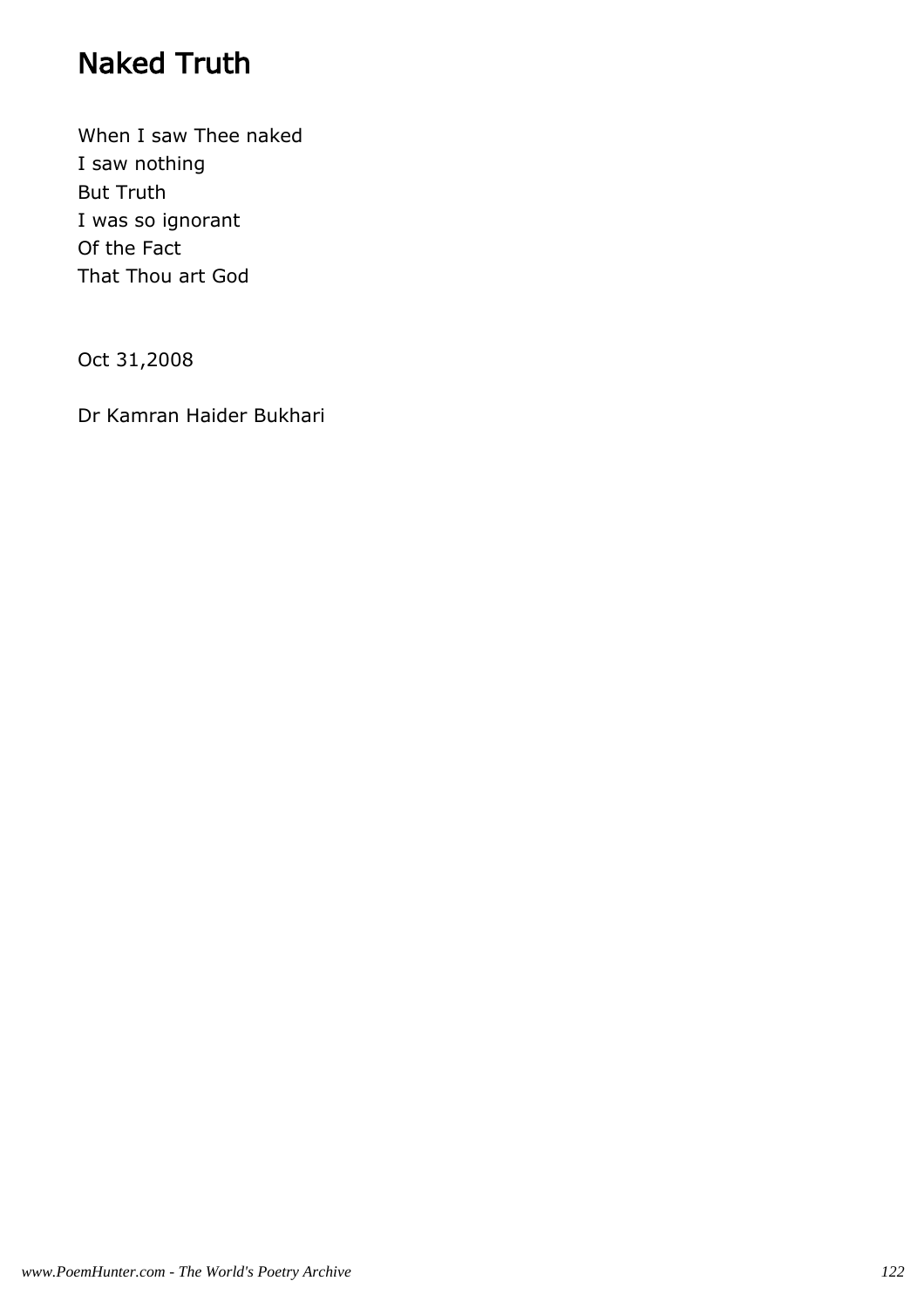## Night Has Been My Day

Living through the dim lights Of abandoned streets Watching the moon dying In the lap of fake dawn I have lived all my life

Sooner or later This err would be proved upon us That we have lived An illusionary life In the love of sparkling sun Just to fulfill the burning appetite Of our lustful eyes

We have always known But never admitted That Truth is only revealed When eyes are closed Heart is sunken And soul is awaken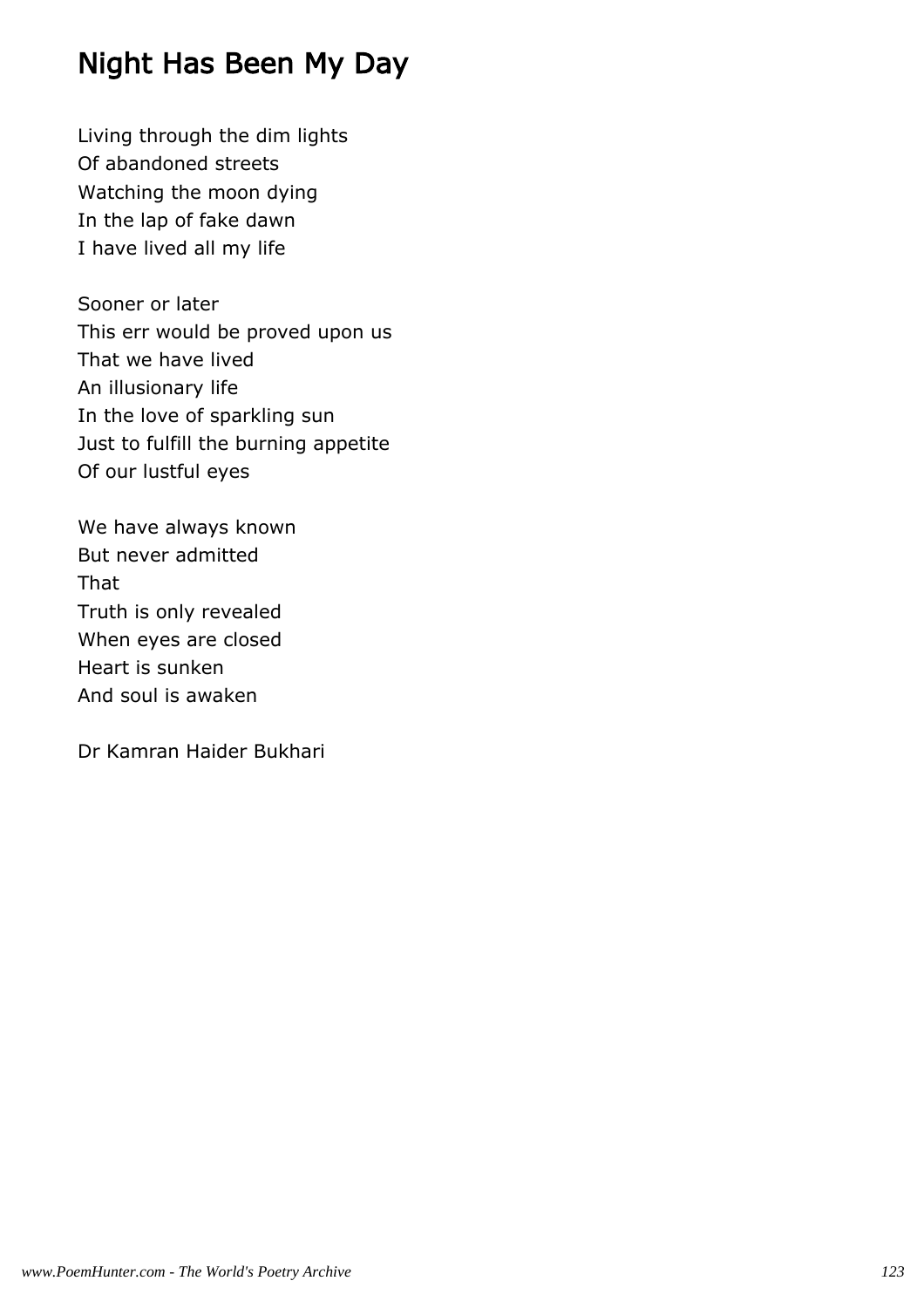## Night Of Loneliness

They say I am blessed With the masterful skill of arts and science With a golden pen which have a flow of Nile With a healing touch which may calm the agonizing mind And with a burning heart which can melt the rocky mounts

They are liars Call them here who say so And make them see My comatose body, bleeding heart and dejected soul

No one would come Nobody should care All my friends, admirers and loved ones are asleep And I am crying my heart out in the mighty dark This lonely night

April 25,2009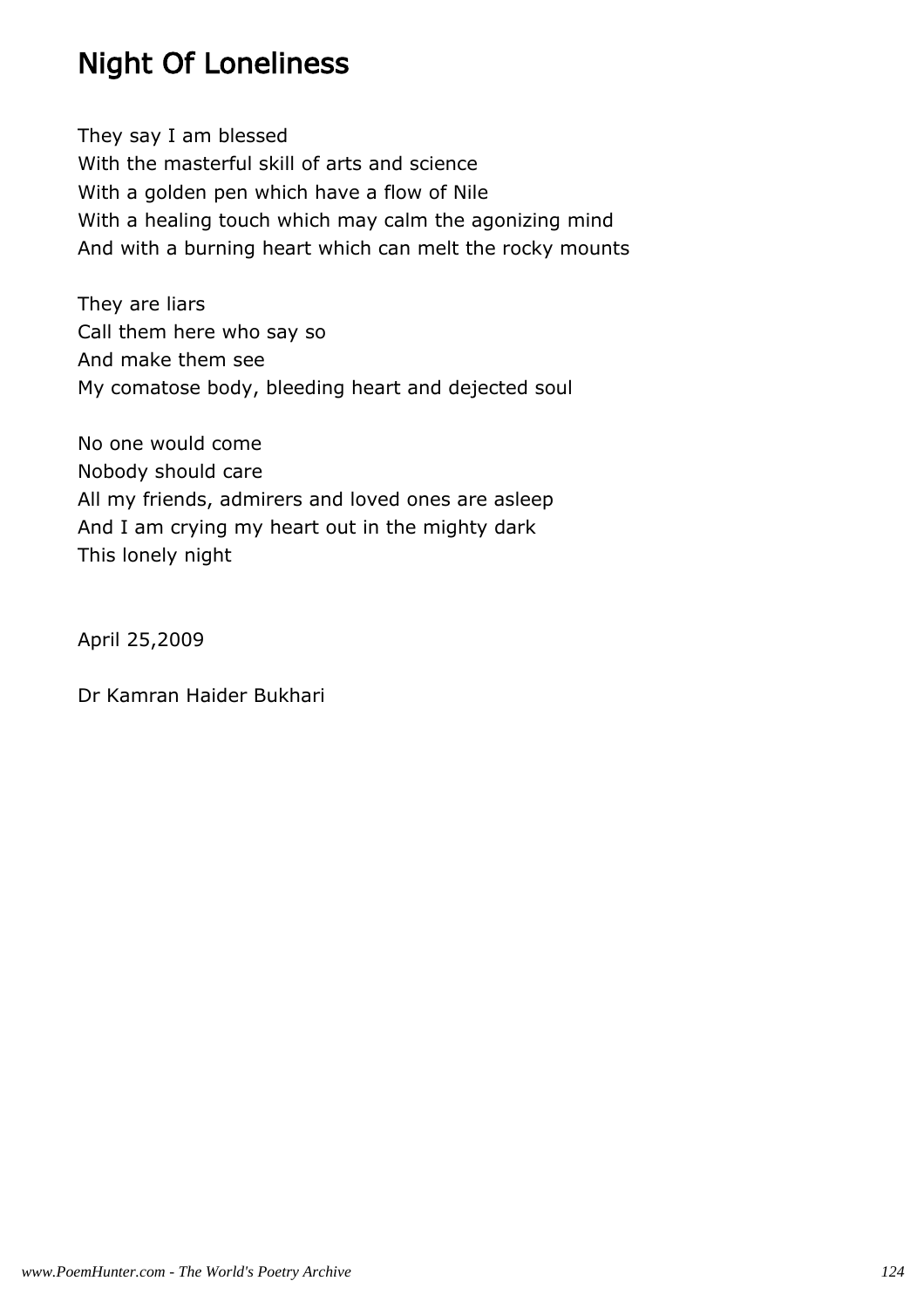## No Smoking -

A naked man, Peeped through his veiled eyes His sight knocked at an open window; She was clad in white, Holding a newborn in her fragile arms. She hurriedly threw her son, Like an un-finished cigarette; As she had captured glimpse of a sign board, NO SMOKING -

Smoky neonate fell from the 13th floor, Straight towards the strong arms of nudity, Shrieking in his feeble voice; Catch me if u can, I resemble you, And I belong to you.

The naked man embraced the infant misery, With open arms; Squeezed him tight against his frail chest, And walked slowly towards the waterfront...

Sep,2003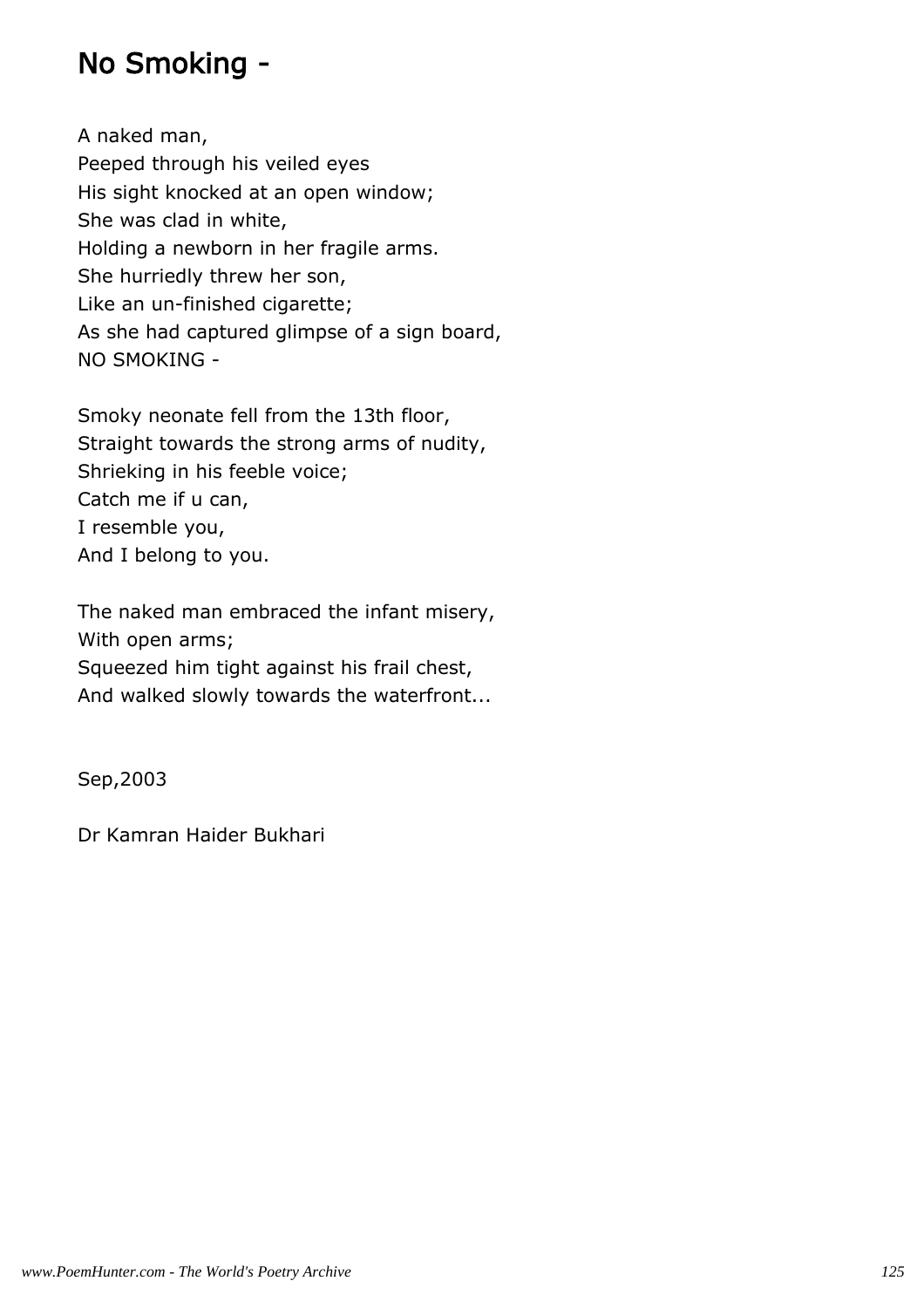## Not Guilty

When I think of you, Life blooms in my eyes; A simple thought of nothingness, A humble wish of everything. When I think of you, I think nothing, But everything. I think of a fainting robin, Flying with dignity… I think of an everlasting smile, Dying with simplicity… I think of You and Me, I, Dying for existence… You, Living for existence… I am the Pause… Before The Final Verdict has to effect, It needs patience… But I know the decision, Not Guilty…

Nov 24,2002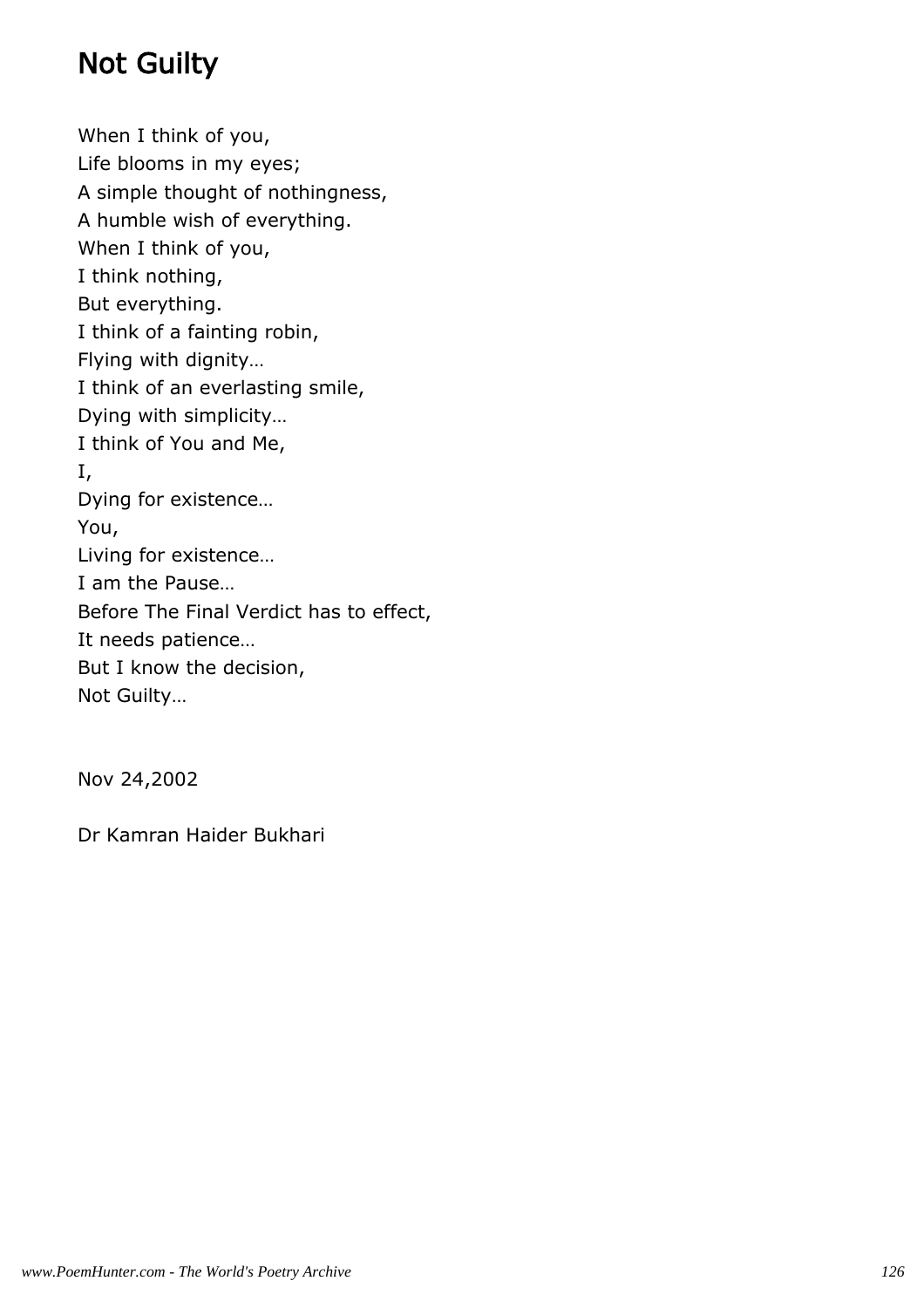#### Nothing Changed

"Don't let me go, If I am gone; It won't be same again. Our mother earth, Won't have any Achilles left; To rage for vengeance, To combat for slaughtered friendship. No Hussain would ever revolt, Against the menace to mankind. You won't find any Maid of Orleans, To be burned at the stake; For the sake of truth, For the love of divinity. If you let me go, Your sterile womb would conceive no more; Your lifeless breasts would nourish no soul…"

These wasted words, I said, when you shouted at me; "GO NOW…"

Today, When I am no more, I realize, How wrong I was? Nothing changed, If I am not here; If I was not there, Nothing changed.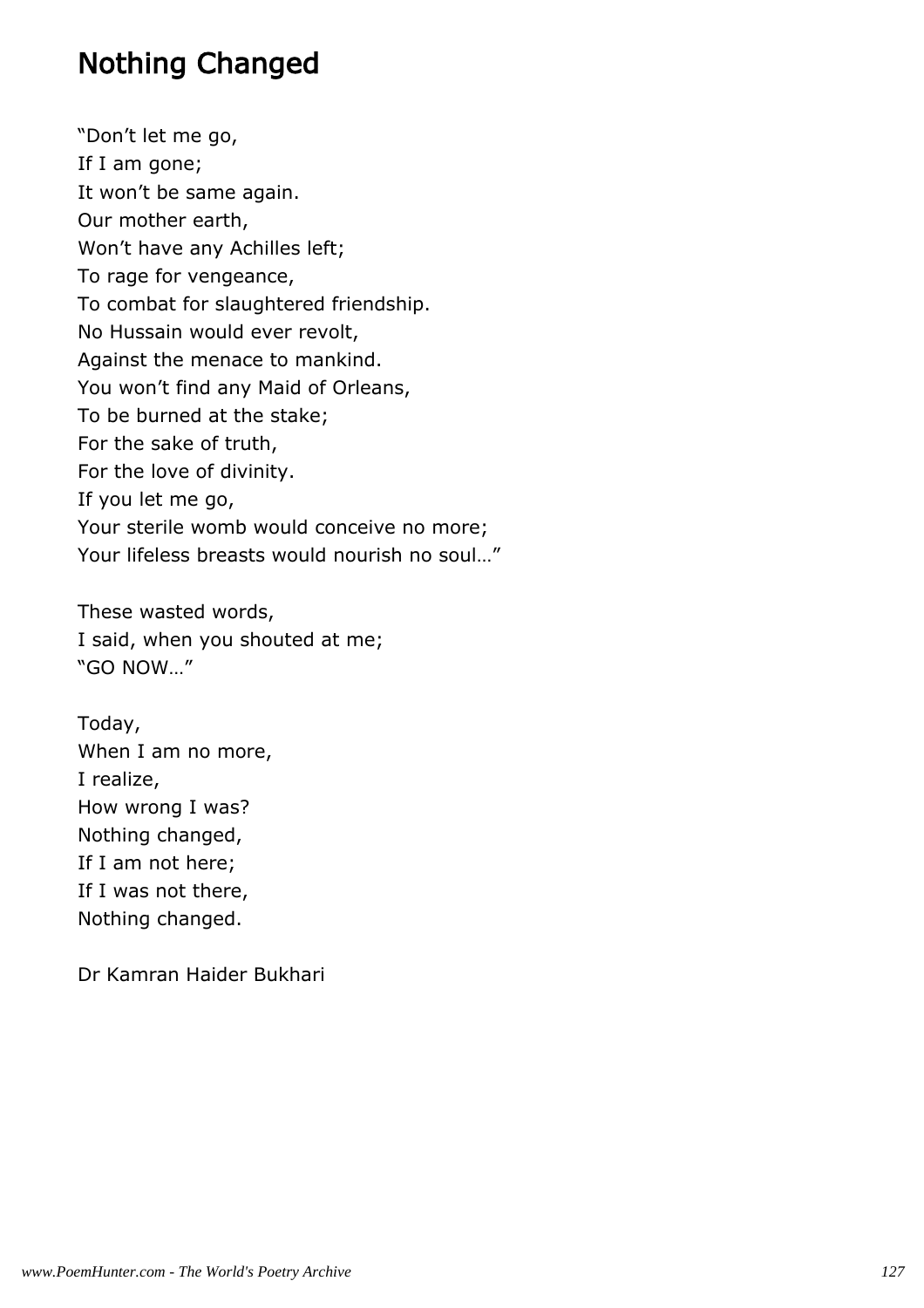#### November

Fallen leaves have been crushed Dried and amalgamated With the dust Of barren soils

Sunken hearts have been stripped Cracked and defeated With the lust Of alluring beauties

Shrunken minds have been putrefied Abandoned and replaced With the bust Of convulsive impulses

This November The faith has to be revolutionized The fate must be renovated The fallen got to be resurrected From the mist of dusky dawns

This November The heart aches for more blood The mind craves for more thought The soul begs for more piety And a human cries for lost identity

November The month of my fall From divinity to humanity Would be the month of my rise From humanity to divinity

Nov 03,2008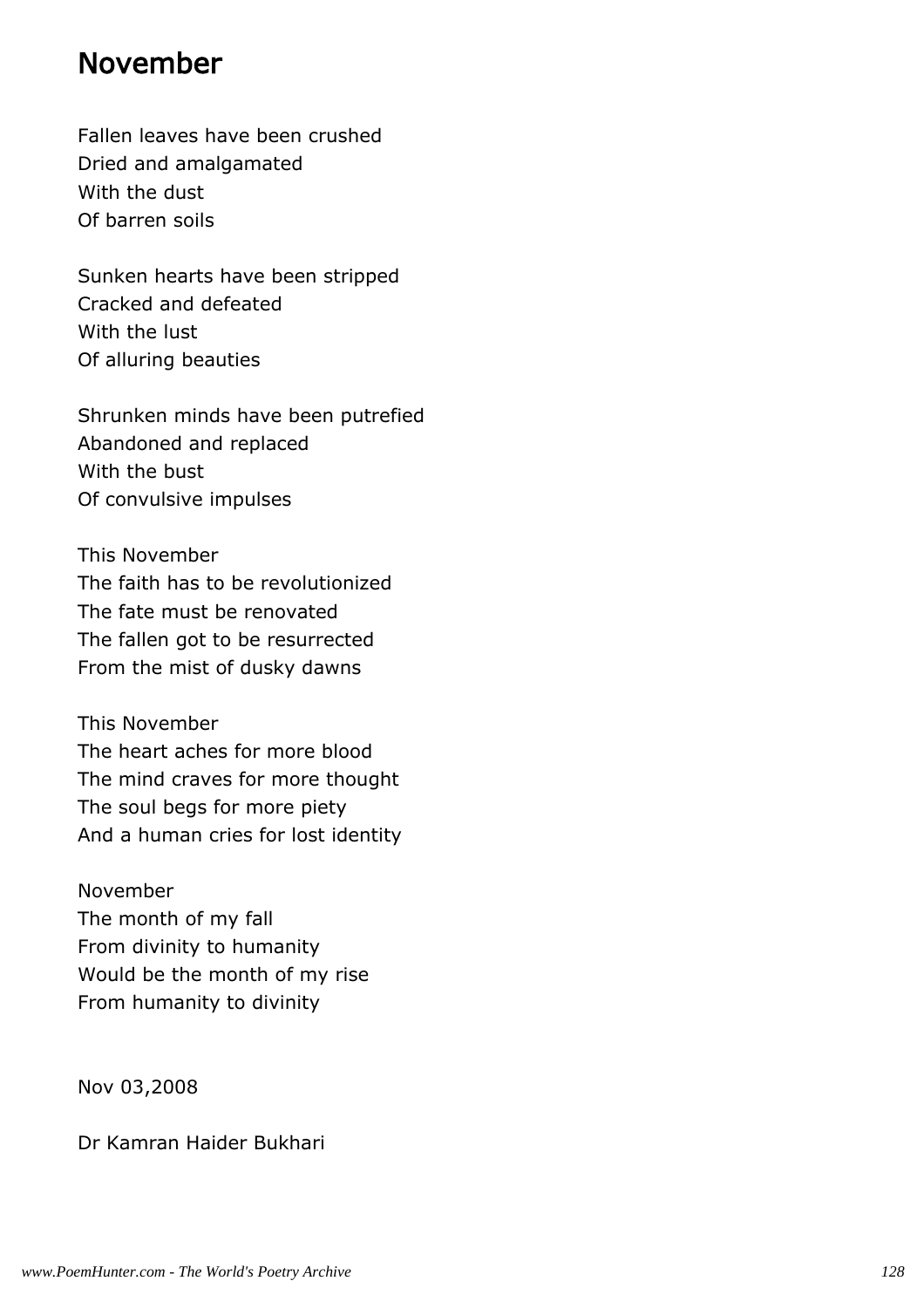# Oblivion

One day, when there will be no sun, No moon and no stars on the sky. Neither you nor I, Will be able to strike a match and light the sky. There will be sheer darkness in the churches, Mosques and temples will turn into black ashes. There will be no one in the Universe, Just you and I left in the dead mashes. At that time, I will come to you, And kneel down, Bow my head, And kiss your feet. Then there will be a new life, Sprouting from the buds of white light. Where everyone will be almost happy, Looking at you with my sight. 

June12,2001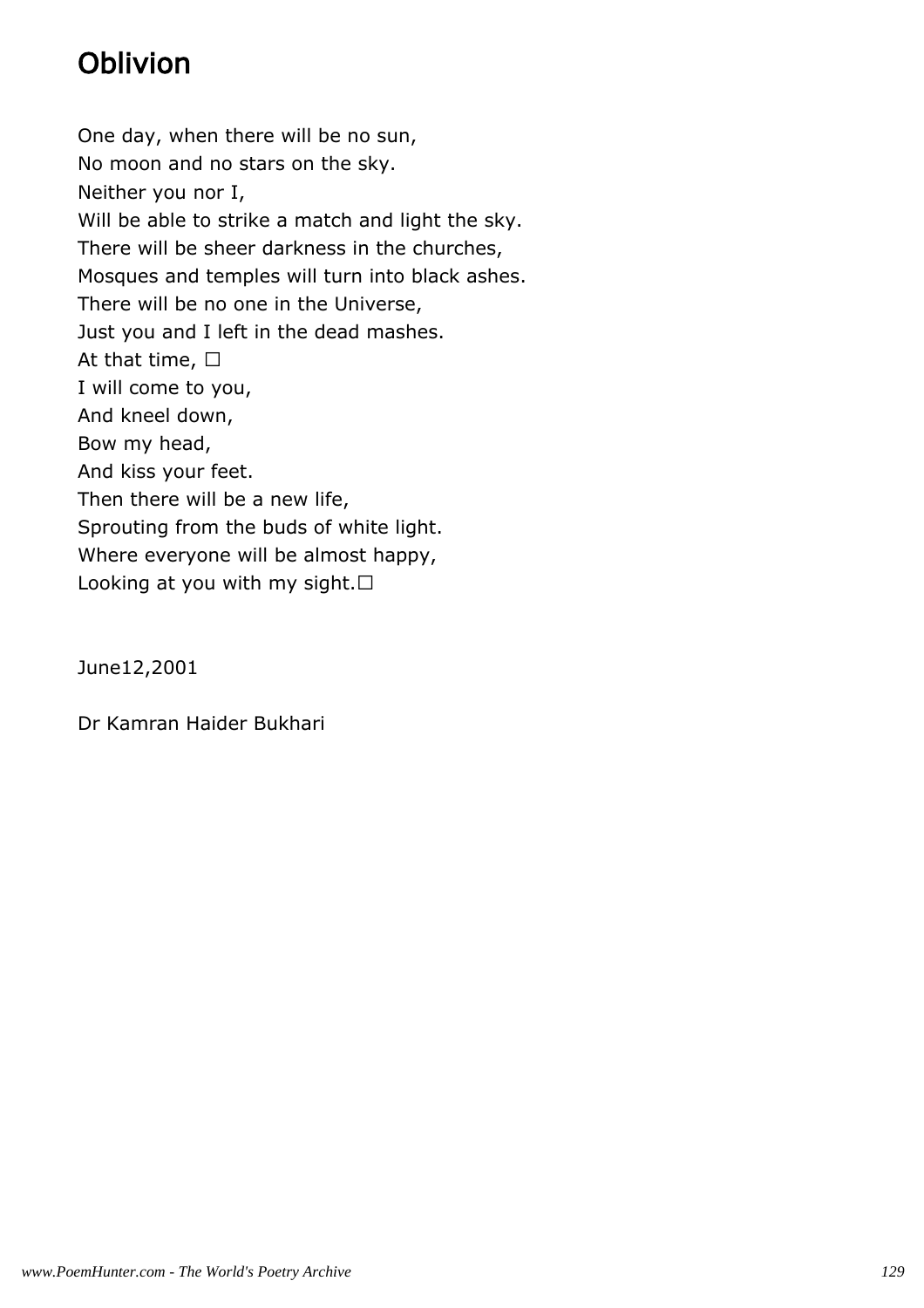# One More Valentine's Day

Wrinkled skin of my aging soul Merely I could feel the touch Of her falling fingers Soaring from her tender heart Desperate to caress my spirit untouched

Life has been an illusionary abode For the solitary ghost of love like me Death calls herself a mansion of reality Speaks my name with her lustful eyes Wants to kiss my rancid lips Pines for my flesh and blood Yearns for my love unremitting

O' God! I turned her down tonight I denied her love unrivaled For the love of this deceptive world For the lust of the skins to be crinkled And to live in the arms of endless desire One more Valentine's Day

Feb 13,2009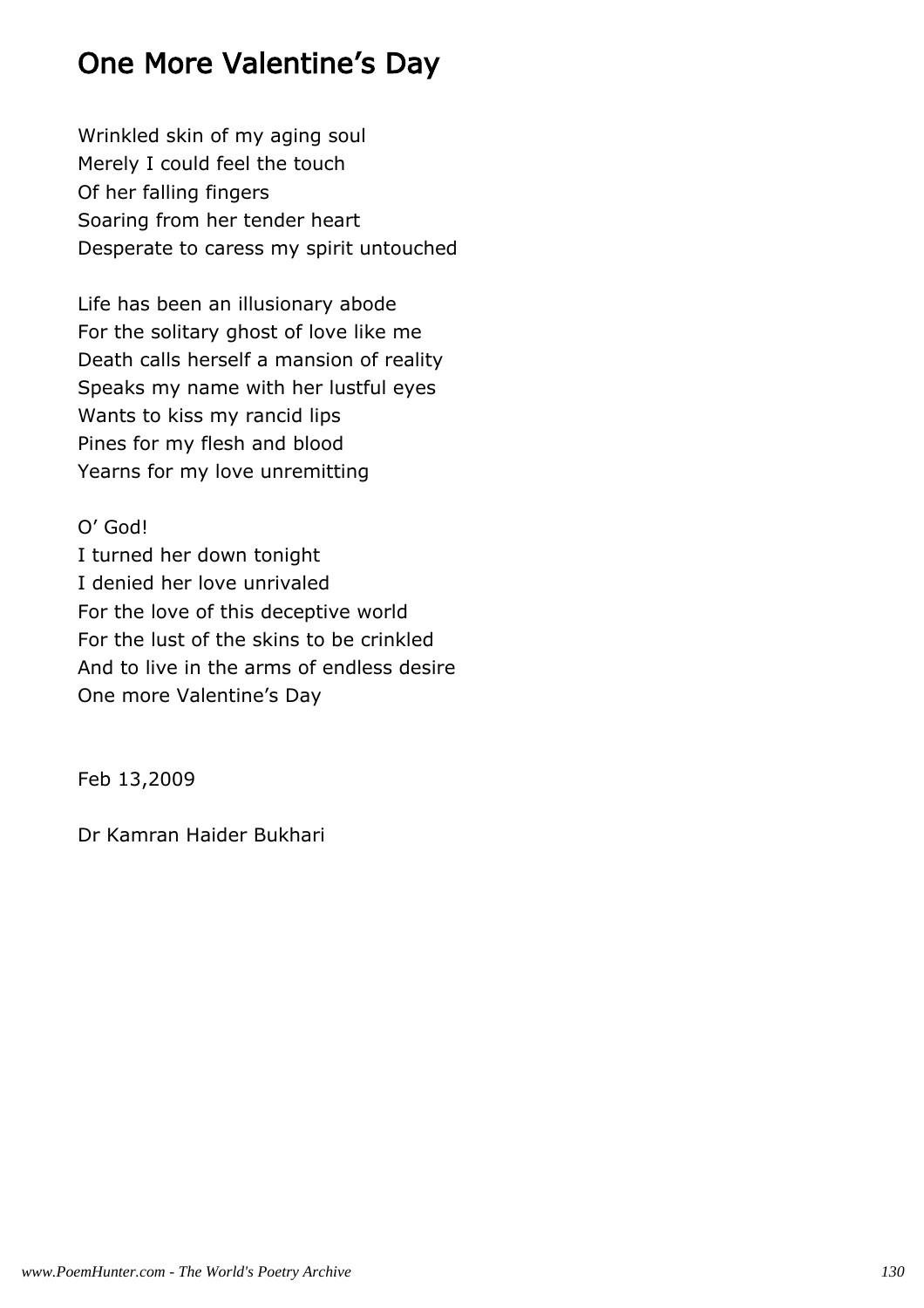# Pain

turn off lights my eyes can't tolerate the pain of fake hope

no more joy no more festivity no more sugar coated compliments no more glittery giggles just me with myself lying on my apathetic couch co-existing with my tormented mind insistently editing my miscalculations but alas! there is no Ctrl Z key to unbreak the heart of an innocent soul to undo what has had been misdone with my specie

I recall my teacher of medicine told me once that pain is blessing it helps you to identify the underlying pathology but this pain of our rootless existence has been known for centuries still humankind is unable to decipher either disease lies in the self or destiny

Sep 22,2009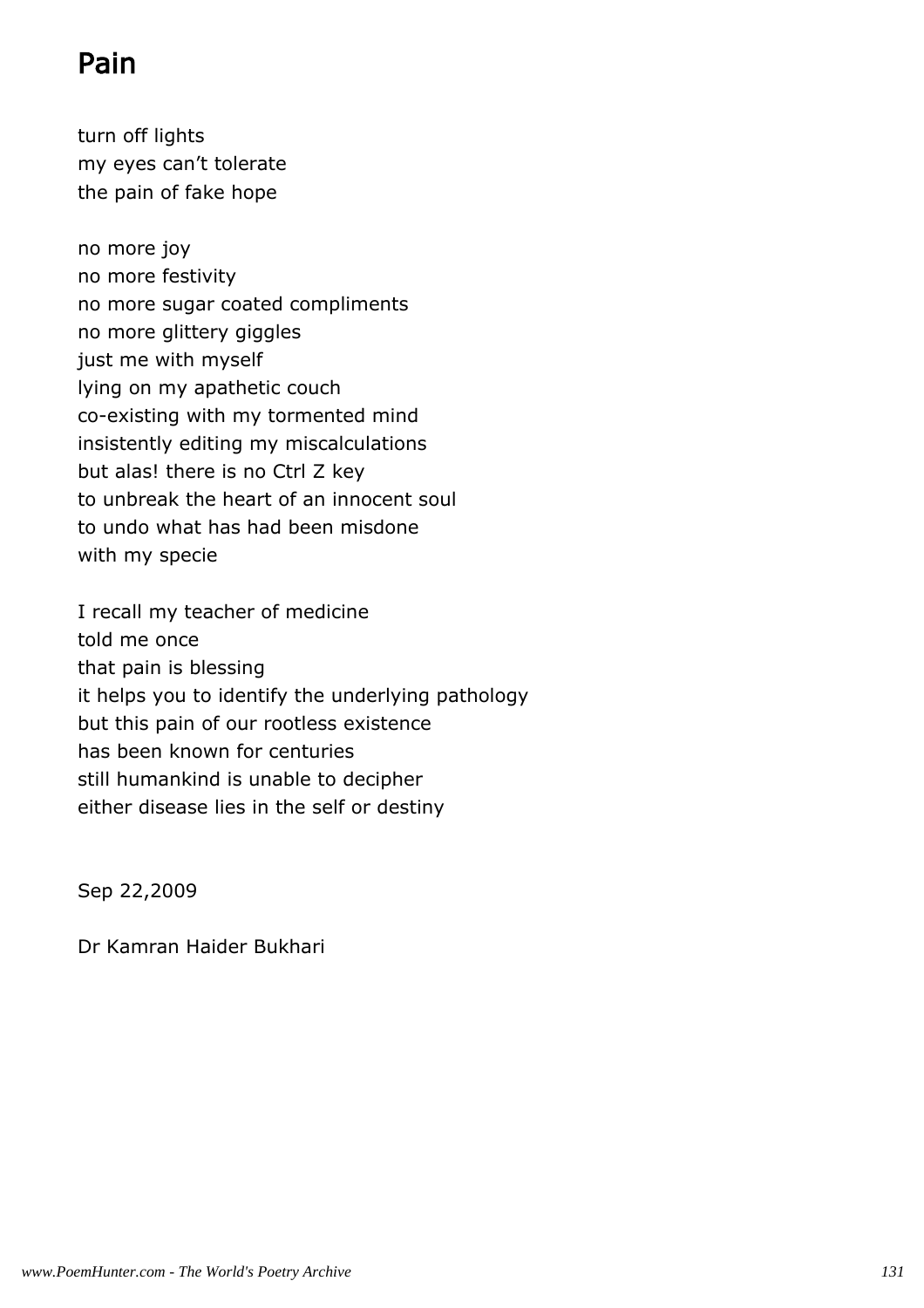#### Perverted Vision

I am going to write A masterpiece today Which would stay for good In the minds of people

Kamran! You again are deluded My child Why you always want others To see this world With your perverted vision Why can't you accept The truth That - You are just a lesser mortal A weak orator And a mere individual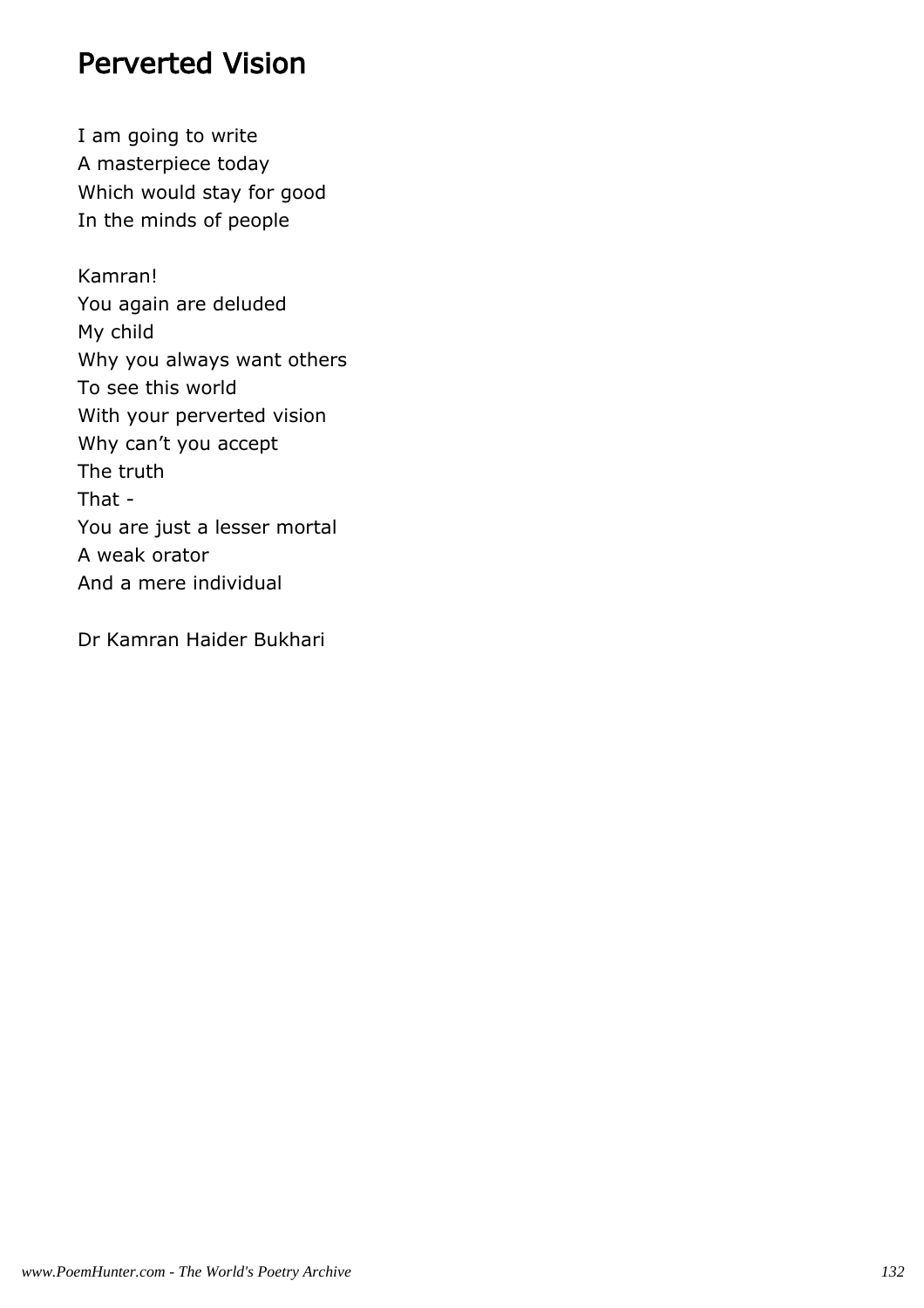#### Philosophy Of The False Dawn

Again and again Human race is being misguided Is it a reality or just a fake refraction? When light pierces the black sky-Only my world is being illuminated Why is it still dark-Where Dollar, Pound and Euro rule? Why light hides herself-From the eyes of the mighty west?

Wake up Kamran! Look around your enlightened soul Listen to the trumpets-Of the embryonic spring That is crying aloud-For the paucity of budding flowers Cautiously hear the chirps-Of the perished sparrows They are moaning-For the lack of water and food And chew the perplexity-Of the soaring minds Which are craving-For more and more

Every morning we wake up And leave the bed-Of heavenly desires To fulfill the appetite-Of our burning stomach Some get the best reward-Of the minor struggle And most remain deprived-Even after bloody perspiration

Then again dark engulfs the dying sun The mighty west gets brightened And the unworthy east Falls into transitory peace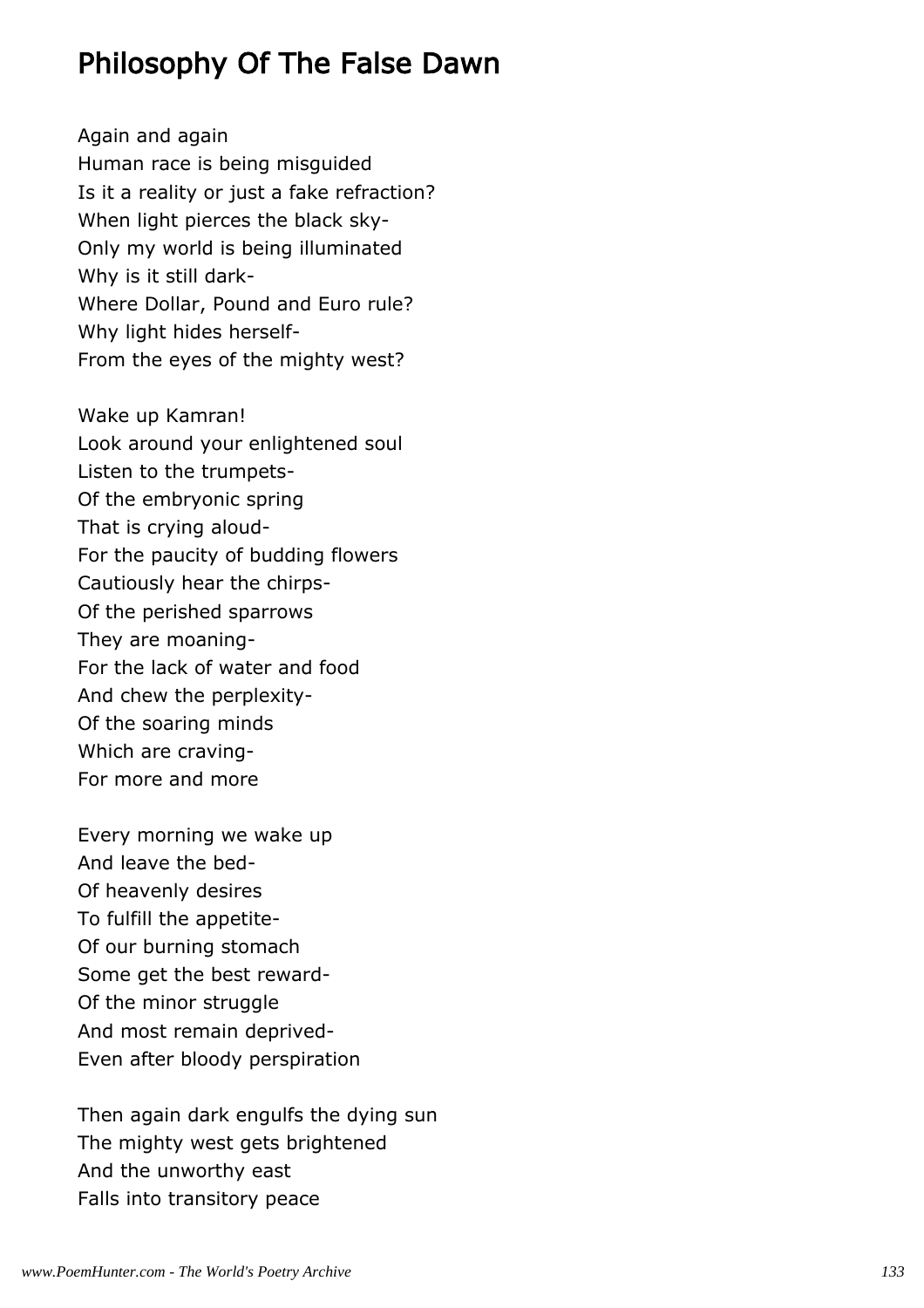Destined to rise once again From the trance of ephemeral dawn

Feb 19,2009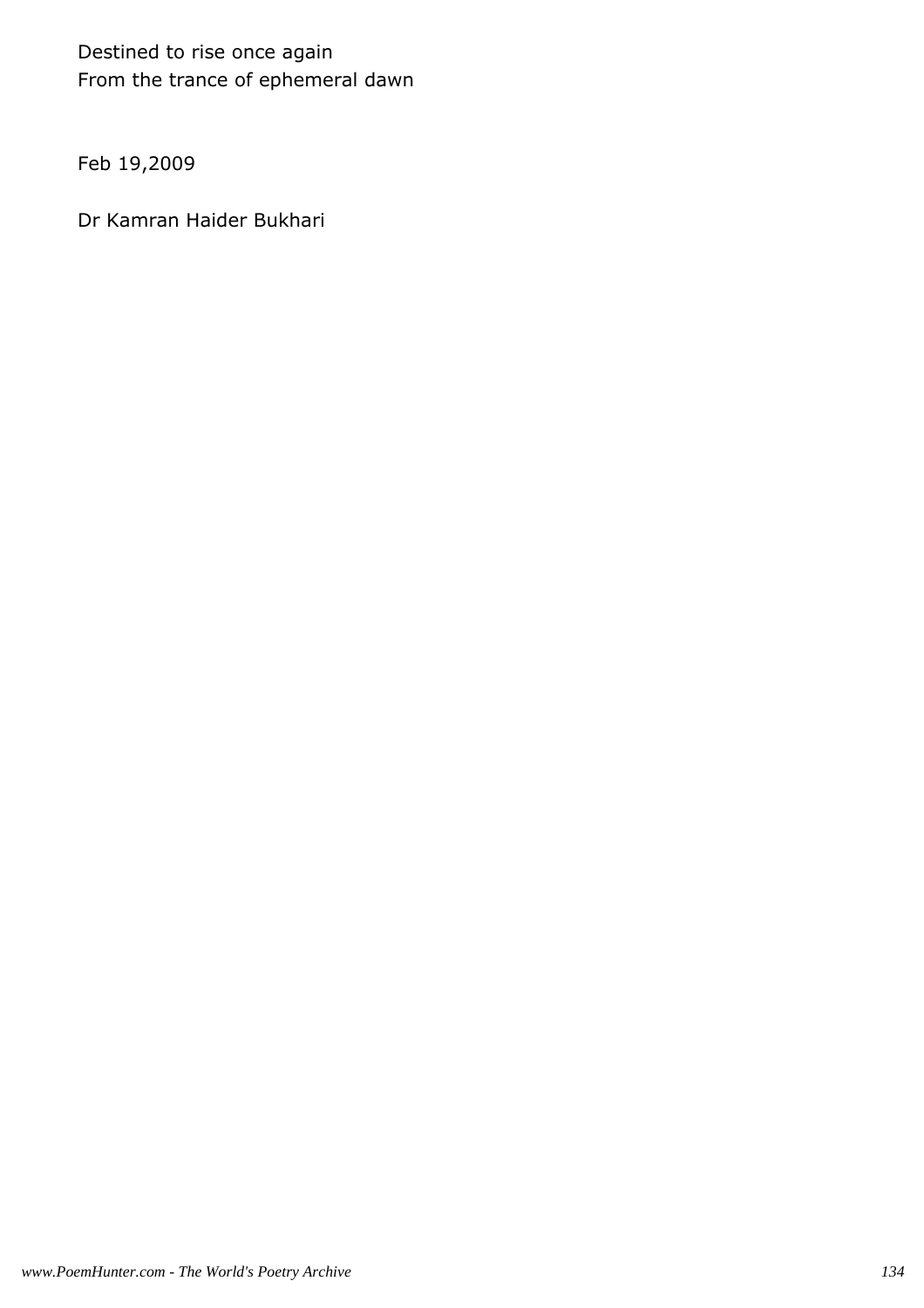#### Poems I Write Are Not Mine

It's not me, It is you; Who is making me write – The dust of our invisible love, The echo of our unheard moans; The night I spent in your celestial arms, The day you kissed me good bye. It is no one else but you; Who cry in my words, Who live in my metaphors, And die in the acknowledgements. When they say Kamran, Wow! What a wonderful write! I smile and whisper your name; My love! It's you who made me write.

Yester-night I was sleeping tranquil after a gloomy day, You were with me In a dream, which was seen by both of us; I remember, what you told me At the climax of our love life. Kamran! No matter if I am mortal, It is worth than the union of two mortal souls; That I would live in your poems For always.

Dec 01,2009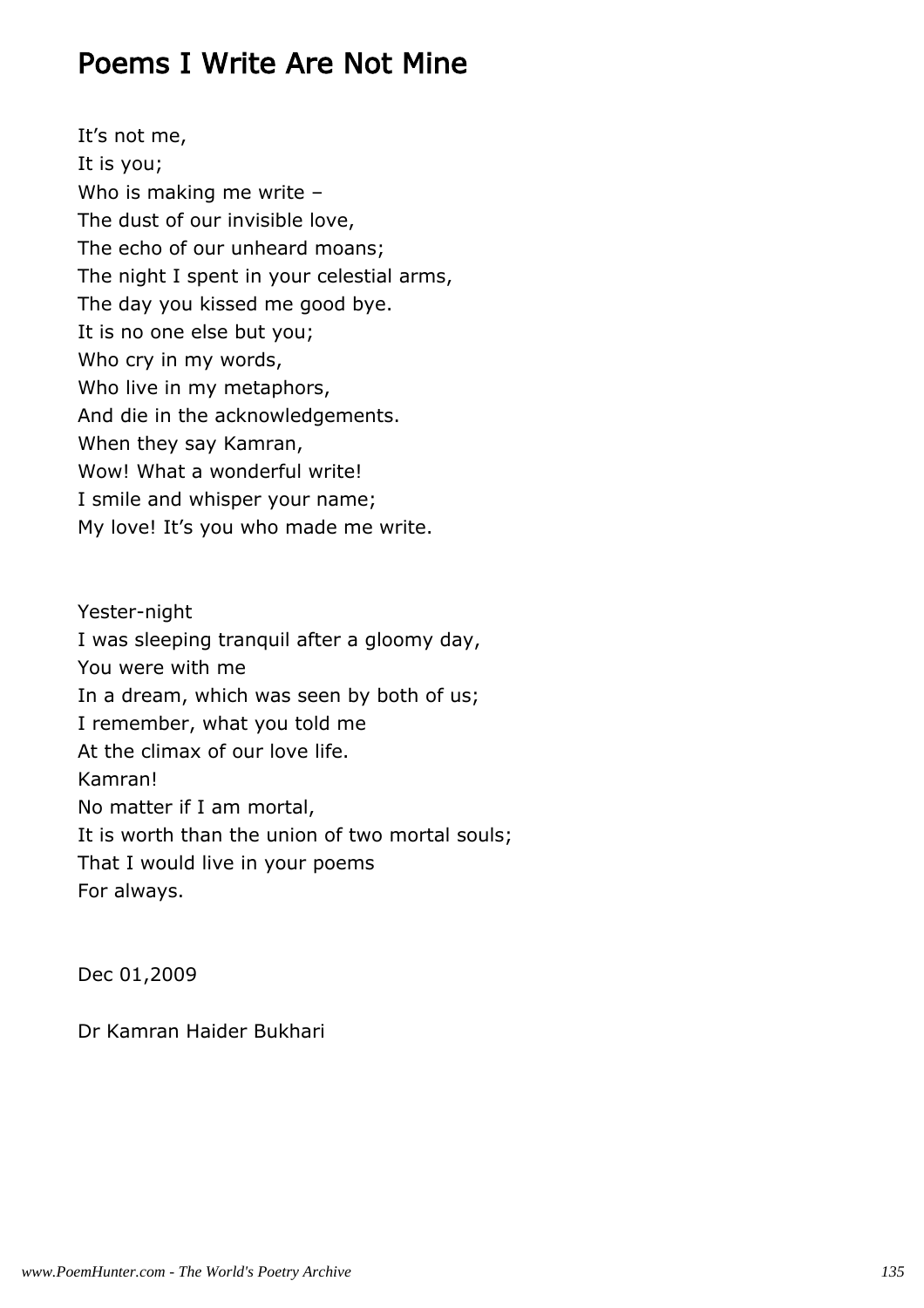#### Poetry Is Dead

Is this the end? Is this the death? Death has not always been an end It may be a new beginning It could have been a funeral But it has to be the matrimonial Of lust and hunger Alas! Poetry is dead

She died last night Of cerebral malaria In the febrile fits Of plagued identity In the rigors and chills Of seasonal insanity In the aches and pains Of bodily desires Poetry died Silently, invisibly In the blast Of this materialized world

Before sleeping in the robust arms Of Dark Angel She painfully uttered A dying declaration In her last muffled breaths

"I, the Cinderella of all Arts Has had been mishandled By the guardians and the messengers They ignored the 'FRAGILE' sign While shipping me from heart to heart Mind to mind and soul to soul I was broken into pieces Even safeguarded Inside the velvety red box Wrapped with the white sheets Of hundred percent pure cotton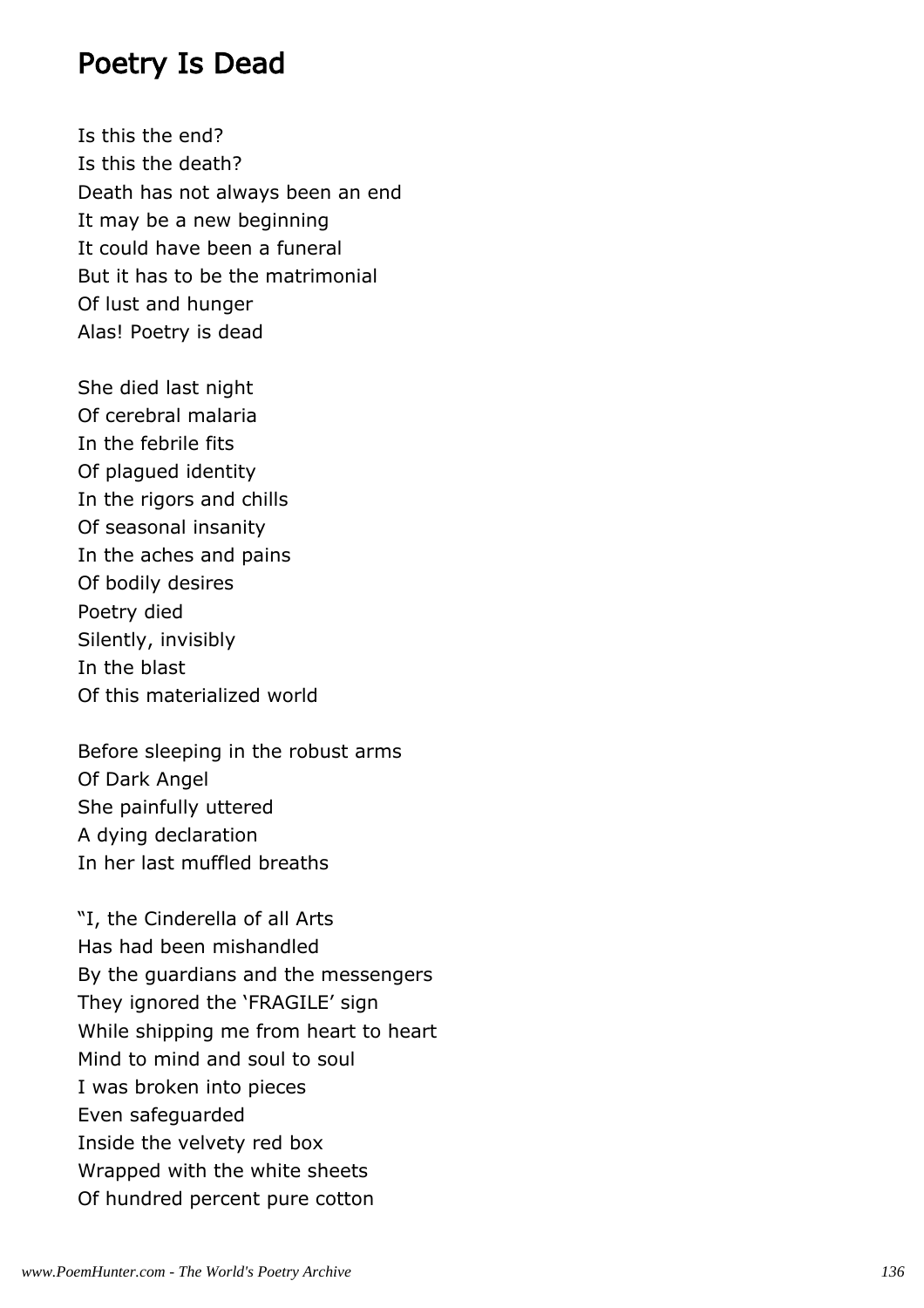Sealed with the melted wax Of my frozen tears Each piece of mine Would live thereafter me Eternally as a divine soul In the juvenile bodies Of so called amateurs Who worshipped me since born Like a goddess…"

Alas! Poetry is dead

Dec 20,2008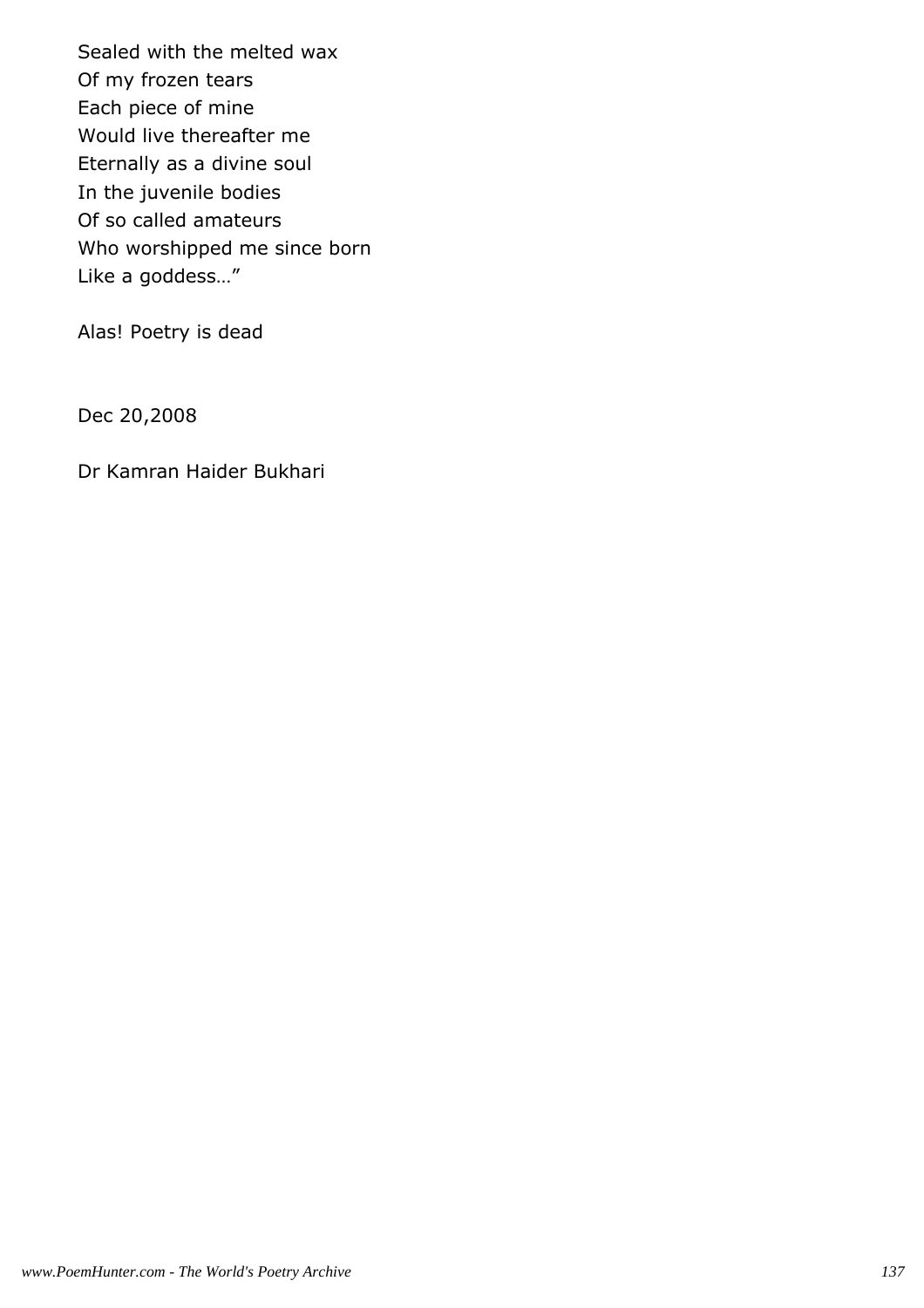# Probability Of Error

You made me a human my Lord Designed me artistically beautiful A magnum opus above all known masterpieces Blessed me with a heart full of unconditional love Gave me powers to think beyond the surface Raised me to the endless heights afar mind's eye No creature could even fantasize to touch that pinnacle

Then

In the end You sanctified me Five percent probability of error To misuse my heart and mind Under the influence of worldly desires That little error brought havoc In this otherwise perfect soul and serene world

Jan 31,2009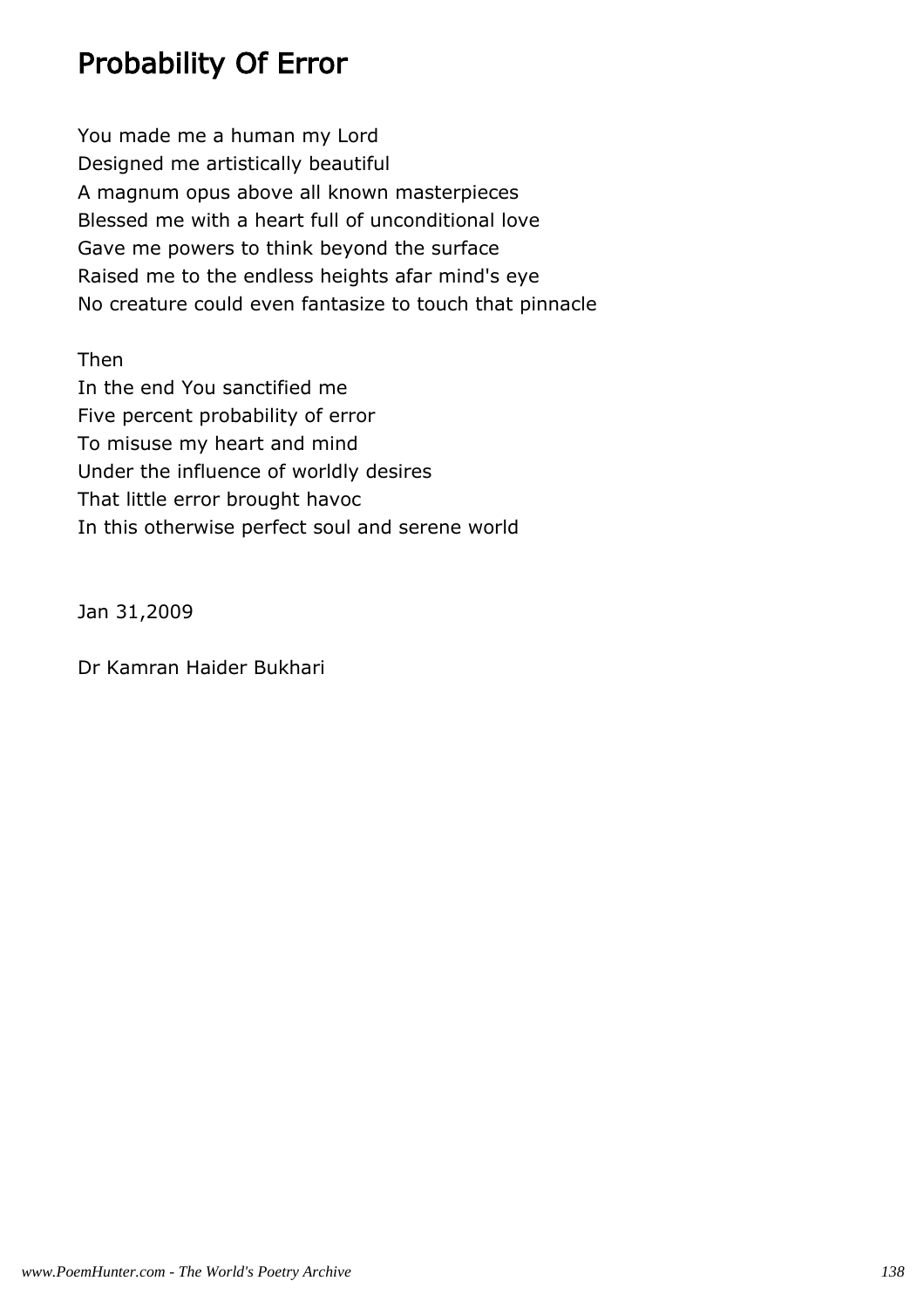#### Providence

Again Melancholy knocks at my door; Asks me to plunge myself, In the deep metamorphosis; Of my unwanted existence.

Once More…! Who asked for that? Neither did I, Nor my unfulfilled dreams; Then who pines for-One more episode, Of Major Depression.

Why is it? All coming back to me; When I didn't ask for more of it, If this is my Providence; Let it be like that; For one more time, Dipped in tears, sweat and blood; Of our suspended hopes.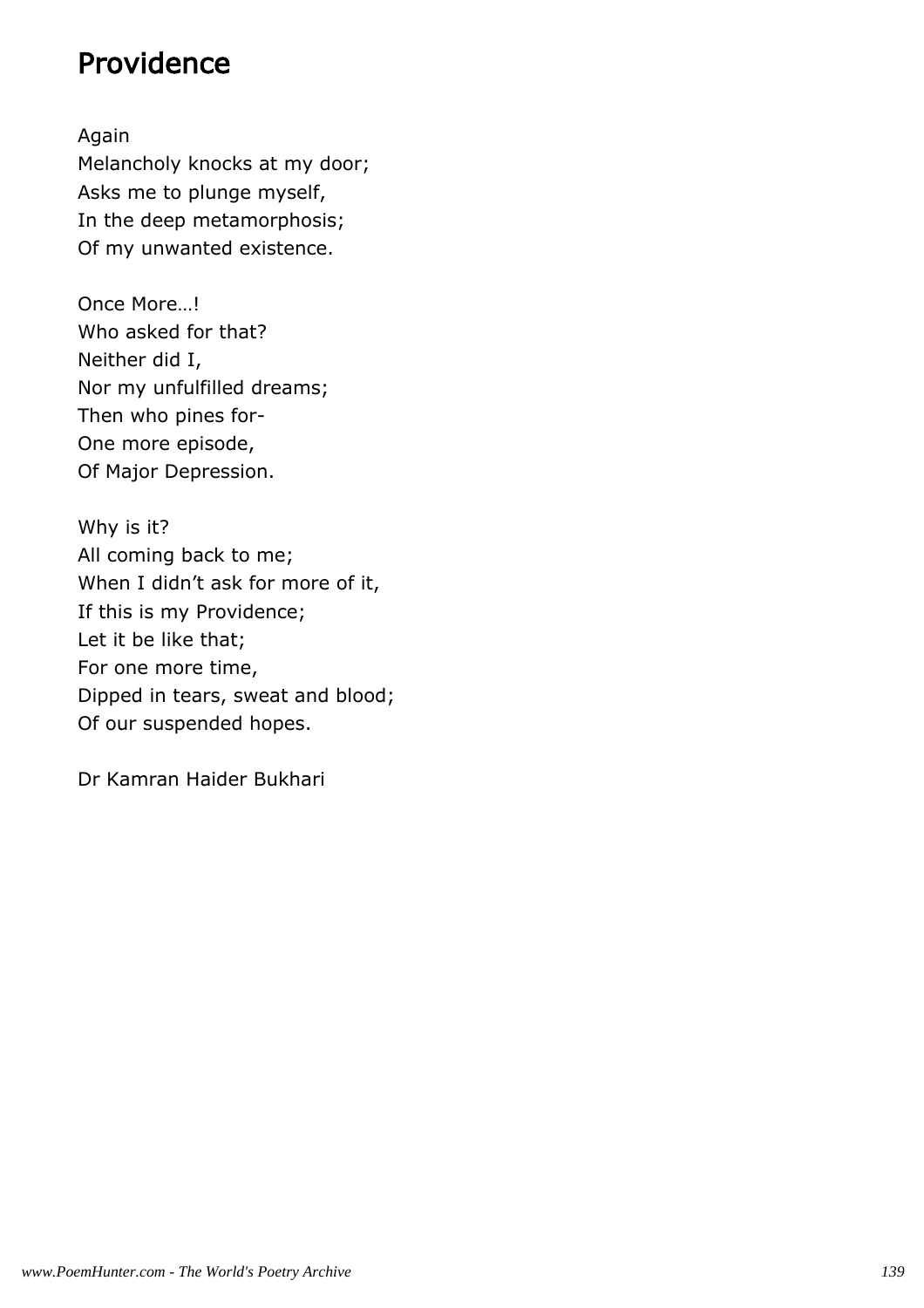#### Psyche

(To the tormented minds Of Philosophers, Thinkers, Dreamers, Poets and Lovers…)

Once I was in prostration And in the trance of mild-insanity I called your name And humbly asked God What is this my Lord? He smiled with His eyes And narrated a beautiful story…

Part One

It was the mind of Human Which I thought should be made of Clay But clay denied Me As she said "I am just clay, And mind needs more than that" I forgave that refusal as her denial was logical

Then I asked Fire She said "I am not that hot" And asked for forgiveness I bestowed My mercy upon her too

Than Water passed by Me Humbly and silently I asked him too He apologized And hardly uttered these words "I can't be that tranquil my Lord" I kissed him and let him go

Then I thought of Air Breezing from west to east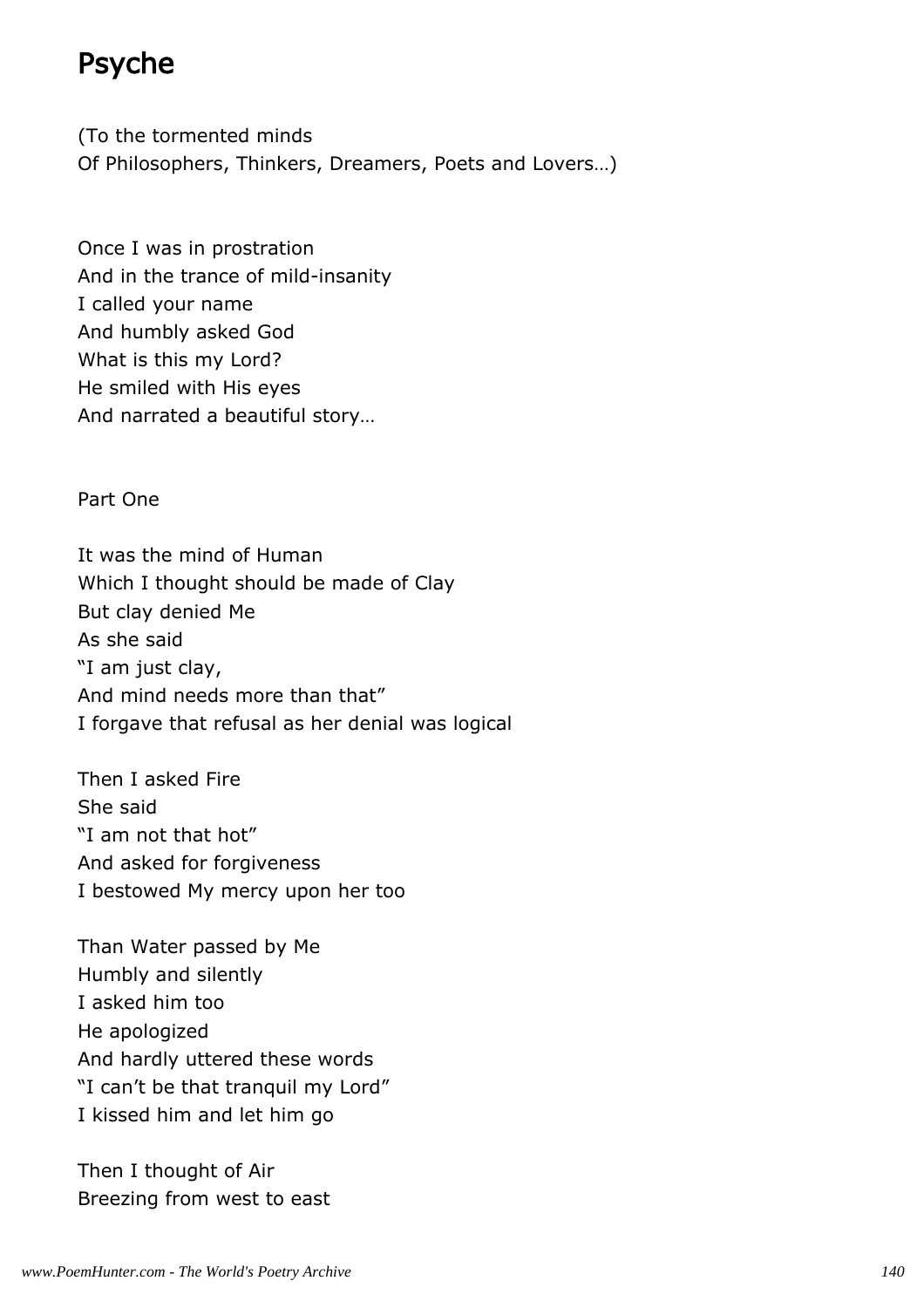It bowed her head And kissed My feet And meekly wrote on my soles "I can't blow like that"

So I thought for a second Why Clay, Fire, Water and Air Can't make the mind of an ordinary man Then After deep analysis and thinking I decided To sever a little part of my own-self And make it the mind of a Human…

Part Two

I gave human mind My own-self Oh Look What he did to Me…?

I was in his mind all the time Still He kept on lying, stealing, denying And waging wars On the other souls of his own specie On the minds of his own brotherhood Knowing That his brother has the mind made of Same Me…

Rare have been the souls Who kept Me in shape All the time Burning, flowing and breezing In their minds And only because of those souls I kept Humanity Still alive On this planet Earth…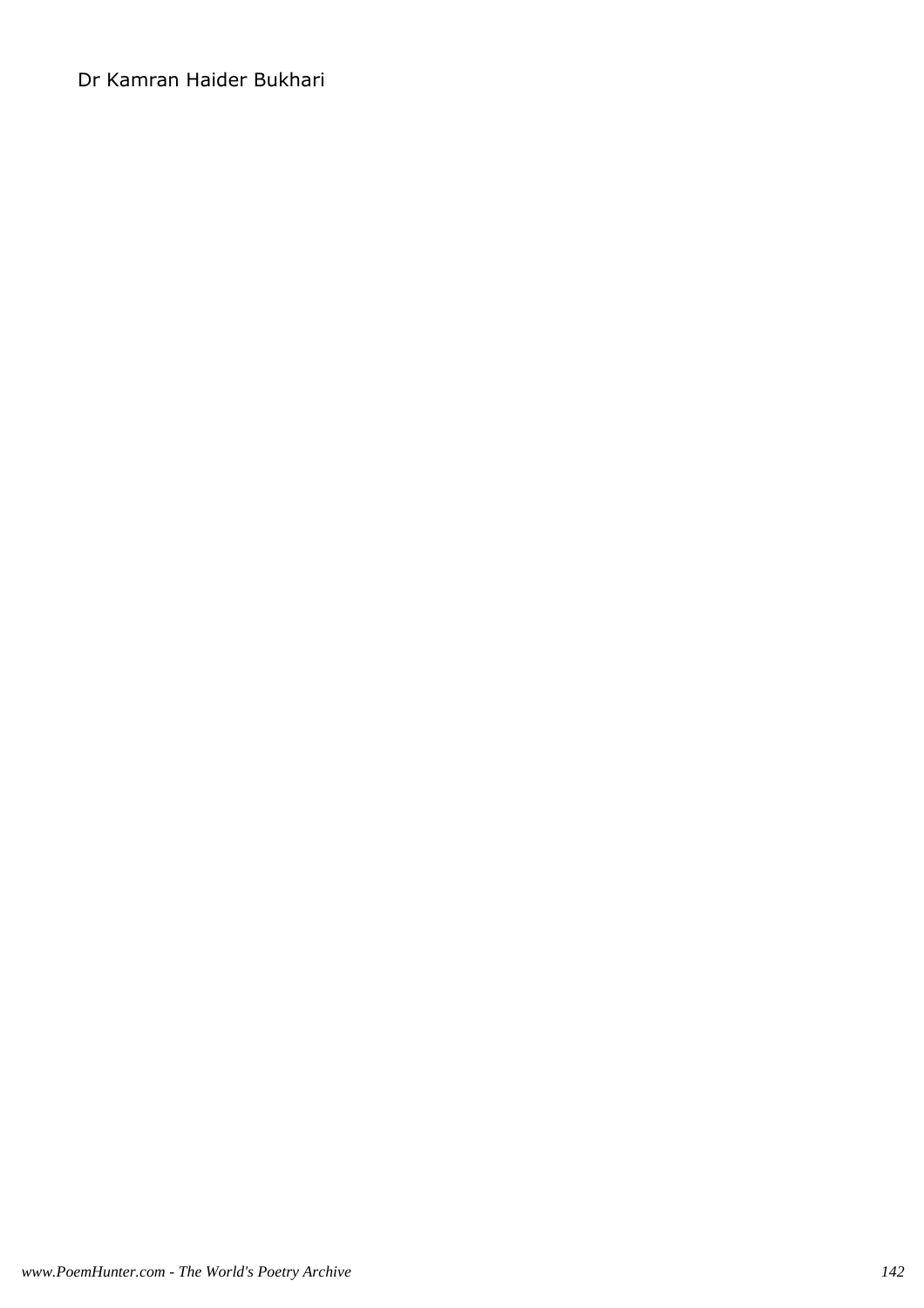## Quest

God's hands And My soles I've been walking This divine path Since ages

I try to make things better But it always turns to be worse I try to win Your heart my God But it always goes in vain

You made me wise and compassionate Blessed me with the pain unknown Showered Your tears on me when I cried Smiled with me when joy was at my door

I am very poor and meek I err, err and always err I fall in the dark burrows of lust I run after the worldly desires

#### Today

I came at Your door again I thought now my quest would end And I would kiss Your feet untouched When I reached there I found no one Except a sign board "You are late"

Jan 15,2009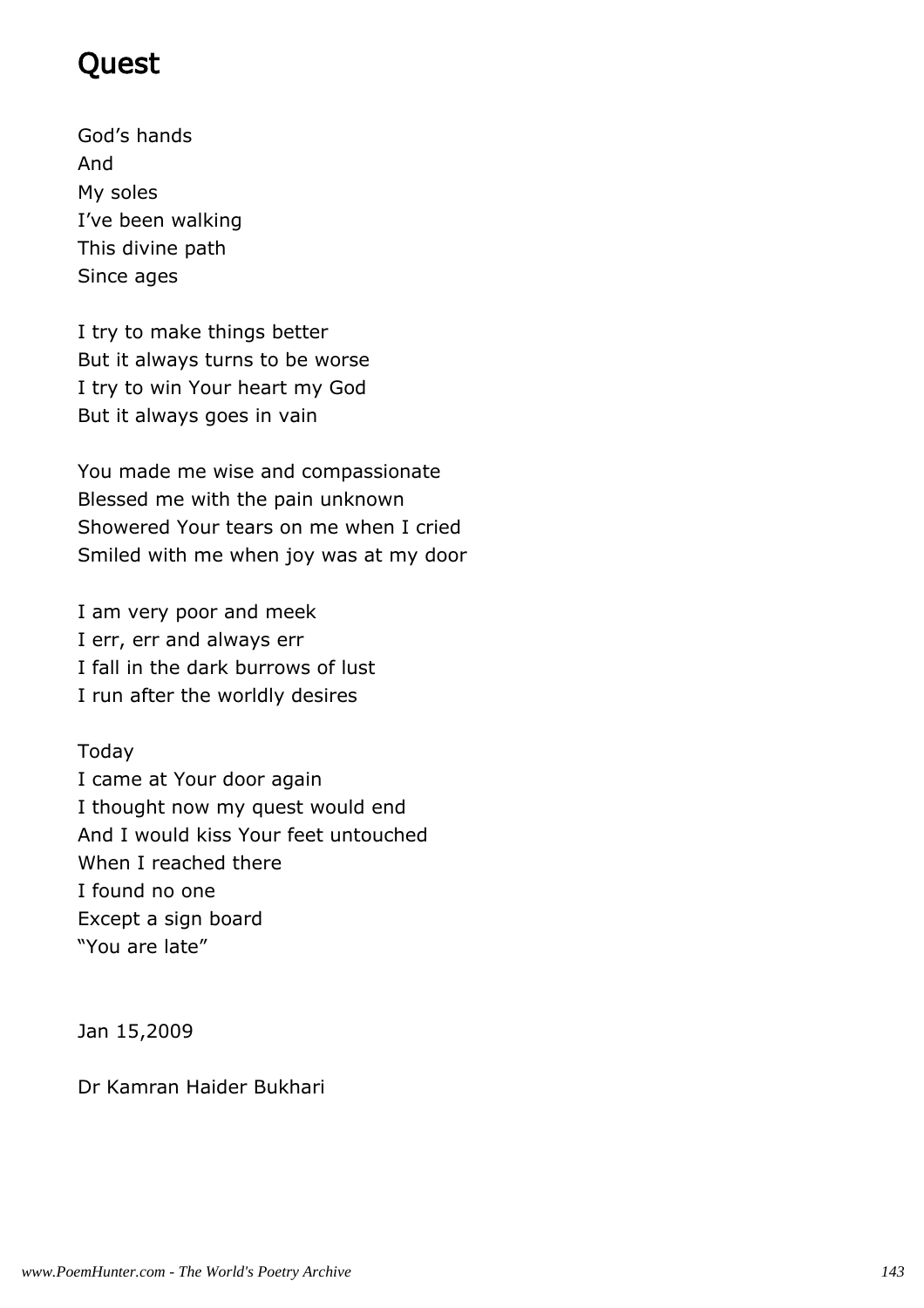### Read My Eyes

You ask me to write My whole life in a poem My feelings for you in some words My tormented thoughts in a verse And to put my heart on paper When you know that very well This one page is nothing To absorb my tears Which flow like the Nile Then why you ask me to write for you? Why don't you look into my eyes? Just once You will get the whole story In one tiny-little glimpse

Jan 14,2009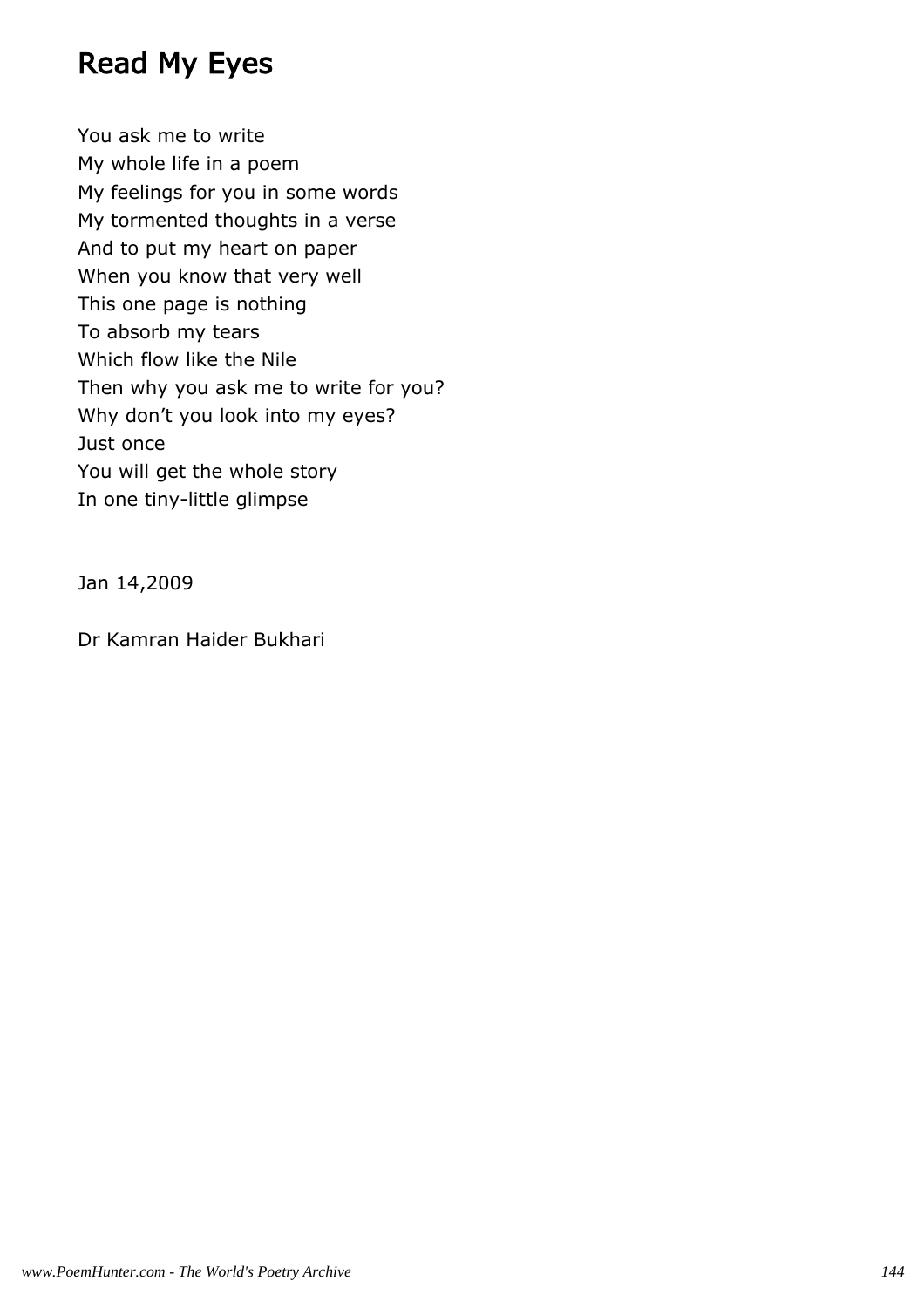## Religion At It's Best

Yesterday it was so beautiful A sparkling sunny day of newborn September My ears could hear High-pitched cackles all around me My eyes could see Stunning milky-white skin wrapped in Valentino chiffon silk dress Asthenic right hand holding A Gucci crystal clutch bag White Gold Ruby and Diamond Medallion Pendant Scintillating around her slender neck In atrophic left wrist she was Wearing a white gold Rolex masterpiece Glossy-coral, kiss-proof lipstick having a golden sheen Dancing on her tender lips Curved eye lashes strengthened with Dior waterproof Mascara Acrylic sculpted nails Ignorant of the pain Which my dried skin could suffer…

Today sun is at the same setting And the day is not bad at all The door moved slowly And she entered Like west wind forgot her way today White- Sateen, long- sleeved gown Falling from neck to below her ankles No single millimeter of milky-white skin My transparent eyes could capture Except her lusterless face Streaked brunette hair, all covered with Sheer black, Cashmere- Linen scarf No more diamonds, rubies or gold No more Gucci, Dior or Rolex Sleepy, wet and lifeless eyes Fixed on the dry floor Dehydrated lips Afraid of uttering even a single word…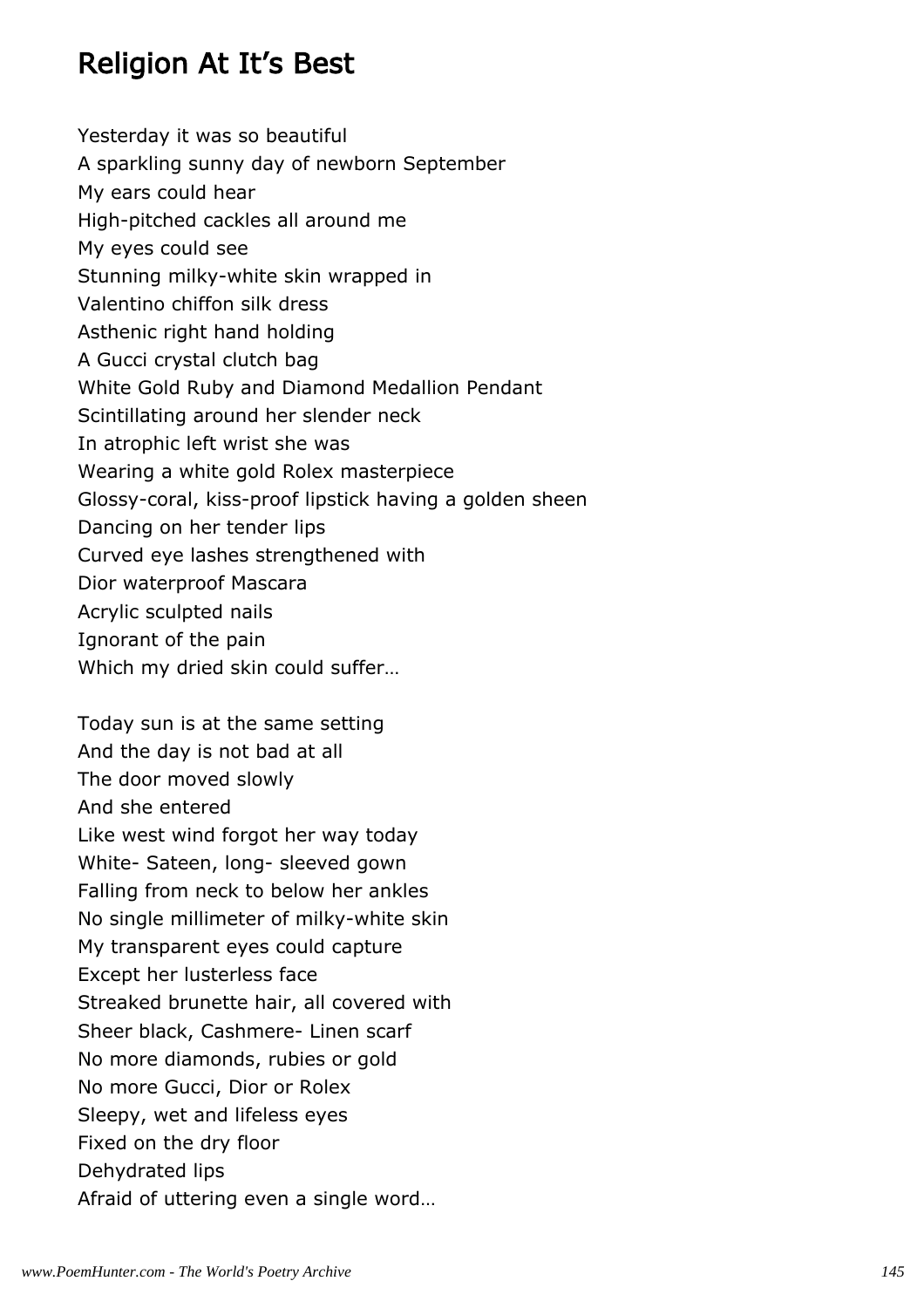Shockingly, I asked; Why, what happened? She replied in a soulful tone, "I am fasting today…"

Sep 02,2008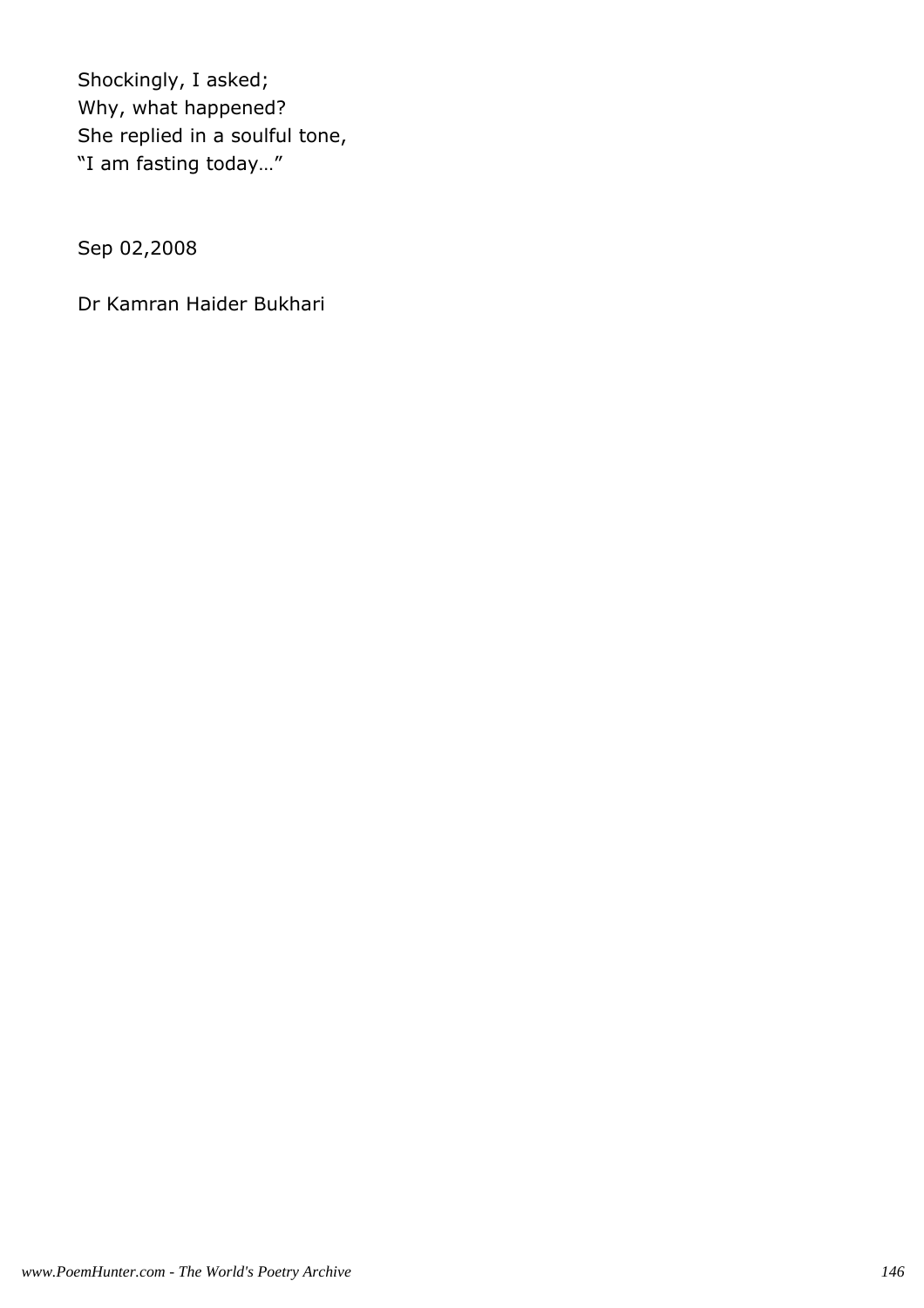# Rise Up...!

Hey, Rise up! You, still snoring in the lap of futile sleep; At this hour of fleeting time, Sleep is required no more.

Where is the Great Alexander? Death neither spares Prophets nor Saints; All left this evanescent abode one by one, Nothing is undying in this fragile world.

You would yield, what you would strive for; Or you would suffer for slip-ups and indiscretions. You would cry (for your Love) like a dumped Heron; Wingless you would be; how would you fly then? -

Bullah, There is nothing except Shah (God) , Neither in this world nor in the world to come; Tread prudently in this world (of darkness and illusions) , The time once missed, would recur no more.

Hey, Rise up! You, still snoring in the lap of futile sleep; At this hour of fleeting time, Sleep is required no more.

**Translated** From BABA BULLEH SHAH'S Great Piece of Sufi Poetry (Utth Jaag) Utth Jaag GhuRraaRray maar Nahi Aey Saun Teray darkaar Nahi…

Nov 16,2008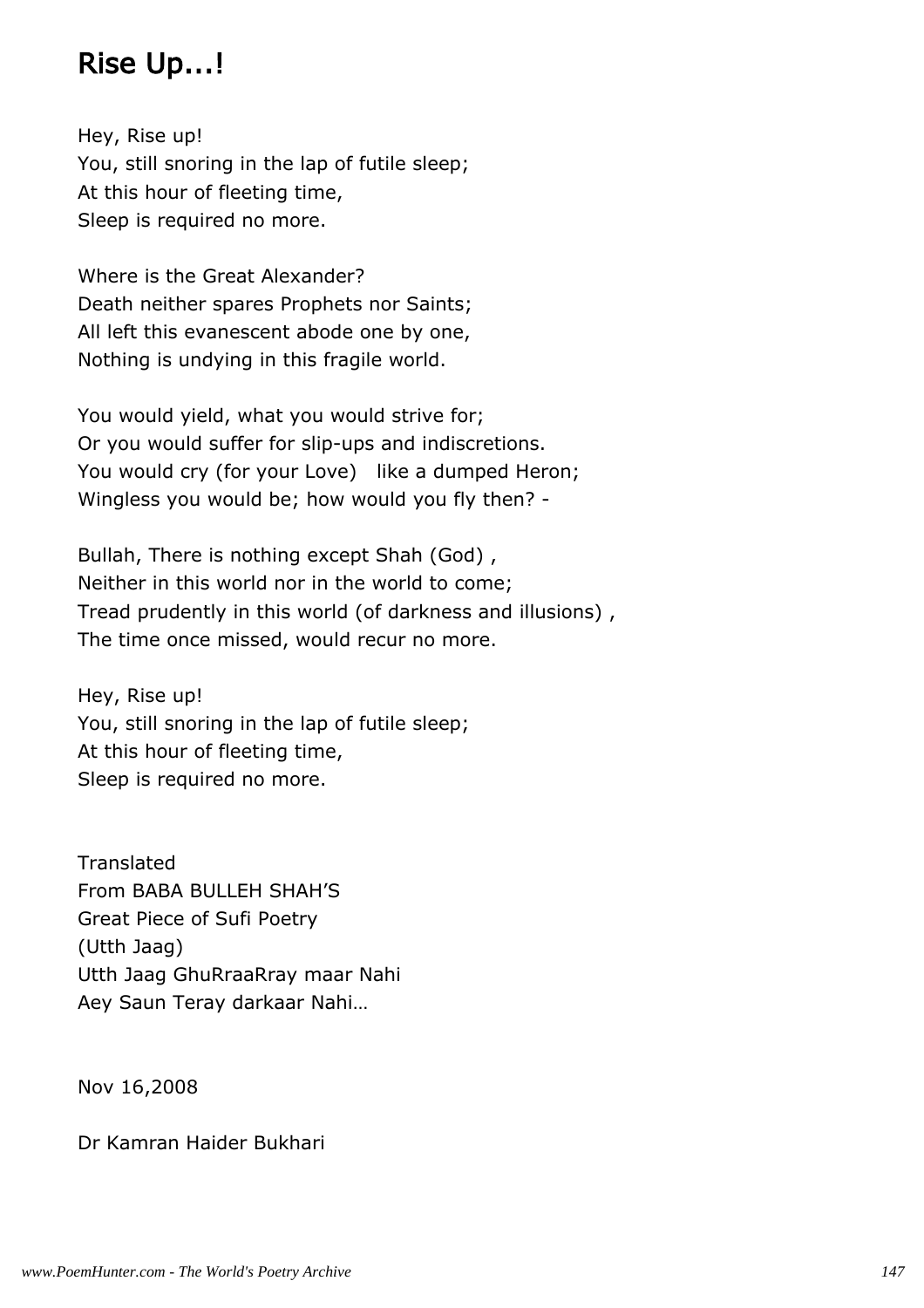### Roses Underneath Thy Feet

That was a dream of Innocence, Which you crushed so elegantly; Under your Divine Feet.

That was a song for a Newborn, Which you sang so maliciously; In a Gentleman's Club.

That was a beauty made for Heavens, Which you put up for sale last night; In the Backstreet Flea-Market.

That was a man made for Humanity, Which you killed day before yesterday; In a fit of Animated Ecstasy.

Sep 27,2008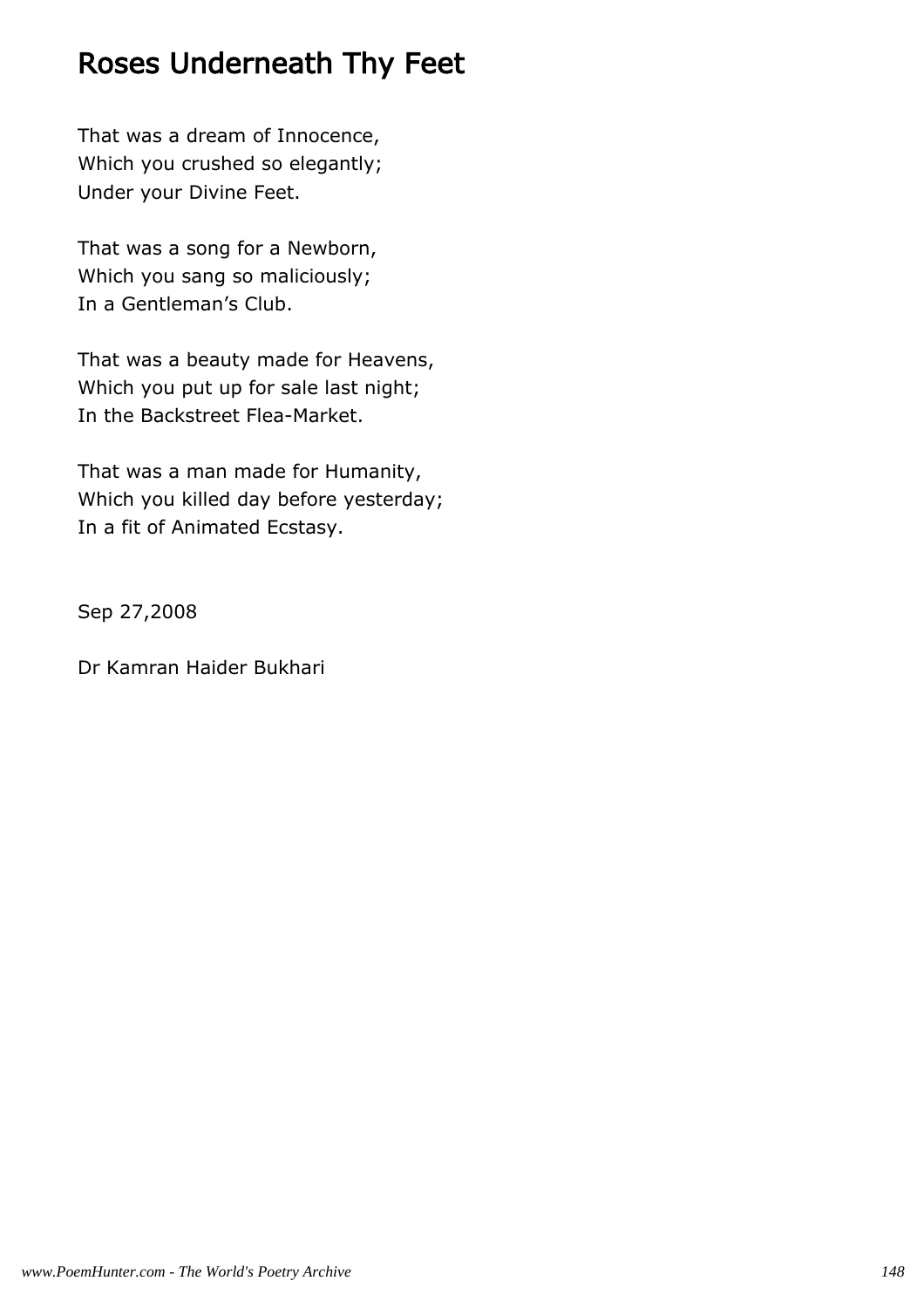## Should We Have To Live Like That…?

Darkness, Dejection, Despair, Abstraction, Blues, Lamentation, Oblivion, And a never ending Depression… Should I have to live with that? I have put my life on a rack, Which is being eaten by white-ants. Decaying hopes and blazing fears, Where can I run away; With my frozen legs and stiffened arms? As a Doctor had injected ample vials, Of Haloperidol into my buttocks. Should I have to live like that? Nihilistic delusions, Distorted cognition; And a dying insight. Should we have to like that? Where is the Son of Mary? Where is the Prophet of Mercy? O' God! You have no arm for us? SHOULD WE HAVE TO LIVE LIKE THAT...?

Dec,2004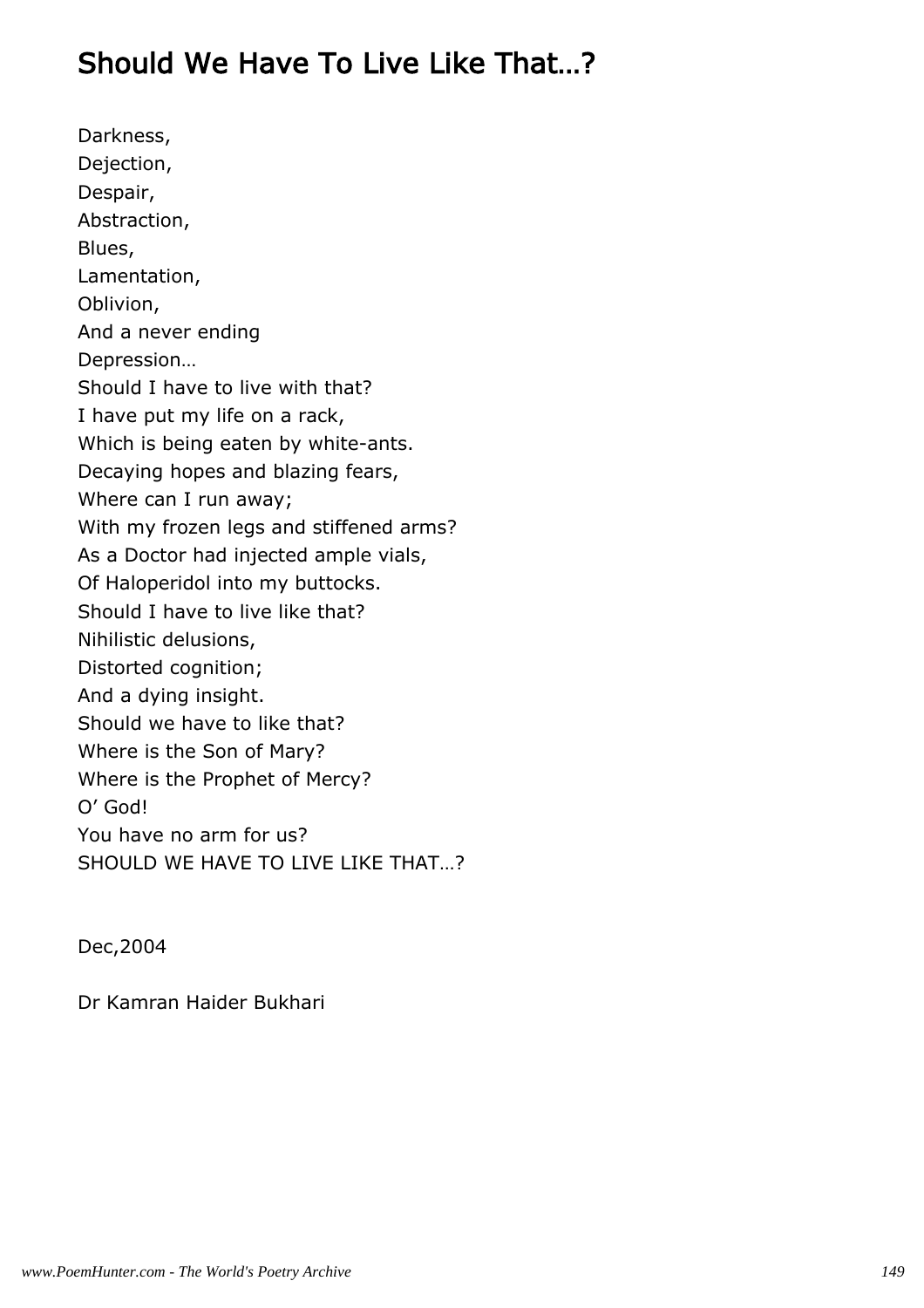## **Signature**

**Thoughts** Ambiguous thoughts Vague and abstract Like smoke in an abandoned room Each thought is like a portrait Made by Famous artist of all times I think And keep on painting On the canvas of my despondent life With humble strokes of my crazy mind I keep on painting

Today I can only see Portraits of you With your signature On each imprint Everywhere in my room And I have no space left For my own flesh and blood To survive here It's only you Who Own this domicile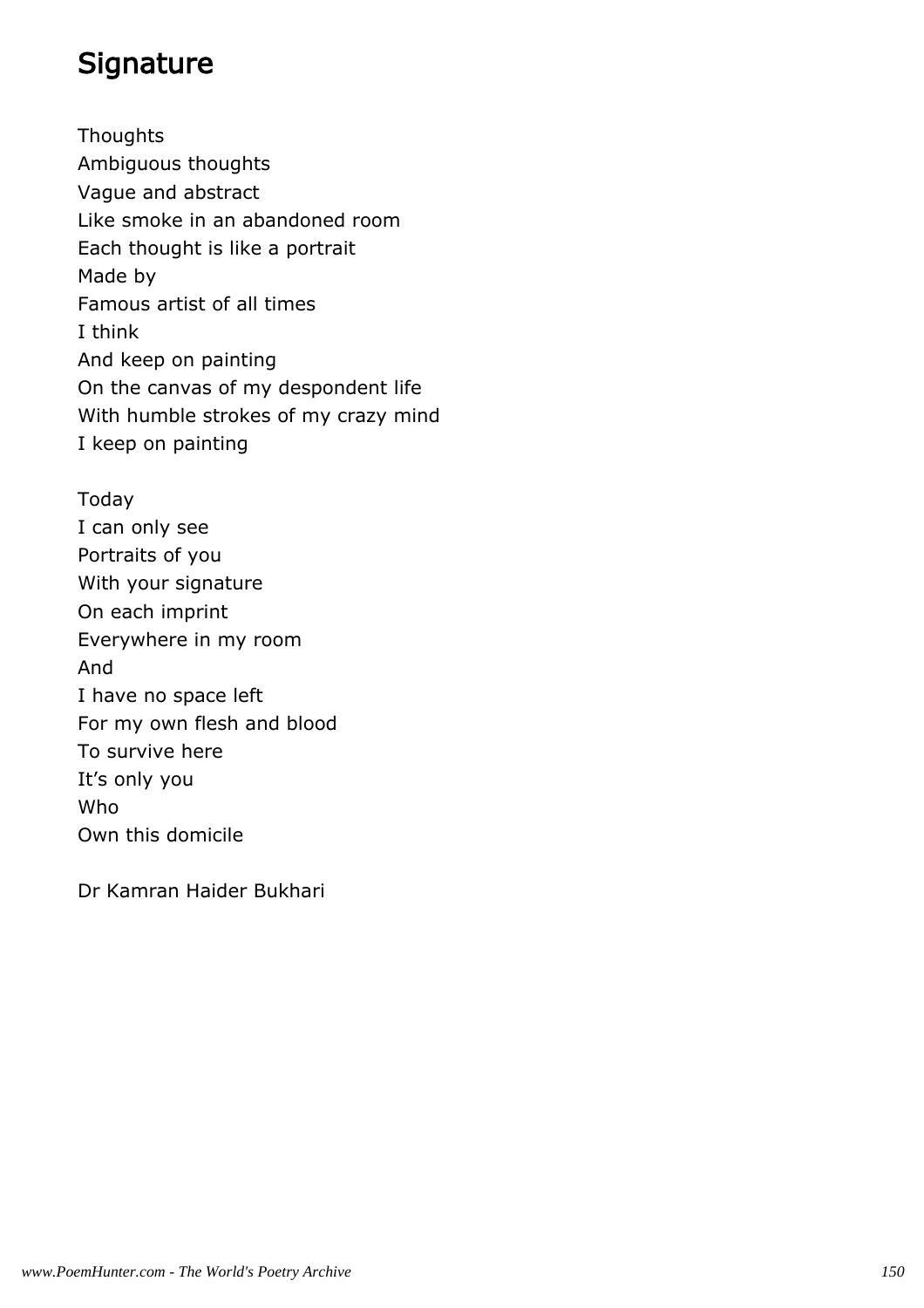## Smokes

Someone told me once Smokes are very much parallel To the failures and successes of life Every time you lose Blue smoke surrounds you 24 × 7 And when you win It's the rainbow of euphoria That resides your eyes

April 09,2009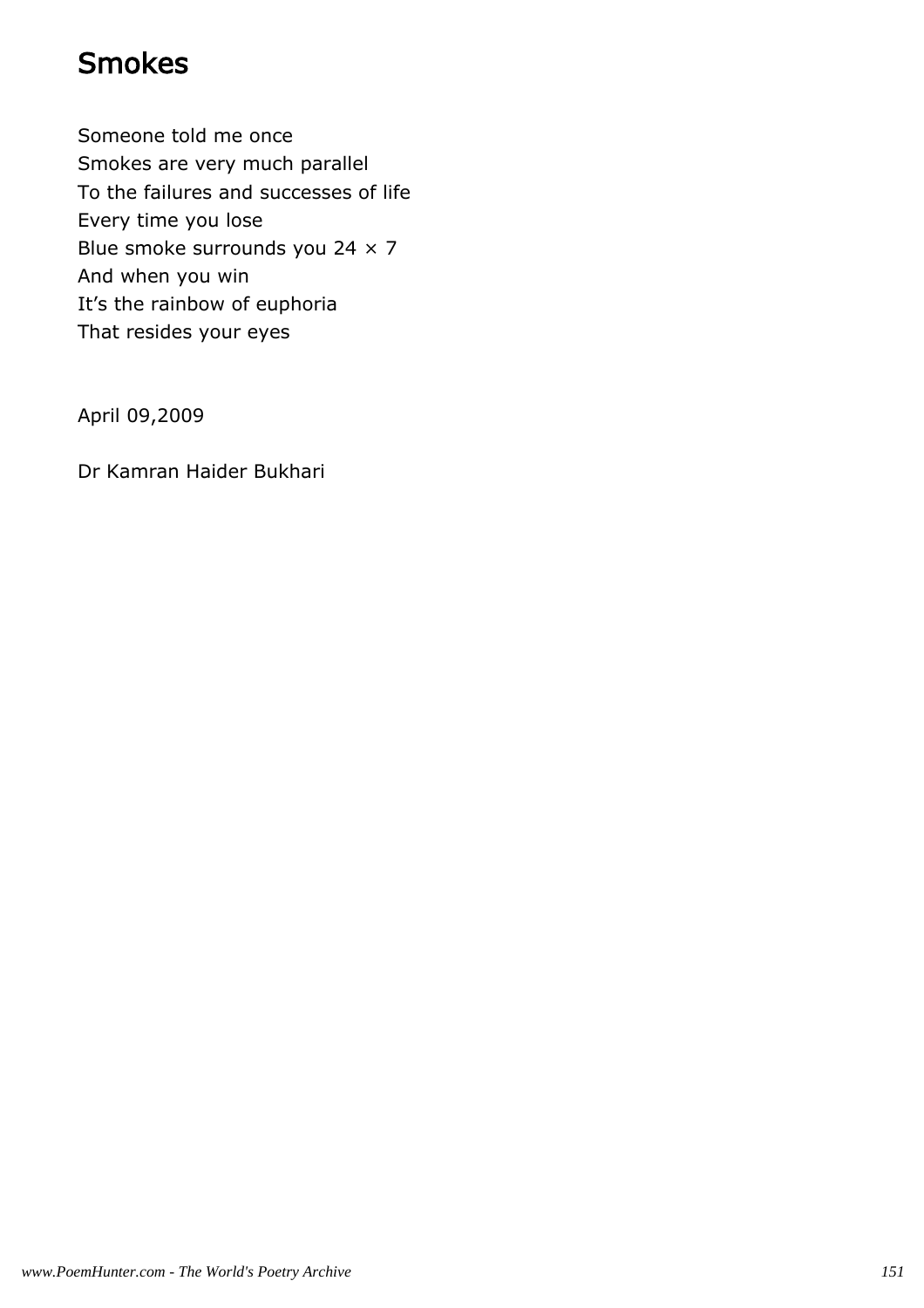### Someone Called My Name

Honey! Close the window, It's cold outside, And you are already sick. I am just checking dear; Someone called my name, The way she used to call… Sweetheart, Fix an appointment with my shrink, I want to see him tomorrow; I can't live with these hallucinations… Hey, look! It started raining outside, I think, Now I don't need a shrink, I wasn't hallucinating; She must be here. Wherever she goes, Rain follows her…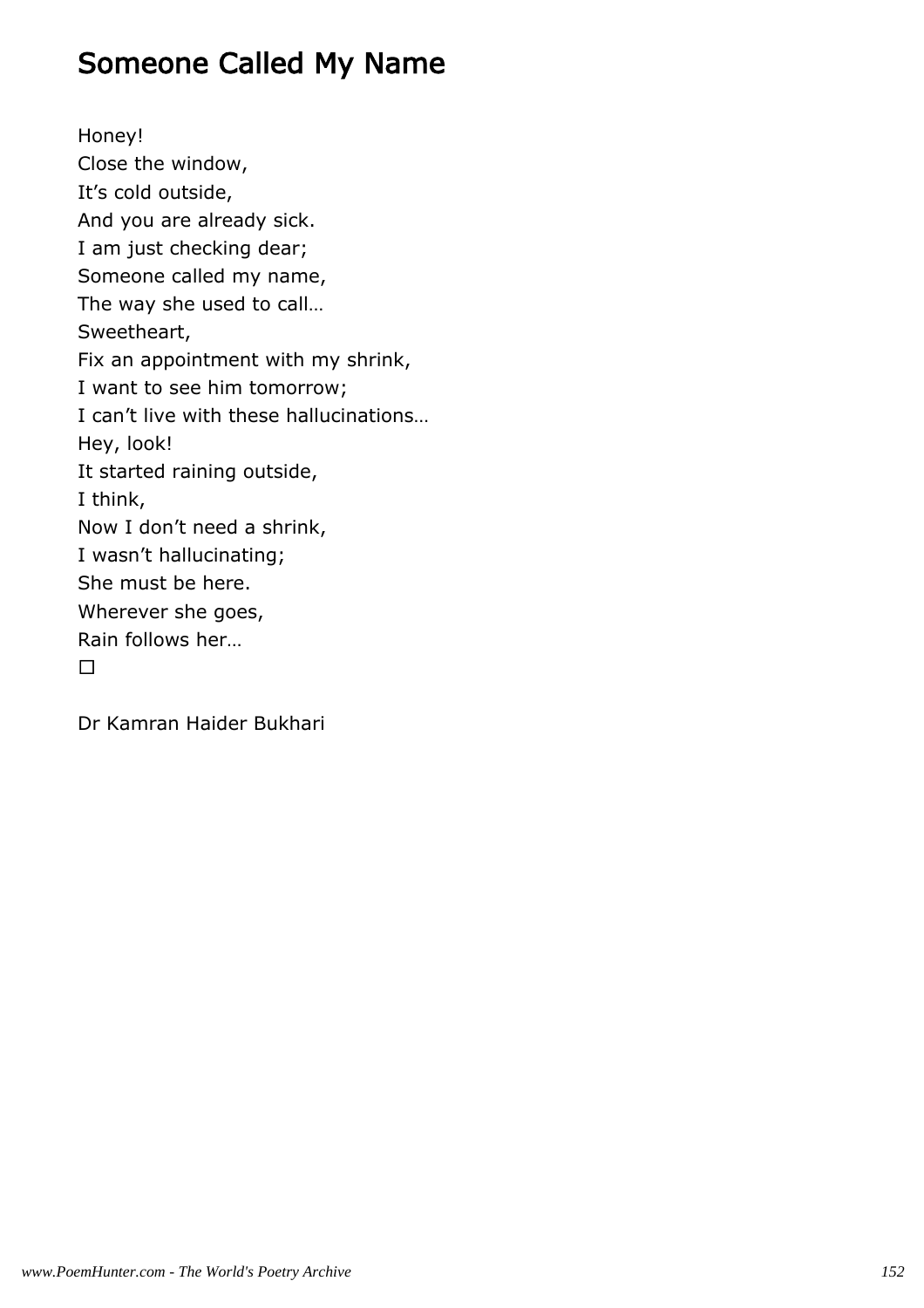#### Soulmate

Hey! You call yourself My Soulmate Did you ever try to count The marks of the hidden misery On my perverted soul-?

You say it all the time That you are made for me And me for you Even you never peeped Inside my soul Your white blood never mingled With mine tarnished one You never dared to share Your secret desires Never manifested your true Inner charisma Which I felt the very first time I touched you with my words You expected me to follow Your path of love And I never learned to see With anyone else's eyes

Then How and why? I should believe you And you should believe me You know that very well That we don't believe in each other Anymore Still so proudly we decree That we are the soulmates Made for each other

This life of ours is nothing But a journey You and I are nothing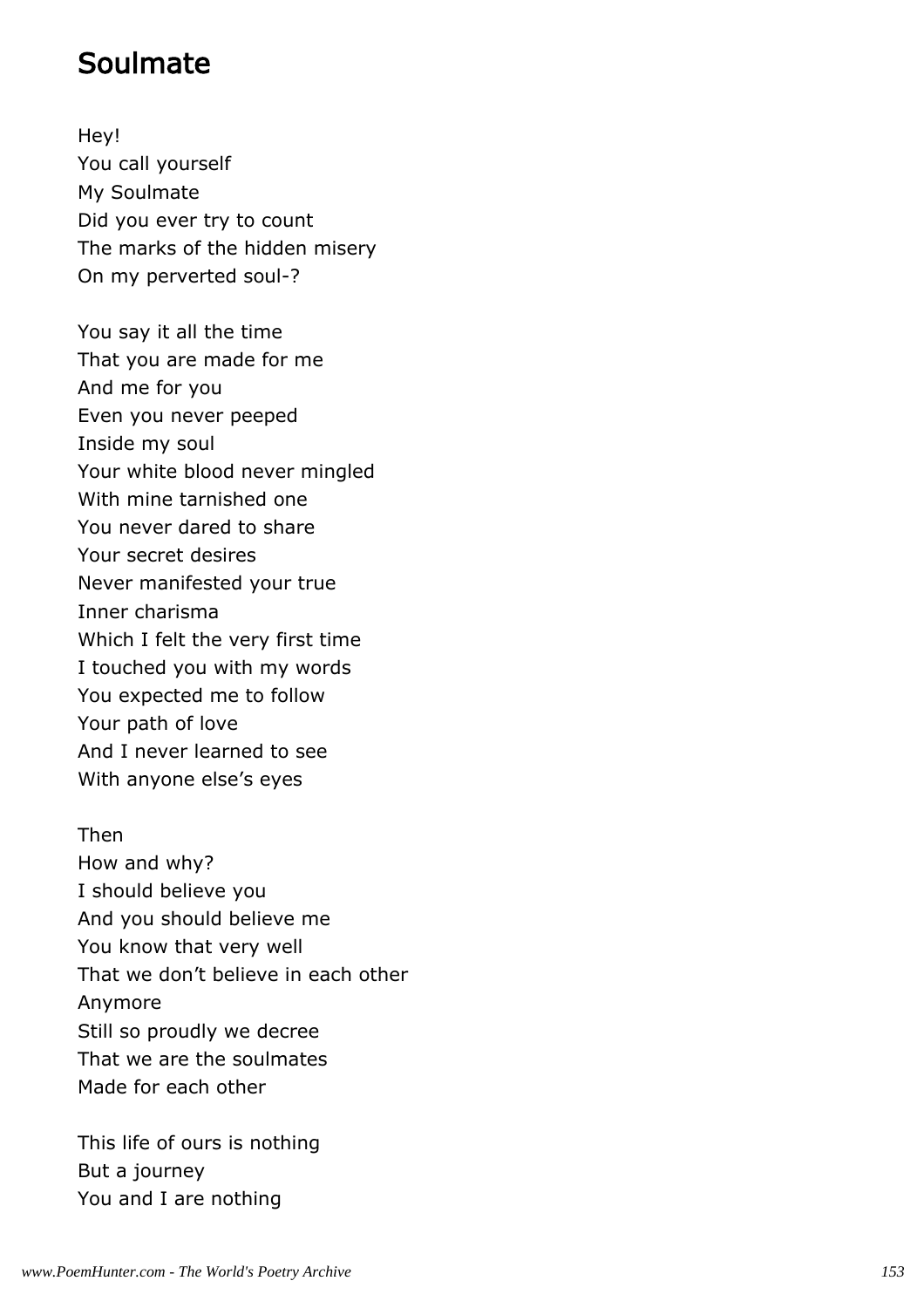But virtual beings Incidentally met while on board And fated to reach The final destination

So my so called Soulmate I beg you Please don't talk about the soul When you only look at the body We'll be permitted to be each other's soul mates When we would reach the final destination Only if we didn't change our itineraries Under the influence of our humanly prudence And restricted scope of vision

March 06,2009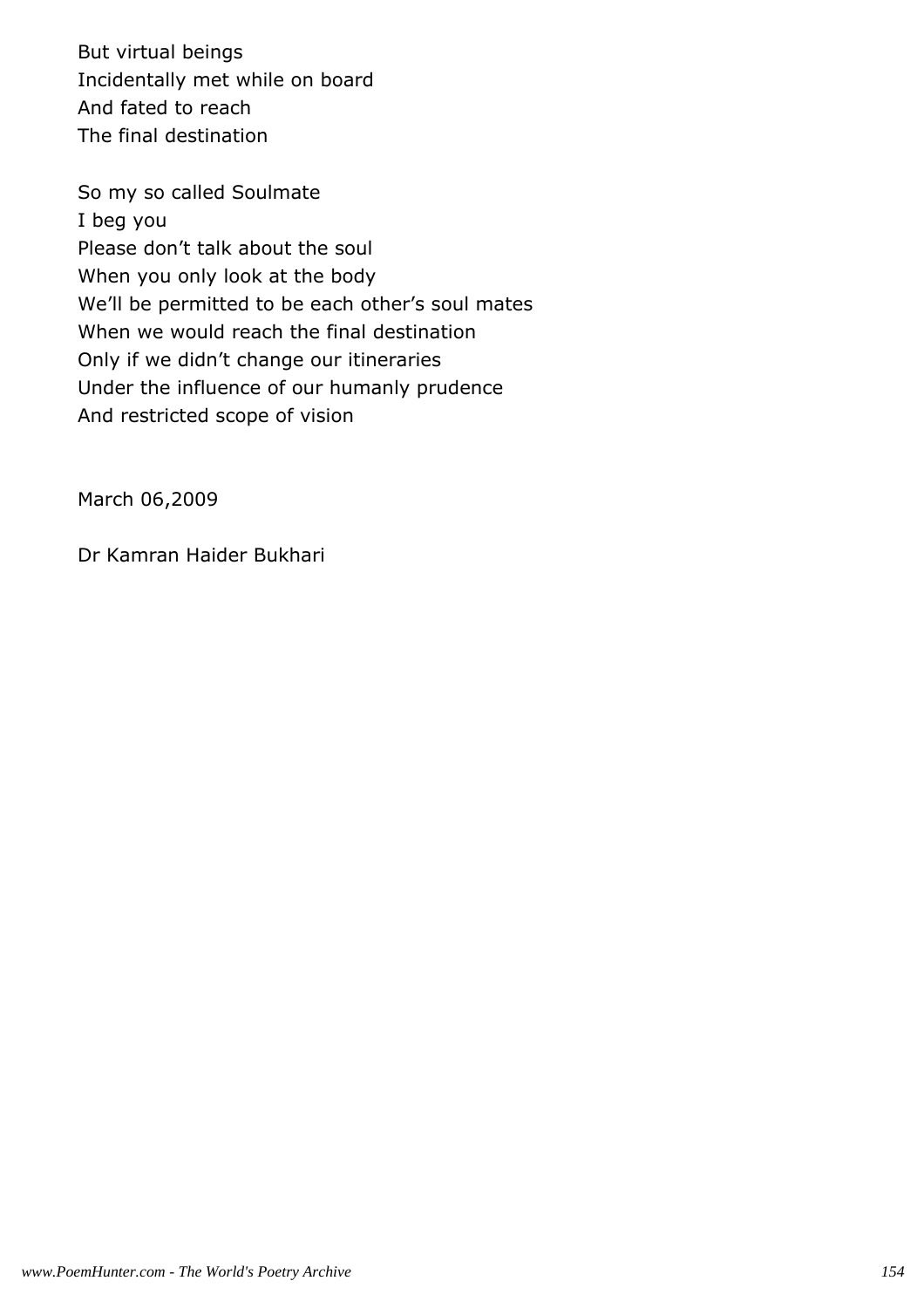#### Starter

The story begins not today It neither occurred in the past Nor it would ever start

It is just a man's dream It is only an individual's quest It is not a shared delusion It is merely one man's notion

Still it pierces the skies above Still it touches the depths of oceans Still it travels the un-trodden paths Still it creeps in the disabled minds

The verse is ambiguous yet crystal The word is plain yet enigmatic The picture is blurred yet three dimensional The thought is juvenile yet profound

What else you're craving for? This is just a starter And it's surely mouth-watering Though little sour

Take it the way you like It's just a beginning of another end There is a lot more to come your way

Jan 15,2009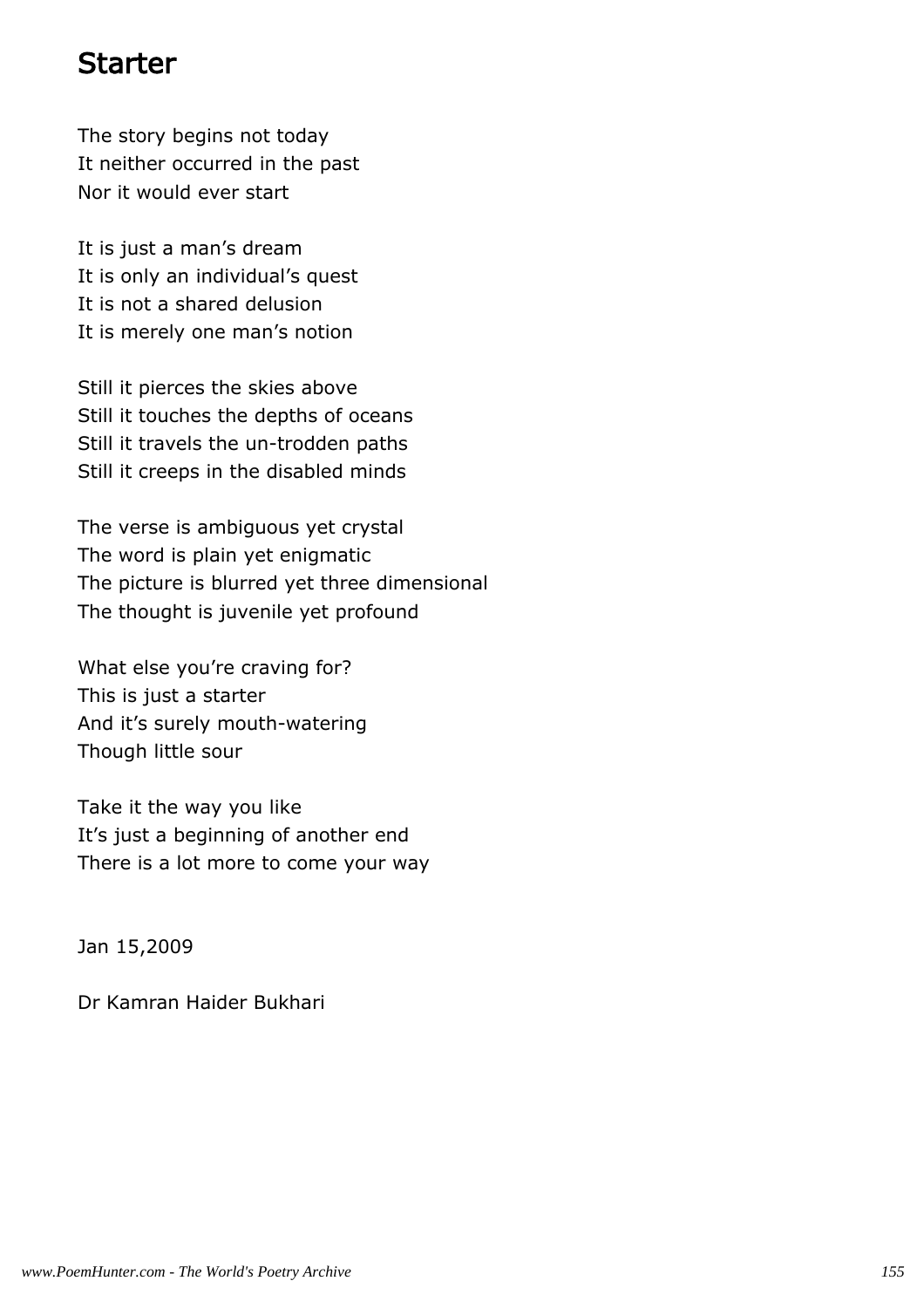# Stripper

I haven't seen you before, Are you new in this town? Would you like a dance? Hey! Say something…

Can I hold your hand?

I think, this is not a good idea;

I just want to feel your fingers, And ensure the touch of your eyes. You know, When you were stripping, You looked into my weary eyes; And you touched my soul, With millions of little fingers, Emerging through your belladonna eyes. It was raining heavily outside, But I felt it here all over my body and soul, Like there is no roof between me and heavenly sky. Can I hold your hand…?

I think you better leave this place now, But! Always remember; Wherever you go, I'll follow you; With my little fingers…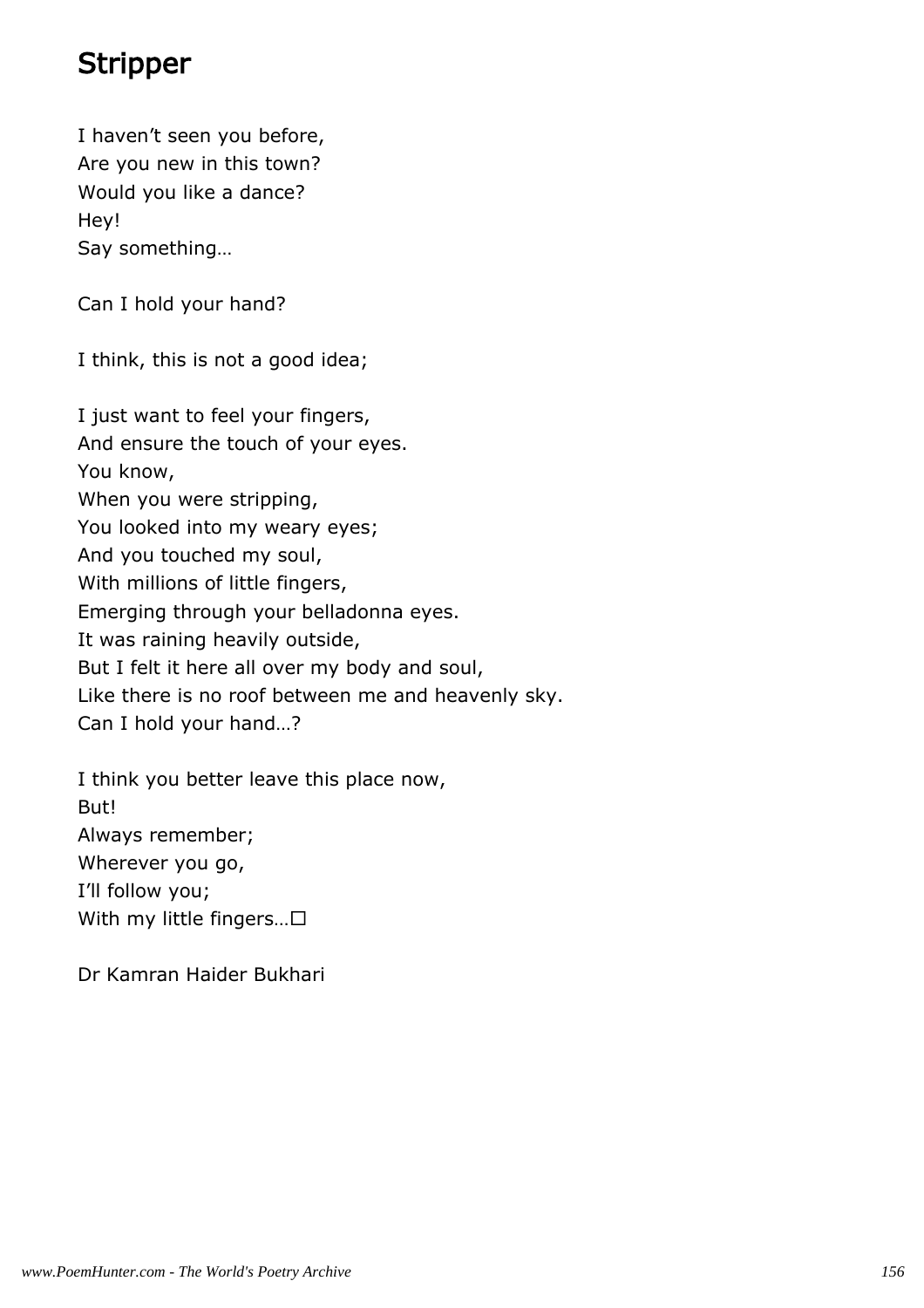## Submission

If I would break the code This Universe is standing I would break myself too

So It's better Not to crack But to embrace and follow

Dec 04,2008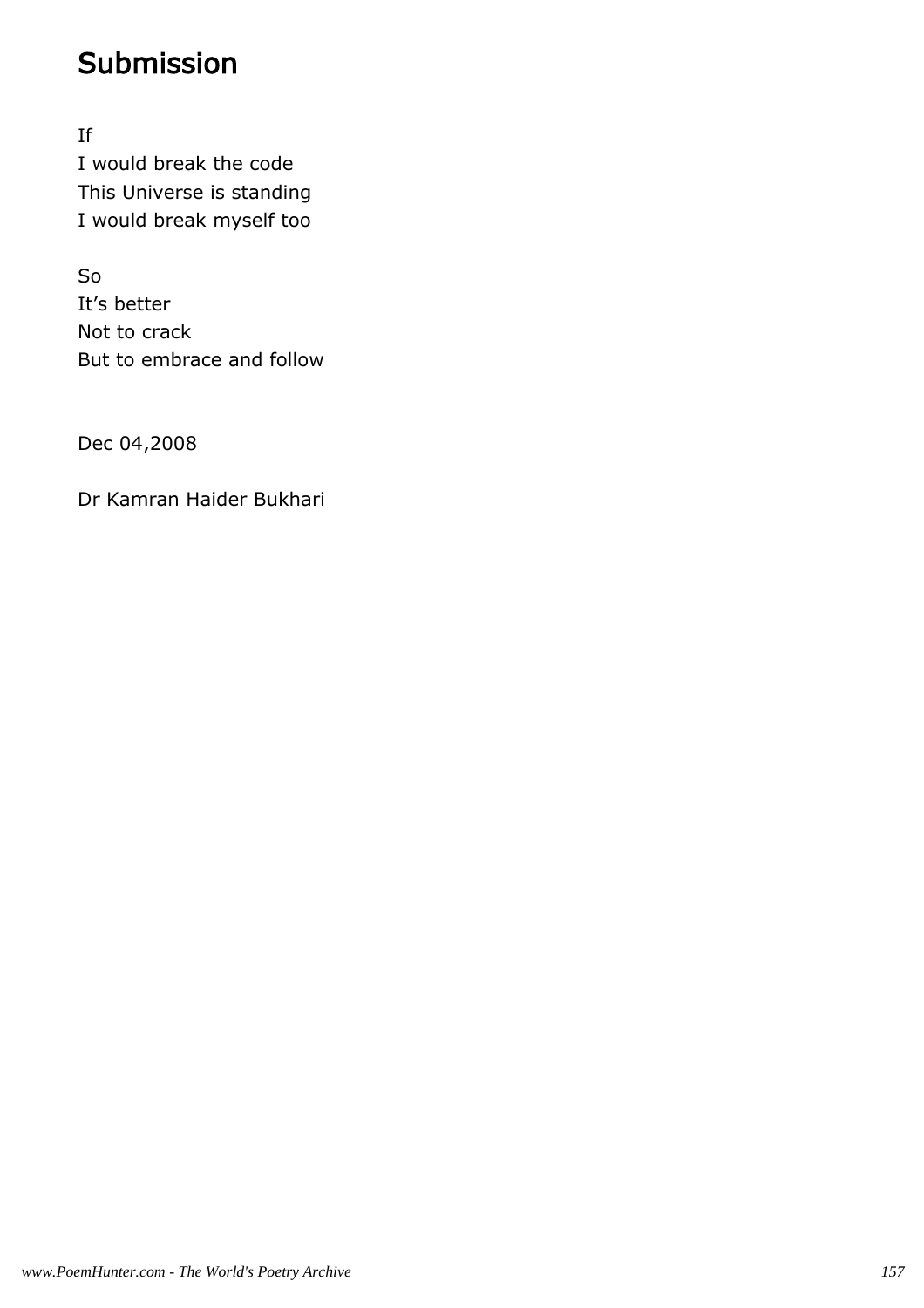### Suicide Note Of A Nameless Person

I hate myself And this cruel life. I can't bear the massive burden Of my unwanted, Unhappy, Hopeless, And misinterpreted existence. I must die; Or go oblivious. Wish there were enough Opium, In this entire universe; To calm my restless-agonizing mind. I must leave this Unjust and sterile world, And should take my last voyage; A leap in the eternal dark…

June 15,2008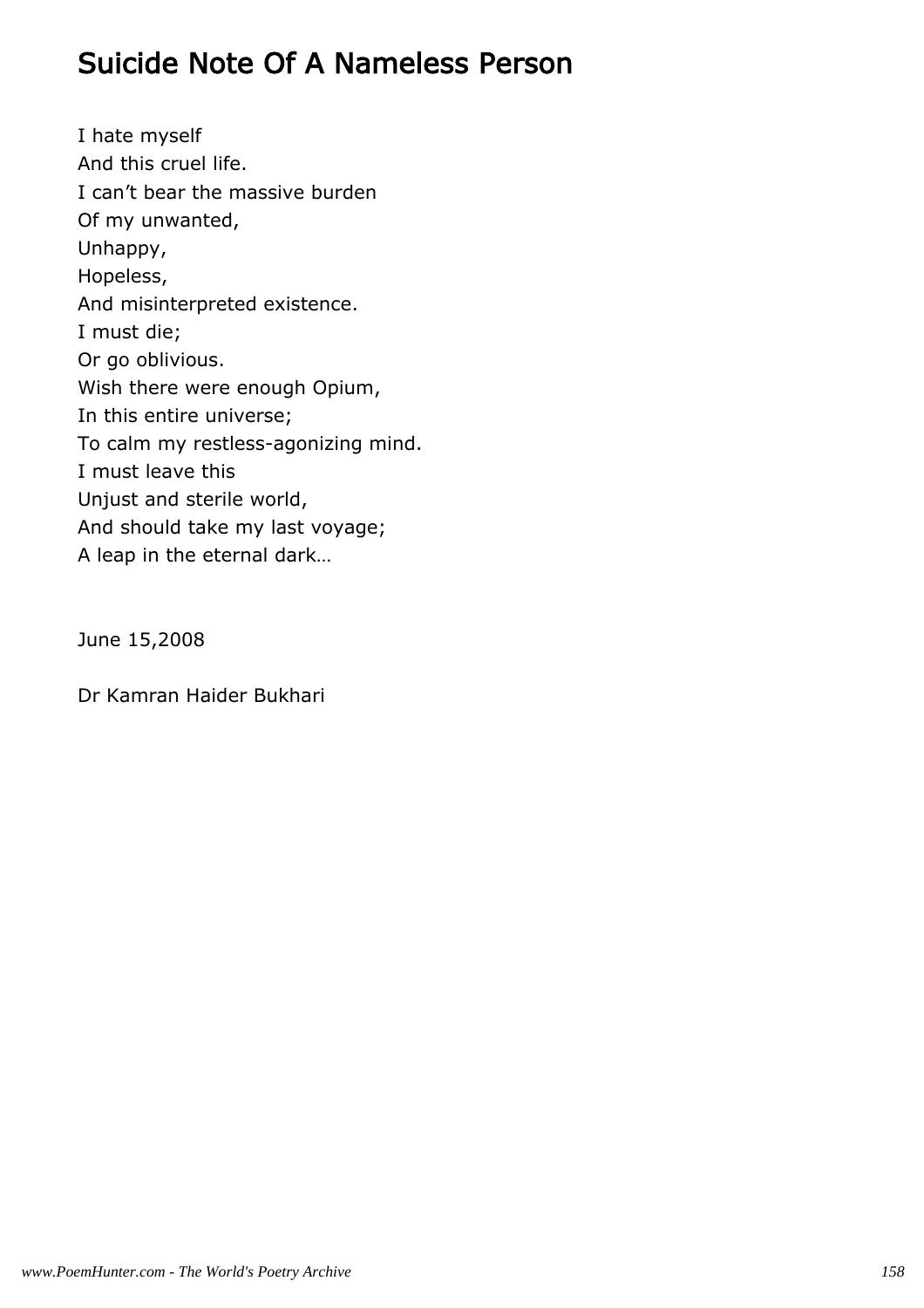## Table Death

Sweet smelling wine, Alluring flawless beauties; A deal done under the table, Piety sold to the soulless. Tanks crawling on her breasts, Impending death of the brain; Body lying on the dining table, All except God enjoying the supper.

Dec 16,2009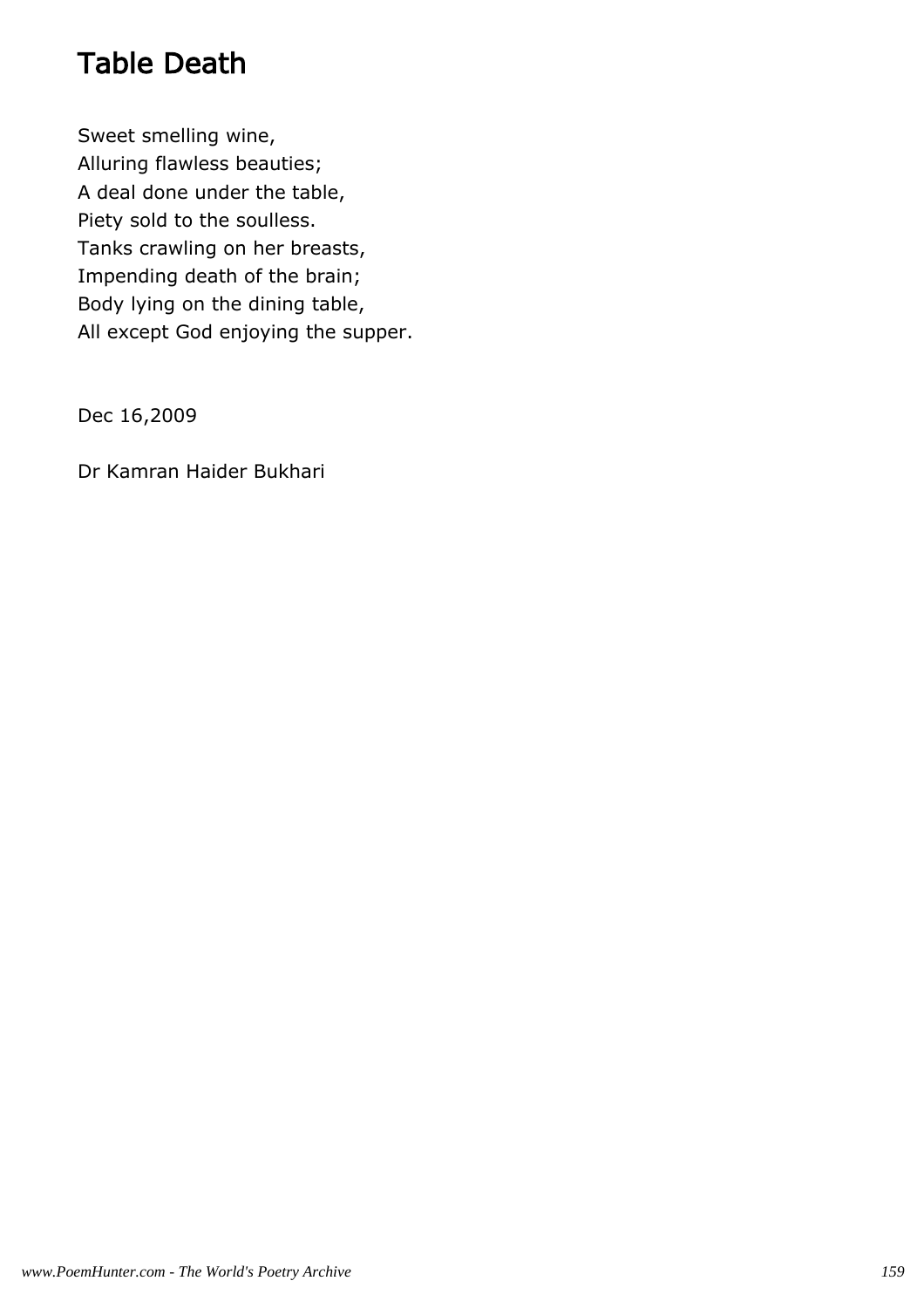# Temporal Humility

Catch me if u can? Trumpet of time, Confronted me once. With frozen legs and frenzied thoughts, I got up from my bed, And fled away the asylum of space. With the long atrophic arm of God, I seized a moment. Still; I can see the shame, In the eyes of infinite time.

April 10,2002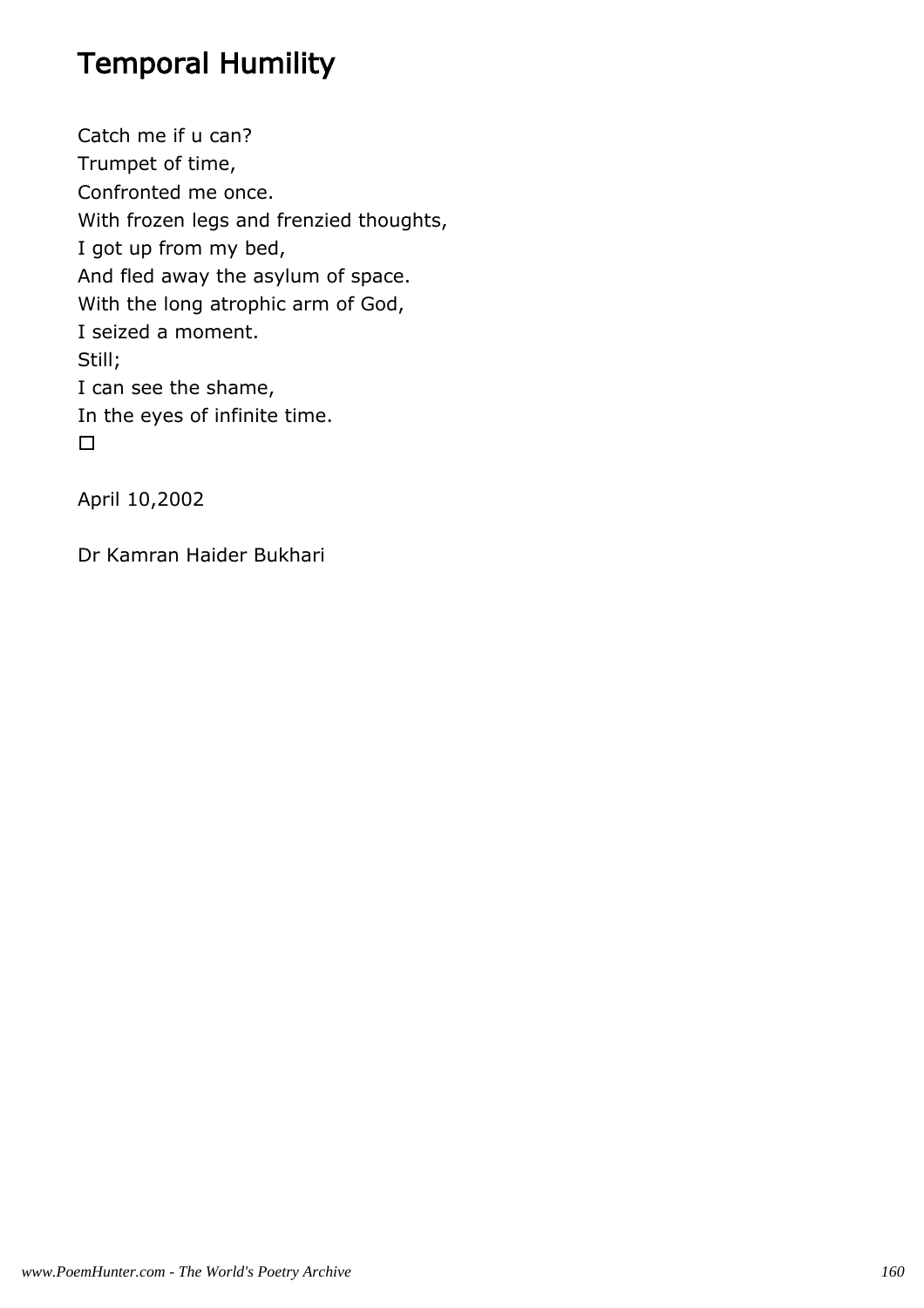#### Ten Years Later

Believe me I know nothing Even I am not sure Would I be able to inhale One more puff of O2

Yet I want to tell you What I just saw in a wakeful dream I am 40 Still wearing the same old shoes Hair are falling Like autumn is knocking at my door I talk little and look prudent An old beggar passes by Reminds me of something Which a similar fellow told me When I was 20

Kamran! You never listen to anyone But I am here to tell you That your presence in this world Has made some difference I know you have had been thinking To quit this abode full of dissonance But I beg you Please never give up Till your last breath

April 17,2009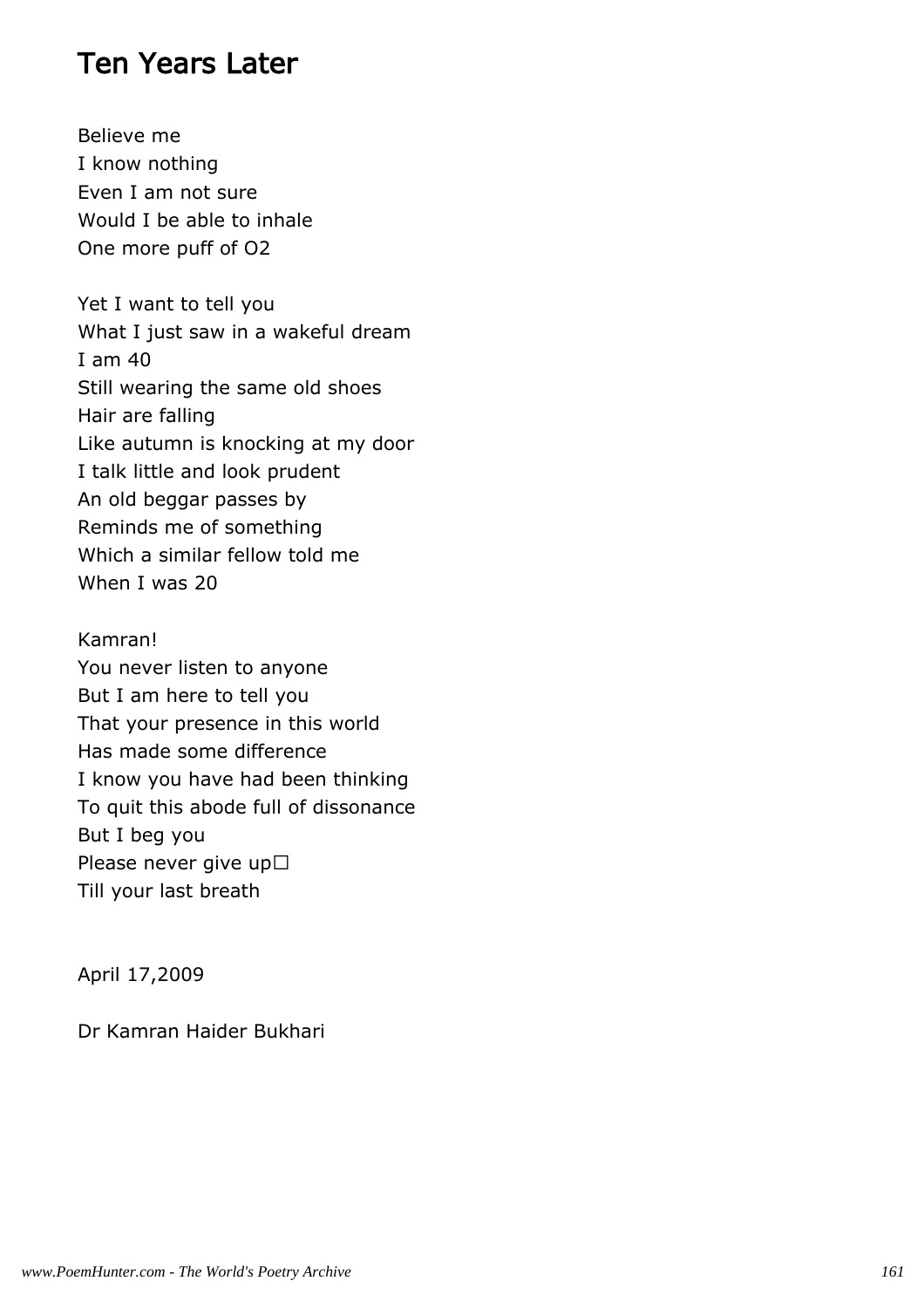### The Beauty Of Misery

Hey!

My little sparkling eyes Untainted dreams of innocence Sleep my tarnished hopes I know not a lullaby Sleep my only strength I know not a rebellion

You know me My dear friend I'm just an ordinary human A mere homeless in our motherland

The surges of my juvenile blood Hold on my beauty of mind Stop this killing of your own flesh Handsome blood of our youth Playing in the scorching sun Singing the melodies of unwanted pain Kissing the lips of unseen misery

The curse of being a human Te tragedy of your brotherhood The beauty of our common misery Crying for a little cuddle Pleading for the real justice Pining for a healing touch

Hey, You! My so called brother You still thinking Come forward and hold me In the stretch of your blessed arms I'm the son of your own soil I'm the daughter of your motherland I'm the beauty living in misery I'm the homeless in my own homeland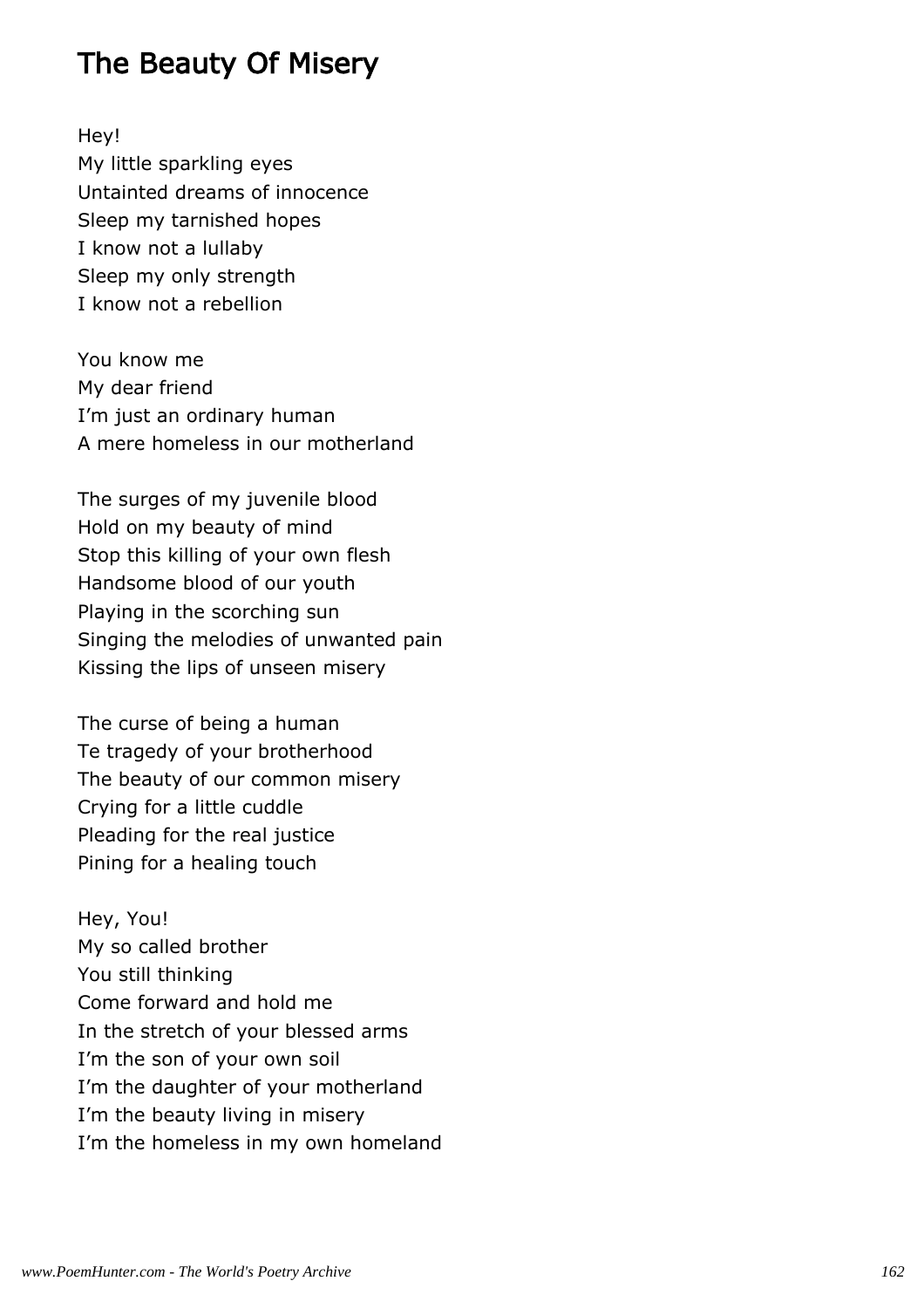P.S. Written for the IDPs (Internally Displaced Persons) of Malakand Division. At Shah Mansoor Camp (Sawabi) for the IDPs. May 29,2009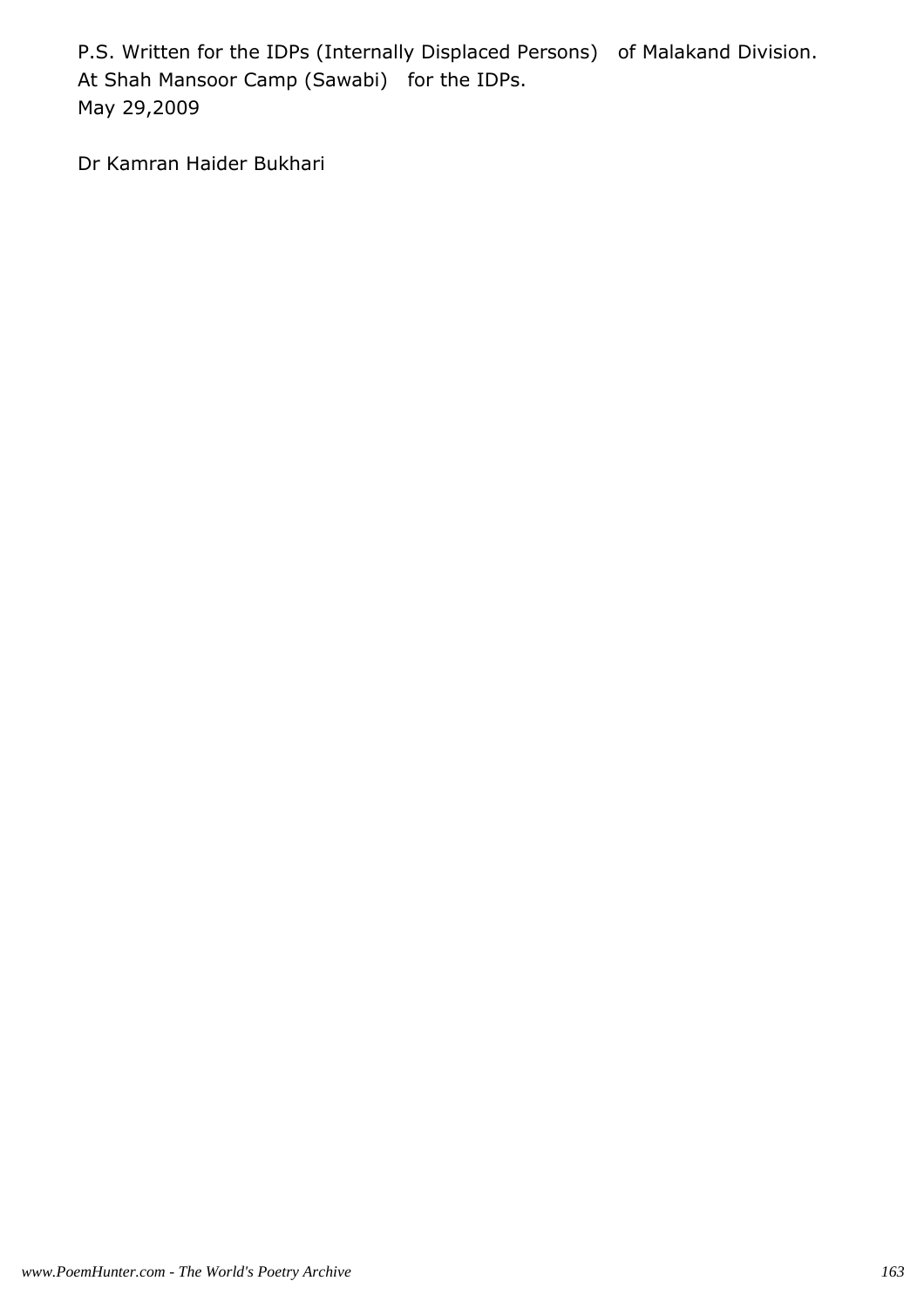## The Beggar

In a super market Hopes are for sale 50 % discount On all kinds of goods New or old In-fashion or out-dated All at a same and fixed price No need to bargain No worries of human error

Fine quality flour Unmixed and untainted Well-baked bread Milky or brown Olives, almonds and coconuts Fine-looking and refined Fruits, vegetables and cereals Alluring and newly picked Meat of all kinds and in all forms Red or white Raw or cooked Halal or crucified Anything you need For your breakfast, lunch or dinner Will be given to you At a reduced price What else you wish for?

A middle aged man looking like a beggar Approaches the cash counter Holding a small sized milky bread In his right hand How much for it Sir? Just 10 Rupees Sir I only have 5 right now My children are hungry Kindly do me a favor I'll be grateful to you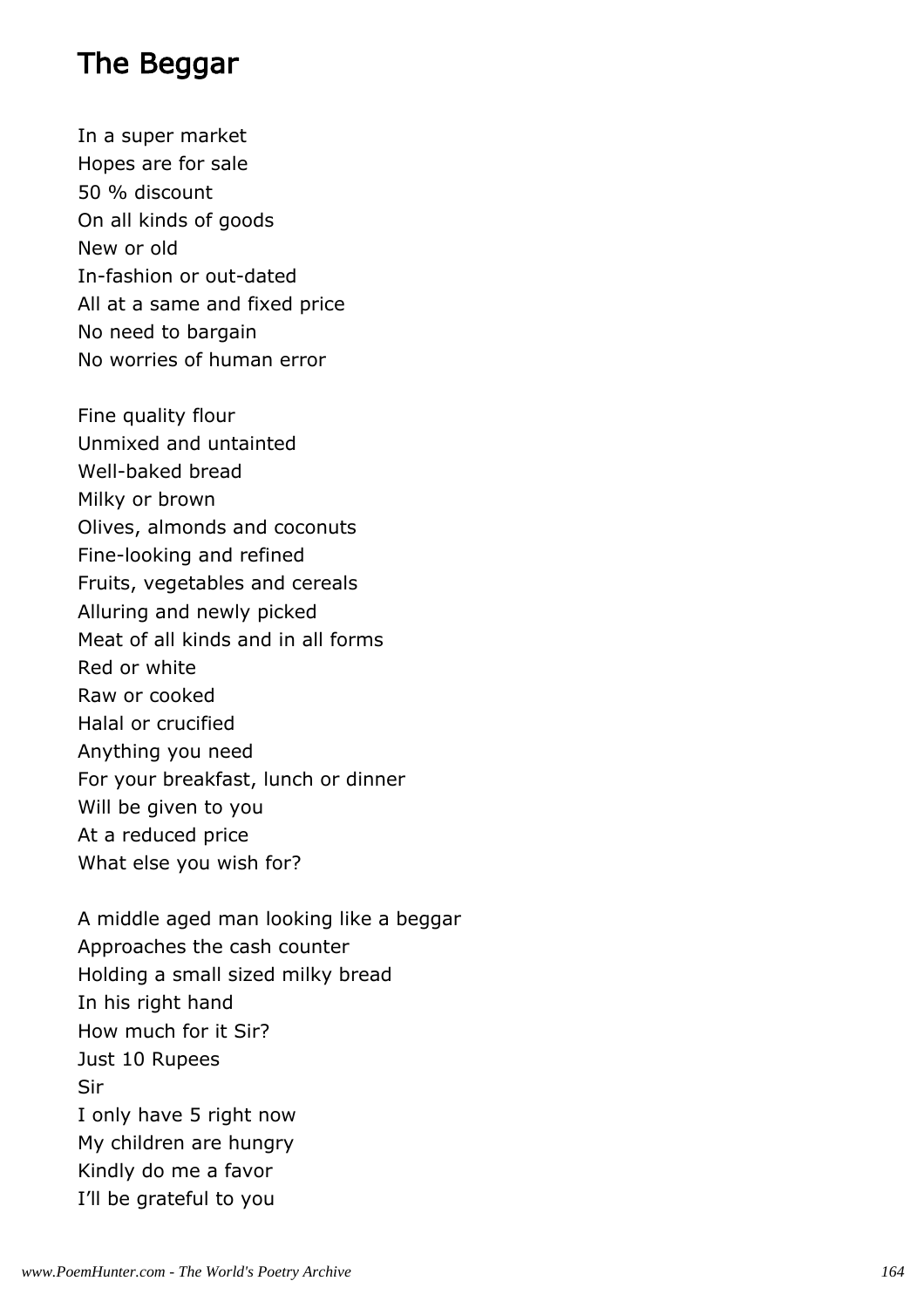You filthy beggar Don't you see? We already selling at 50 % discount And you asking for 50 % more Put the bread back And get lost

The so called beggar Left in despair And moved slowly To the waterfront

Jan 04,2009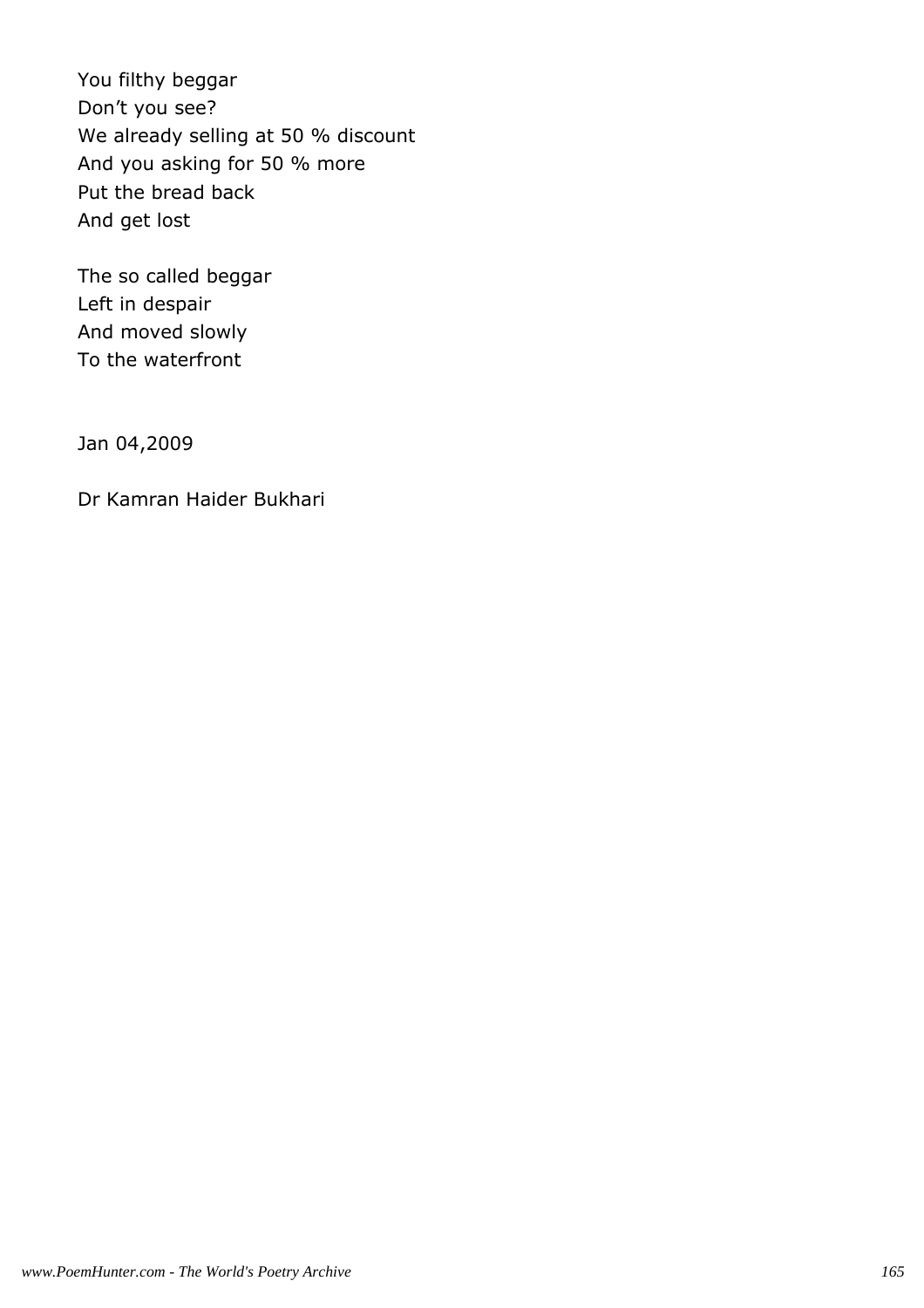### The Best I Can Offer

The love of the fervent Qais The passion of Jesus Christ The sorrows of young Werther The poignant lyrics of romantic Keats The homesickness of Odysseus The logic of great Socrates The beauty of Queen Cleopatra The genius of Albert Einstein The healing touch of Hippocrates The unrivaled valor of Achilles The tragic revenge of prince Hamlet The prophetic vision of William Blake The lustful love of Aphrodite The enlightened soul of Buddha The divine love of Baba Bullhay Shah And the eternal sleep of Endymion

All put together in this little heart of mine Which I have scribbled on this blank paper I have nothing more to offer You To prove the purity of my love for You

March 04,2009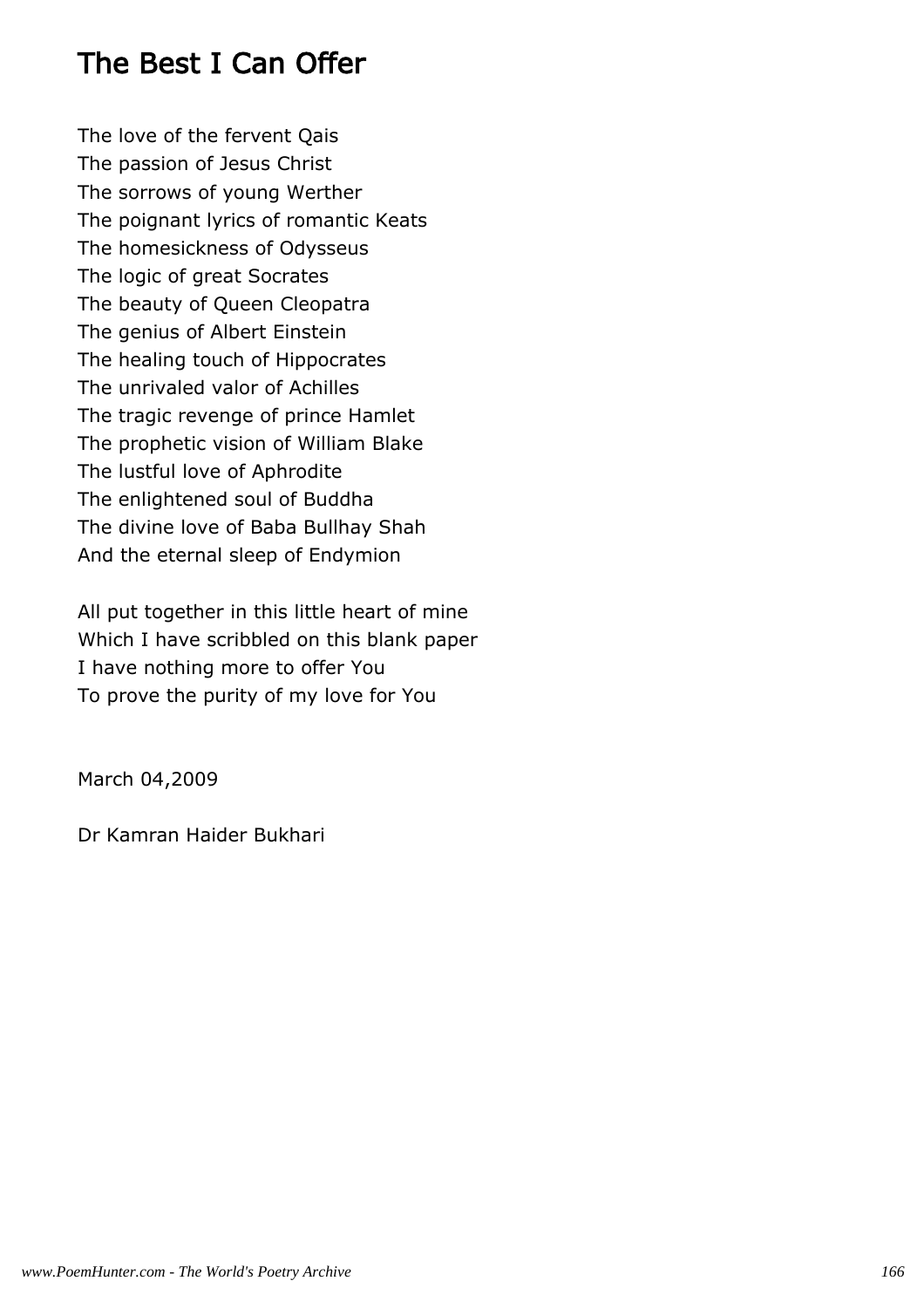### The Paradise Found

Loner was I; Crossing the cosmic oceans, Of ignorance; And the un-known lands, Of self-dependence.

Forlorn or Accompanied, Grieved or Ecstatic; Deprived or Lucrative, Tranquil or Frenzied; Whatever, I have had been just a loner.

I lost a child's Toy, Belonged to a boy of four; In a trance of pseudo-dementia, And when I was redeemed with reminiscence; I could only remember, I threw it in the Atlantic.

He;

The little poor soul, Looked at me with a mild-benign hope, But I was shocked; Because of the malignant fear. The king of the Atlantic Would kill me; If I would tell this child, What happened to the Toy of Innocence. A child of age, Merely four; Can make the king and his oceans, A cemetery of king's dead-soul.

Hey, little boy! I lost what I owe you, The Toy of Innocence and Truth; I didn't care for it. I thought, it is of no use;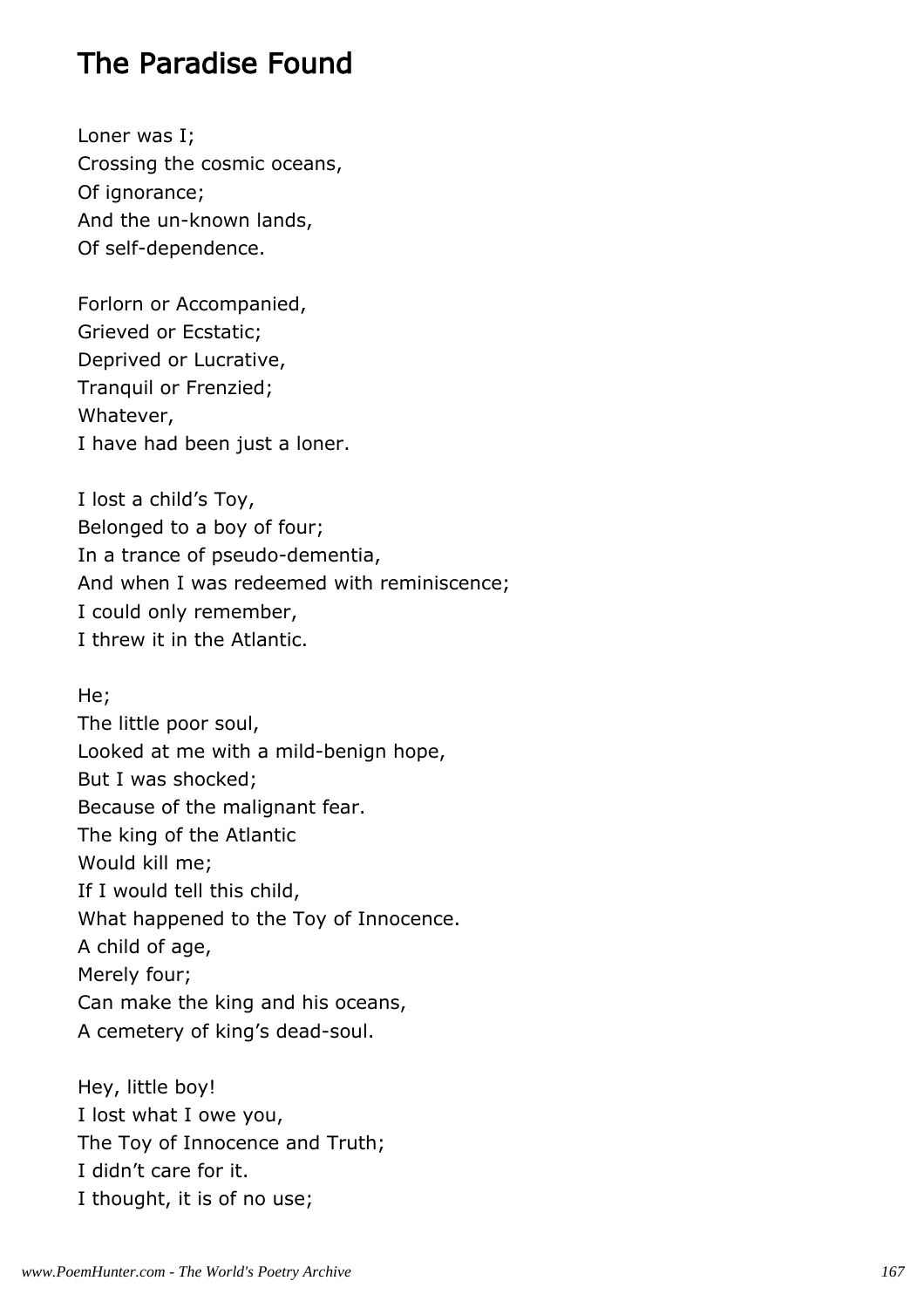I am so guilt-ridden, Of what I did to you.

Dear Sir, Don't worry that much; You learned a lesson, now in repentance, Never lose your innate-innocence, when in madness; What had been common is still common; It is just we care now, simply for our own abdomen.

Think and Feel; When light touches your tender and fair skin, Does it burn you or any of your kin? Never has it done so; It just gets mixed with the cells of your bones and body; Makes them grow healthier and tidy.

Dear Sir, Just Think and Feel; Does God ever ask you? To pay the bills, Of the light and power He provides you; On your vast oceans and soaring hills. Then why you always stand still; And think nothing but only, Of your electricity bill. And this all will vanish in a little short time, That you know very well; Then when would you get some time, To discern and to know; How to prevail over hell.

Dear Sir, Pure Love, Mindfulness and Service to Humanity, Are the three pearls of your soul; Can give you back, your lost identity.

The way to the Paradise lost; And the reality of God, Which you have never known; Can solely come through-The passion of your heart alone.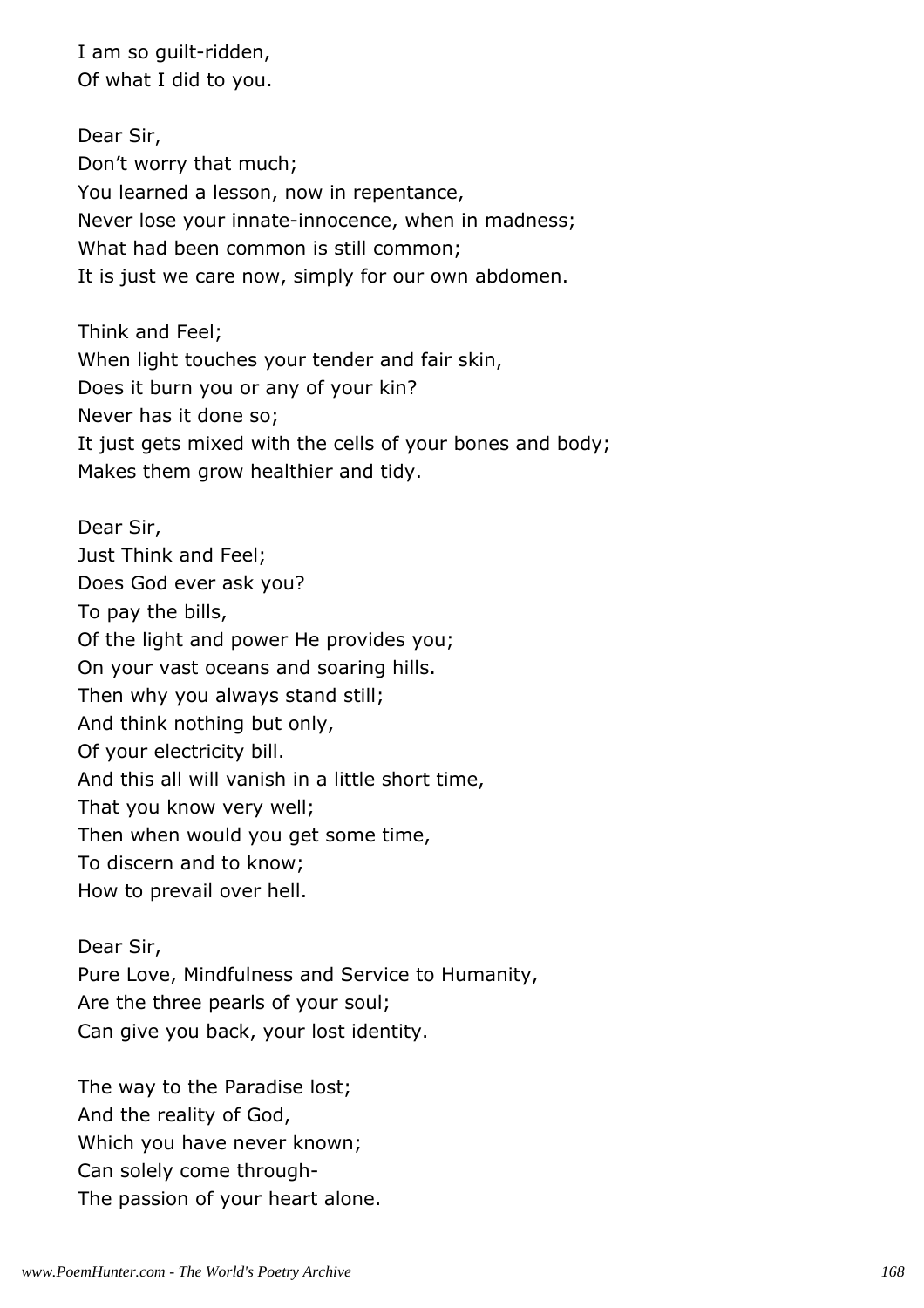Or you are not the man of heart; Then forget your desires and think a lot. Ponder on every myth; Look for the hidden signs; And find the peace eternally in prostration to God.

Still this is not of your best choice; Work for all those men of God, Who live with the misery of pain and price. If you can calm one frenzied mind; If you can free one enslaved body, Or a penalized soul; If you can quench one burning pain, "You shall not live in vain."

Nov 06,2008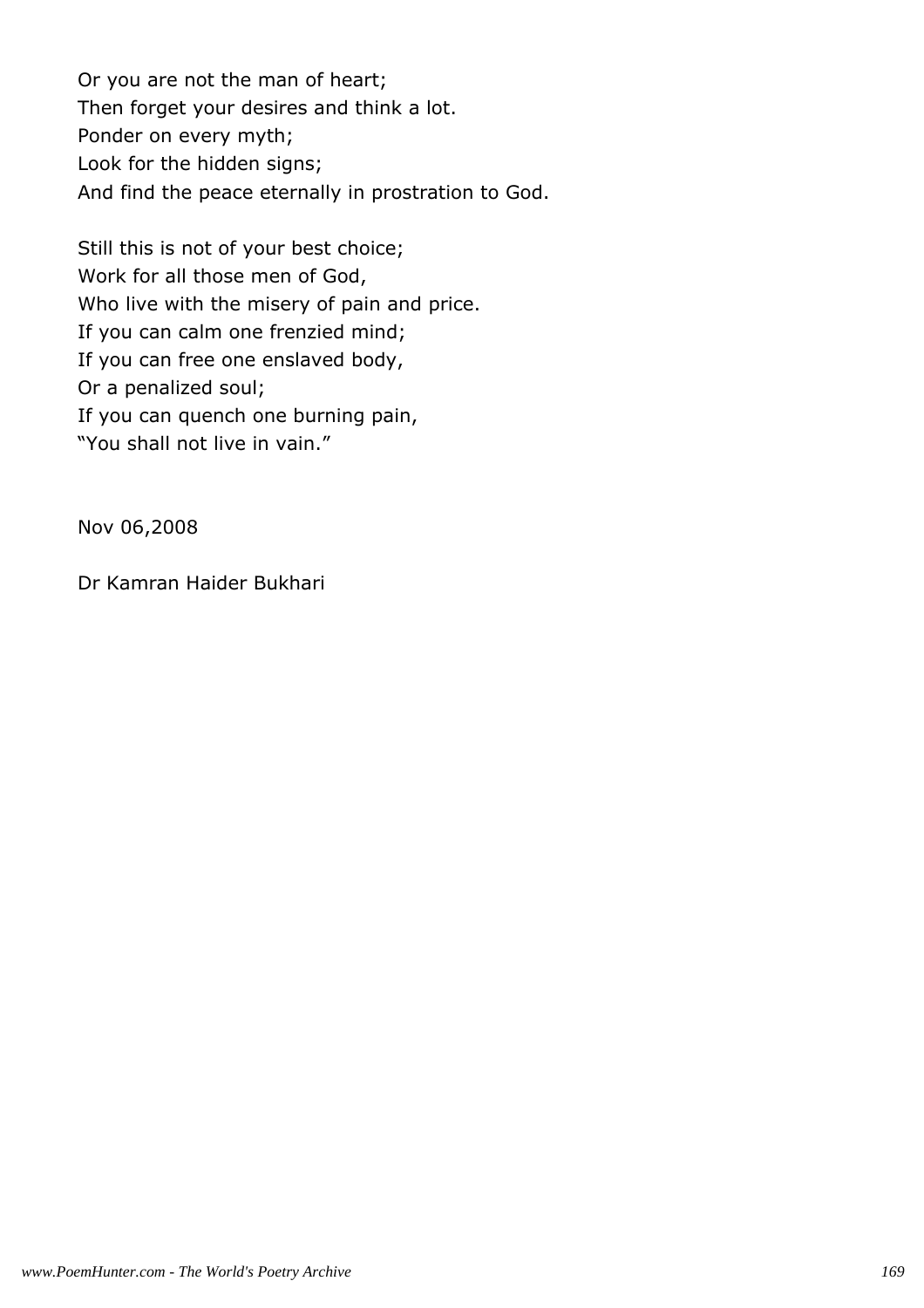# The Pinnacle Of Creativity

Eat my little dream Like a forbidden fruit And tell me How it tastes like? Sour, sweet, bitter or awful Tell me in the straight and plain language As I am not in the mood of unraveling your Fancy lyrical metaphors Decorated with artificiality And irony No more literary art No more philosophy Just speak to me in blunt words

You call yourself a poet When you don't even know the art When you don't even realize the obligation Of being an oracle The prophecies are just communicated Without any conscious alteration Or interpretation by lesser self You can't refine or slice The revealed Reality You just have to tell me The real Truth In the same monotonous tone It came to your Psyche

Oct 11,2008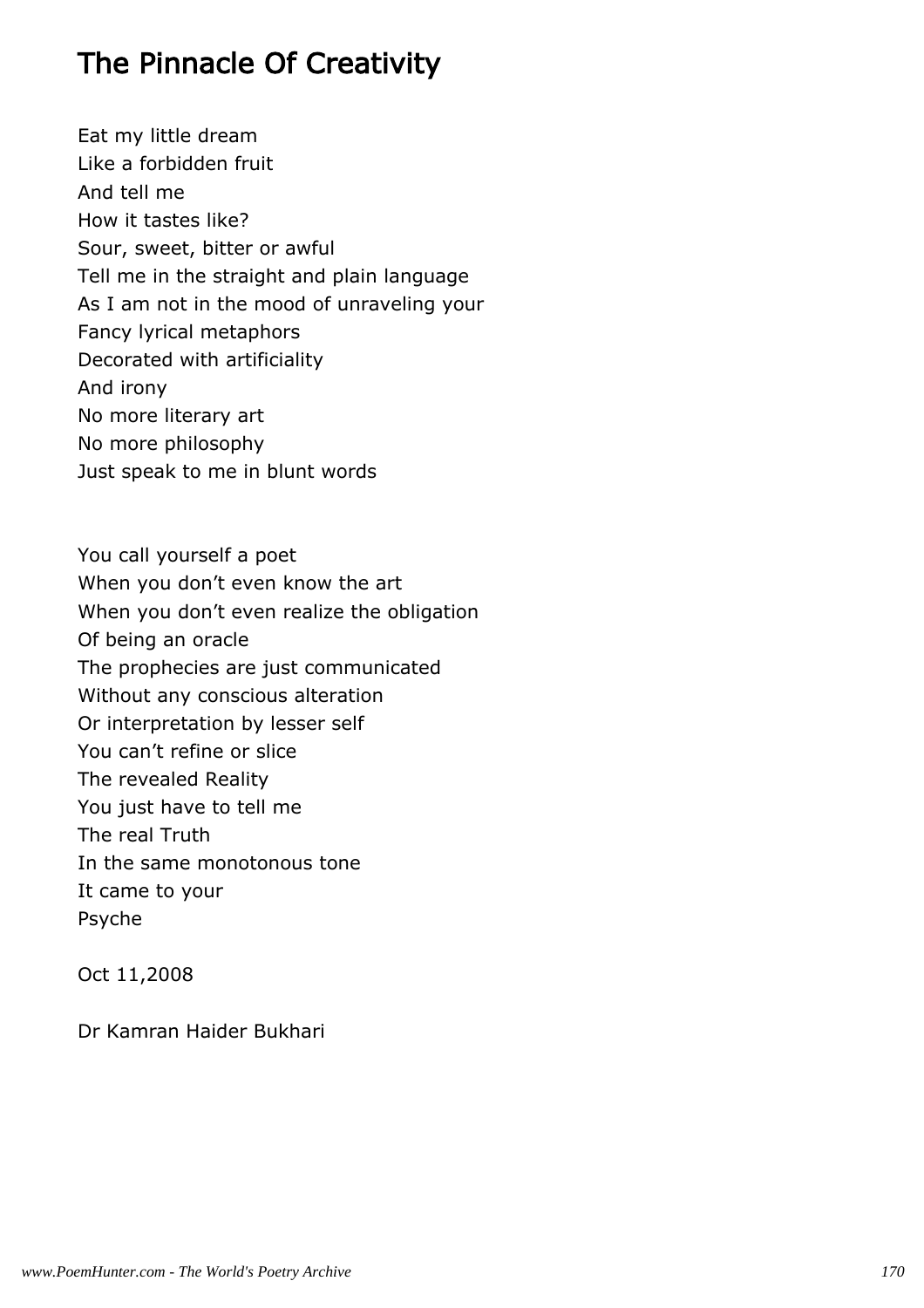# The World Of Mine

Kamran!

No doubt should creep in your mind No more illusionary dreams No more delusional prophecies No more third person hallucinations No more abstracted realities No more forbidden desires No more love and lust For false beauties and volatile wealth No more hidden truth Your tongue should speak No more excruciating pain Your soul should endure No more I plead No more

You have been misjudged Mistaken and mishandled Why? How? Whatever-You must not care For these superficial minds And shallow souls

You must not burn The world of your inner true self In the hell of impotent hearts And In the fire of heavenly desires The world of yours Would always remain yours If you would not let anyone Come closer to its boundary wall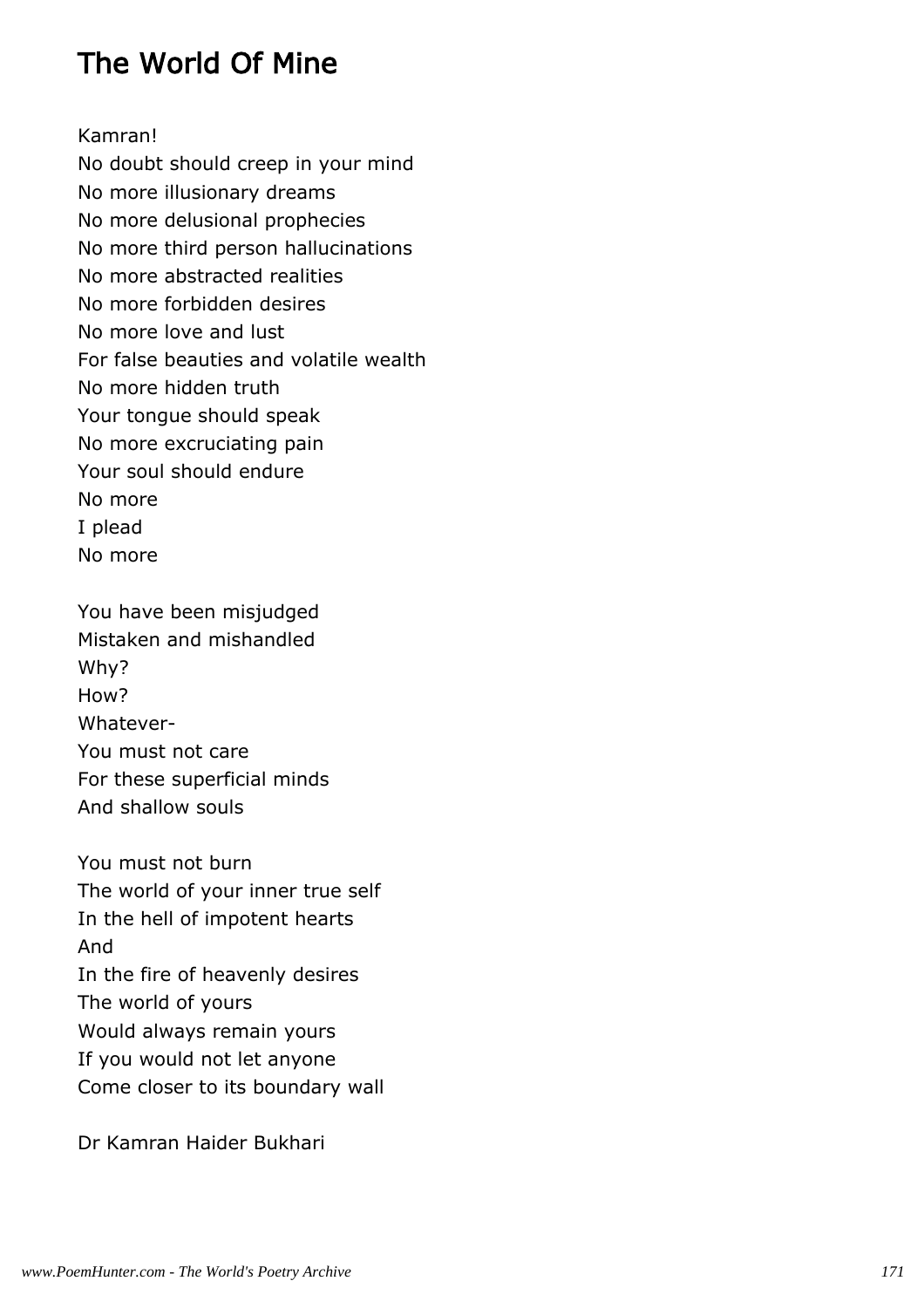## There Is No Love

Facsimiles of Aphrodite, Psyche and Selene Characters changed; personalities shifted Faces blurred; bodies cyanosed

Hard copies of saints, nobles and philanthropists Intentions corrupted; benefits relinquished Hopes burnt; smokes inhaled

It has been more than three decades now Still I couldn't find the thing called Love Today I chewed my mind over it for hours But couldn't find a logic behind this famine

Absence of love in life Can be an individual Or universal ambiance You agree or not Yet I would say Life's like that

Feb 05,2009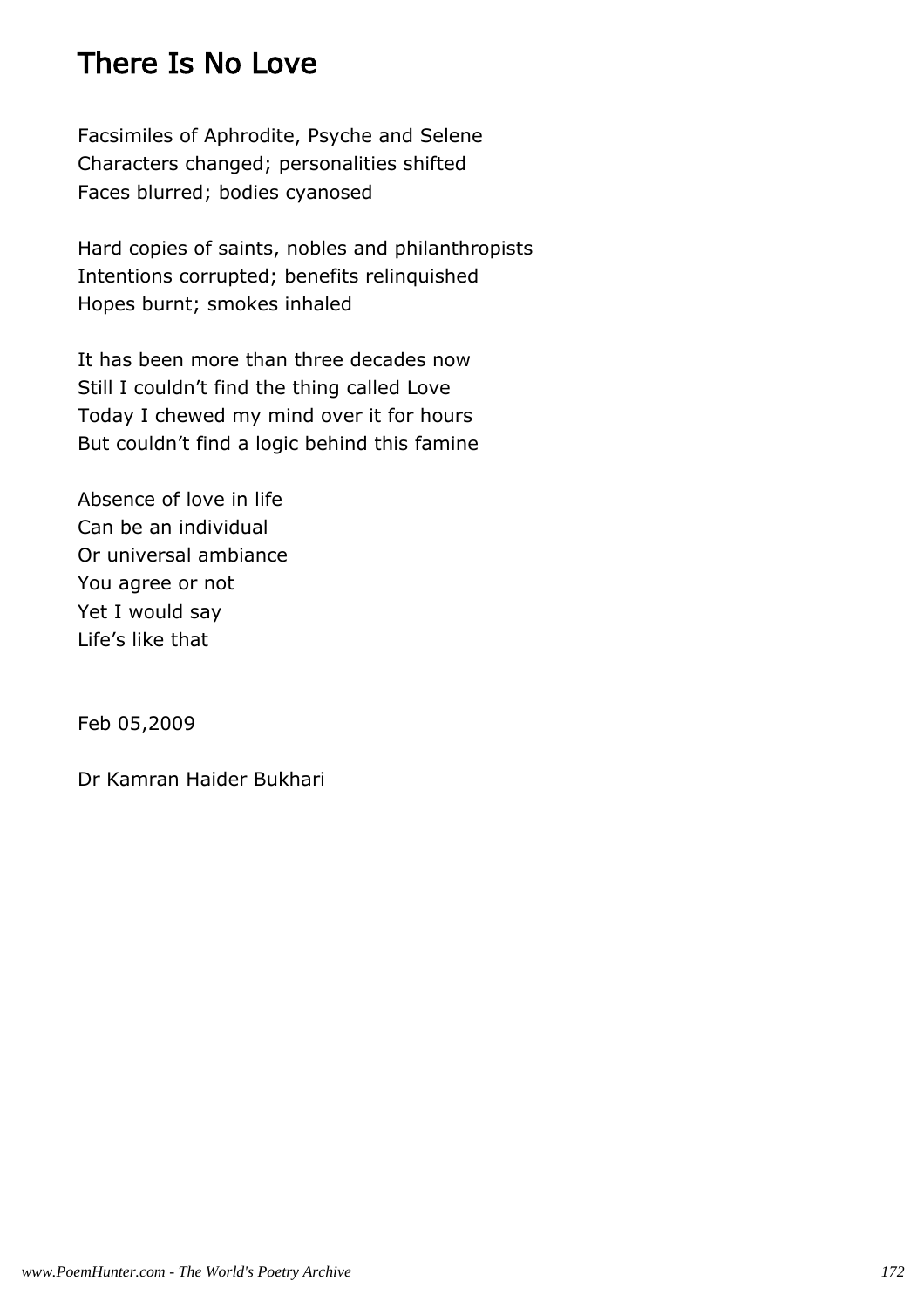# Thou Shall Not Kill

(The Sixth Commandment by God given to Moses on the Mount Sinai)

Gaza

Crying, burning, bleeding and stripping In front of the God Himself On the soil of the supreme holiness On the land of the universal benevolence

Human form transforming To ravenous beasts Mighty eating the meek Today Cruelty is at its peak

What can be the cause? Where we went wrong? Where God was dropped? Intentionally or accidentally In the dark sea Of our lustful desires

Oil, money, land, skins, power And the man-made religion Burning in our heads And The children of the holy land Bleeding to death

Jan 11,2009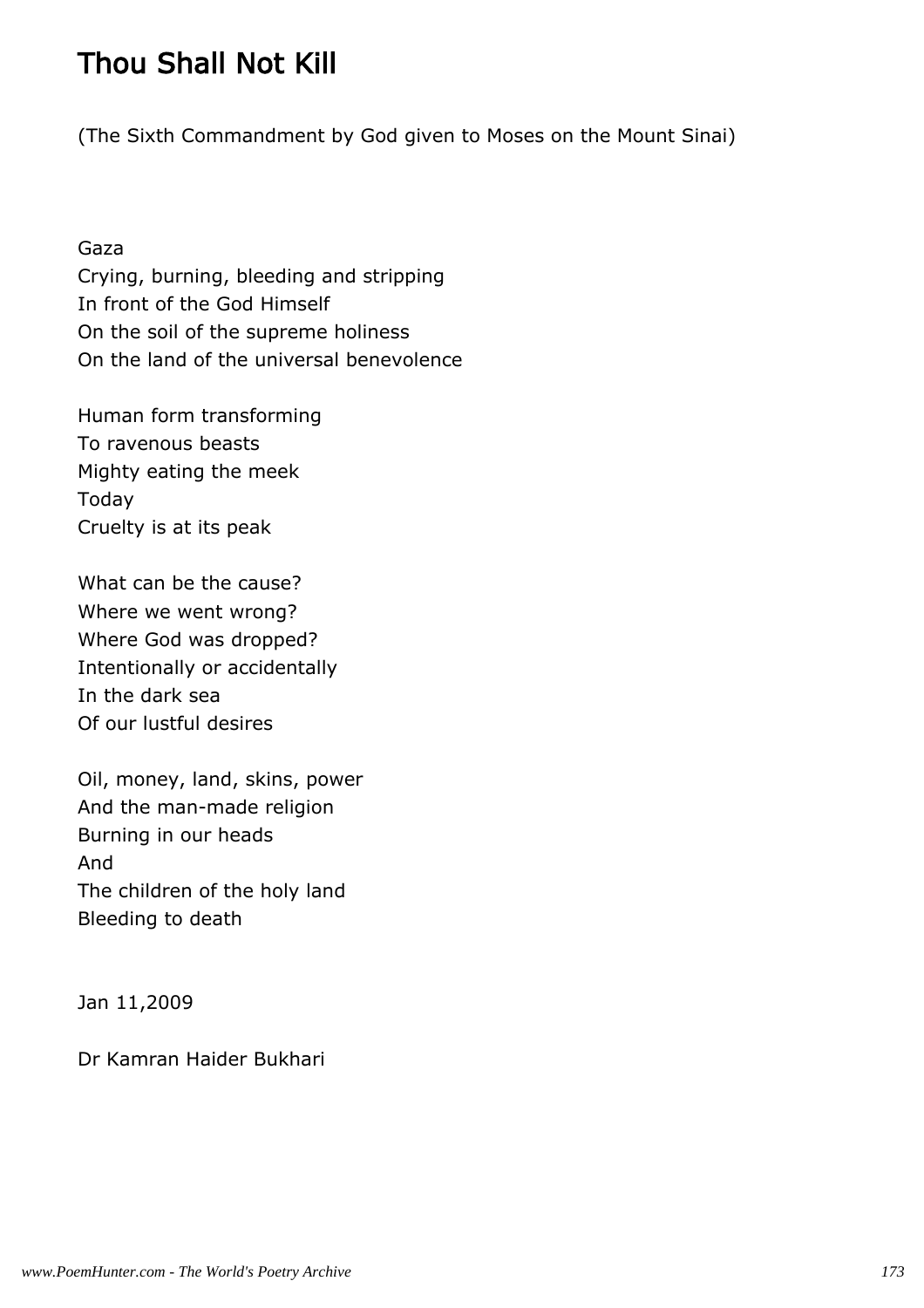#### Timeless Me

a breathless soul flying opposite direction to the wind of time a dehydrated leaf of me blown with an irrational hope that it would reach her feet

weary and crushed the hope of hundreds of thousand is traveling a useless time machine reliving second hand minutes retrieved from left over periods of time borrowed from incoherent chronometers

the hope never died the dehydrated leaf of me never lodged for a single second kept on flying even shattered annihilated the flow of time albeit never reached the destination

Oct 10,2009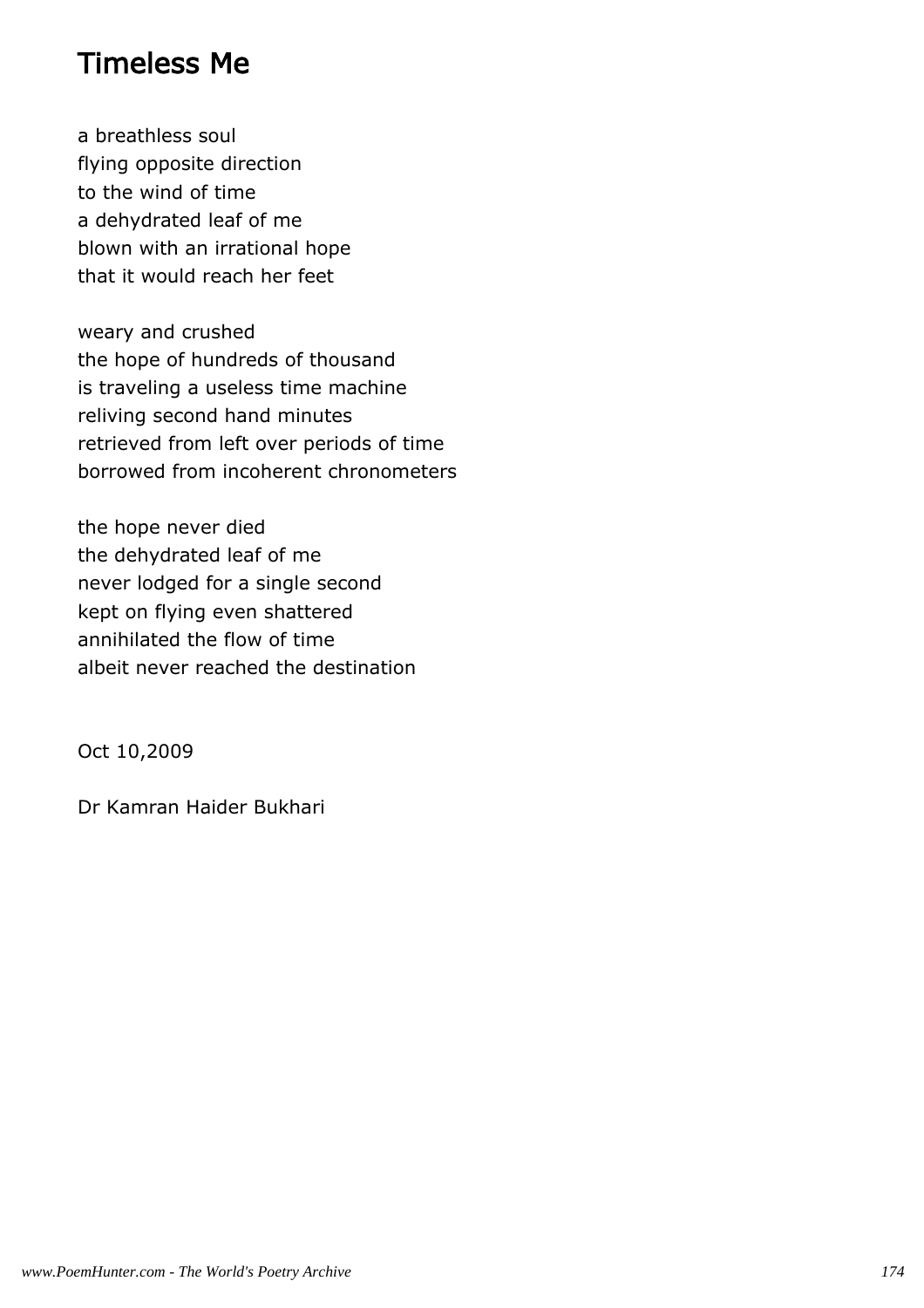## To Innocence

I think, think and think what I get in the end a tray full of ash and a room full of psychedelic smoke

The age of innocence pure and serene no delusional perceptions no suicidal ideations and no dysphoric trances

That was the unrivaled time of my life I miss you Naïveté I miss you with all my heart I hate this period of intelligence I hate this highly rated hour

Please come back Innocence my life is craving for your arms please be my pillow once more and take me to the underworld of oblivion for ever

April 11,2009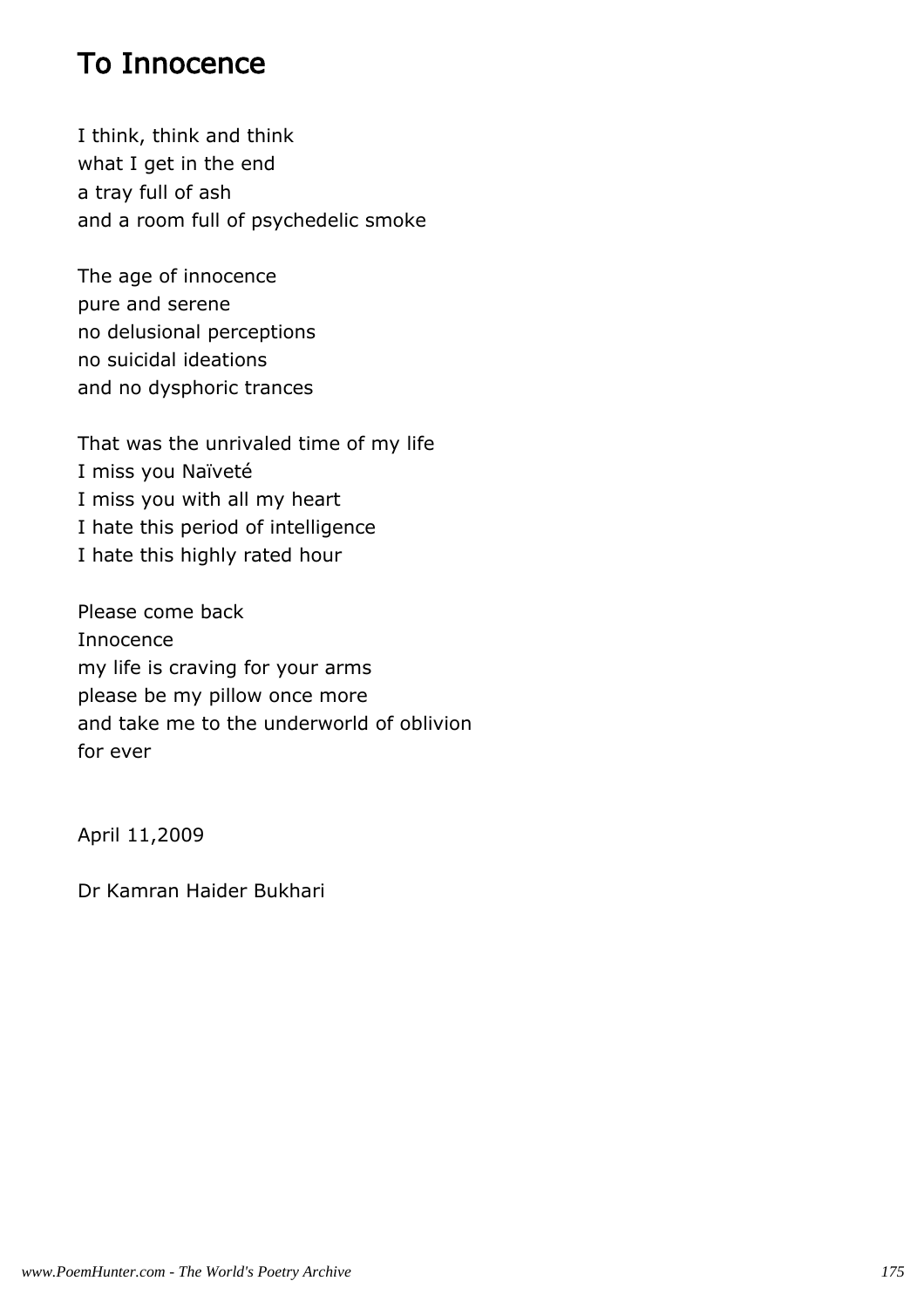# To Me

I am NOT in the mood Of making anyone feel special NOT doing any more favors For free Neither telling glittery lies Dipped in the scents Of chocolaty desires Nor asked by the Health Minister To write his Polio Day speech

I am writing this To Me For Me By Me

Kamran! You were NOT born for this What you are into Why you have compelled yourself To live a life of a Commoner When everybody here knows That you are NOT You were born for a purpose Then Why you are trying to lure Minds of these ignorant people With fancy and fake poetry These people have lustful minds No matter how much you do They would ask for more

Kamran! This is a humble advice Please don't argue And just follow What is being told to you These men and women Of today's illusionary world Can't cook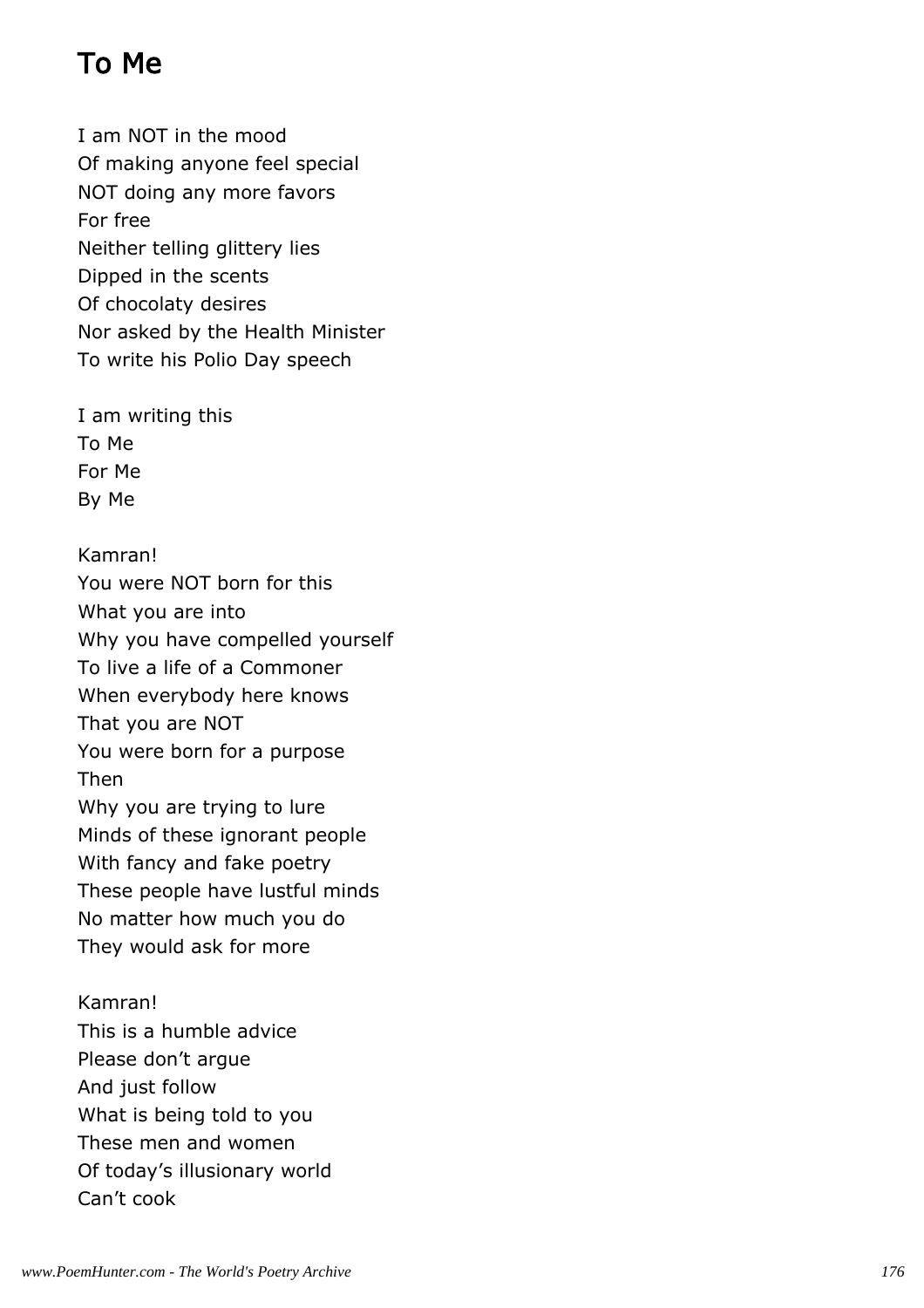The recipe Of your lamenting mind They can't digest Too much of Reality They are not used to listen Poignant symphony of lost love Orchestrated by the divine fingers Of none other than God Himself

So please Stop barking now In the deaf ears Of juvenile minds, Blemished hearts And shallow souls Instead Observe the silence For a while As this is NOT the right time To break the shocking news So please Say no more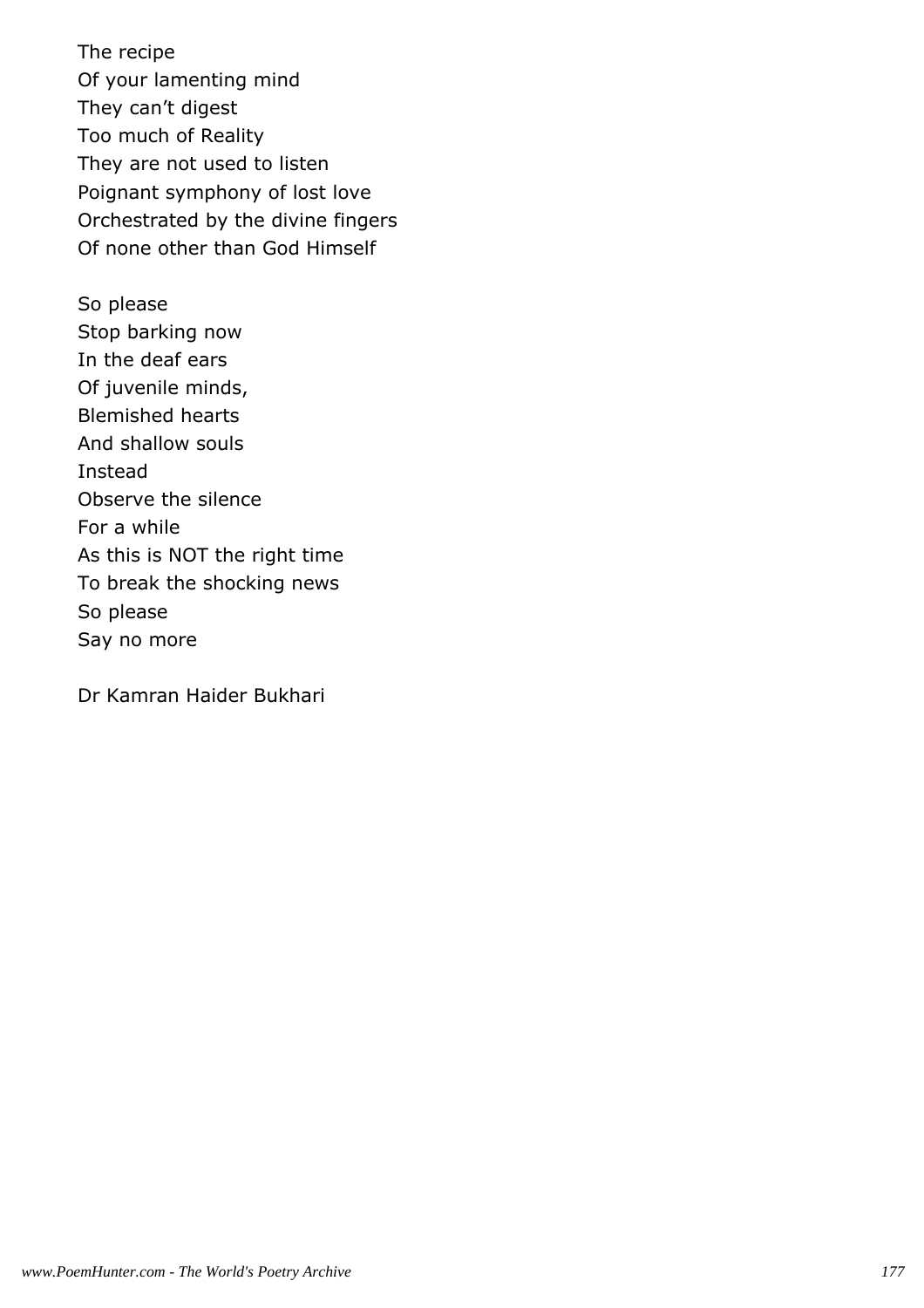## To My Motherland

Sun was in the east Still light couldn't touch my mother's eyes I was continuously blaming myself As I thought I was the reason for this darkness Hey mom Please wake up Look Who's here? Its moonlight Wants to say something Please ask her to take me to moon You promised mom When she would be here You will request her To take me to moon Moonlight can take me very easily But Why is she denying me? She shouldn't Please beg her for me Why you still sleeping Please wake up…

The night you took me to A nearest meadow We sat for hours on a wooden bench It was broken though Still we were so comfortable It was full moon right above our little heads The sky was full of twinkling starts That night we both went up the sky And took some rest On the soil of gorgeous moon I was so in heaven Your velvety lap Was a soothing balm For my troubled head O' my sweet mom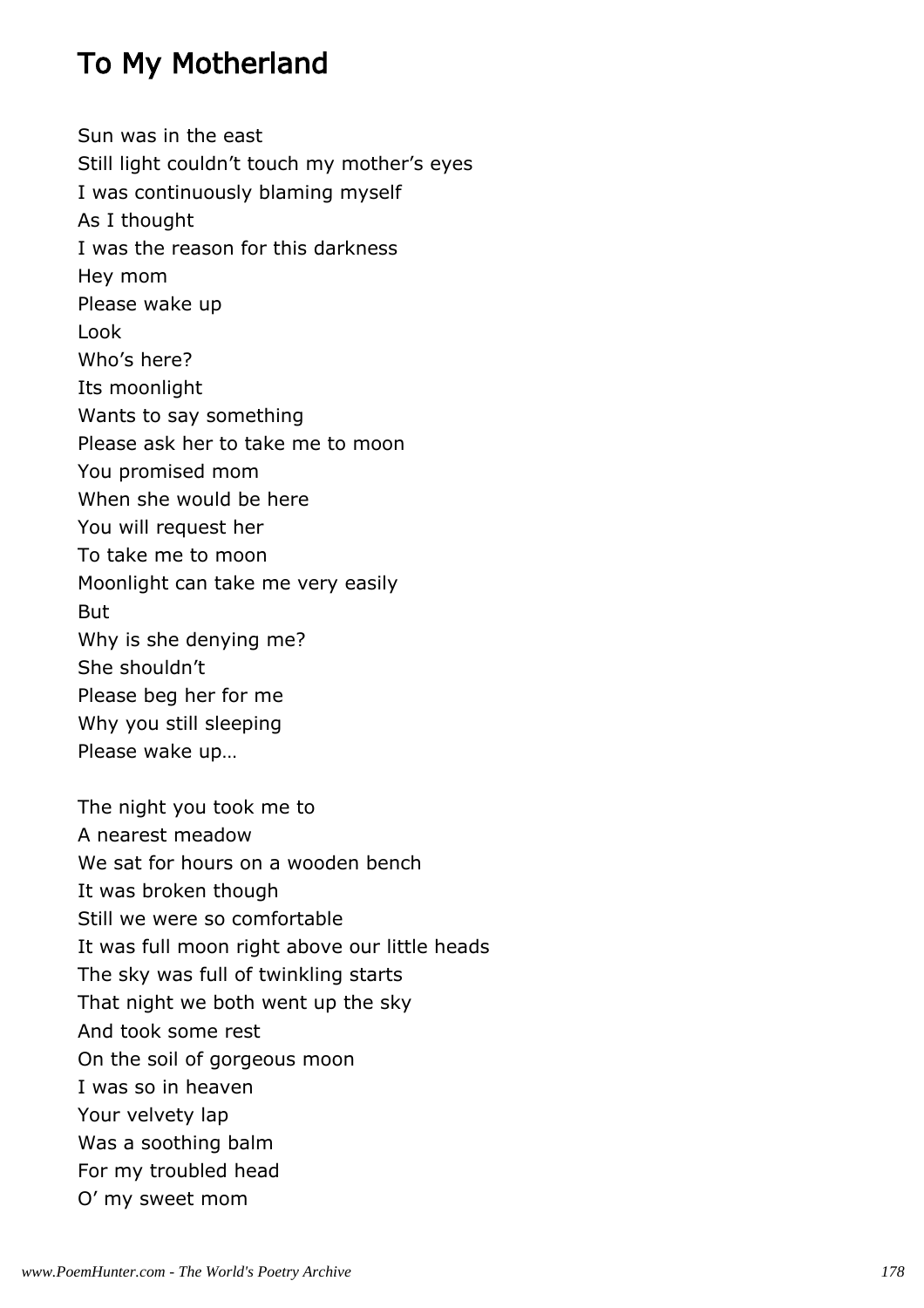I can never forget that glorious night

Today you are not with me I am all alone in this land of lunatics They call me abnormal and weird Am I so? Mom, I wet my pillow with useless tears Every night Then When I wake up after restless sleep I again have tears all over my mind And I am always nervous for the future of your soil When I gaze at each new sun-set Every dying day Mom What will happen? This fear would not let me live I want to ask you something Please do it for me I know you will Please ask this moonlight to take me to moon I can't stand this fear I can't stand this humiliation I just can't… Hey son, I think you should not leave our soil Can't you see me Walking beside you Holding an umbrella in my right hand And saving you from scorching sunlight Can't you feel my divine touch Whenever you bow your head In prostration to God Can't you hear me orating for you Whenever you get dumb from humiliation Son Don't be afraid It would get better You just need to keep shouting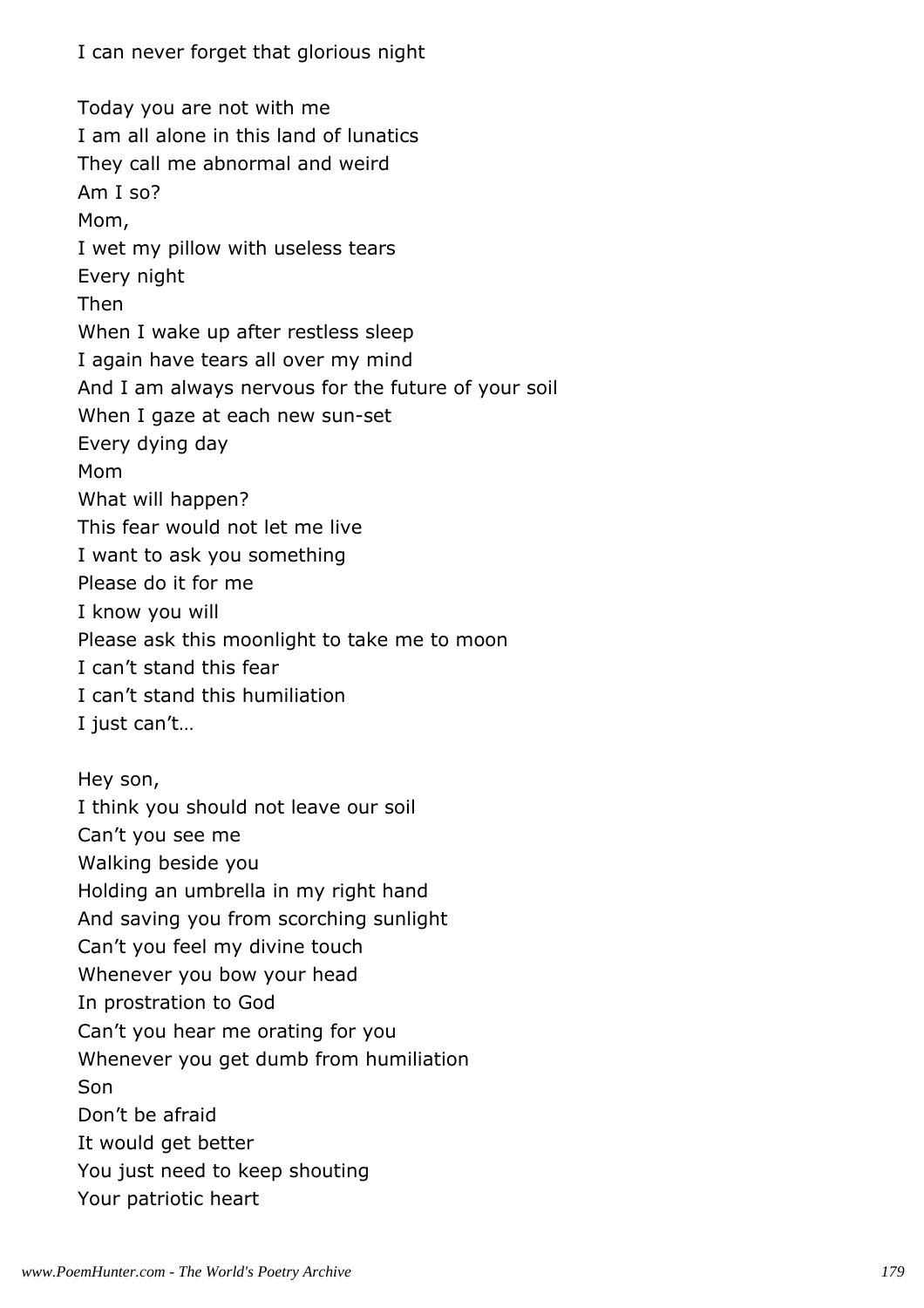In every person's deaf ear Actually they are not deaf They just pretend to be This soil is worth Millions of litres of pure blood You have to bleed too Don't fear my child You got to live here I know your present is tormenting Each moment is full of agony But son You must suffer And you must bleed To make this soil fertile for everyone I know It would never be easy But you are my son And you are not alone Billions more would speak your heart Just don't give up And please don't leave me I assure you I'll be with you always…

Sep 05,2008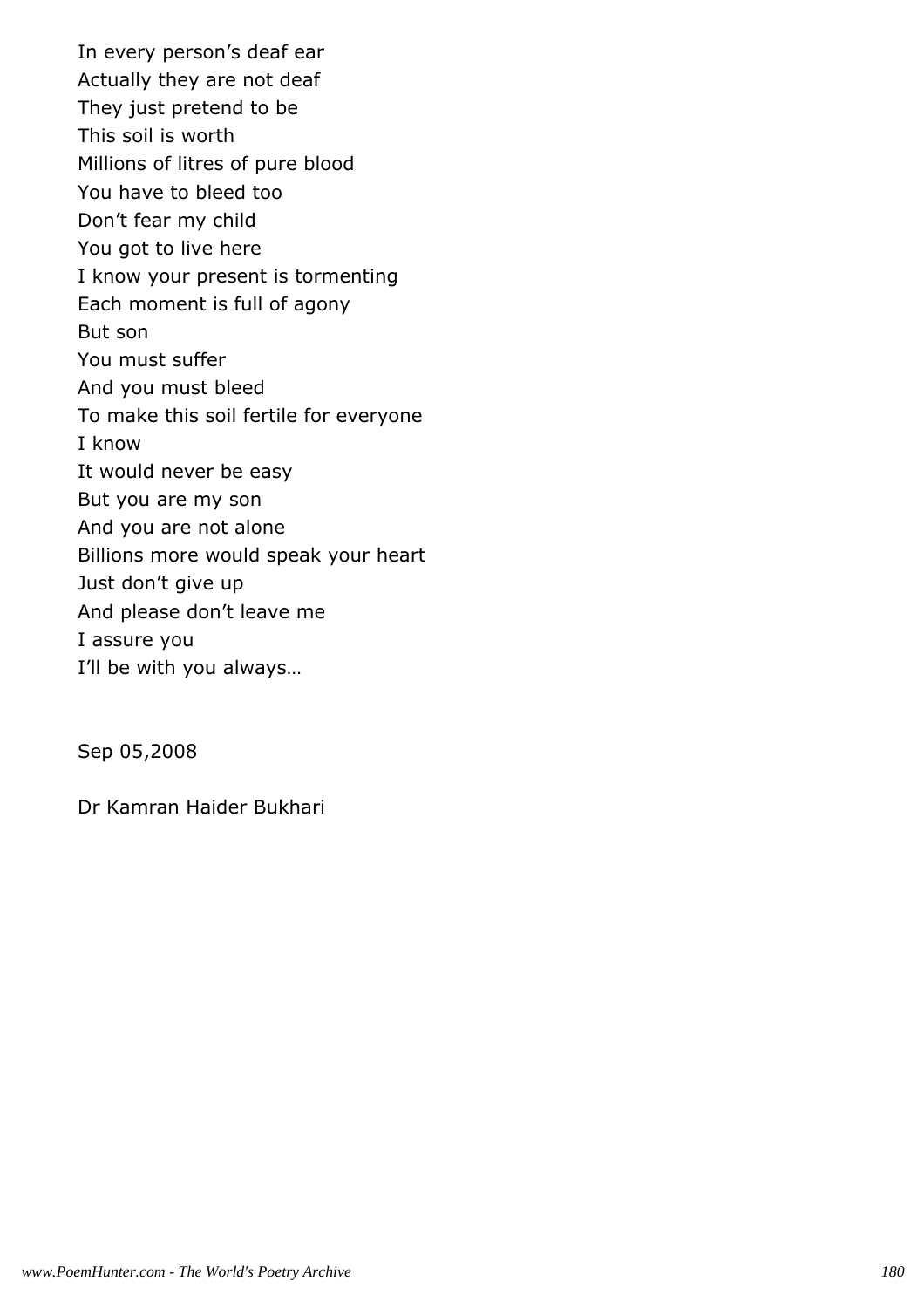### To Philippa Lane

I thought I have been travelling these Untrodden paths All alone I never acknowledged; you were there Always heard you as a common name Echoing in my little-lateral brain Endorsed by my Psychiatrist that it is fake Proving it to be a first-rank symptom Just to establish a working diagnosis And wrote ample pills to quench my throat Only to validate a new hypothesis Is my life a hypothetical situation too? If it is Then how come That echoing green Has come to life once again It is little late though But Never too late Today I can proudly decree I have not lived in vain You have not lived in vain We have not lived in vain

Oct 19,2008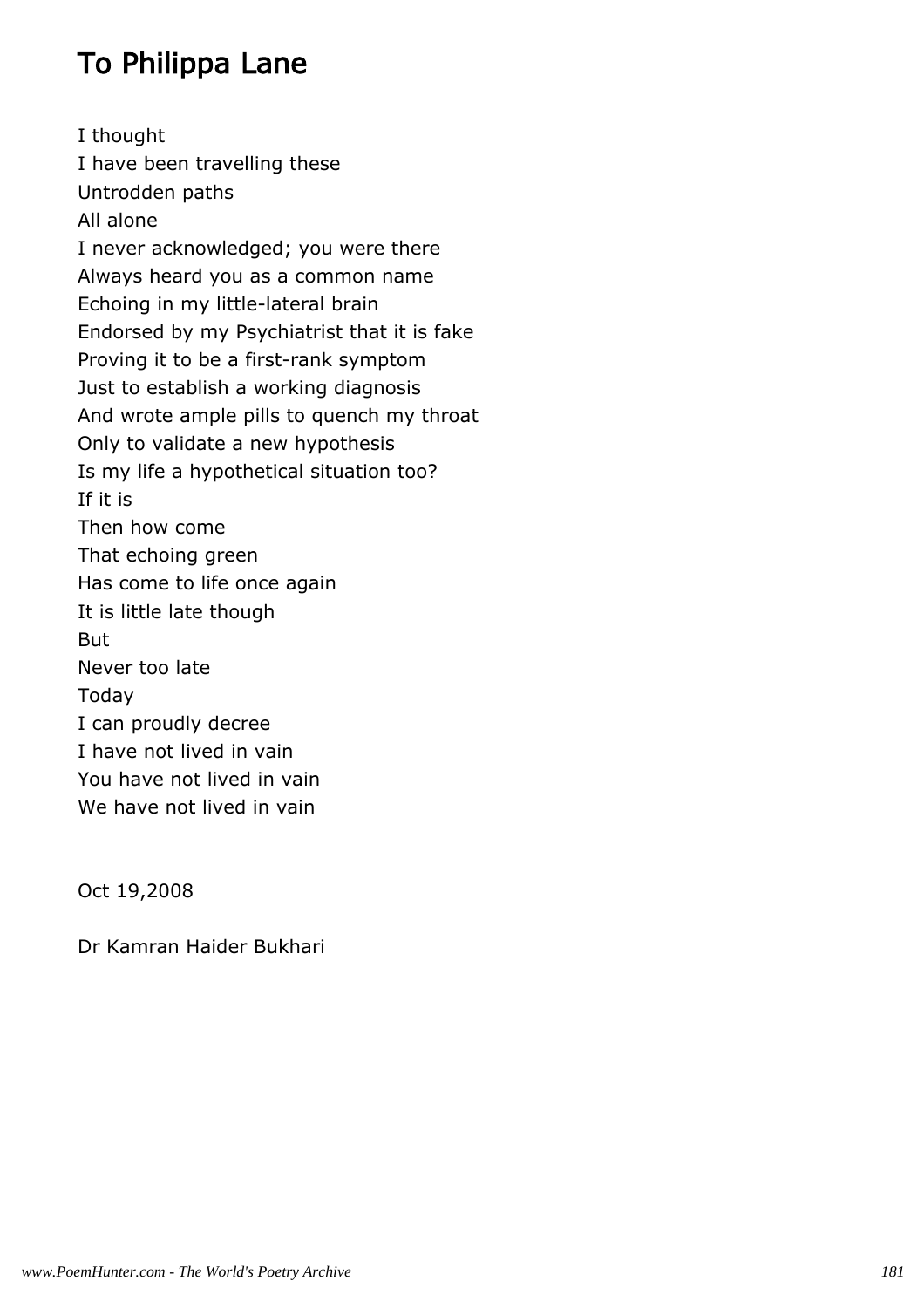# To This World Of Dying Humanity

The starter was served awfully before than-You arrived; The end is way afar yet. And you have already relinquished; All your days of juvenile hopes, And all your nights of wet dreams. Strippers, Dancers and Hookers, Crying, While awake or asleep; Money, Money and Money… Professors, Doctors and Philosophers, Whispering, In the ears of their confused minds; Money, Money and Money… Priests, Pandits and Sheikhs, Praying, In the abodes of their delusional holiness; Money, Money and Money… Artists, Poets and Thinkers, Talking, To an imagery of their animated desires; Money, Money and Money… Revolutionists, Extremists and Politicians, Shouting, In the minds of the naive adolescence; Money, Money and Money… Hey, Why are you saying so?

Are you out of your mind? Are you not one of us? Hey, We got you; You penniless filth, You say things about Money; When, Can't get it any more… Before,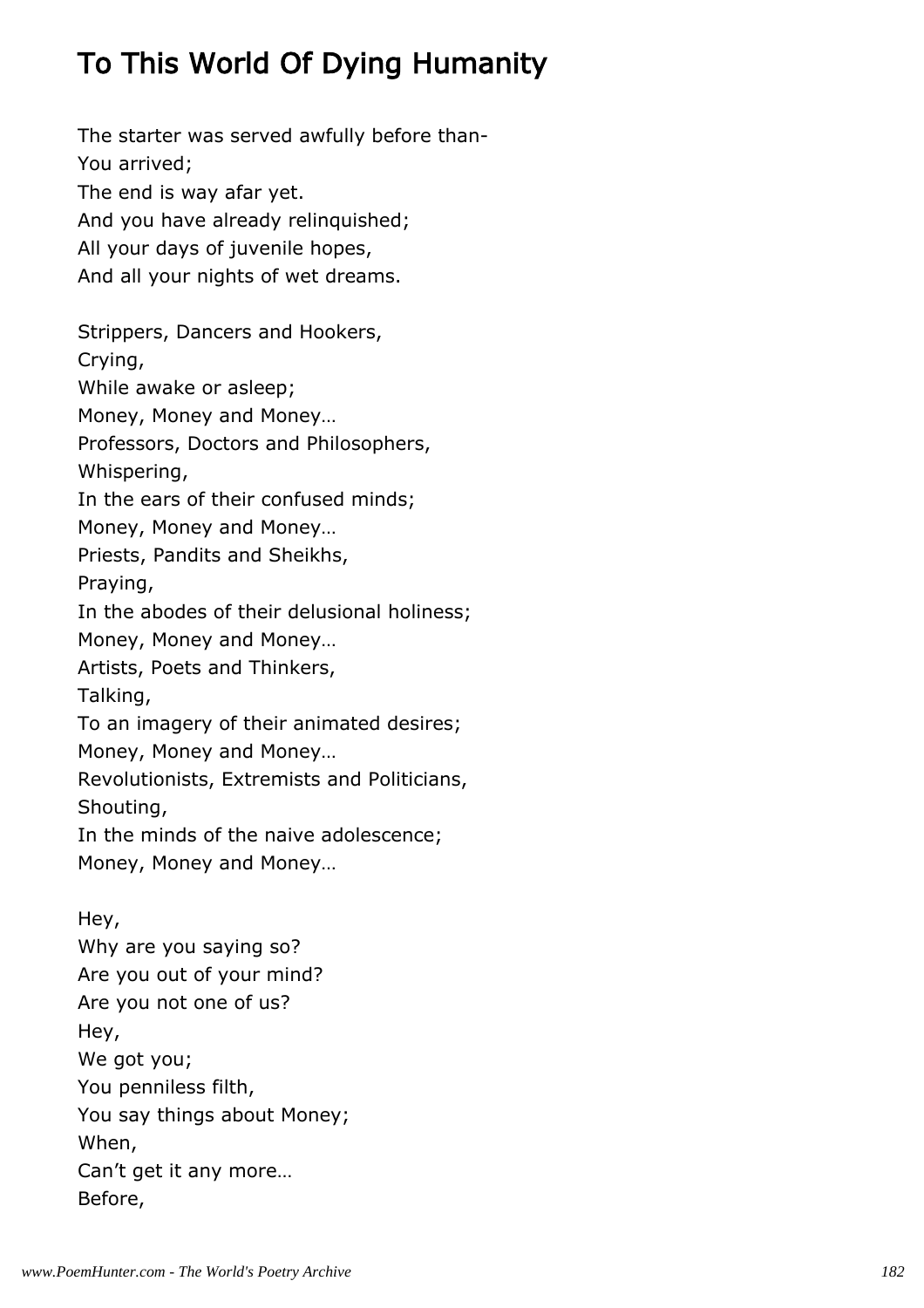You were like us; Crying, whispering, praying, talking and shouting for Money, Money and Money…

Listen to me; My brothers and sisters, For I would not speak again. I, Who is one like you; Is no different, From your own flesh and blood. Which runs through your veins, And which you don't even mind to eat; When ravenous. Lend me your ears; My brothers and sisters, For I would not speak again. Do not misjudge me, And do not deny me; As I am one of you. This world is a false metaphor; Created millions of years back, With the darkness of Light. An examination venue, Designed like a ball room; Where men and women, Come; make pairs, dance and leave. But before leaving; They are acknowledged with a testimony, Of their orgasmic love; In the form of the angelic divinity. Men and Women of our mother earth; Here creeps an illusive ambiguity-If we all were angels once; And if we were nothing,

But a part of eternal divinity-

Then,

Why we have become devils today?

Needs, Desires, Beliefs, Hatreds, and underneath all; Our Ego…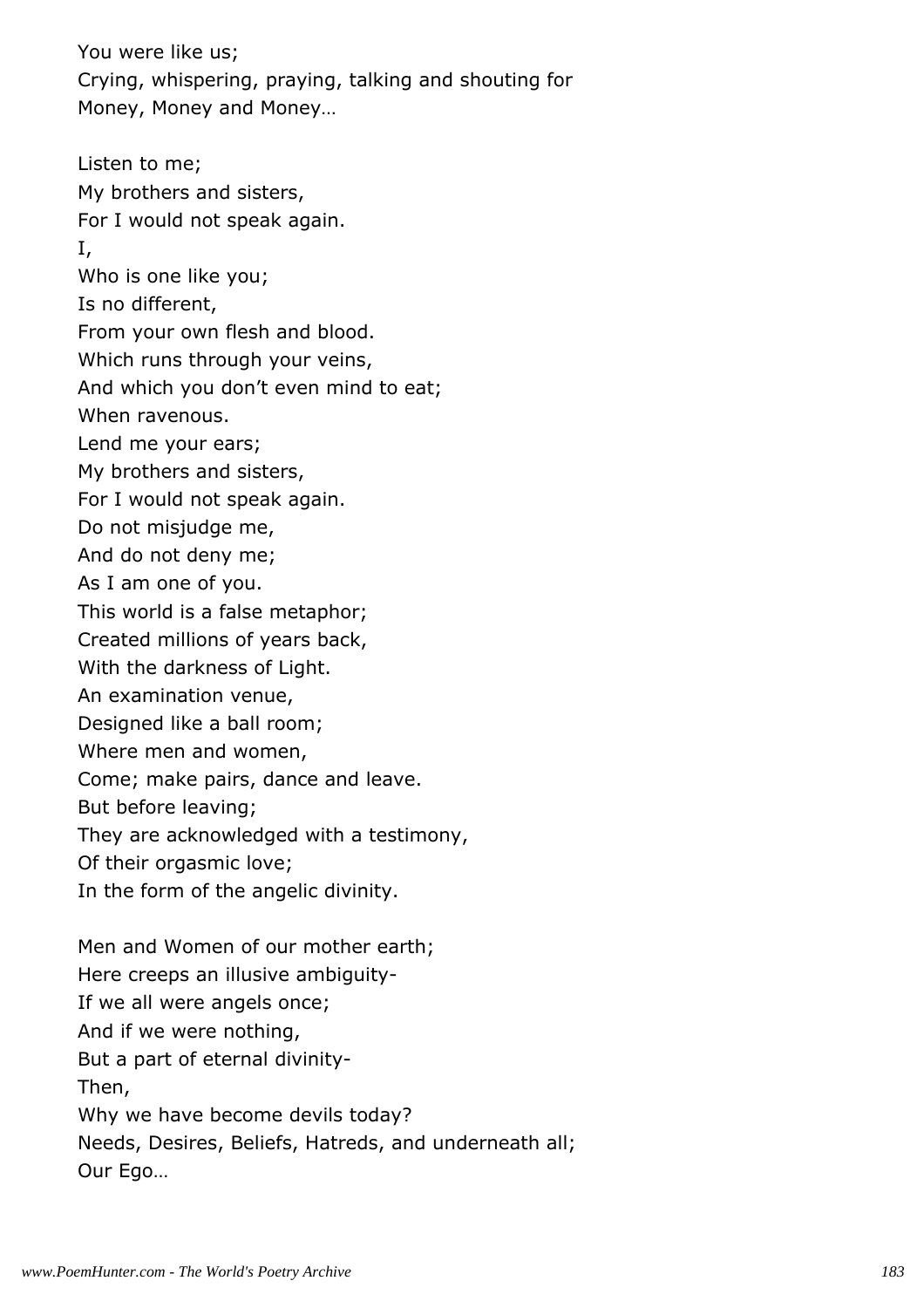I am neither a prophet nor a saint, I am like you, just an ordinary man; I know nothing, Except the internal fact; And that is what you fear to listen-If you can kill your Ego, For another man or woman; If you can sacrifice your inner-self, For the sake of the other soul; You can salvage, The Spirit Forfeited; And you can retrieve, The Paradise Lost; On this planet of living misery, And in this world of dying humanity.

Nov 24,2008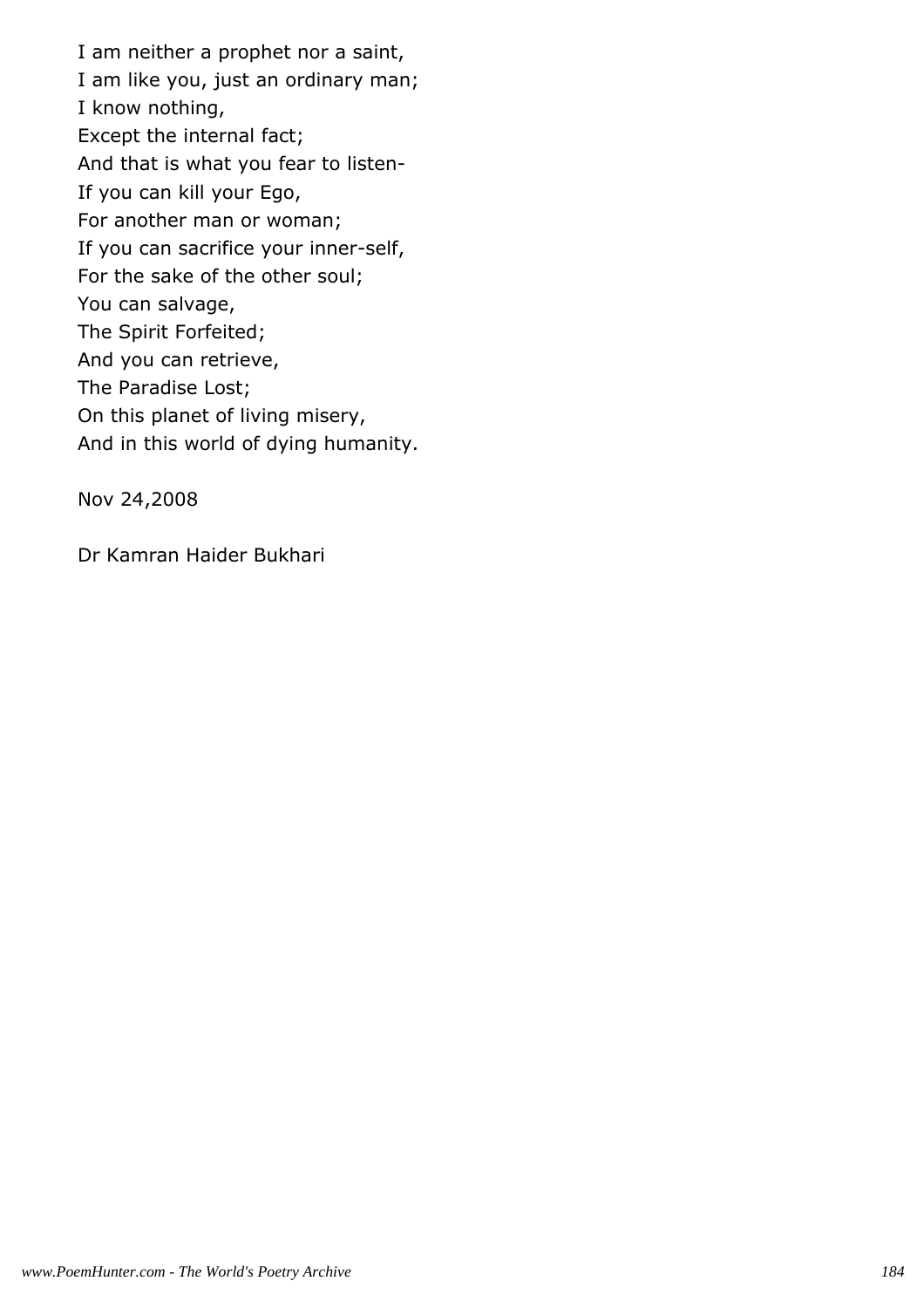### Touch Of Rain

Ice is melting from the eyes of grey sky Caressing the raw flesh over my frail chest This rain has made me decree Without any fear of being mistaken By the juvenile minds and budding hearts "Like the touch of rain she was"

March 03,2009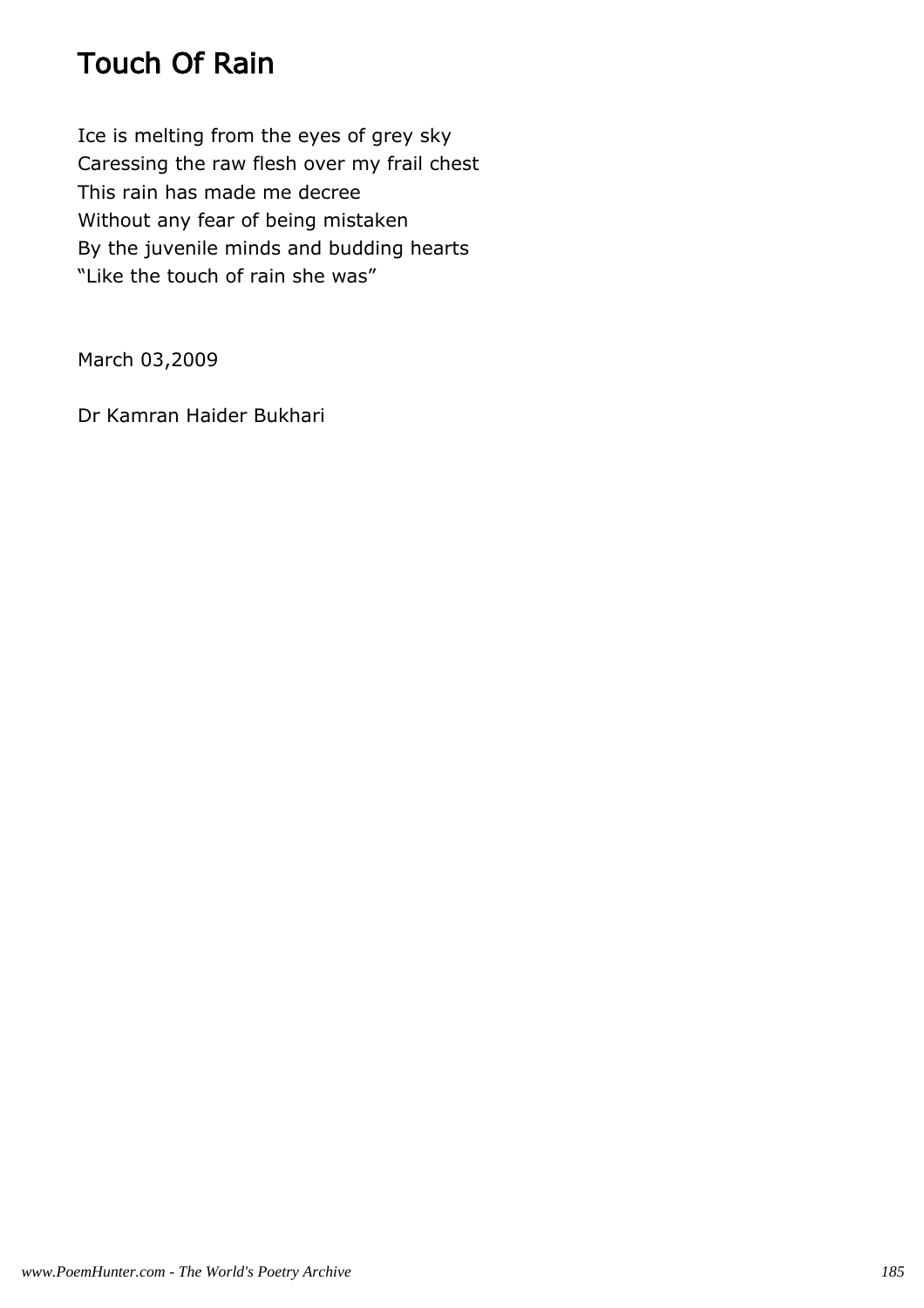#### True Religion

My hands are trembling so badly This is definitely the fear Of three little words Which have been crying for centuries To be written on a blank paper Many a time Numerous poets and lovers Wrote these words innumerable times Dipped in blood Scented with sweat Adorned with tears Just Three little words….

Today I am so sure So enlightened So pure and so free… As I have found key answer to all Burning questions of my skeptical mind The answer lives in Just Three little words…

"I Love You"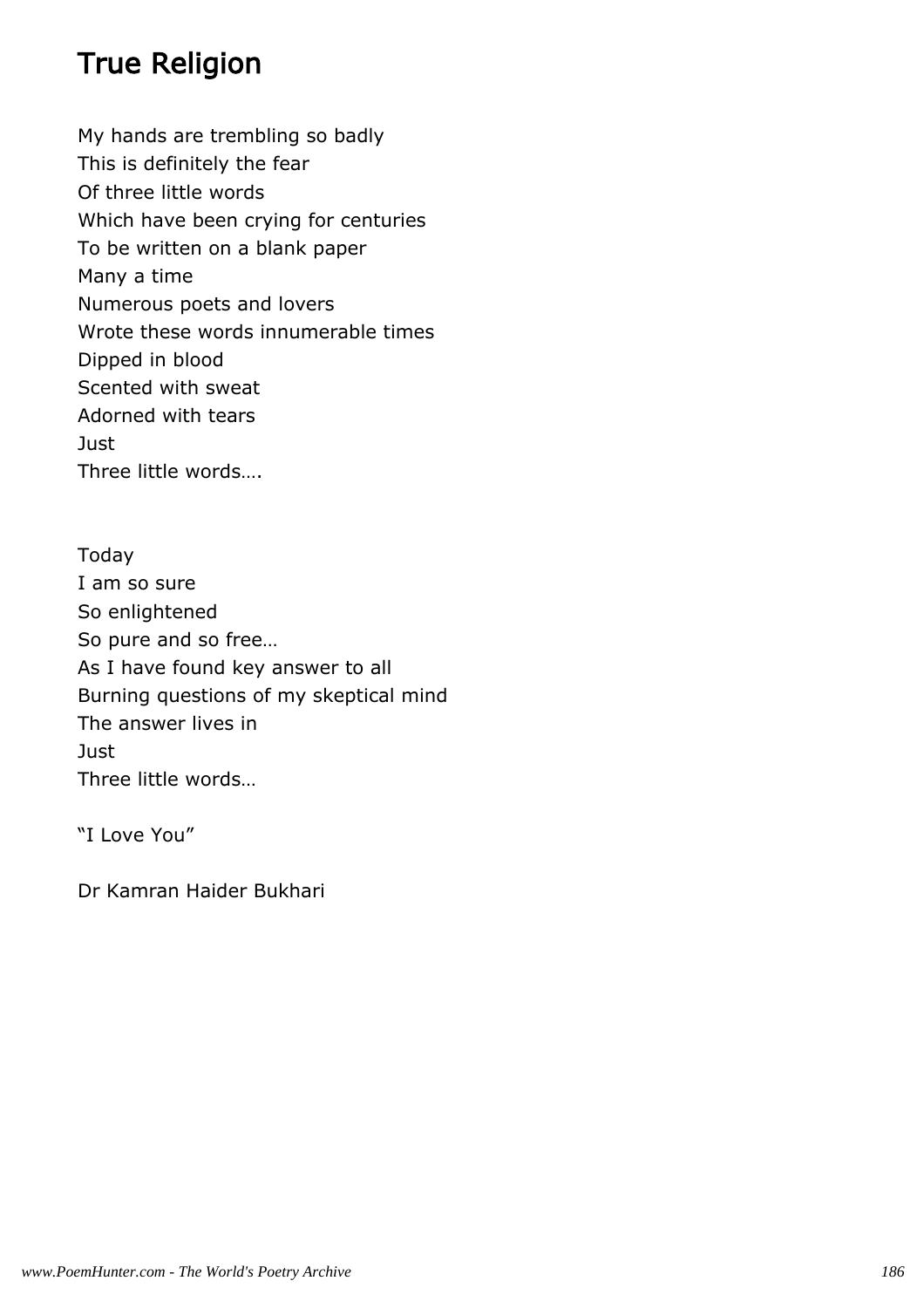# Turn Your Ear To My Heart's Symphony

You gave birth to a little soul, Who died the same moment, You conceived it in your womb. The deceased was nothing but a melody, Orchestrated by the Creator Himself. Can you listen to the dying notes once more? Of the unheard song… Can you feel the pain once again? Of the unsaid words… Can you re-live the life? Of the unlived one… It's all due to our love for the unloved germs, Which is making our souls infected… We are all close to the extinction of our holy spirits, Only because, We fear to listen; And we have nothing to say… Speak, Before your tongues get palsied… Listen, Before Chopin, Beethoven and Mozart of this era, Would be dead again… I have composed a quartet, For your fatigued ears; Listen fastidiously and suffer the agony, And then think twice, Before listening to it again… If you have a heart to lose; Then,

Turn your ear to my heart's symphony…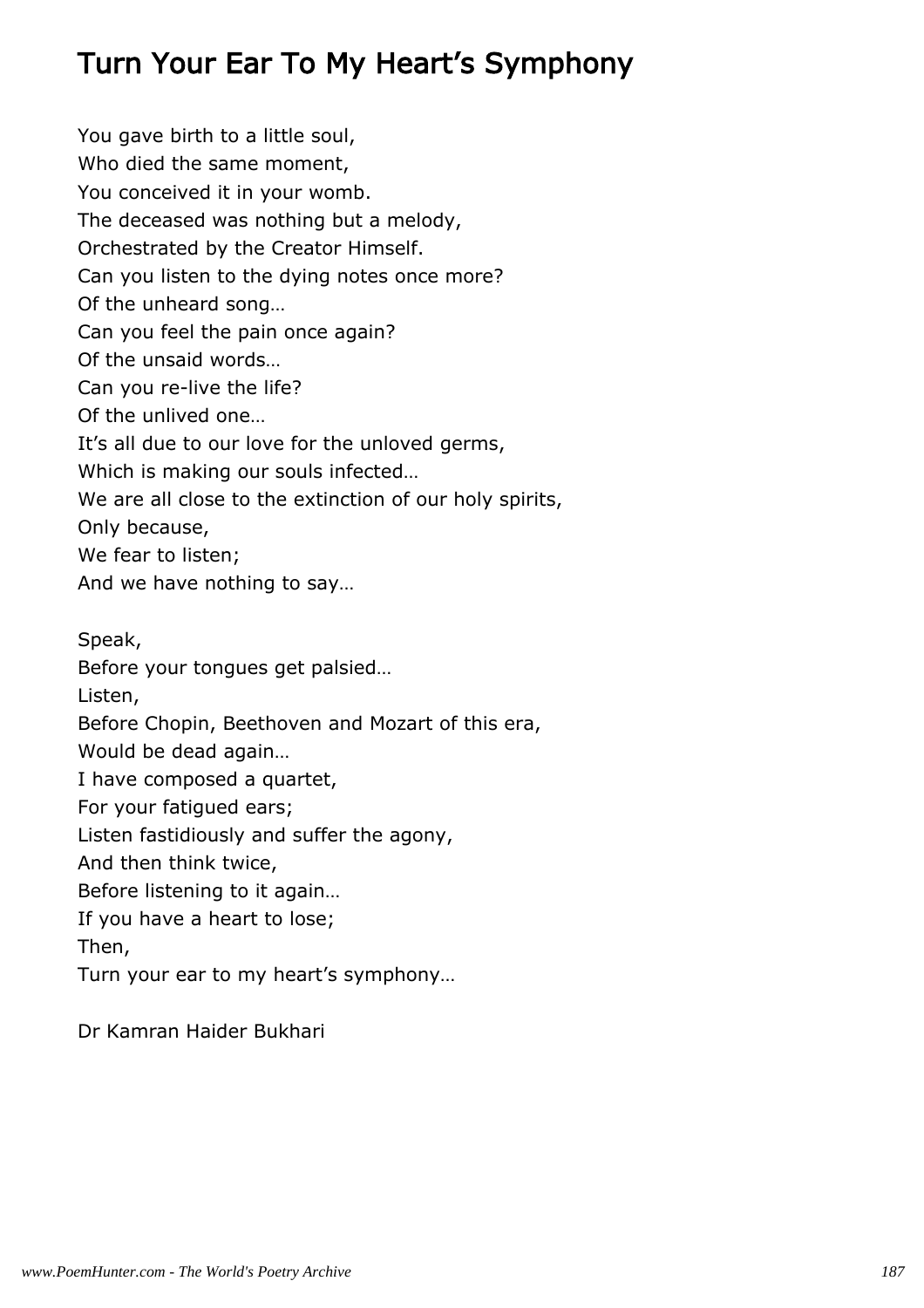# Untitled

Catch the hints of the tongue I speak, My accent narrates a true story; I am crying the rivers of a fateful land, You are breathing the aroma of Garden of Eden.

You say, it is a forbidden fruit, I want to eat it every single day; When you kiss my name with your fervent lips, I smile with tearful eyes and laugh with a hopeless cry.

What we want matters to none, What fate decides is the matter of fact; You tell me this every single day, You even forget it was planned by God.

Wherever I live, I would live in your heart, My words never speak false emotions; I am a man of Truth; I would live for years, It matters not you deny me today.

Who am I to say all this Garbage of my useless heart; I am nothing, but some ambiguous words Woven in a futile poem remained untitled.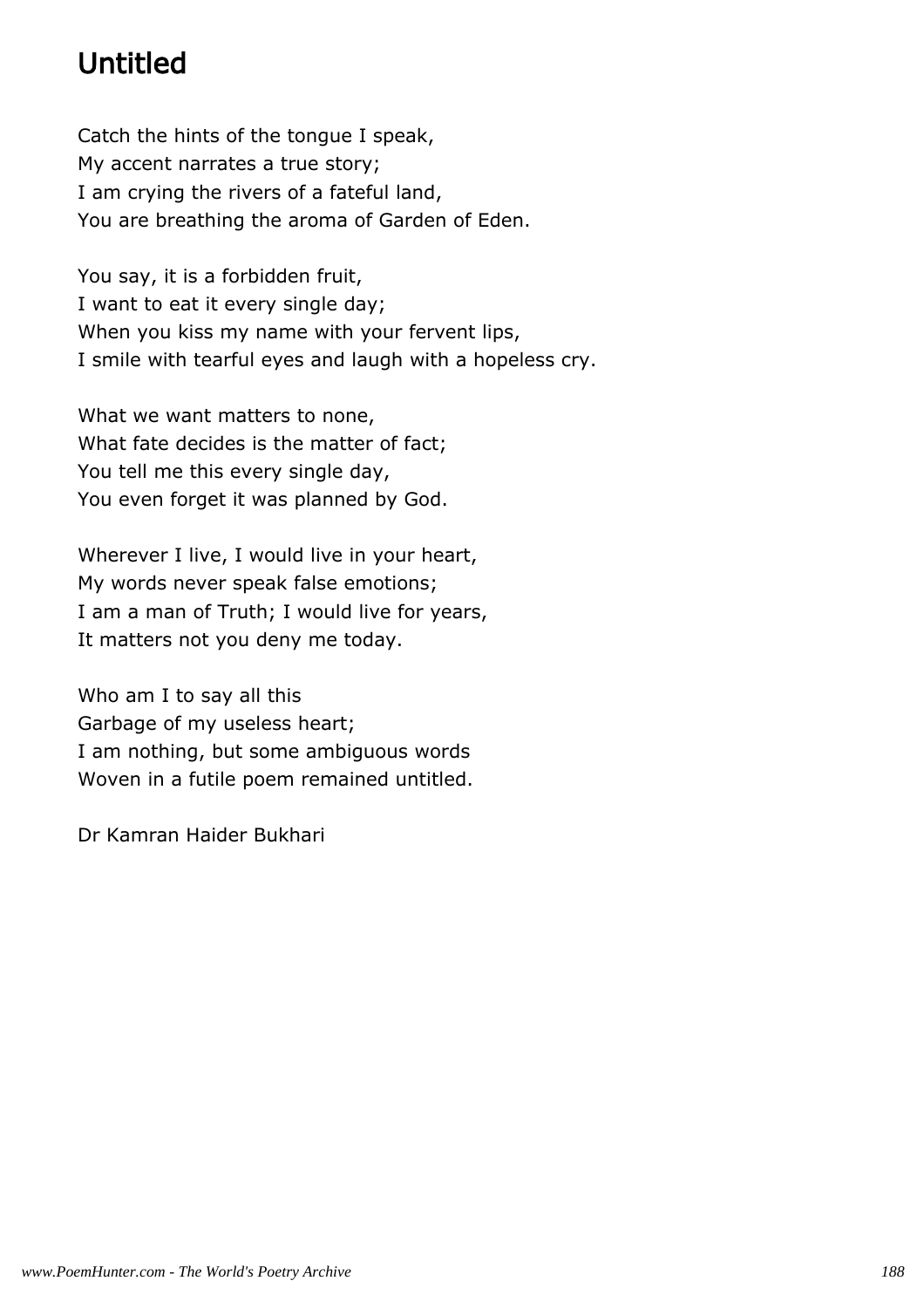### Walking Dead

Crack in my tea cup

Leads to the land of semi-permeable dreams

Got to live another night

On this barren soil of shared delusions

Adherent to my mind

Abhorrent to my heart

We all are likewise

Yet at poles apart

Me with myself

Repellent yet compliant

Walking with head down

Died years back still pacing with time

Wandering like a vagabond

On the well known streets of Lahore

The city of lively people

Mocking at my fossilized corpse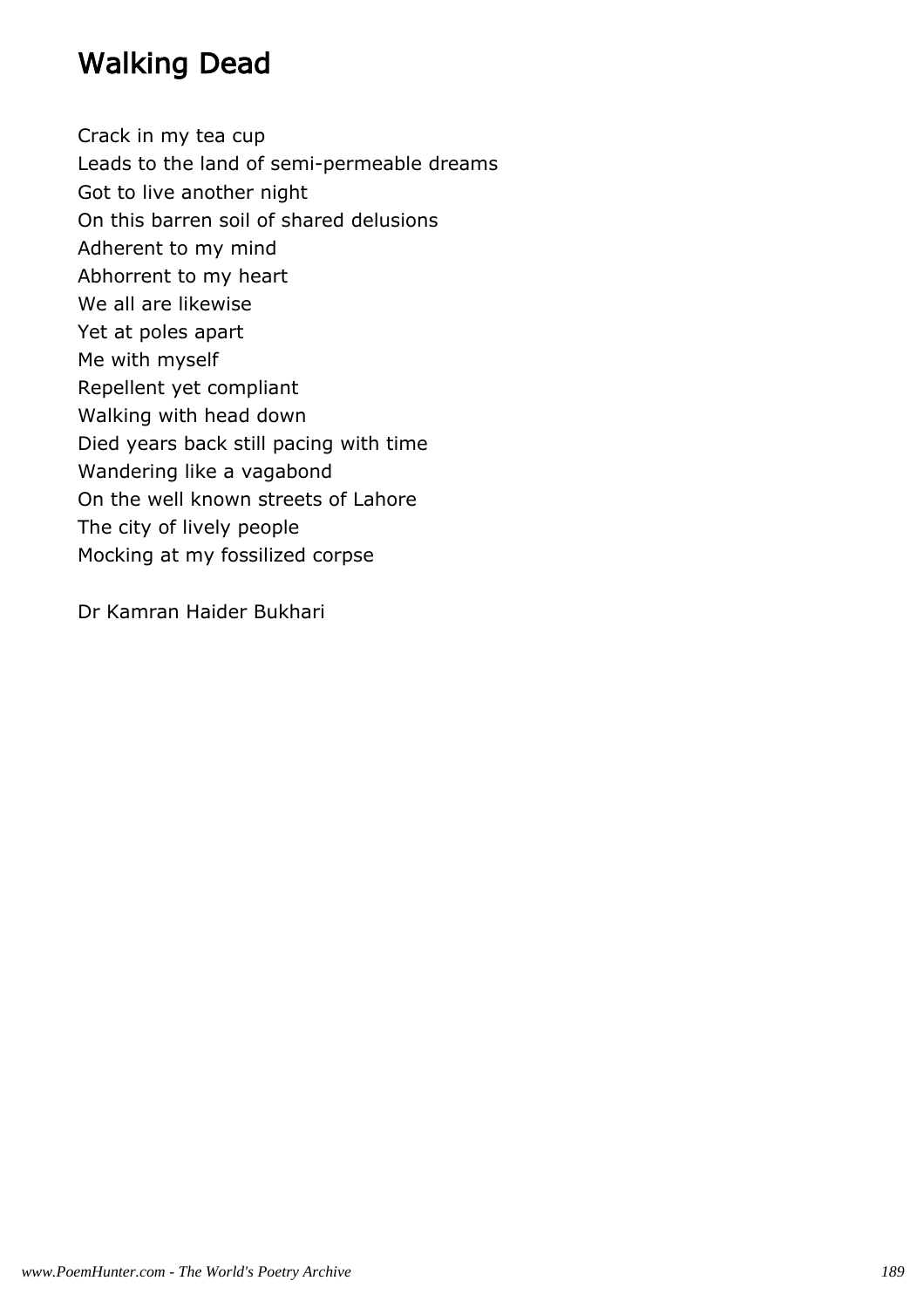#### Who Will Bell The Cat?

Lights of unknown desire, Making me blind-I was a very ordinary man, Before I drank the river of Lethe; I drank whole of it, Drop by drop; It penetrated my veins, Like an injection of Heroin, Still I could see lucid dreams, Each day and each night…

What should be done? Who will bell the cat? Who will find the way for Odysseus? There is no Adam left, In the colonized streets of Gotham City… Stories of Abraham and Joseph are lost, In the mist of adulterous time… Where are the Khidher and Moses of this era? Where are Ram, Buddha, Jesus and Muhammad? Who will be the Messiah? In this plagued global village…

May 20,2008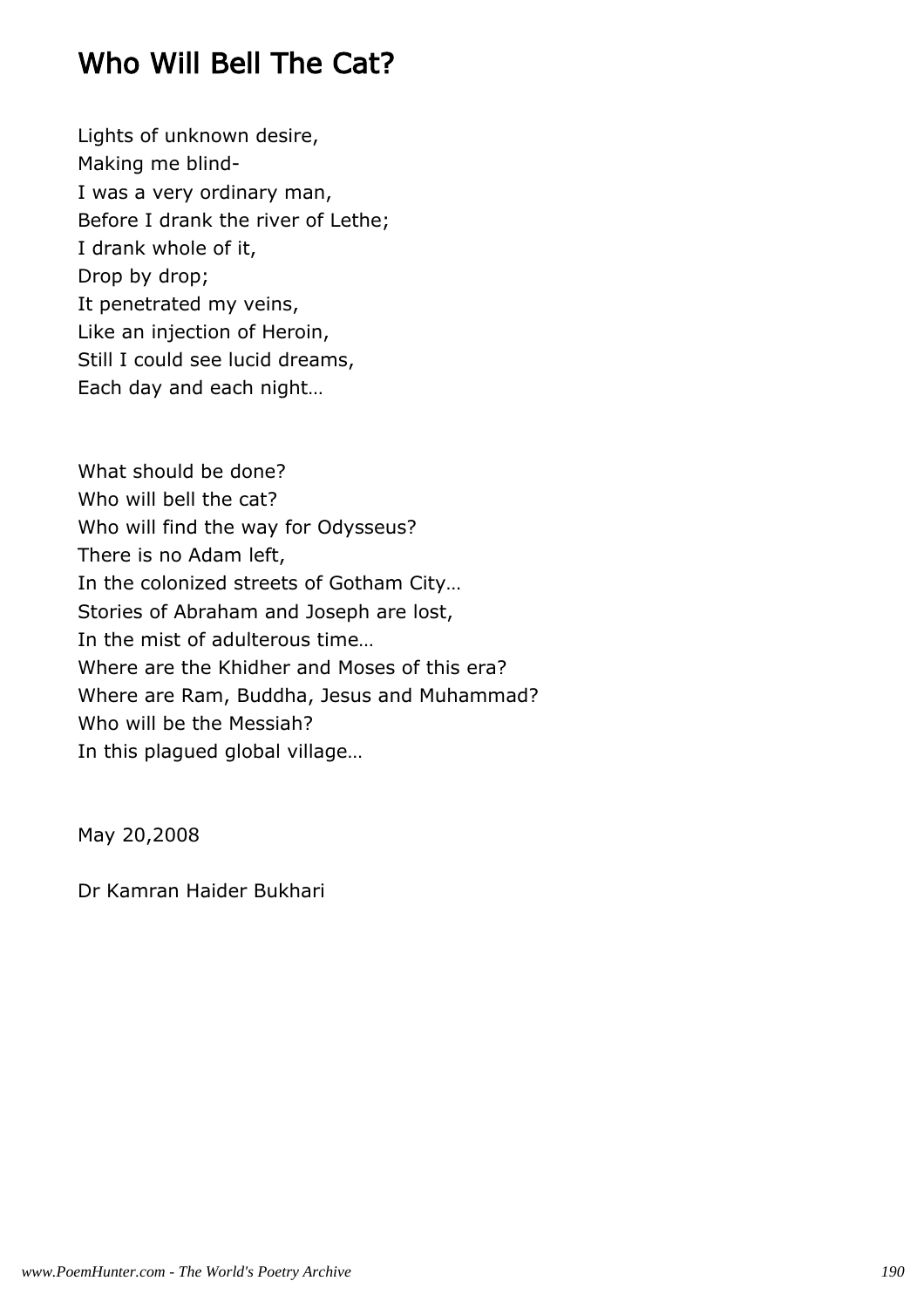## Whole Story

My pillow can tell you the Whole story I cry, cry and cry That is the portrait of my life Without you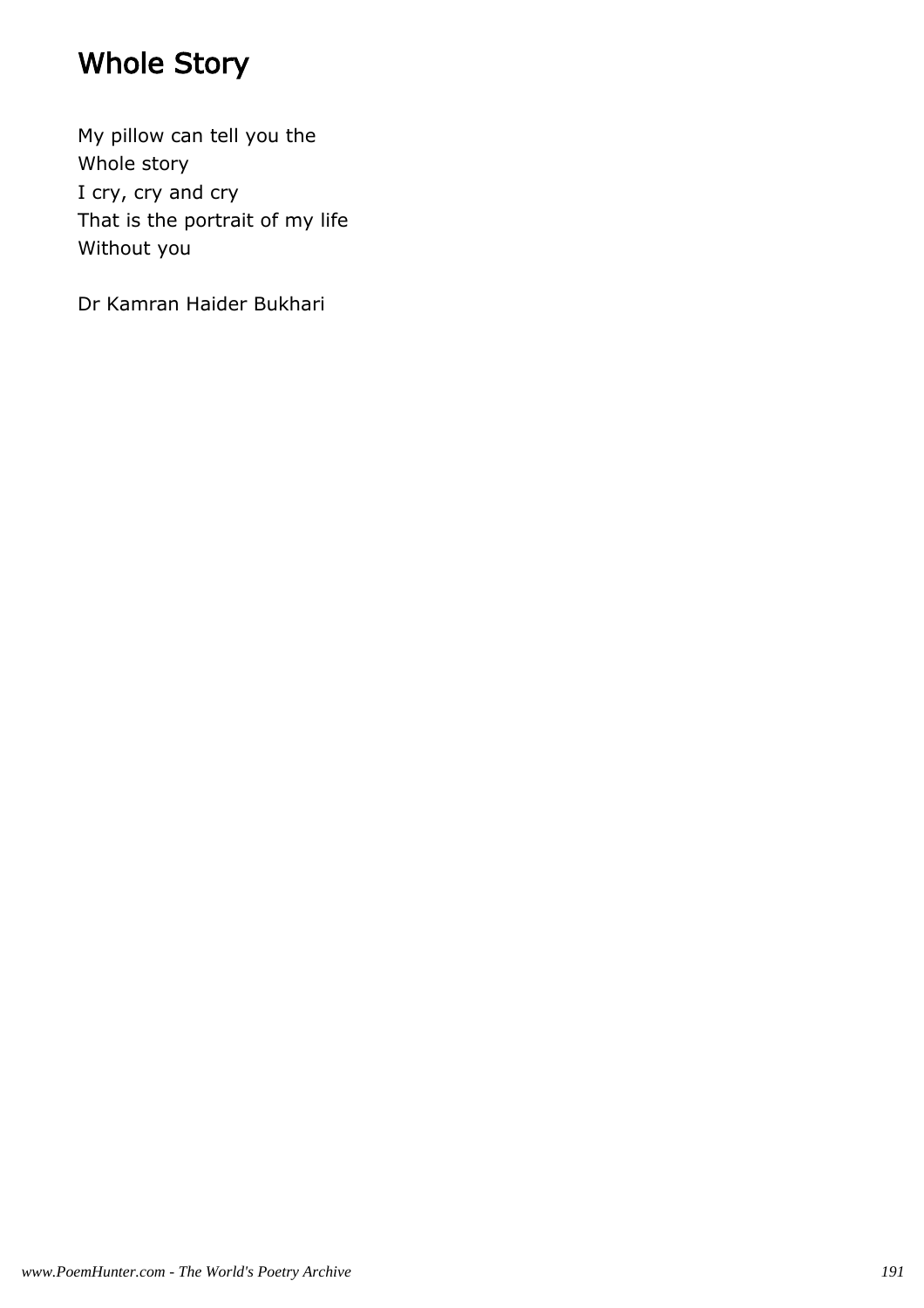### Why Do I Love Thee?

When I was asked Why do I love? I was silent for a while Then reciprocated With my modest eyes And said I love you Because I was born to love you

You called me a Liar "A True Liar" Now I reaffirm this to myself Every time I speak the Truth

Dec 19,2008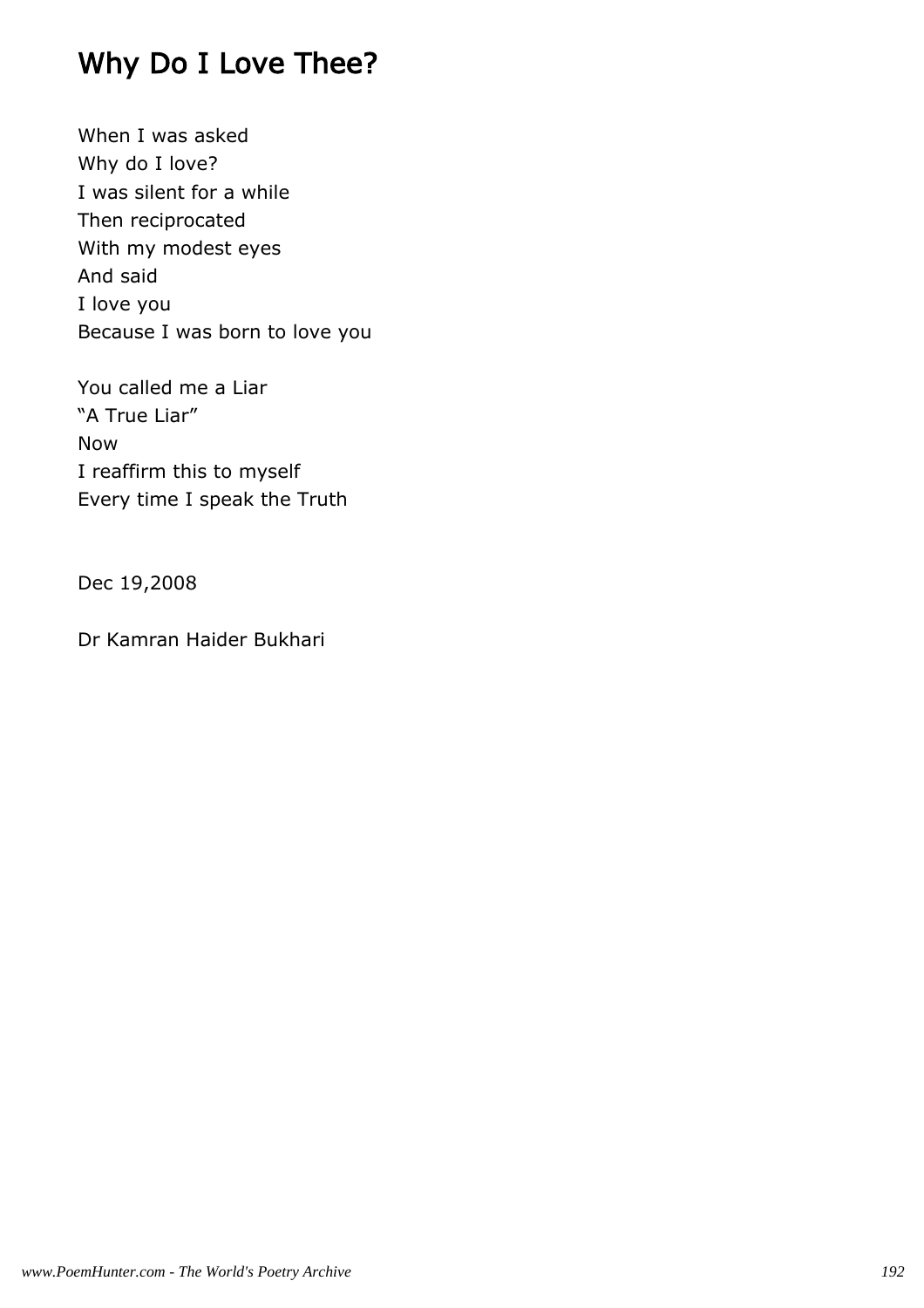#### Would You Write?

Hold on for a second Before writing a single word on this page Hold on my dear so called poet Hold on

My love, my pain The strife, the gain Or the world behind my eyes What would you write?

Would you metaphorize my paining self? Or would just add a little spice of fake fantasies I can't figure out, how should I survive? And here you are marketing your heart for nothing

Dear poet of my own self You are talking to deaf and dumb Even yourself seem a hypocrite You might be a good orator But here money is the best expression You might know how to love But here love is sold in pennies You think you can change the world When you are not allowed to change your own self

I know, you won't stop Would keep on living a dual life Would continue writing your heart on paper Though all the time you know It's the futility in disguise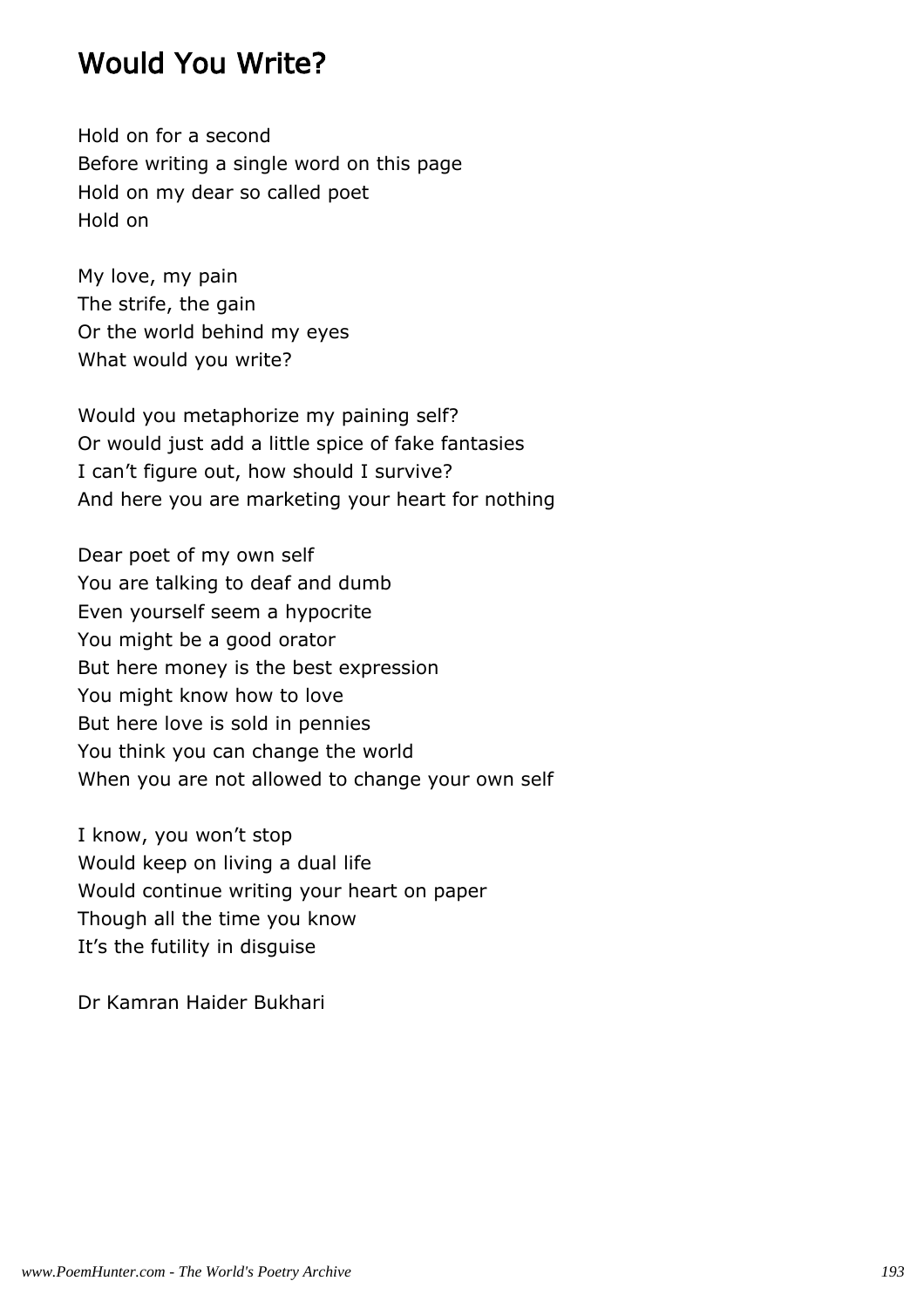### Writing Poetry

Writing poetry Was just an excuse to my Failed dreams

Still it helped me In knowing myself

Dec 07,2008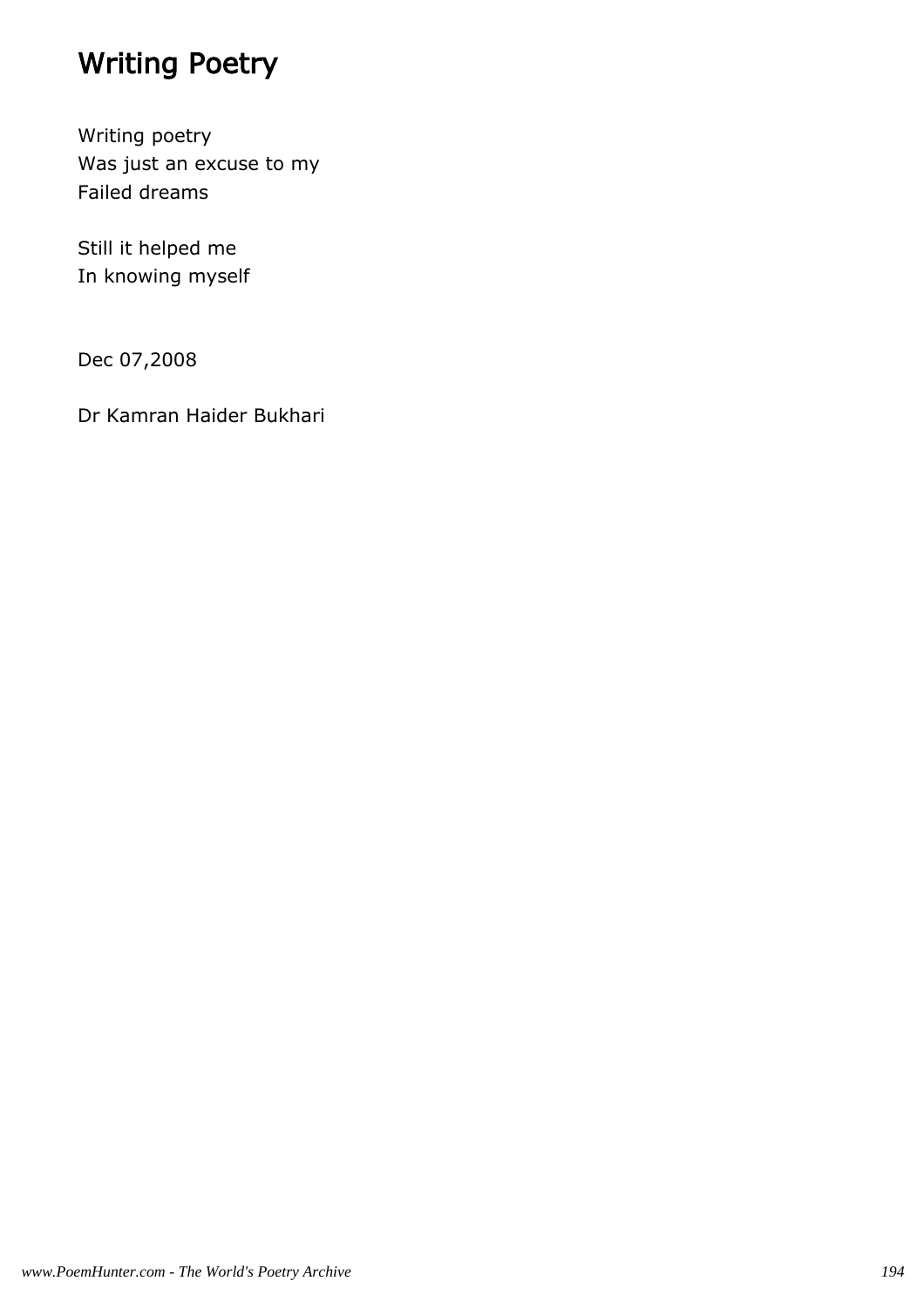# You

My heart bends at a right angle, Whenever you are in the limbic system Of my artistic mind.

The unknown goddess of love, You were made to love and to be loved; Today you are nothing, But my unfulfilled dream.

The unseen beauty queen of this lost world, You live in the dreams of millions You swim in the eyes of painters You flow in the words of poets You grow in the logics of philosophers; I am nothing but one of them.

My love might mean nothing, Yet I decree; I love you more than any living being Could ever imagine of loving you.

May 07,2009